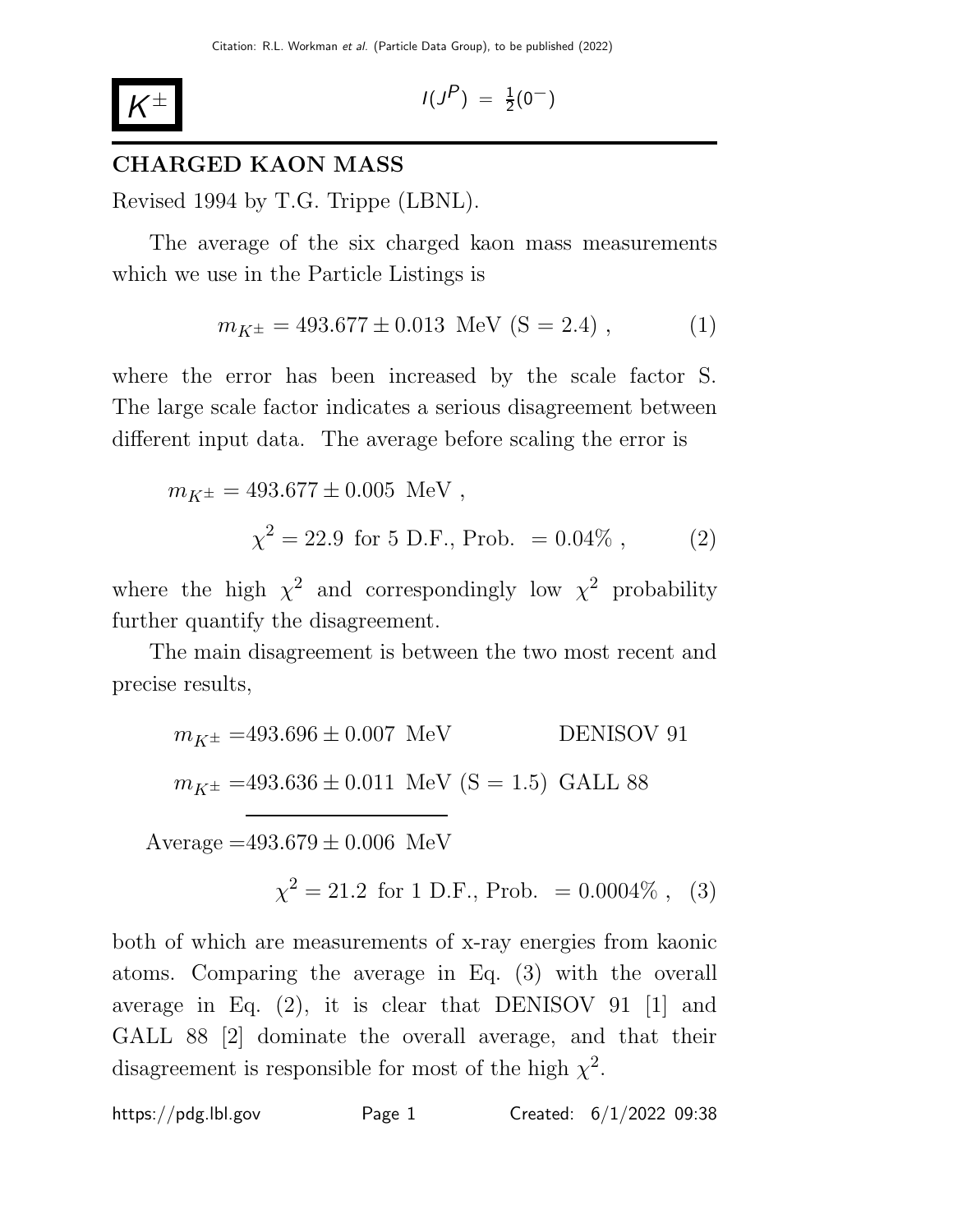The GALL 88 measurement was made using four different kaonic atom transitions,  $K^-$ Pb (9 → 8),  $K^-$ Pb (11 → 10), K<sup>-</sup> W (9  $\rightarrow$  8), and K<sup>-</sup> W (11  $\rightarrow$  10). The  $m_{K^{\pm}}$  values they obtain from each of these transitions is shown in the Particle Listings and in Fig. 1. Their  $K^-$  Pb (9  $\rightarrow$  8)  $m_{K\pm}$  is below and somewhat inconsistent with their other three transitions. The average of their four measurements is

$$
m_{K^{\pm}} = 493.636 \pm 0.007 ,
$$
  

$$
\chi^2 = 7.0 \text{ for } 3 \text{ D.F., Prob. } = 7.2\% .
$$
 (4)

This is a low but acceptable  $\chi^2$  probability so, to be conservative, GALL 88 scaled up the error on their average by S=1.5 to obtain their published error  $\pm 0.011$  shown in Eq. (3) above and used in the Particle Listings average.

The ideogram in Fig. 1 shows that the DENISOV 91 measurement and the GALL 88 K<sup>-</sup> Pb (9  $\rightarrow$  8) measurement yield two well-separated peaks. One might suspect the GALL 88  $K^-$  Pb  $(9 \rightarrow 8)$  measurement since it is responsible both for the internal inconsistency in the GALL 88 measurements and the disagreement with DENISOV 91.

To see if the disagreement could result from a systematic problem with the  $K^-$  Pb (9  $\rightarrow$  8) transition, we have separated the CHENG 75 [3] data, which also used  $K^-$  Pb, into its separate transitions. Figure 1 shows that the CHENG 75 and GALL 88 K<sup>-</sup> Pb (9  $\rightarrow$  8) values are consistent, suggesting the possibility of a common effect such as contaminant nuclear  $\gamma$  rays near the K<sup>-</sup> Pb (9  $\rightarrow$  8) transition energy, although the CHENG 75 errors are too large to make a strong conclusion. The average of all 13 measurements has a  $\chi^2$  of 52.6 as shown in Fig. 1 and the first line of Table 1, yielding an unacceptable  $\chi^2$ probability of 0.00005%. The second line of Table 1 excludes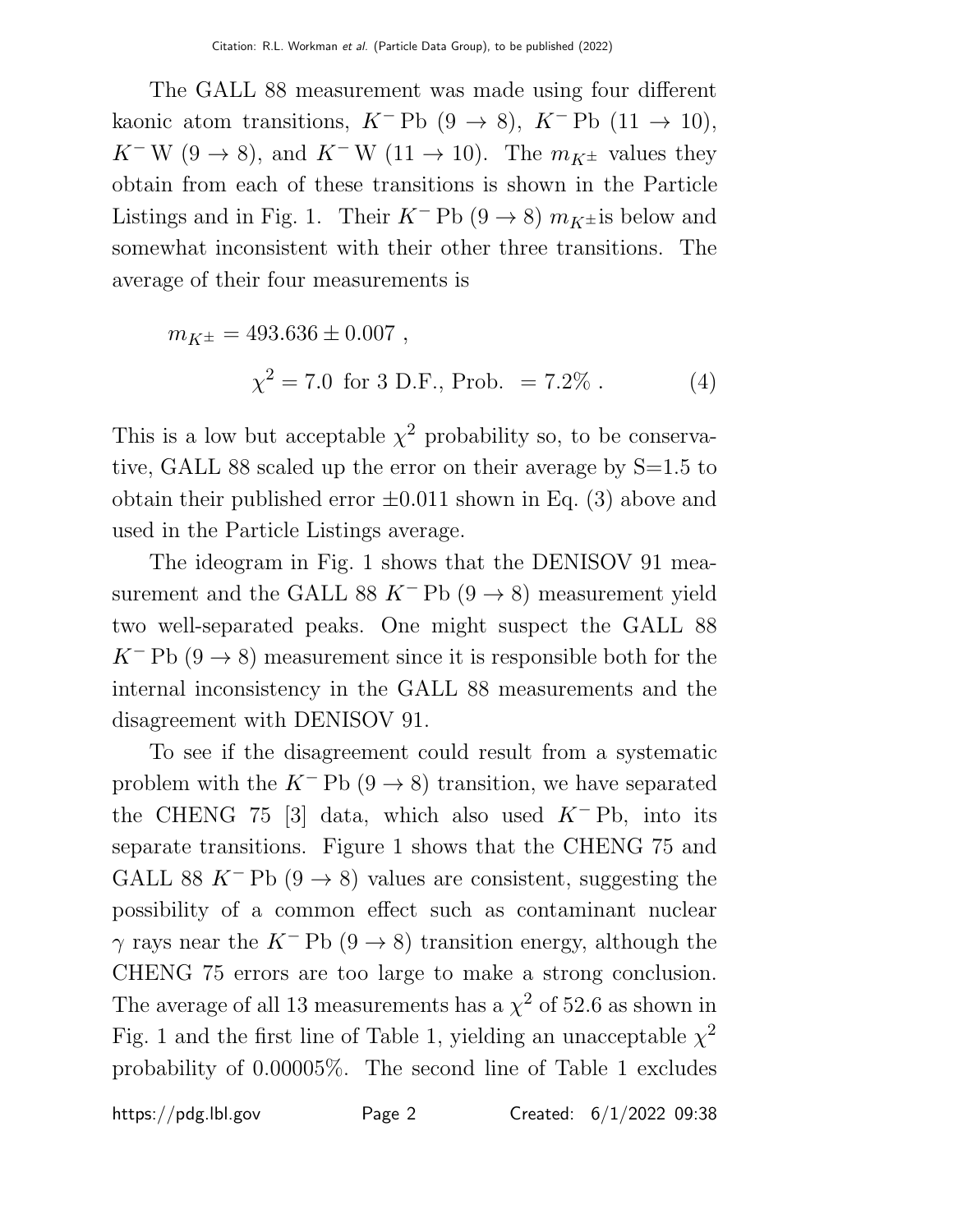



both the GALL 88 and CHENG 75 measurements of the K<sup>-</sup> Pb (9  $\rightarrow$  8) transition and yields a  $\chi^2$  probability of 43%. The third [fourth] line of Table 1 excludes only the GALL 88  $K^-$  Pb (9  $\rightarrow$  8) [DENISOV 91] measurement and yields a  $\chi^2$  probability of 20% [8.6%]. Table 1 shows that removing both measurements of the  $K^-$ Pb (9  $\rightarrow$  8) transition produces the most consistent set of data, but that excluding only the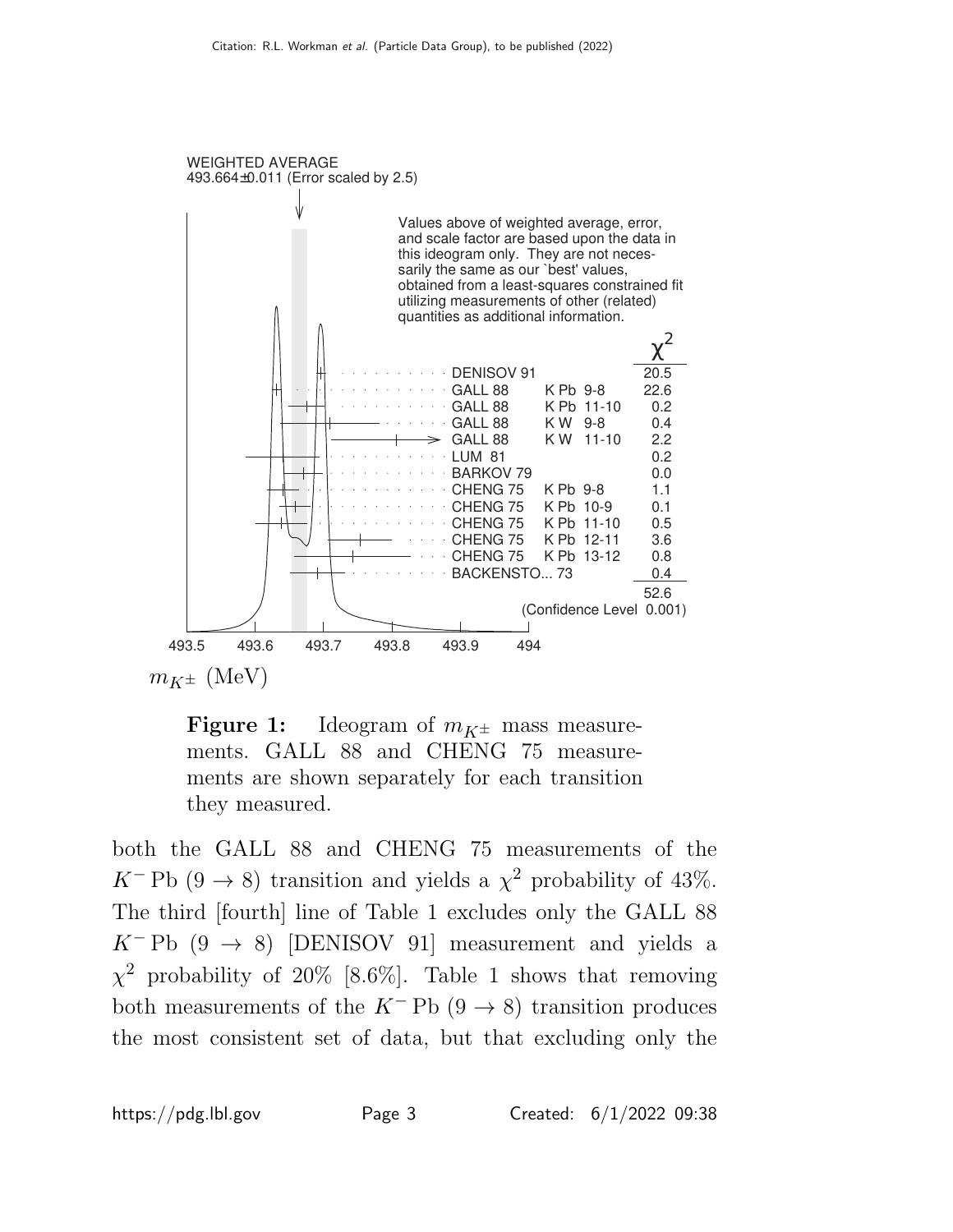GALL 88 K<sup>-</sup> Pb  $(9 \rightarrow 8)$  transition or DENISOV 91 also produces acceptable probabilities.

**Table 1:**  $m_{K^{\pm}}$  averages for some combinations of Fig. 1 data.

|                                 |  |  | $m_{K^{\pm}}$ (MeV) $\chi^2$ D.F. Prob. (%) Measurements used |
|---------------------------------|--|--|---------------------------------------------------------------|
|                                 |  |  | $493.664 \pm 0.004$ 52.6 12 0.00005 all 13 measurements       |
| $493.690 \pm 0.006$ 10.1 10 43  |  |  | no $K^-$ Pb $(9\rightarrow 8)$                                |
| $493.687 \pm 0.006$ 14.6 11 20  |  |  | no GALL 88 $K^-$ Pb(9 $\rightarrow$ 8)                        |
| $493.642 \pm 0.006$ 17.8 11 8.6 |  |  | no DENISOV 91                                                 |

Yu.M. Ivanov, representing DENISOV 91, has estimated corrections needed for the older experiments because of improved  $192$ Ir and  $198$ Au calibration  $\gamma$ -ray energies. He estimates that CHENG 75 and BACKENSTOSS 73 [4]  $m_{K^{\pm}}$  values could be raised by about 15 keV and 22 keV, respectively. With these estimated corrections, Table 1 becomes Table 2. The last line of Table 2 shows that if such corrections are assumed, then GALL 88 K<sup>-</sup> Pb  $(9 \rightarrow 8)$  is inconsistent with the rest of the data even when DENISOV 91 is excluded. Yu.M. Ivanov warns that these are rough estimates. Accordingly, we do not use Table 2 to reject the GALL 88 K<sup>-</sup> Pb  $(9 \rightarrow 8)$  transition, but we note that a future reanalysis of the CHENG 75 data could be useful because it might provide supporting evidence for such a rejection.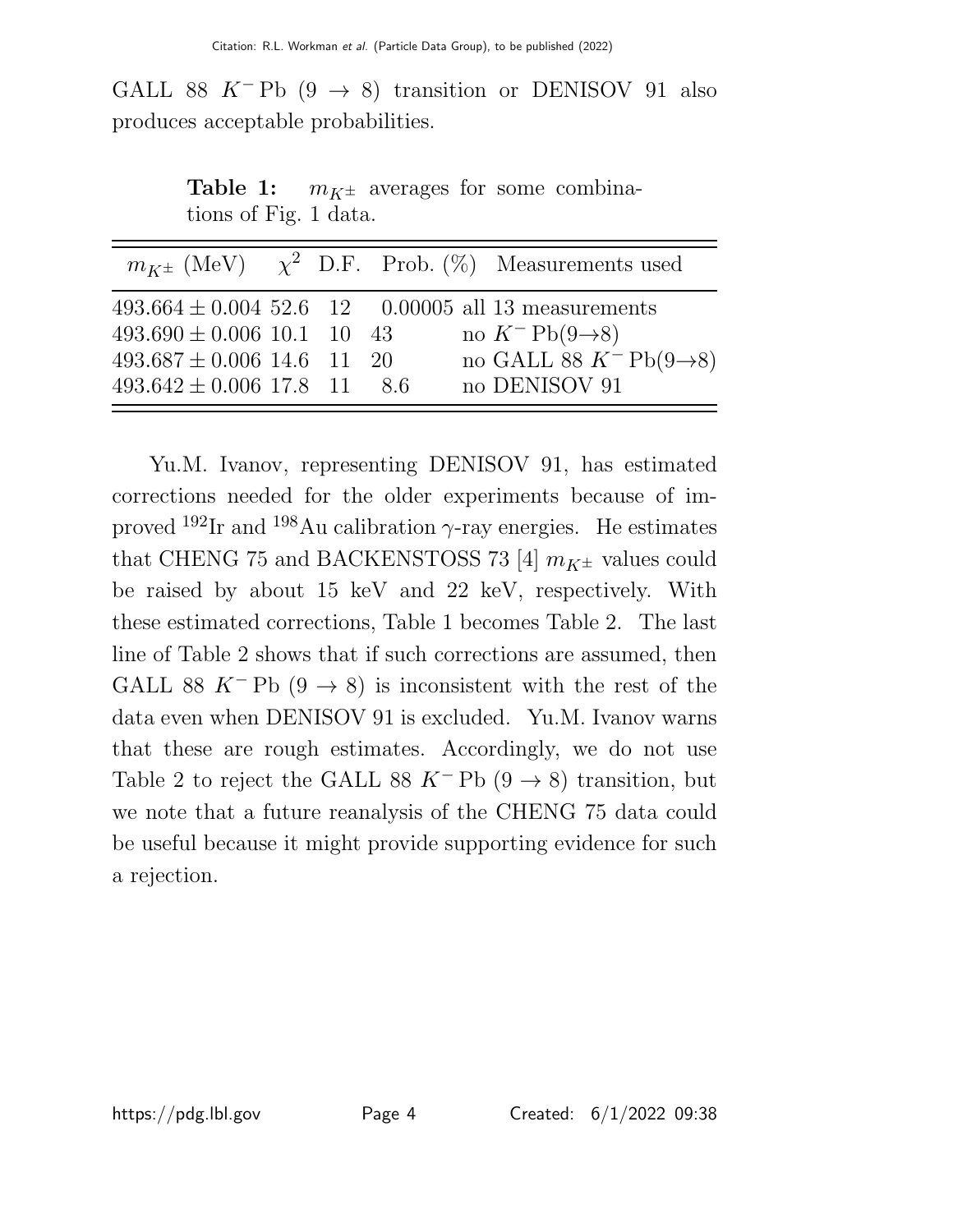**Table 2:**  $m_{K^{\pm}}$  averages for some combinations of Fig. 1 data after raising CHENG 75 and BACKENSTOSS 73 values by 0.015 and 0.022 MeV respectively.

|                                 |  |  | $m_{K^{\pm}}$ (MeV) $\chi^2$ D.F. Prob. (%) Measurements used |
|---------------------------------|--|--|---------------------------------------------------------------|
|                                 |  |  | $493.666 \pm 0.004$ 53.9 12 0.00003 all 13 measurements       |
| $493.693 \pm 0.006$ 9.0 10 53   |  |  | no $K^-$ Pb $(9\rightarrow 8)$                                |
| $493.690 \pm 0.006$ 11.5 11 40  |  |  | no GALL 88 $K^-$ Pb(9 $\rightarrow$ 8)                        |
| $493.645 \pm 0.006$ 23.0 11 1.8 |  |  | no DENISOV 91                                                 |

The GALL 88 measurement uses a Ge semiconductor spectrometer which has a resolution of about 1 keV, so they run the risk of some contaminant nuclear  $\gamma$  rays. Studies of  $\gamma$  rays following stopped  $\pi^-$  and  $\Sigma^-$  absorption in nuclei (unpublished) do not show any evidence for contaminants according to GALL 88 spokesperson, B.L. Roberts. The DENISOV 91 measurement uses a crystal diffraction spectrometer with a resolution of 6.3 eV for radiation at 22.1 keV to measure the 4f-3d transition in  $K^{-12}$ C. The high resolution and the light nucleus reduce the probability for overlap by contaminant  $\gamma$  rays, compared with the measurement of GALL 88. The DENISOV 91 measurement is supported by their high-precision measurement of the 4d-2p transition energy in  $\pi^{-12}C$ , which is good agreement with the calculated energy.

While we suspect that the GALL 88 K<sup>-</sup> Pb  $(9 \rightarrow 8)$  measurements could be the problem, we are unable to find clear grounds for rejecting it. Therefore, we retain their measurement in the average and accept the large scale factor until further information can be obtained from new measurements and/or from reanalysis of GALL 88 and CHENG 75 data.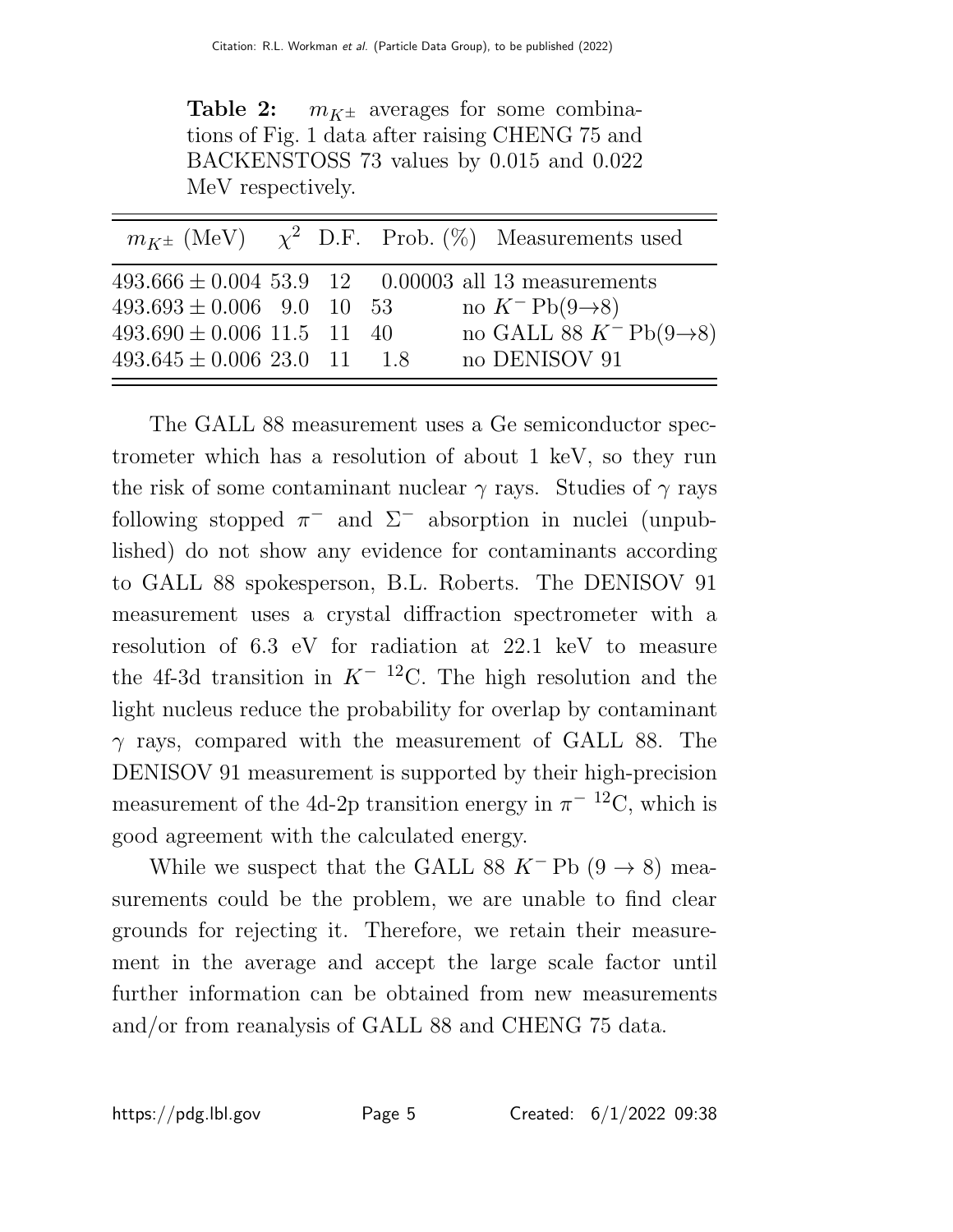We thank B.L. Roberts (Boston Univ.) and Yu.M. Ivanov (Petersburg Nuclear Physics Inst.) for their extensive help in understanding this problem.

### References

- 1. A.S. Denisov, et al. [DENISOV 91], Sov. Phys. JETP Lett. 54, 558 (1991).
- 2. K.P. Gall, et al. [GALL 88], Phys. Rev. Lett. 60, 186 (1988).
- 3. S.C. Cheng, et al. [CHENG 75], Nucl. Phys. A254, 381 (1975).
- 4. G. Backenstoss, et al. [BACKENSTOSS 73], Phys. Lett. 43B, 431 (1973).

| <i>VALUE</i> (MeV)                                                             | DOCUMENT ID                         |    | TECN        | CHG                      | <b>COMMENT</b>                           |
|--------------------------------------------------------------------------------|-------------------------------------|----|-------------|--------------------------|------------------------------------------|
| 493.677±0.016 OUR FIT                                                          | Error includes scale factor of 2.8. |    |             |                          |                                          |
| 493.677±0.013 OUR AVERAGE Error includes scale factor of 2.4. See the ideogram |                                     |    |             |                          |                                          |
| below.                                                                         |                                     |    |             |                          |                                          |
| $493.696 \pm 0.007$                                                            | <sup>1</sup> DENISOV                | 91 | <b>CNTR</b> |                          | Kaonic atoms                             |
| $493.636 \pm 0.011$                                                            | $2$ GALL                            | 88 | <b>CNTR</b> |                          | Kaonic atoms                             |
| 493.640 $\pm$ 0.054                                                            | <b>LUM</b>                          | 81 | <b>CNTR</b> |                          | Kaonic atoms                             |
| $493.670 \pm 0.029$                                                            | <b>BARKOV</b>                       | 79 | <b>EMUL</b> | $^{+}$                   | $e^+e^- \rightarrow K^+K^-$              |
| $493.657 \pm 0.020$                                                            | <sup>2</sup> CHENG                  | 75 | <b>CNTR</b> |                          | Kaonic atoms                             |
| 493.691 $\pm$ 0.040                                                            | BACKENSTO73                         |    | <b>CNTR</b> |                          | Kaonic atoms                             |
| • • • We do not use the following data for averages, fits, limits, etc. • • •  |                                     |    |             |                          |                                          |
| $493.631 \pm 0.007$                                                            | GALL                                | 88 | <b>CNTR</b> |                          | $K^-$ Pb (9 $\rightarrow$ 8)             |
| $493.675 \pm 0.026$                                                            | GALL                                | 88 | <b>CNTR</b> | $\overline{\phantom{a}}$ | $K^-$ Pb $(11 \rightarrow 10)$           |
| $493.709 \pm 0.073$                                                            | GALL                                | 88 | <b>CNTR</b> | $\hspace{0.1mm}$         | $K$ <sup>-</sup> W (9 $\rightarrow$ 8)   |
| 493.806 $\pm$ 0.095                                                            | GALL                                | 88 | <b>CNTR</b> | $\overline{\phantom{a}}$ | $K$ <sup>-</sup> W (11 $\rightarrow$ 10) |
| $493.640 \pm 0.022 \pm 0.008$                                                  | <sup>3</sup> CHENG                  | 75 | <b>CNTR</b> | $\overline{\phantom{0}}$ | $K^-$ Pb (9 $\rightarrow$ 8)             |
| $493.658 \pm 0.019 \pm 0.012$                                                  | <sup>3</sup> CHENG                  | 75 | <b>CNTR</b> |                          | $K^-$ Pb $(10 \rightarrow 9)$            |
| $493.638 \pm 0.035 \pm 0.016$                                                  | $3$ CHENG                           | 75 | <b>CNTR</b> |                          | $K^-$ Pb $(11 \rightarrow 10)$           |
| $493.753 \pm 0.042 \pm 0.021$                                                  | <sup>3</sup> CHENG                  | 75 | <b>CNTR</b> |                          | $K^-$ Pb (12 $\rightarrow$ 11)           |
| $493.742 \pm 0.081 \pm 0.027$                                                  | <sup>3</sup> CHENG                  | 75 | <b>CNTR</b> |                          | $K^-$ Pb (13 $\rightarrow$ 12)           |

### $K^{\pm}$  MASS

 $1$  Error increased from 0.0059 based on the error analysis in IVANOV 92.

 $2$  This value is the authors' combination of all of the separate transitions listed for this paper.

3 The CHENG 75 values for separate transitions were calculated from their Table 7 transition energies. The first error includes a 20% systematic error in the noncircular contaminant shift. The second error is due to a  $\pm$  5 eV uncertainty in the theoretical transition energies.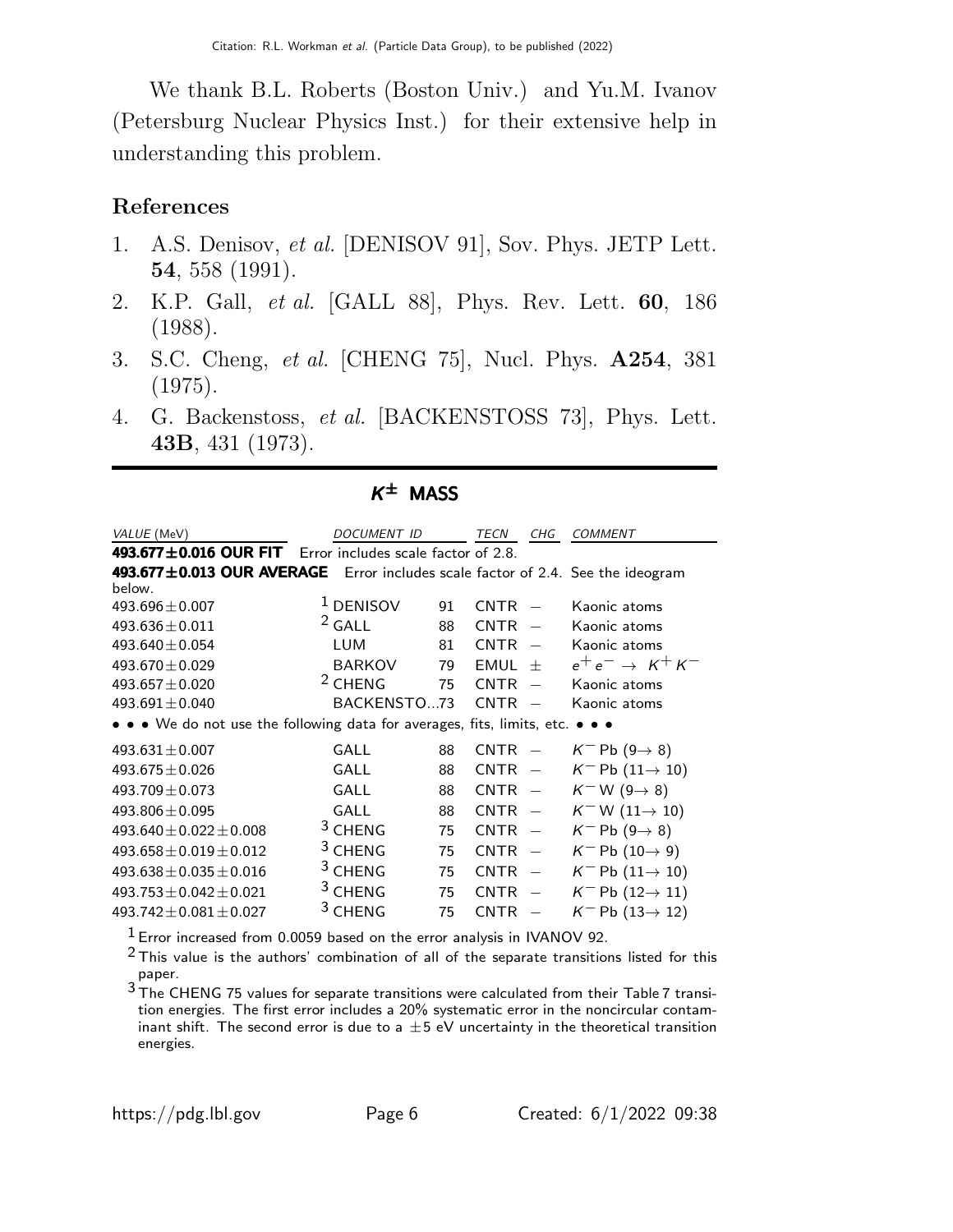

 $m_{K^{\pm}}$  (MeV)

$$
m_{K^+}-m_{K^-}
$$

Test of CPT.

| <i>VALUE</i> (MeV)                                                  | <b>EVTS</b> | DOCUMENT ID | TECN      | CHG |
|---------------------------------------------------------------------|-------------|-------------|-----------|-----|
| $-0.032 \pm 0.090$                                                  | 1.5M        | $\pm$ FORD  | 72 ASPK + |     |
| <sup>1</sup> FORD 72 uses $m_{\pi^+} - m_{\pi^-} = +28 \pm 70$ keV. |             |             |           |     |

#### $K^{\pm}$  Mean life

| VALUE $(10^{-8} s)$  | <b>EVTS</b> | <b>DOCUMENT ID</b>                                                            |     | TECN<br>CHG           | <i>COMMENT</i>                                                                 |
|----------------------|-------------|-------------------------------------------------------------------------------|-----|-----------------------|--------------------------------------------------------------------------------|
|                      |             | 1.2380 $\pm$ 0.0020 OUR FIT Error includes scale factor of 1.8.               |     |                       |                                                                                |
|                      |             |                                                                               |     |                       | 1.2379±0.0021 OUR AVERAGE Error includes scale factor of 1.9. See the ideogram |
| below.               |             |                                                                               |     |                       |                                                                                |
| $1.2347 \pm 0.0030$  | 15M         | <sup>1</sup> AMBROSINO                                                        | 08  | KLOE<br>$+$           | $\phi \rightarrow K^+ K^-$                                                     |
| $1.2451 \pm 0.0030$  | 250k        | <b>KOPTEV</b>                                                                 | 95  | <b>CNTR</b>           | $K$ at rest, U target                                                          |
| $1.2368 + 0.0041$    | 150k        | <b>KOPTEV</b>                                                                 | 95  | <b>CNTR</b>           | $K$ at rest. Cu target                                                         |
| $1.2380 \pm 0.0016$  | 3M          | <b>OTT</b>                                                                    | 71  | <b>CNTR</b><br>$+$    | $K$ at rest                                                                    |
| $1.2272 \pm 0.0036$  |             | LOBKOWICZ                                                                     | 69  | <b>CNTR</b><br>$+$    | $K$ in flight                                                                  |
| $1.2443 \pm 0.0038$  |             | <b>FITCH</b>                                                                  | 65B | <b>CNTR</b><br>$+$    | $K$ at rest                                                                    |
|                      |             | • • • We do not use the following data for averages, fits, limits, etc. • • • |     |                       |                                                                                |
| $1.2415 \pm 0.0024$  | 400k        | <sup>2</sup> KOPTEV                                                           | 95  | <b>CNTR</b>           | $K$ at rest                                                                    |
| $\pm 0.011$<br>1.221 |             | <b>FORD</b>                                                                   | 67  | <b>CNTR</b><br>$+$    |                                                                                |
| $+0.011$<br>1.231    |             | <b>BOYARSKI</b>                                                               | 62  | <b>CNTR</b><br>$^{+}$ |                                                                                |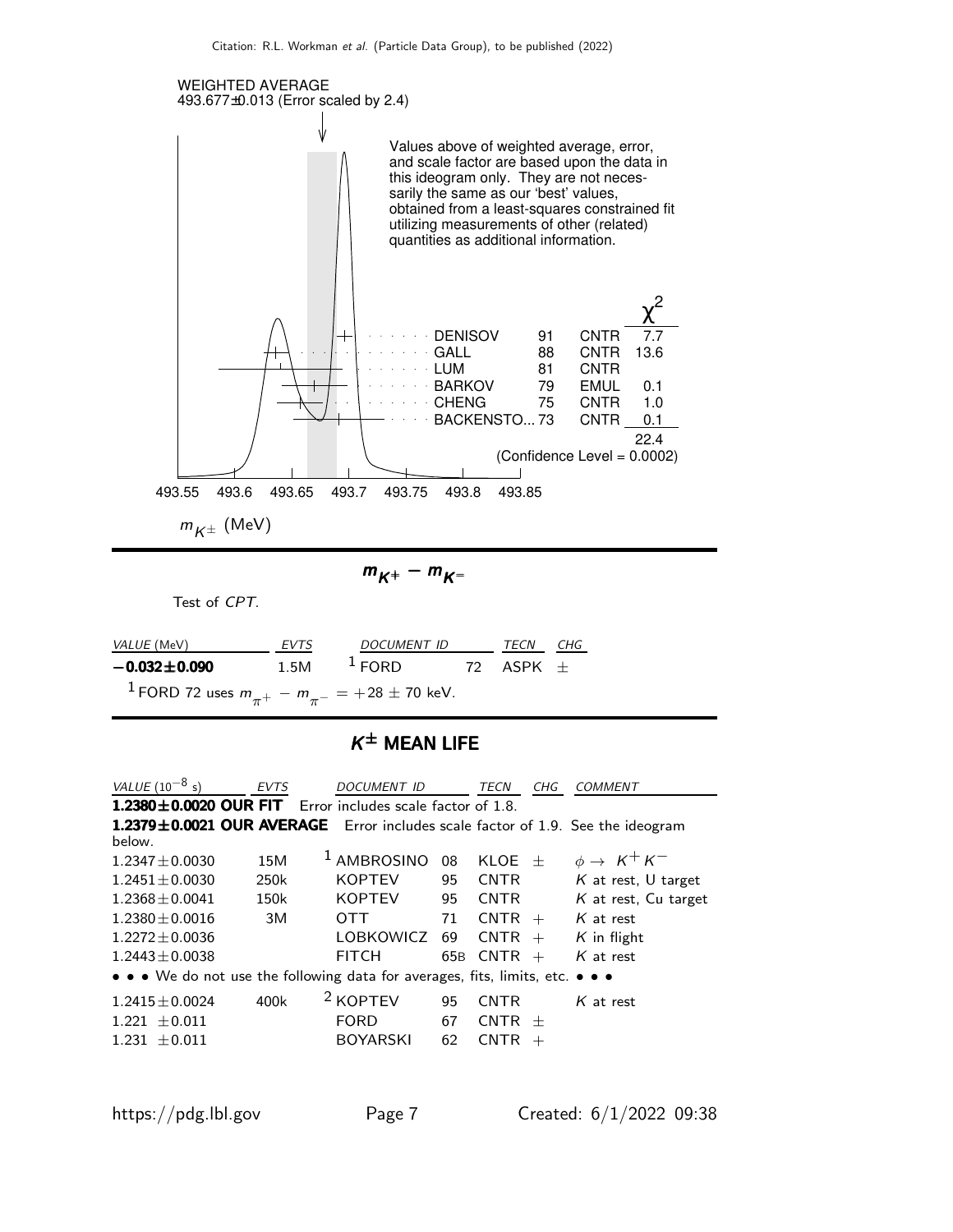

 $1$  Result obtained by averaging the decay length and decay time analyses taking correlations into account. 2 KOPTEV 95 report this weighted average of their U-target and Cu-target results, where

they have weighted by 1/ $\sigma$  rather than 1/ $\sigma^2$ .  $\mathsf{K}^\pm$  mean life (10 $^{-8}$  s)

$$
\left(\tau^{\,}_{\,K^+}\,-\,\tau^{\,}_{\,K^-}\right)/\,\tau^{\,}_{\rm average}
$$

This quantity is a measure of CPT invariance in weak interactions.

| VALUE (%)    |                 | <i>DOCUMENT ID</i>                                              |    | TECN        |
|--------------|-----------------|-----------------------------------------------------------------|----|-------------|
|              |                 | $0.10 \pm 0.09$ OUR AVERAGE Error includes scale factor of 1.2. |    |             |
| $-0.4 + 0.4$ |                 | AMBROSINO 08 KLOE                                               |    |             |
|              | $0.090 + 0.078$ | LOBKOWICZ 69 CNTR                                               |    |             |
|              | $0.47 + 0.30$   | <b>FORD</b>                                                     | 67 | <b>CNTR</b> |

#### See the related review(s):

[Rare Kaon Decays](http://pdg.lbl.gov/2022/reviews/rpp2021-rev-rare-kaon-decays.pdf)

#### K <sup>+</sup> DECAY MODES

 $K^-$  modes are charge conjugates of the modes below.

| Mode                                   |                                 | Fraction $(\Gamma_i/\Gamma)$         | Scale $factor/$<br>Confidence level |
|----------------------------------------|---------------------------------|--------------------------------------|-------------------------------------|
|                                        | Leptonic and semileptonic modes |                                      |                                     |
| $\Gamma_1$ $e^+$ $\nu_e$               |                                 | $1.582 \pm 0.007$ ) $\times 10^{-5}$ |                                     |
| $\Gamma_2^{\mu}$ $\mu^+ \nu_\mu^{\mu}$ |                                 | 63.56 $\pm$ 0.11 ) $\%$              | $S = 1.2$                           |
| https://pdg.lbl.gov                    | Page 8                          |                                      | Created: $6/1/2022$ 09:38           |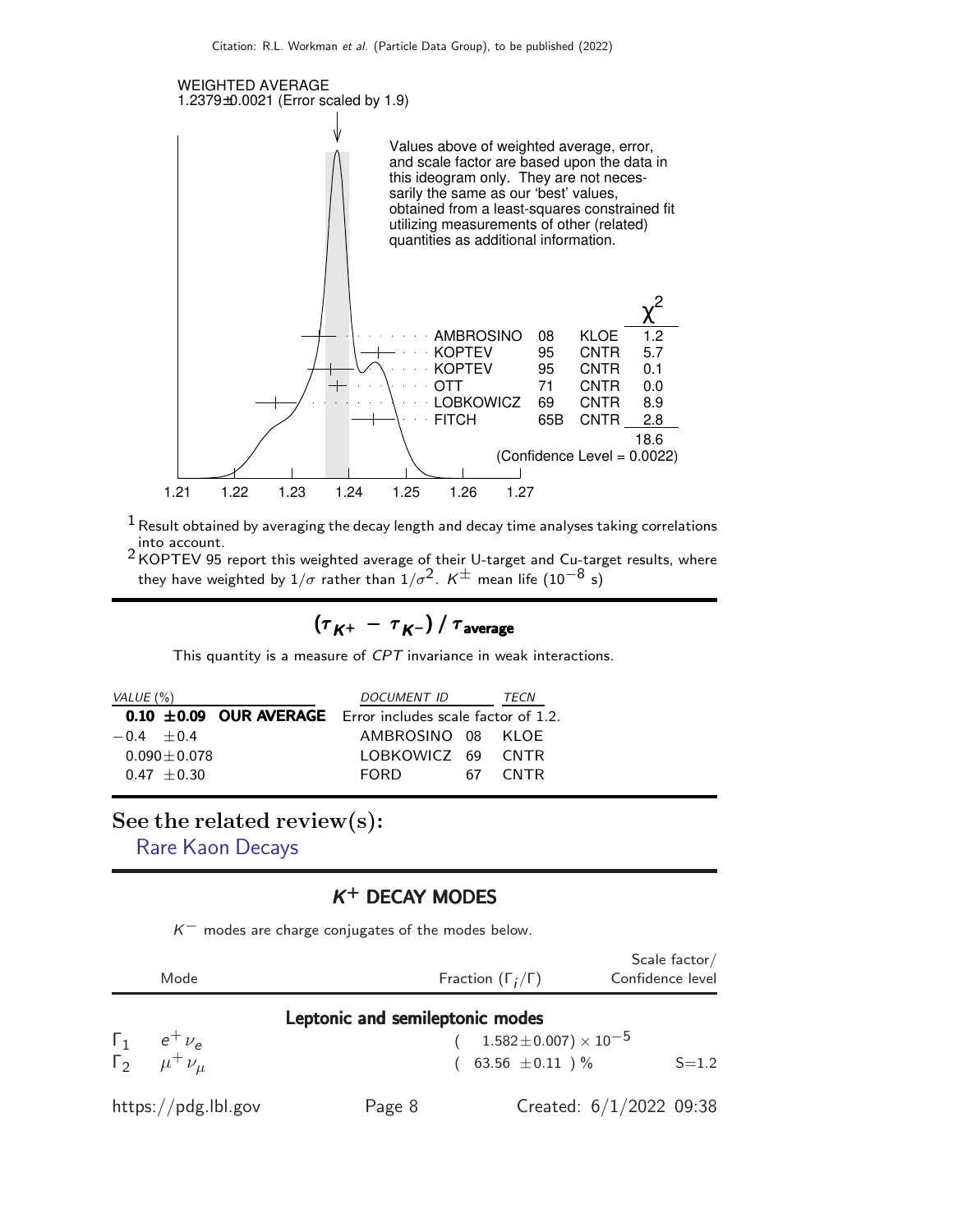| $\Gamma_3$ $\pi^0 e^+ \nu_e$             | $(5.07 \pm 0.04)$ %                | $S = 2.1$ |
|------------------------------------------|------------------------------------|-----------|
| Called $K_{\rho 3}^+$ .                  |                                    |           |
| $\Gamma_4$ $\pi^0 \mu^+ \nu_\mu$         | $(3.352 \pm 0.033)$ %              | $S = 1.9$ |
| Called $K_{\mu 3}^+$ .                   |                                    |           |
| $\Gamma_5$ $\pi^0 \pi^0 e^+ \nu_a$       | $(2.55 \pm 0.04) \times 10^{-5}$   | $S = 1.1$ |
| $\Gamma_6$ $\pi^+\pi^-e^+\nu_e$          | $(4.247 \pm 0.024) \times 10^{-5}$ |           |
| $\Gamma_7$ $\pi^+ \pi^- \mu^+ \nu_\mu$   | $(1.4 \pm 0.9) \times 10^{-5}$     |           |
| $\Gamma_8$ $\pi^0 \pi^0 \pi^0 e^+ \nu_e$ | $< 3.5 \times 10^{-6}$ CL=90%      |           |
|                                          |                                    |           |

#### Hadronic modes

|                                       | בסטטוווג וווטעכ       |           |
|---------------------------------------|-----------------------|-----------|
| $\Gamma_9$ $\pi^+\pi^0$               | $(20.67 \pm 0.08)$ %  | $S = 1.2$ |
| $\Gamma_{10}$ $\pi^{+}\pi^{0}\pi^{0}$ | $(1.760 \pm 0.023)$ % | $S = 1.1$ |
| $\Gamma_{11}$ $\pi^+ \pi^+ \pi^-$     | $(5.583 \pm 0.024)\%$ |           |

#### Leptonic and semileptonic modes with photons

| $\Gamma_{12}$ $\mu^+ \nu_\mu \gamma$                                                     | $[a,b]$ ( 6.2 $\pm 0.8$ ) $\times 10^{-3}$            |  |
|------------------------------------------------------------------------------------------|-------------------------------------------------------|--|
| $\Gamma_{13}$ $\mu^+ \nu_\mu \gamma (SD^+)$                                              | $[c,d]$ ( 1.33 $\pm 0.22$ ) $\times 10^{-5}$          |  |
| $\Gamma_{14}$ $\mu^+ \nu_\mu \gamma (SD^+INT)$                                           | $[c,d] < 2.7$ $\times 10^{-5}$ CL=90%                 |  |
| $\Gamma_{15}$ $\mu^+ \nu_\mu \gamma (SD^- + SD^- N)$ [c,d] < 2.6 $\times 10^{-4}$ CL=90% |                                                       |  |
| $\Gamma_{16}$ $e^+ \nu_e \gamma$                                                         | $(9.4 \pm 0.4) \times 10^{-6}$                        |  |
| $\Gamma_{17}$ $\pi^{0} e^{+} \nu_{e} \gamma$                                             | $[a,b]$ ( 2.66 $\pm 0.09$ ) $\times 10^{-4}$          |  |
| $\Gamma_{18}$ $\pi^{0} e^{+} \nu_{e} \gamma(SD)$                                         | $[c,d] < 5.3$ $\times 10^{-5}$ CL=90%                 |  |
| $\Gamma_{19}$ $\pi^{0} \mu^{+} \nu_{\mu} \gamma$                                         | $[a,b]$ ( 1.25 $\pm$ 0.25 ) $\times$ 10 <sup>-5</sup> |  |
| $\Gamma_{20}$ $\pi^0 \pi^0 e^+ \nu_e \gamma$                                             | $< 5$ $\times 10^{-6}$ CL=90%                         |  |

### Hadronic modes with photons or  $\ell \overline{\ell}$  pairs

| $\Gamma_{21}$ $\pi^{+}\pi^{0}\gamma$ (INT)  | $(-4.2 \pm 0.9) \times 10^{-6}$                        |
|---------------------------------------------|--------------------------------------------------------|
| $\Gamma_{22}$ $\pi^{+}\pi^{0}\gamma(DE)$    | $[a,e]$ ( 6.0 $\pm$ 0.4 ) $\times$ 10 <sup>-6</sup>    |
| $\Gamma_{23}$ $\pi^+\pi^0e^+e^-$            | $(4.24 \pm 0.14) \times 10^{-6}$                       |
| $\Gamma_{24}$ $\pi^{+}\pi^{0}\pi^{0}\gamma$ | $[a,b]$ ( 7.6 $\frac{+6.0}{-3.0}$ ) × 10 <sup>-6</sup> |
| $\Gamma_{25}$ $\pi^{+}\pi^{+}\pi^{-}\gamma$ | $[a,b]$ ( 7.1 $\pm 0.5$ ) $\times 10^{-6}$             |
| $\Gamma_{26}$ $\pi^{+}\gamma\gamma$         | [a] $(1.01 \pm 0.06) \times 10^{-6}$                   |
| $\Gamma_{27}$ $\pi^+3\gamma$                | $[a] < 1.0$ $\times 10^{-4}$ CL=90%                    |
| $\Gamma_{28}$ $\pi^+e^+e^-\gamma$           | $(1.19 \pm 0.13) \times 10^{-8}$                       |

#### Leptonic modes with  $\ell \overline{\ell}$  pairs

| $\Gamma_{29}$ $e^+ \nu_e \nu \overline{\nu}$     | $\lt$ 6 |                                  | $\times$ 10 $^{-5}$ CL=90% |  |
|--------------------------------------------------|---------|----------------------------------|----------------------------|--|
| $\Gamma_{30}$ $\mu^+ \nu_\mu \nu \overline{\nu}$ |         | < 1.0                            | $\times$ 10 $^{-6}$ CL=90% |  |
| $\Gamma_{31}$ $e^+ \nu_e e^+ e^-$                |         | $(2.48 \pm 0.20) \times 10^{-8}$ |                            |  |
| $\Gamma_{32}$ $\mu^+ \nu_\mu e^+ e^-$            |         | $(7.06 \pm 0.31) \times 10^{-8}$ |                            |  |
| $\Gamma_{33}$ $e^+ \nu_e \mu^+ \mu^-$            |         | $(1.7 \pm 0.5) \times 10^{-8}$   |                            |  |
| $\Gamma_{34}$ $\mu^+ \nu_\mu \mu^+ \mu^-$        |         | $< 4.1 \times 10^{-7}$ CL=90%    |                            |  |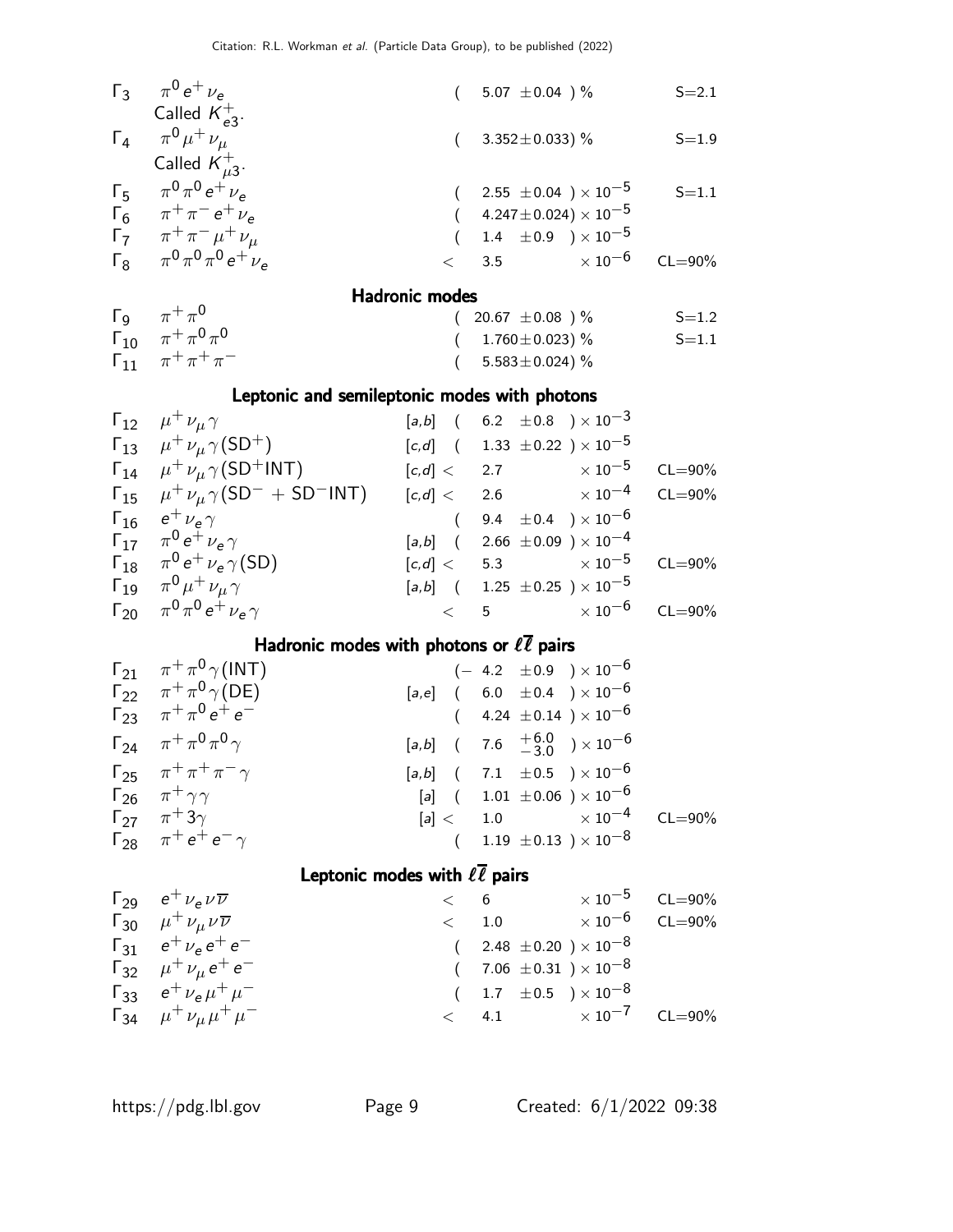|               |                                                           |              |       |                | $\mathbf{v}$                                                     |             |
|---------------|-----------------------------------------------------------|--------------|-------|----------------|------------------------------------------------------------------|-------------|
| $\Gamma_{35}$ | $\pi^+\pi^+e^-\overline{\nu}_e$                           | SQ           | $\lt$ | 1.3            | $\times$ 10 $^{-8}$                                              | $CL = 90\%$ |
|               | $\Gamma_{36}$ $\pi^{+}\pi^{+}\mu^{-}\overline{\nu}_{\mu}$ | SQ           | $\lt$ | 3.0            | $\times$ 10 $^{-6}$                                              | $CL = 95%$  |
| $\Gamma_{37}$ | $\pi^+ e^+ e^-$                                           | S1           |       |                | 3.00 $\pm 0.09$ ) $\times 10^{-7}$                               |             |
| $\Gamma_{38}$ | $\pi^{+}\mu^{+}\mu^{-}$                                   | S1           |       | 9.4            | $\pm 0.6$ ) $\times\,10^{-8}$                                    | $S = 2.6$   |
| $\Gamma_{39}$ | $\pi^+ \nu \overline{\nu}$                                | S1           |       |                | $1.14\begin{array}{l}+0.40\\-0.33\end{array}\big)\times10^{-10}$ |             |
| $\Gamma_{40}$ | $\pi^+\pi^0\nu\overline{\nu}$                             | S1           | $\lt$ | 4.3            | $\times$ 10 $^{-5}$                                              | $CL = 90\%$ |
| $\Gamma_{41}$ | $\mu^{-} \nu e^{+} e^{+}$                                 | LF           | $\lt$ | 2.1            | $\times$ 10 $^{-8}$                                              | $CL = 90\%$ |
| $\Gamma_{42}$ | $\mu^+ \nu_{\rho}$                                        | LF           | [f] < | $\overline{4}$ | $\times$ 10 $^{-3}$                                              | $CL = 90\%$ |
| $\Gamma_{43}$ | $\pi^+ \mu^+ e^-$                                         | LF           | $\lt$ | 1.3            | $\times$ $10^{-11}$                                              | $CL = 90\%$ |
| $\Gamma_{44}$ | $\pi^{+}\mu^{-}e^{+}$                                     | LF           | $\lt$ | 6.6            | $\times$ $10^{-11}$                                              | $CL = 90\%$ |
| $\Gamma_{45}$ | $\pi^{-} \mu^{+} e^{+}$                                   | L            | $\lt$ | 4.2            | $\times$ $10^{-11}$                                              | $CL = 90\%$ |
| $\Gamma_{46}$ | $\pi^{-} e^{+} e^{+}$                                     | $\mathbf{I}$ | $\lt$ | 2.2            | $\times$ $10^{-10}$                                              | $CL = 90\%$ |
| $\Gamma_{47}$ | $\pi^{-} \mu^{+} \mu^{+}$                                 |              | $<\,$ | 4.2            | $\times$ $10^{-11}$                                              | $CL = 90\%$ |
| $\Gamma_{48}$ | $\mu^+ \overline{\nu}_e$                                  | L            | [f] < | 3.3            | $\times$ 10 $^{-3}$                                              | $CL = 90\%$ |
| $\Gamma_{49}$ | $\pi^0 e^+ \overline{\nu}_e$                              | L            | $\lt$ | 3              | $\times$ 10 $^{-3}$                                              | $CL = 90\%$ |
| $\Gamma_{50}$ | $\pi^+$                                                   |              | [g] < | 2.3            | $\times$ 10 $^{-9}$                                              | $CL = 90\%$ |
|               |                                                           |              |       |                |                                                                  |             |

#### Lepton family number ( $LF$ ), Lepton number (L),  $\Delta S = \Delta Q$  (SQ) violating modes, or  $\Delta S = 1$  weak neutral current (S1) modes

- [a] See the Particle Listings below for the energy limits used in this measurement.
- [b] Most of this radiative mode, the low-momentum  $\gamma$  part, is also included in the parent mode listed without  $\gamma$ 's.
- [c] Structure-dependent part.
- [d] See the review on "Form Factors for Radiative Pion and Kaon Decays" for definitions and details.
- [e] Direct-emission branching fraction.
- $[f]$  Derived from an analysis of neutrino-oscillation experiments.
- [g] Violates angular-momentum conservation.

#### CONSTRAINED FIT INFORMATION

An overall fit to the mean life, a decay rate, and 15 branching ratios uses 35 measurements and one constraint to determine 8 parameters. The overall fit has a  $\chi^2$   $=$  53.4 for 28 degrees of freedom.

The following off-diagonal array elements are the correlation coefficients  $\left<\delta p_i\delta p_j\right>$ / $(\delta p_i\cdot\delta p_j)$ , in percent, from the fit to parameters  $p_i$ , including the branching fractions,  $x_i~\equiv~\Gamma_i/\Gamma_\text{total}$ . The fit constrains the  $x_i$  whose labels appear in this array to sum to one.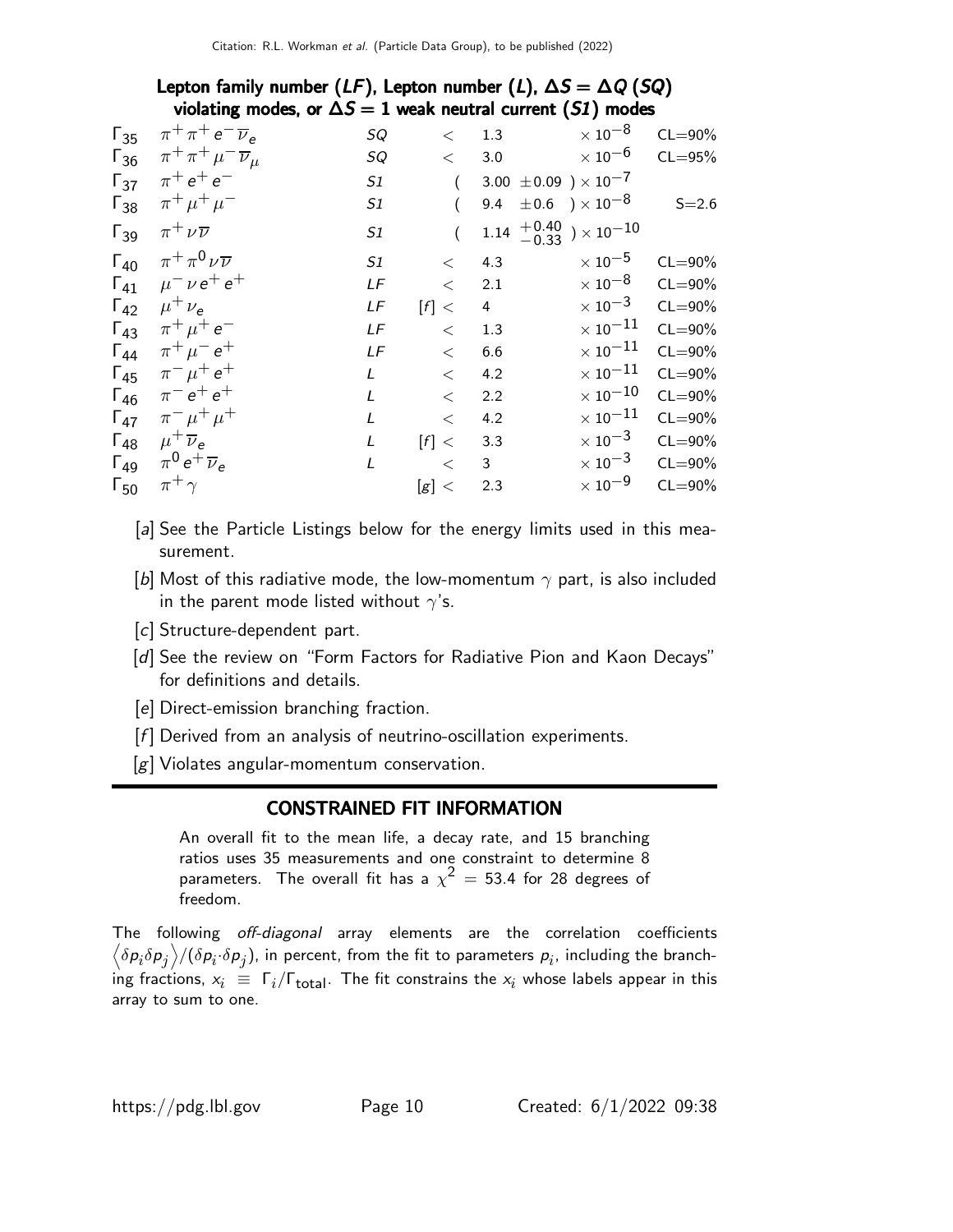| $x_3$<br>$x_4$ |                       | $-66$<br>$-64$                                                                                                                   | 90           |                |             |                            |                            |                                    |              |  |
|----------------|-----------------------|----------------------------------------------------------------------------------------------------------------------------------|--------------|----------------|-------------|----------------------------|----------------------------|------------------------------------|--------------|--|
| $x_{5}$        |                       | $-12$ $-5$ $-5$                                                                                                                  |              |                |             |                            |                            |                                    |              |  |
| $x_{9}$        |                       | $-67$ 0 $-1$ $-6$                                                                                                                |              |                |             |                            |                            |                                    |              |  |
| $x_{10}$       |                       | $-13$ $-6$ $-5$ 91                                                                                                               |              |                |             | $-6$                       |                            |                                    |              |  |
| $x_{11}$       |                       | $-14$ $-6$                                                                                                                       |              | $-6$ 2         |             | $-7$                       | $\overline{\phantom{0}}^2$ |                                    |              |  |
| Г              |                       | $\mathbf{3}$                                                                                                                     | $\mathbf{1}$ | $\overline{1}$ | $\mathbf 0$ | $\overline{\phantom{a}}$ 2 | $\mathbf{0}$               | $-24$                              |              |  |
|                |                       | x <sub>2</sub>                                                                                                                   | $x_3$        | $x_4$          | $x_{5}$     | $x_{9}$                    | $x_{10}$                   | $x_{11}$                           |              |  |
|                |                       | Mode                                                                                                                             |              |                |             |                            |                            | Rate $(10^8 \text{ s}^{-1})$       | Scale factor |  |
|                |                       | $\Gamma_2$ $\mu^+ \nu_\mu$                                                                                                       |              |                |             |                            |                            | $0.5134 \pm 0.0012$                | 1.5          |  |
|                |                       | $\begin{array}{ccc} \n\Gamma_3 & \pi^0 e^+ \nu_e \\ \end{array}$<br>Called $K_{e3}^+$ .                                          |              |                |             |                            |                            | $0.0410 \pm 0.0004$                | 2.1          |  |
| $\Gamma_4$     |                       | $\pi^0 \mu^+ \nu_\mu$<br>Called $K_{\mu 3}^+$ .                                                                                  |              |                |             |                            |                            | $0.02707 \pm 0.00027$              | 1.9          |  |
|                |                       |                                                                                                                                  |              |                |             |                            |                            | $(2.059 \pm 0.029) \times 10^{-5}$ | 1.1          |  |
|                |                       | $\begin{array}{ccc}\n\Gamma_5 & \pi^0 \pi^0 e^+ \nu_e \\ \Gamma_9 & \pi^+ \pi^0 \\ \Gamma_{10} & \pi^+ \pi^0 \pi^0\n\end{array}$ |              |                |             |                            |                            | $0.1670 \pm 0.0007$                | 1.3          |  |
|                |                       |                                                                                                                                  |              |                |             |                            |                            | $0.01421 \pm 0.00018$              | 1.1          |  |
|                |                       | $\Gamma_{11} \quad \pi^+\pi^+\pi^-$                                                                                              |              |                |             |                            |                            | $0.04510 \pm 0.00019$              |              |  |
|                | $K^{\pm}$ DECAY RATES |                                                                                                                                  |              |                |             |                            |                            |                                    |              |  |

| $\Gamma(\mu^+ \nu_\mu)$                                                                                               |             |                     |    |             | Гэ |
|-----------------------------------------------------------------------------------------------------------------------|-------------|---------------------|----|-------------|----|
| VALUE $(10^6 s^{-1})$                                                                                                 |             | DOCUMENT ID         |    | TECN<br>CHG |    |
| <b>51.34 ± 0.12 OUR FIT</b> Error includes scale factor of 1.5.                                                       |             |                     |    |             |    |
| $\bullet \bullet \bullet$ We do not use the following data for averages, fits, limits, etc. $\bullet \bullet \bullet$ |             |                     |    |             |    |
| 51.2 $\pm$ 0.8                                                                                                        |             | <b>FORD</b>         | 67 | CNTR $\pm$  |    |
| $\Gamma(\pi^+\pi^+\pi^-)$                                                                                             |             |                     |    |             |    |
| VALUE $(10^6 s^{-1})$                                                                                                 | <b>EVTS</b> | <i>DOCUMENT ID</i>  |    | TECN<br>CHG |    |
| 4.510 $\pm$ 0.019 OUR FIT                                                                                             |             |                     |    |             |    |
| $4.511 \pm 0.024$                                                                                                     |             | $\overline{1}$ FORD |    | 70 ASPK     |    |
| • • • We do not use the following data for averages, fits, limits, etc. • • •                                         |             |                     |    |             |    |
| $4.529 \pm 0.032$                                                                                                     | 3.2M        | $1$ FORD<br>70      |    | ASPK        |    |
| 4.496 $\pm$ 0.030                                                                                                     |             | $1$ FORD            | 67 | CNTR<br>$+$ |    |
| <sup>1</sup> First FORD 70 value is second FORD 70 combined with FORD 67.                                             |             |                     |    |             |    |

#### $K^+$  BRANCHING RATIOS



https://pdg.lbl.gov Page 11 Created: 6/1/2022 09:38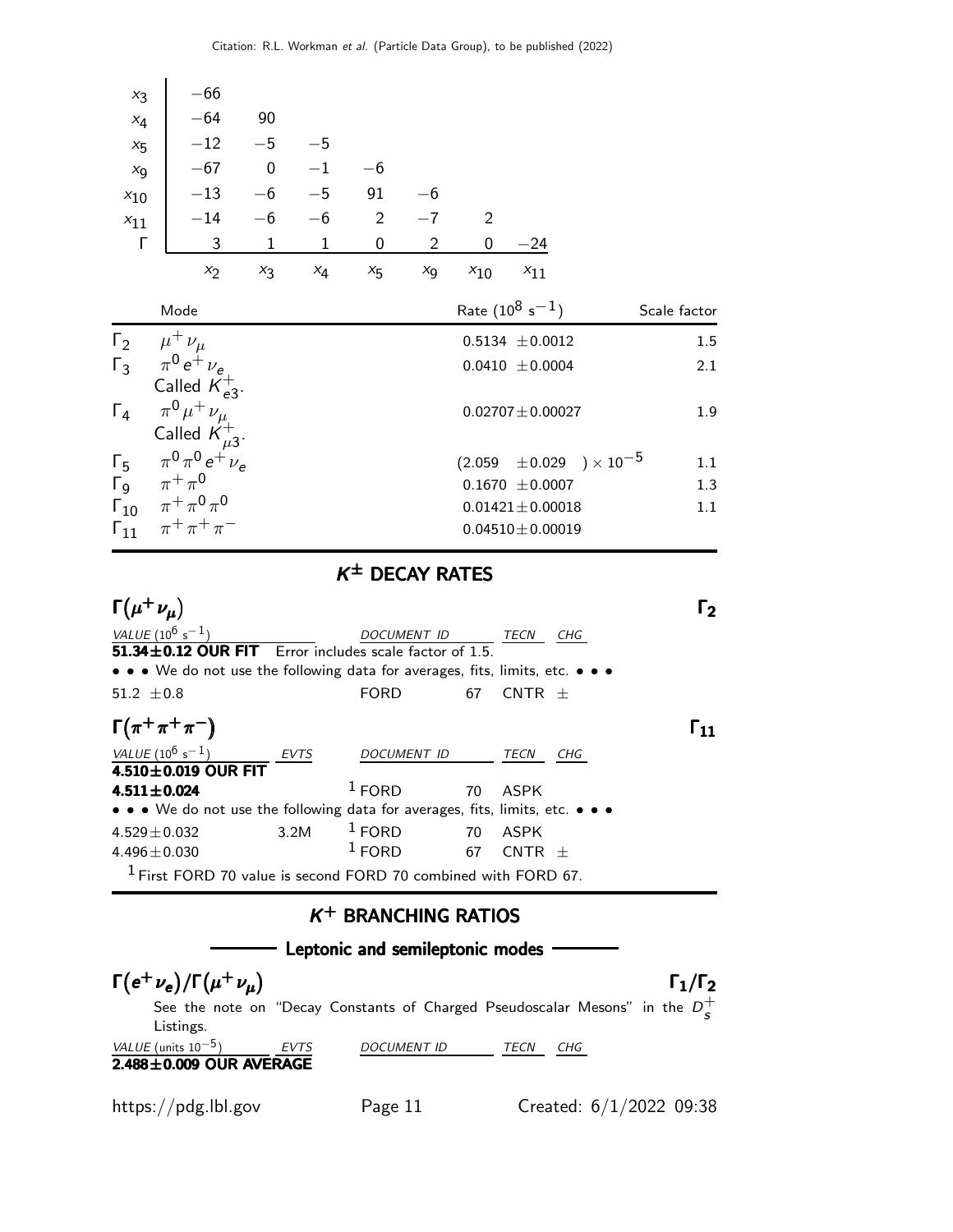| $2.488 \pm 0.007 \pm 0.007$<br>$2.493 \pm 0.025 \pm 0.019$                    | 150k<br>13.8k | $1$ LAZZERONI 13 NA62 $\pm$<br><sup>2</sup> AMBROSINO 09E KLOE $\pm$ |     |              |  |
|-------------------------------------------------------------------------------|---------------|----------------------------------------------------------------------|-----|--------------|--|
| • • • We do not use the following data for averages, fits, limits, etc. • • • |               | $3$ LAZZERONI 11 NA62 +                                              |     |              |  |
| $2.487 \pm 0.011 \pm 0.007$<br>$2.51 + 0.15$                                  | 60k<br>404    | HEINTZE                                                              |     | 76 SPEC $+$  |  |
| 2.37 $\pm$ 0.17                                                               | 534           | HEARD                                                                |     | 75B SPEC $+$ |  |
| $2.42 + 0.42$                                                                 | 112           | CI ARK                                                               | 72. | $OSPK +$     |  |

<sup>1</sup> LAZZERONI 13 uses full data sample collected from 2007 to 2008. This ratio is defined to be fully inclusive, including internal-bremsstrahlung.

2 The ratio is defined to include internal-bremsstrahlung, ignoring direct-emission contributions. AMBROSINO 09E determined the ratio from the measurement of  $\Gamma(K \to e \nu(\gamma))$ ,  $E_{\gamma}$   $<$  10 MeV) / Г(K  $\rightarrow \;\mu\nu(\gamma)$ ). 89.8% of  $K \rightarrow \; e \nu(\gamma)$  events had  $E_{\gamma}$   $<$ 10 MeV.

 $3$  This ratio is defined to be fully inclusive, including internal-bremsstrahlung.

### $\Gamma(\mu^+ \nu_{\mu})/\Gamma_{\text{total}}$  Γ<sub>2</sub>/Γ

See the note on "Decay Constants of Charged Pseudoscalar Mesons" in the  $D_{\epsilon}^+$ s Listings.

 $VALU E$  (units 10<sup>-2</sup>) EVTS DOCUMENT ID TECN CHG COMMENT  $63.56 \pm 0.11$  OUR FIT Error includes scale factor of 1.2. **63.60±0.16 OUR AVERAGE**<br> $63.66 \pm 0.09 \pm 0.15$  865k  $63.66 \pm 0.09 \pm 0.15$  865k <sup>1</sup> AMBROSINO 06A KLOE +<br> $63.24 \pm 0.44$  62k CHIANG 72 OSPK +  $1.84\,$  GeV/c  $\,$  K $^{+}$ 

<sup>1</sup> Fully inclusive. Used tagged kaons from  $\phi$  decays.

#### $\Gamma(\pi^0 e^+ \nu_e)/\Gamma_{\rm total}$  Γ<sub>3</sub>/Γ total and the set of the set of the set of the set of the set of the set of the set of the set of the set of t

VALUE (units 10<sup>-2</sup>) EVTS DOCUMENT ID TECN CHG COMMENT  $\overline{5.07}$   $\pm 0.04$  OUR FIT Error includes scale factor of 2.1. **4.94**  $\pm$  **0.05 OUR AVERAGE** 4.965 $\pm$  0.038 $\pm$  0.037  $4.965 \pm 0.038 \pm 0.037$   $1 \text{ AMBROSINO}$  08A KLOE  $\pm$ <br>4.86  $\pm$  0.10 3516 CHIANG 72 OSPK + 3516 CHIANG 72 OSPK + 1.84 GeV/c  $K^+$ • • • We do not use the following data for averages, fits, limits, etc. • • •  $4.7 \pm 0.3$   $429$  SHAKLEE 64 HLBC +  $5.0 \pm 0.5$  ROE 61 HLBC  $+$ 

<sup>1</sup> Depends on K<sup>+</sup> lifetime  $\tau$ . AMBROSINO 08A uses PDG 06 value of  $\tau = (1.2385 \pm 1.1)$  $(0.0024)\times 10^{-8}$  sec. The correlation between  $\kappa_{e\zeta}^+$  $_{e3}^+$  and  $\kappa_{\mu\mathbb{R}}^+$  $_{\mu 3}^{\mp}$  branching fraction measurements is 62.7%.

$$
\Gamma(\pi^0 e^+ \nu_e)/\Gamma(\mu^+ \nu_\mu)
$$
\nVz  
\n0.0798±0.0008 OUR FIT Error includes scale factor of 1.9.  
\n• • We do not use the following data for averages, fits, limits, etc. • •  
\n0.069 ±0.006 350 ZELLER 69 ASPK +  
\n0.0775±0.0033 960 ZELLER 69 ASPK +  
\n0.0791±0.0054 295 1 AUERBACH 67 OSPK +  
\n1 AUERBACH 67 changed from 0.0797 ± 0.0054. See comment with ratio  $\Gamma(\pi^0 \mu^+ \nu_\mu)/$   
\n $\Gamma(\mu^+ \nu_\mu)$ . The value 0.0785 ± 0.0025 given in AUERBACH 67 is an average of  
\nAUERBACH 67  $\Gamma(\pi^0 e^+ \nu_e)/\Gamma(\mu^+ \nu_\mu)$  and CESTER 66  $\Gamma(\pi^0 e^+ \nu_e)/\Gamma(\mu^+ \nu_\mu)$  +  
\n $\Gamma(\pi^+ \pi^0)$ .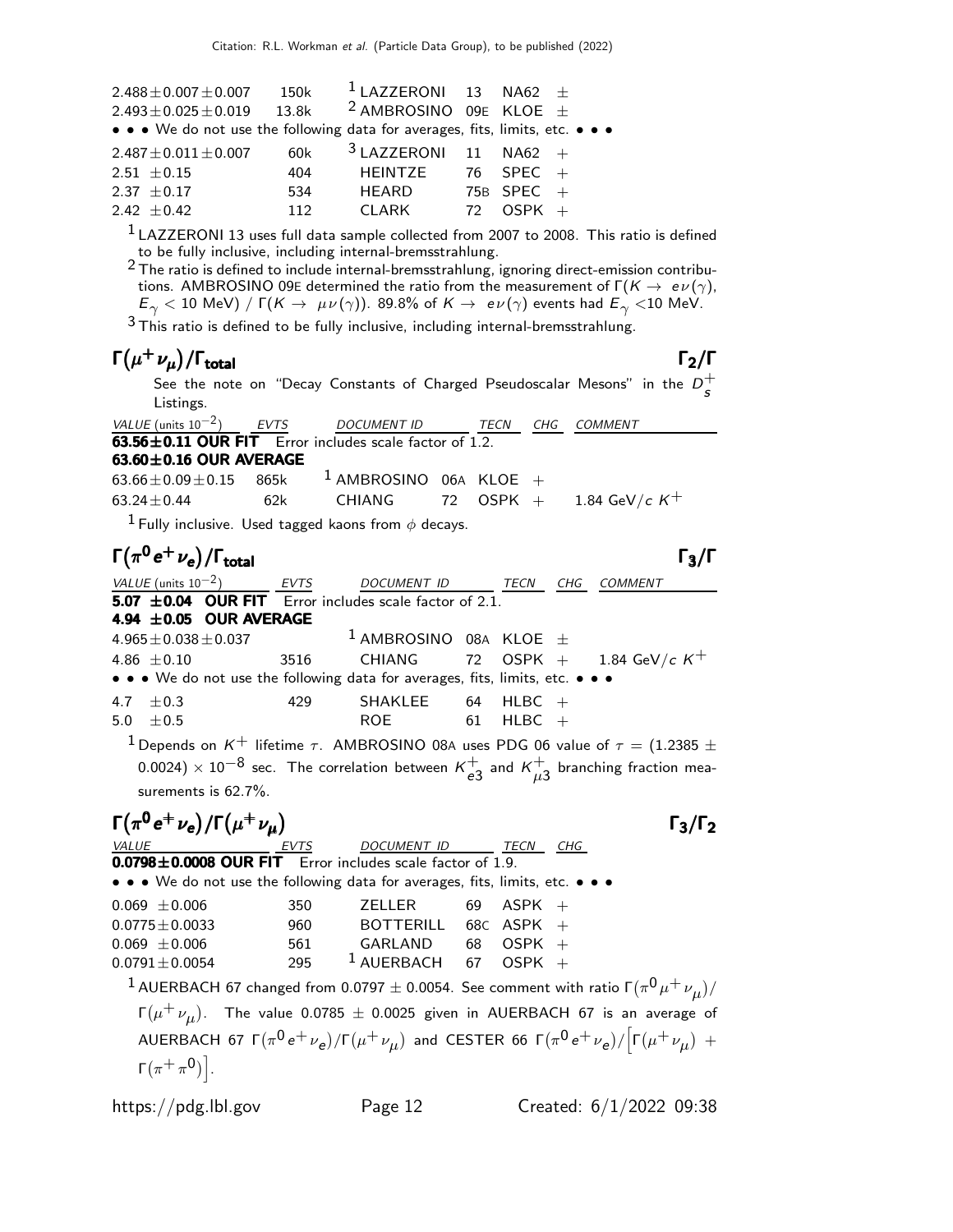$\Gamma(\pi^0 e^+ \nu_e) / [\Gamma(\mu^+ \nu_\mu) + \Gamma(\pi^+ \pi^0)]$  Γ<sub>3</sub>/(Γ<sub>2</sub>+Γ<sub>9</sub>)  $\Gamma_3/(\Gamma_2+\Gamma_9)$ VALUE (units  $10^{-2}$ ) EVTS DOCUMENT ID TECN CHG  $6.02 \pm 0.06$  OUR FIT Error includes scale factor of 2.1. **6.02±0.15 OUR AVERAGE**<br>6.16±0.22 5110  $6.16\pm0.22$  5110 ESCHSTRUTH 68 OSPK +<br> $5.89\pm0.21$  5.89 CESTER 66 OSPK +  $5.89 \pm 0.21$  1679 CESTER 66 OSPK + • • • We do not use the following data for averages, fits, limits, etc. • • •  $5.92 \pm 0.65$   $1$  WEISSENBE... 76 SPEC  $+$  $^1$  Value calculated from WEISSENBERG 76  $(\pi^0\, e\nu)$ ,  $(\mu\nu)$ , and  $(\pi\pi^0)$  values to eliminate dependence on our 1974  $(\pi \, 2\pi^0)$  and  $(\pi \, \pi^+ \, \pi^-)$  fractions.  $\Gamma(\pi^0\,e^+\,\nu_e)/\big[\Gamma(\pi^0\,\mu^+\,\nu_\mu)+\Gamma(\pi^+\,\pi^0)+\Gamma(\pi^+\,\pi^0\,\pi^0)\big] \qquad \Gamma_3/(\Gamma_4+\Gamma_9+\Gamma_{10})$  $\big) \big]$  Γ $_3$ /(Γ $_4+$ Γ $_9+$ Γ $_{10})$ VALUE **EVTS** DOCUMENT ID TECN CHG  $\overline{0.1967 \pm 0.0016}$  OUR FIT Error includes scale factor of 2.5.<br> $\overline{0.1962 \pm 0.0008 \pm 0.0035}$  71k SHER 03 B865  $0.1962 \pm 0.0008 \pm 0.0035$  71k SHER 03 B865 +  $\Gamma(\pi^0 e^+ \nu_e)/\Gamma(\pi^+ \pi^0)$  Γ<sub>3</sub>/Γ<sub>9</sub> VALUE **EVTS** DOCUMENT ID TECN CHG COMMENT  $0.2454 \pm 0.0023$  OUR FIT Error includes scale factor of 2.6. **0.2467±0.0011 OUR AVERAGE** Error includes scale factor of 1.1.<br>0.2423±0.0015±0.0037 31k UVAROV 14 ISTR –  $0.2423 \pm 0.0015 \pm 0.0037$  31k UVAROV 14 ISTR − ISTRA+<br> $0.2470 \pm 0.0009 \pm 0.0004$  87k BATLEY 07A NA48  $\pm$  $0.2470 \pm 0.0009 \pm 0.0004$ • • • We do not use the following data for averages, fits, limits, etc. • •  $0.221 \pm 0.012$  786  $1$  LUCAS 73B HBC − Dalitz pairs only  $1$  LUCAS 73B gives  $N(K_{e3}) = 786 \pm 3.1\%$ ,  $N(2\pi) = 3564 \pm 3.1\%$ . We use these values to obtain quoted result.  $\Gamma(\pi^0 e^+ \nu_e)/\Gamma(\pi^+ \pi^+ \pi^-)$  Γ<sub>3</sub>/Γ<sub>11</sub>  $\Gamma_3/\Gamma_{11}$ VALUE EVTS DOCUMENT ID TECN CHG  $0.908\pm0.009$  OUR FIT Error includes scale factor of 1.6. • • • We do not use the following data for averages, fits, limits, etc. • • •  $0.867 \pm 0.027$  2768 BARMIN 87 XEBC +  $0.856 \pm 0.040$  2827 BRAUN 75 HLBC +  $0.856 \pm 0.040$  2827 BRAUN 75 HLBC<br> $0.850 \pm 0.019$  4385  $^1$  HAIDT 71 HLBC  $0.850 \pm 0.019$   $4385$   $^{1}$  HAIDT 71 HLBC<br>  $0.846 \pm 0.021$   $4385$   $^{1}$  EICHTEN 68 HLBC 385 <sup>1</sup> EICHTEN 68 HLBC<br>854 BELLOTTI 67B HLBC  $0.94 \pm 0.09$  854 BELLOTTI 67B HLBO<br>  $0.90 \pm 0.06$  230 BORREANI 64 HBC  $BORREANI$  64 HBC +  $<sup>1</sup>$  HAIDT 71 is a reanalysis of EICHTEN 68. Not included in average because of large</sup> discrepancy in Г $(\pi^{\mathsf{0}}\mu^+\nu)/$ Г $(\pi^{\mathsf{0}}\,e^+\,\nu)$  with more precise results.  $\Gamma(\pi^0\mu^+\nu_\mu)/\Gamma_{\rm total}$  Γ<sub>4</sub>/Γ VALUE (units 10<sup>-2</sup>) EVTS DOCUMENT ID TECN CHG COMMENT  $3.352\pm0.033$  OUR FIT Error includes scale factor of 1.9. **3.24**  $\pm$ **0.04 OUR AVERAGE**<br>3.233 $\pm$ 0.029 $\pm$ 0.026

 $3.233 \pm 0.029 \pm 0.026$   $1 \text{ AMBROSINO}$  08A KLOE  $\pm$ <br>3.33  $\pm$  0.16 2345 CHIANG 72 OSPK +

 $1.84$  GeV/c  $K^{\rm +}$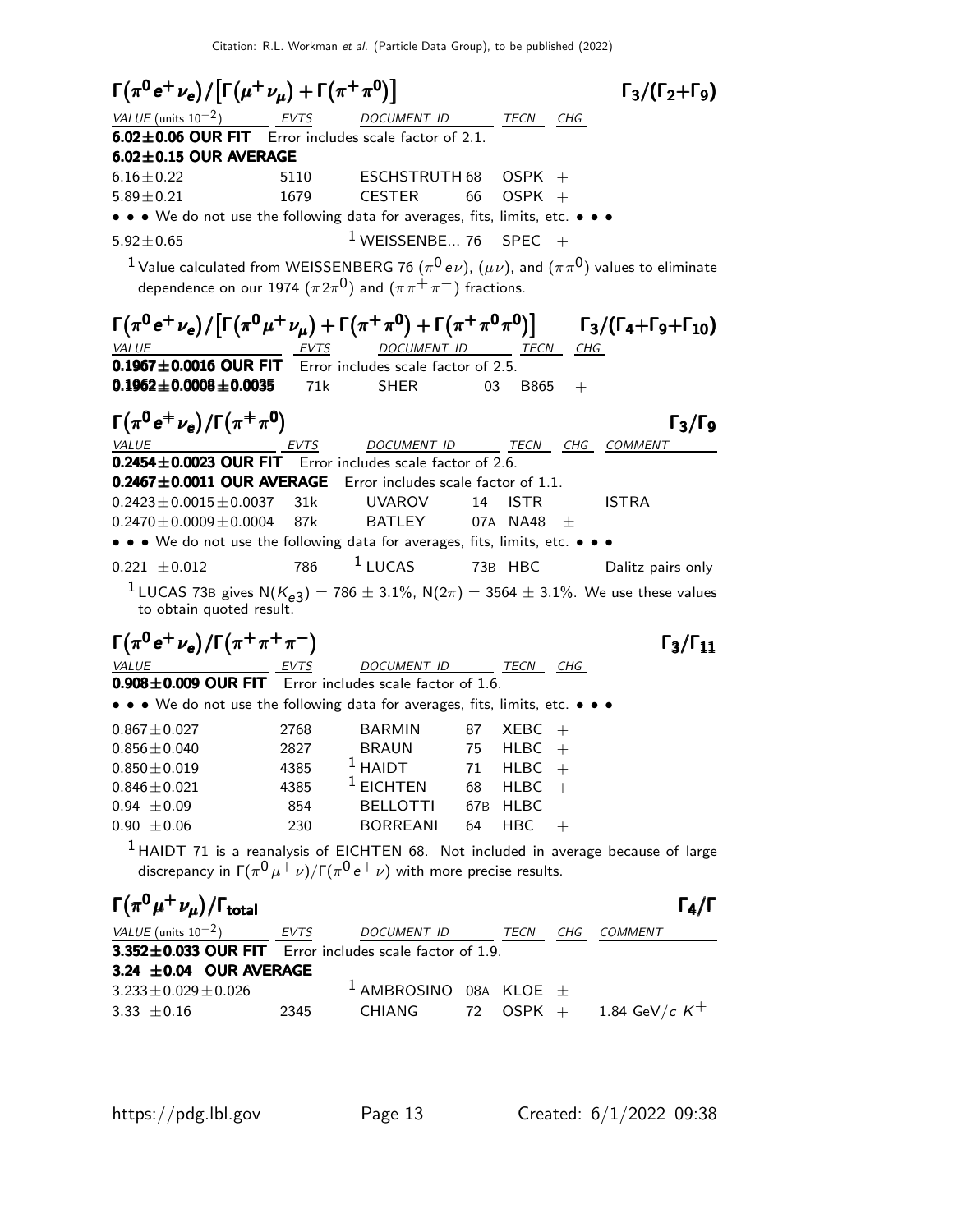• • • We do not use the following data for averages, fits, limits, etc. • • •

$$
2.8 \pm 0.4
$$
 
$$
2 TAYLOR
$$
 59 EMUL +

<sup>1</sup> Depends on K<sup>+</sup> lifetime  $\tau$ . AMBROSINO 08A uses PDG 06 value of  $\tau = (1.2385 \pm 1.000)$  $(0.0024)\times 10^{-8}$  sec. The correlation between  $\kappa_{e\zeta}^+$  $_{e3}^+$  and  $\kappa_{\mu}^+$  $^\mathbf{\mathsf{+}}_{\mu \mathsf{3}}$  branching fraction mea-

surements is 62.7%.<br><sup>2</sup> Earlier experiments not averaged.

| $\Gamma(\pi^0\mu^+\nu_{\mu})/\Gamma(\mu^+\nu_{\mu})$                                                                                                                                                                                                                                                                                            |                                                           |                                 |     |             |                          | $\Gamma_4/\Gamma_2$ |  |  |  |
|-------------------------------------------------------------------------------------------------------------------------------------------------------------------------------------------------------------------------------------------------------------------------------------------------------------------------------------------------|-----------------------------------------------------------|---------------------------------|-----|-------------|--------------------------|---------------------|--|--|--|
| <b>VALUE</b>                                                                                                                                                                                                                                                                                                                                    | EVTS                                                      | <b>DOCUMENT ID</b>              |     | TECN CHG    |                          |                     |  |  |  |
|                                                                                                                                                                                                                                                                                                                                                 | 0.0527±0.0006 OUR FIT Error includes scale factor of 1.8. |                                 |     |             |                          |                     |  |  |  |
| • • • We do not use the following data for averages, fits, limits, etc. •                                                                                                                                                                                                                                                                       |                                                           |                                 |     |             |                          |                     |  |  |  |
| $0.054 \pm 0.009$                                                                                                                                                                                                                                                                                                                               | 240                                                       | ZELLER                          | 69  | <b>ASPK</b> | $^{+}$                   |                     |  |  |  |
| $0.0480 \pm 0.0037$                                                                                                                                                                                                                                                                                                                             | 424                                                       | $1$ GARLAND                     | 68  | <b>OSPK</b> | $^{+}$                   |                     |  |  |  |
| $0.0486 \pm 0.0040$                                                                                                                                                                                                                                                                                                                             | 307                                                       | <sup>2</sup> AUERBACH           | 67  | <b>OSPK</b> | $+$                      |                     |  |  |  |
| <sup>1</sup> GARLAND 68 changed from 0.055 $\pm$ 0.004 in agreement with $\mu$ -spectrum calculation<br>of GAILLARD 70 appendix B. L.G.Pondrom, (private communication 73).<br><sup>2</sup> AUERBACH 67 changed from 0.0602 $\pm$ 0.0046 by erratum which brings the $\mu$ -spectrum<br>calculation into agreement with GAILLARD 70 appendix B. |                                                           |                                 |     |             |                          |                     |  |  |  |
| $\Gamma(\pi^0\mu^+\nu_{\mu})/\Gamma(\pi^0 e^+\nu_e)$                                                                                                                                                                                                                                                                                            |                                                           |                                 |     |             |                          | $\Gamma_4/\Gamma_3$ |  |  |  |
| <b>VALUE</b>                                                                                                                                                                                                                                                                                                                                    |                                                           | DOCUMENT ID                     |     | TECN        |                          | CHG COMMENT         |  |  |  |
| 0.6608±0.0029 OUR FIT Error includes scale factor of 1.1.                                                                                                                                                                                                                                                                                       |                                                           |                                 |     |             |                          |                     |  |  |  |
| $0.6618 \pm 0.0027$ OUR AVERAGE                                                                                                                                                                                                                                                                                                                 |                                                           |                                 |     |             |                          |                     |  |  |  |
| $0.663 \pm 0.003 \pm 0.001$                                                                                                                                                                                                                                                                                                                     | 77k                                                       | <b>BATLEY</b>                   |     | 07A NA48    | $^{+}$                   |                     |  |  |  |
| $0.671 \pm 0.007 \pm 0.008$                                                                                                                                                                                                                                                                                                                     | 24k                                                       | <b>HORIE</b>                    | 01  | <b>SPEC</b> |                          |                     |  |  |  |
| $0.670 \pm 0.014$                                                                                                                                                                                                                                                                                                                               |                                                           | $1$ HEINTZE                     | 77  | <b>SPEC</b> | $^{+}$                   |                     |  |  |  |
| $0.667 \pm 0.017$                                                                                                                                                                                                                                                                                                                               | 5601                                                      | <b>BOTTERILL</b>                |     | 68B ASPK    | $+$                      |                     |  |  |  |
| • • • We use the following data for averages but not for fits. • •                                                                                                                                                                                                                                                                              |                                                           |                                 |     |             |                          |                     |  |  |  |
| $0.6511 \pm 0.0064$                                                                                                                                                                                                                                                                                                                             |                                                           | <sup>2</sup> AMBROSINO 08A KLOE |     |             | 士                        |                     |  |  |  |
| • • • We do not use the following data for averages, fits, limits, etc. • • •                                                                                                                                                                                                                                                                   |                                                           |                                 |     |             |                          |                     |  |  |  |
| $0.608 \pm 0.014$                                                                                                                                                                                                                                                                                                                               | 1585                                                      | <sup>3</sup> BRAUN              | 75  | <b>HLBC</b> | $^{+}$                   |                     |  |  |  |
| $0.705 \pm 0.063$                                                                                                                                                                                                                                                                                                                               | 554                                                       | <sup>4</sup> LUCAS              | 73B | HBC         | $\overline{\phantom{0}}$ | Dalitz pairs only   |  |  |  |
| $0.698 \pm 0.025$                                                                                                                                                                                                                                                                                                                               | 3480                                                      | <sup>5</sup> CHIANG             | 72  | <b>OSPK</b> | $+$                      | 1.84 GeV/c $K^+$    |  |  |  |
| $0.596 \pm 0.025$                                                                                                                                                                                                                                                                                                                               |                                                           | $6$ HAIDT                       | 71  | <b>HLBC</b> | $+$                      |                     |  |  |  |
| $0.604 \pm 0.022$                                                                                                                                                                                                                                                                                                                               | 1398                                                      | $6$ EICHTEN                     | 68  | <b>HLBC</b> |                          |                     |  |  |  |
| $0.703 \pm 0.056$                                                                                                                                                                                                                                                                                                                               | 1509                                                      | CALLAHAN                        | 66B | <b>HLBC</b> |                          |                     |  |  |  |
| <sup>1</sup> HEINTZE 77 value from fit to $\lambda_0$ . Assumes $\mu$ -e universality.                                                                                                                                                                                                                                                          |                                                           |                                 |     |             |                          |                     |  |  |  |
| <sup>2</sup> Not used in the fit. This result enters the fit via correlation of $K_{e3}^+$ and $K_{u3}^+$ branching                                                                                                                                                                                                                             |                                                           |                                 |     |             |                          |                     |  |  |  |
| fraction measurements of AMBROSINO 08A.<br>$^3$ BRAUN 75 value is from form factor fit. Assumes $\mu$ -e universality.<br><sup>4</sup> LUCAS 73B gives $N(K_{\mu,3}) = 554 \pm 7.6\%$ , $N(K_{e3}) = 786 \pm 3.1\%$ . We divide.                                                                                                                |                                                           |                                 |     |             |                          |                     |  |  |  |

 $^5$ CHIANG 72 Г $(\pi^0\mu^+\nu_{\mu})/\Gamma(\pi^0\,e^+\nu_{\texttt{e}})$  is statistically independent of CHIANG 72 Γ $(\pi^0 \mu^+ \nu_{\mu})$ /Γ<sub>total</sub> and Γ $(\pi^0 e^+ \nu_e)$ /Γ<sub>total</sub>.

 $6$  HAIDT 71 is a reanalysis of EICHTEN 68. Not included in average because of large discrepancy with more precise results.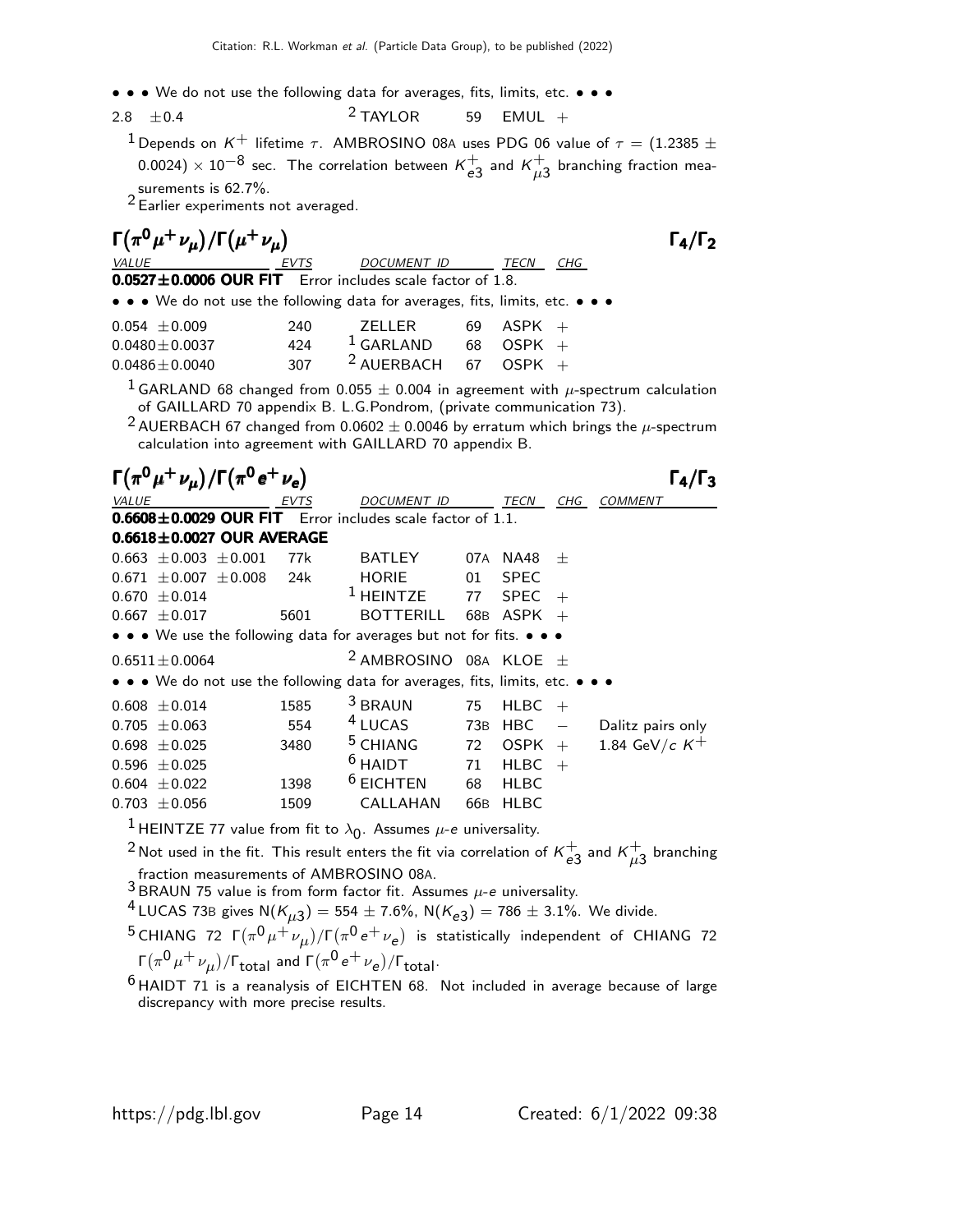| $\left[\Gamma(\pi^0\mu^+\nu_{\mu})+\Gamma(\pi^+\pi^0)\right]/\Gamma_{\rm total}$<br>$(\Gamma_4+\Gamma_9)/\Gamma$<br>We combine these two modes for experiments measuring them in xenon bubble cham-                                                      |                                                        |                              |     |             |        |                        |  |  |  |
|----------------------------------------------------------------------------------------------------------------------------------------------------------------------------------------------------------------------------------------------------------|--------------------------------------------------------|------------------------------|-----|-------------|--------|------------------------|--|--|--|
| ber because of difficulties of separating them there.                                                                                                                                                                                                    |                                                        |                              |     |             |        |                        |  |  |  |
| VALUE (units $10^{-2}$ )                                                                                                                                                                                                                                 | <b>EVTS</b><br><b>DOCUMENT ID</b><br>TECN<br>CHG       |                              |     |             |        |                        |  |  |  |
|                                                                                                                                                                                                                                                          | 24.02±0.08 OUR FIT Error includes scale factor of 1.2. |                              |     |             |        |                        |  |  |  |
| • • • We do not use the following data for averages, fits, limits, etc. • • •                                                                                                                                                                            |                                                        |                              |     |             |        |                        |  |  |  |
| 25.4 $\pm$ 0.9                                                                                                                                                                                                                                           | 886                                                    | SHAKLEE                      | 64  | HLBC        | $^{+}$ |                        |  |  |  |
| 23.4 $\pm 1.1$                                                                                                                                                                                                                                           |                                                        | <b>ROE</b>                   | 61  | $H L B C +$ |        |                        |  |  |  |
| $\Gamma(\pi^0\mu^+\nu_\mu)/\Gamma(\pi^+\pi^0)$                                                                                                                                                                                                           |                                                        |                              |     |             |        | $\Gamma_4/\Gamma_9$    |  |  |  |
| <b>VALUE</b>                                                                                                                                                                                                                                             | <u>EVTS</u>                                            | DOCUMENT ID ______ TECN CHG  |     |             |        |                        |  |  |  |
| $0.1637 \pm 0.0006 \pm 0.0003$ 77k                                                                                                                                                                                                                       |                                                        | <b>BATLEY</b>                |     | 07A NA48    | 士      |                        |  |  |  |
| $\Gamma(\pi^0\mu^+\nu_{\mu})/\Gamma(\pi^+\pi^+\pi^-)$                                                                                                                                                                                                    |                                                        |                              |     |             |        | $\Gamma_4/\Gamma_{11}$ |  |  |  |
| $\underbrace{VALUE}$ $\underbrace{EVTS}$ DOCUMENT ID<br><b>0.600±0.007 OUR FIT</b> Error includes scale factor of 1.6.                                                                                                                                   |                                                        | DOCUMENT ID TECN CHG COMMENT |     |             |        |                        |  |  |  |
|                                                                                                                                                                                                                                                          |                                                        |                              |     |             |        |                        |  |  |  |
| • • • We do not use the following data for averages, fits, limits, etc. • • •                                                                                                                                                                            |                                                        |                              |     |             |        |                        |  |  |  |
| $0.503 \pm 0.019$                                                                                                                                                                                                                                        | 1505                                                   | $1$ HAIDT                    | 71  | <b>HLBC</b> | $+$    |                        |  |  |  |
| $0.510 \pm 0.017$                                                                                                                                                                                                                                        | 1505                                                   | $1$ EICHTEN                  | 68  | <b>HLBC</b> | $+$    |                        |  |  |  |
| $0.63 \pm 0.07$                                                                                                                                                                                                                                          | 2845                                                   | $2$ BISI                     | 65B | <b>BC</b>   |        | $+$ HBC+HLBC           |  |  |  |
| $1$ HAIDT 71 is a reanalysis of EICHTEN 68. Not included in average because of large<br>discrepancy in $\Gamma(\pi^0\mu^+\nu)/\Gamma(\pi^0\,e^+\nu)$ with more precise results.<br><sup>2</sup> Error enlarged for background problems. See GAILLARD 70. |                                                        |                              |     |             |        |                        |  |  |  |
| $\Gamma(\pi^0\pi^0\,e^+\,\nu_e)/\Gamma_{\rm total}$                                                                                                                                                                                                      |                                                        |                              |     |             |        | $\Gamma_5/\Gamma$      |  |  |  |
| VALUE (units $10^{-5}$ ) EVTS                                                                                                                                                                                                                            |                                                        | DOCUMENT ID                  |     | TECN CHG    |        |                        |  |  |  |
| 2.55±0.04 OUR FIT Error includes scale factor of 1.1.                                                                                                                                                                                                    |                                                        |                              |     |             |        |                        |  |  |  |
| $2.54 \pm 0.89$                                                                                                                                                                                                                                          | 10                                                     | <b>BARMIN</b>                |     | 88B HLBC    | $+$    |                        |  |  |  |
| $\Gamma(\pi^0 \pi^0 e^+ \nu_e)/\Gamma(\pi^+ \pi^0 \pi^0)$                                                                                                                                                                                                |                                                        |                              |     |             |        | $\Gamma_5/\Gamma_{10}$ |  |  |  |
| VALUE (units $10^{-3}$ ) EVTS                                                                                                                                                                                                                            |                                                        | DOCUMENT ID                  |     | TECN        | CHG    |                        |  |  |  |
| 1.449±0.008 OUR FIT                                                                                                                                                                                                                                      |                                                        |                              |     |             |        |                        |  |  |  |
| $1.449 \pm 0.006 \pm 0.006$                                                                                                                                                                                                                              | 65.2k                                                  | $1$ BATLEY                   |     | 14A NA48    | $^{+}$ |                        |  |  |  |
| $^1$ Data collected in 2003–2004. This leads to the scalar form factor $(1+\ \delta_{EM})$ $f_{\sf s} =$                                                                                                                                                 |                                                        |                              |     |             |        |                        |  |  |  |

 $6.079 \pm 0.012 \pm 0.027 \pm 0.046$  where the last error is due to the normalizing decay mode uncertainty.

|                                                           | $\Gamma(\pi^0 \pi^0 e^+ \nu_e)/\Gamma(\pi^0 e^+ \nu_e)$<br>$\Gamma_5/\Gamma_3$ |                    |  |            |     |                           |  |  |  |
|-----------------------------------------------------------|--------------------------------------------------------------------------------|--------------------|--|------------|-----|---------------------------|--|--|--|
| VALUE (units $10^{-4}$ ) EVTS DOCUMENT ID TECN            |                                                                                |                    |  |            | CHG |                           |  |  |  |
| $5.03\pm0.09$ OUR FIT Error includes scale factor of 1.2. |                                                                                |                    |  |            |     |                           |  |  |  |
| 4.1 $+1.0$ OUR AVERAGE                                    |                                                                                |                    |  |            |     |                           |  |  |  |
| 4.2 $+1.0$<br>-0.9                                        | 25                                                                             | BOLOTOV 86B CALO - |  |            |     |                           |  |  |  |
| 3.8 $+5.0$<br>-1.2                                        | 2                                                                              | LJUNG 73 HLBC +    |  |            |     |                           |  |  |  |
| $\Gamma(\pi^+\pi^-e^+\nu_e)/\Gamma(\pi^+\pi^+\pi^-)$      |                                                                                |                    |  |            |     | $\Gamma_6/\Gamma_{11}$    |  |  |  |
| VALUE (units $10^{-4}$ ) EVTS                             |                                                                                | <i>DOCUMENT ID</i> |  | TECN       | CHG |                           |  |  |  |
| $7.606 \pm 0.029$ OUR AVERAGE                             |                                                                                |                    |  |            |     |                           |  |  |  |
| $7.615 \pm 0.008 \pm 0.028$ 1.1M                          |                                                                                | $^1$ BATLEY $12$   |  | NA48 $\pm$ |     |                           |  |  |  |
| https://pdg.lbl.gov                                       |                                                                                | Page 15            |  |            |     | Created: $6/1/2022$ 09:38 |  |  |  |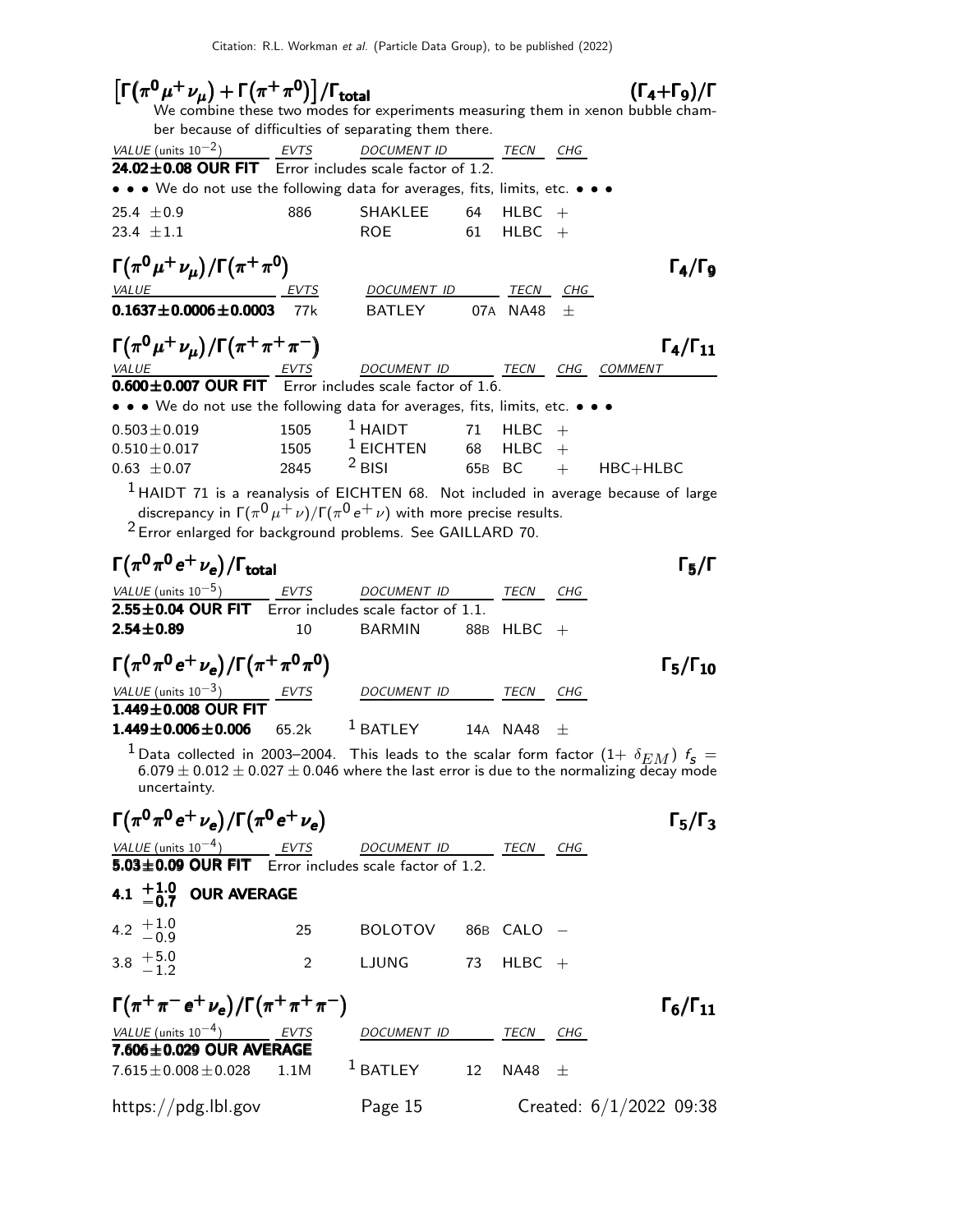| 7.35 $\pm 0.01 \pm 0.19$                                                      | 388k | $2$ PISLAK           | $\Omega$ 1 | B865        |
|-------------------------------------------------------------------------------|------|----------------------|------------|-------------|
| 7.21 $\pm$ 0.32                                                               | 30k  | ROSSELET 77 SPEC $+$ |            |             |
| • • • We do not use the following data for averages, fits, limits, etc. • • • |      |                      |            |             |
| 7.36 $\pm$ 0.68                                                               | 500  | BOURQUIN 71 ASPK     |            |             |
| $7.0 + 0.9$                                                                   | 106  | SCHWEINB 71 HLBC $+$ |            |             |
| 5.83 $\pm$ 0.63                                                               | 269  | FIY -                | 69         | $H L B C +$ |
|                                                                               |      |                      |            |             |

 $1 BATLEY$  12 uses data collected in 2003–2004. The result is inclusive of  $K^{\pm}$   $\rightarrow$  $\pi^+\pi^ e^\pm$   $\nu\gamma$  decays. Using PDG 12 value for  $\Gamma(\pi^+\pi^-\pi^+)/\Gamma=(5.59\pm0.04)\times10^{-2}$ . BATLEY 12 obtains B $(\pi^+ \pi^- e \nu) = (4.257 \pm 0.004 \pm 0.035) \times 10^{-5}$  where the syst.<br>error is dominated by the error on the normalization mode.

 $^2$ PISLAK 01 reports Γ $(\pi^+ \pi^- e^+ \nu_e)/$ Γ $_{\rm total}$ =  $(4.109 \pm 0.008 \pm 0.110) \times 10^{-5}$  using the PDG 00 value  $\Gamma(\pi^+\pi^+\pi^-)/\Gamma_{\rm total}$  = (5.59  $\pm$  0.05)  $\times$  10 $^{-2}$ . We divide by the PDG value and unfold its error from the systematic error. PISLAK 03 and PISLAK 10A give additional details on the branching ratio measurement and give improved errors on the S-wave  $\pi$ - $\pi$  scattering length:  $a_0^0$  $\frac{0}{0} = 0.235 \pm 0.013$  and  $a_0^2$  $\frac{2}{0}$  = -0.0410  $\pm$  0.0027.

 $\Gamma(\pi^+\pi^-\mu^+\nu_\mu)/\Gamma_{\rm total}$ VALUE (units  $10^{-5}$ ) ) EVTS DOCUMENT ID TECN CHG • • • We do not use the following data for averages, fits, limits, etc.  $0.77 + 0.54$ <br>-0.50  $-0.50$  1 CLINE 65 FBC +  $\Gamma(\pi^+ \pi^- \mu^+ \nu_\mu)/\Gamma(\pi^+ \pi^+ \pi^-)$   $\Gamma_7/\Gamma_{11}$ VALUE (units  $10^{-4}$ ) EVTS DOCUMENT ID TECN CHG **2.57** $\pm$ **1.55** 7 BISI 67 DBC • • • We do not use the following data for averages, fits, limits, etc. •  $\sim$  2.5 1 GREINER 64 EMUL + Γ $(\pi^0 \pi^0 \pi^0 e^+ \nu_e)/\Gamma_{\rm total}$ /Γ<sub>total</sub> Γ<sub>8</sub>/Γ VALUE (units  $10^{-6}$ ) CL% EVTS DOCUMENT ID TECN CHG <3.5 90 0 BOLOTOV 88 SPEC − • • • We do not use the following data for averages, fits, limits, etc. •  $\leq$ 9  $\leq$  90 0 BARMIN 92 XEBC  $+$ Hadronic modes Γ $(\pi^+\pi^0)/\Gamma_{\rm total}$  $\Gamma_{9}/\Gamma$ VALUE (units  $10^{-2}$ ) EVTS DOCUMENT ID TECN CHG COMMENT  $20.67\pm0.08$  OUR FIT Error includes scale factor of 1.2.<br>20.70 $\pm$ 0.16 OUR AVERAGE Error includes scale factor **20.70±0.16 OUR AVERAGE** Error includes scale factor of 1.8.<br>20.65±0.05±0.08  $1.4M$   $1$  AMBROSINO 08E KLOE  $20.65 \pm 0.05 \pm 0.08$  1.4M <sup>1</sup> AMBROSINO 08E KLOE +  $\phi \to K^+ K^-$ <br>21.18 $\pm$ 0.28 16k CHIANG 72 OSPK + 1.84 GeV/c K 1.84 GeV/c  $K^{+}$ • • • We do not use the following data for averages, fits, limits, etc. •  $21.0 \pm 0.6$  CALLAHAN 65 HLBC See Γ<sub>9</sub> See  $Γ_q/Γ_{11}$ <sup>1</sup> Fully inclusive of final-state radiation. The branching ratio is evaluated using  $K^+$  lifetime,  $\tau = 12.385$  ns.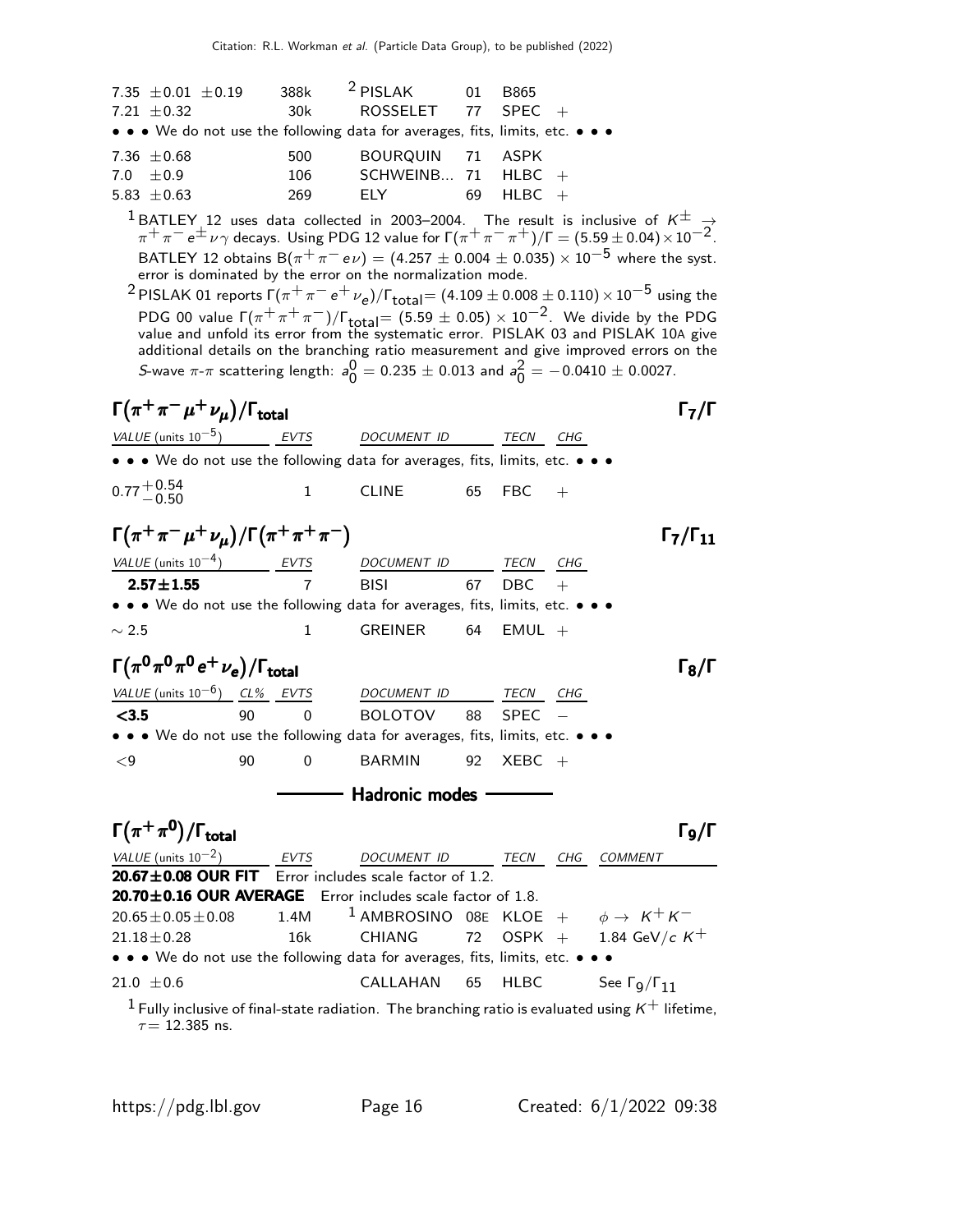$\Gamma(\pi^+\pi^0)/\Gamma(\mu^+\nu_\mu)$  Γ<sub>9</sub>/Γ<sub>2</sub>  $\Gamma_9/\Gamma_2$ DOCUMENT ID TECN CHG COMMENT  $0.3252\pm0.0016$  OUR FIT Error includes scale factor of 1.2.  $0.3325\pm0.0032$  OUR AVERAGE  $0.3329 \pm 0.0047 \pm 0.0010$  45k USHER 92 SPEC + p  $\overline{p}$  at rest 0.3355 $\pm$ 0.0057  $1$  WEISSENBE... 76 SPEC +  $0.3355 \pm 0.0057$   $1 \text{ WEISSENBE... } 76$  SPEC +<br> $0.3277 \pm 0.0065$   $4517$   $2 \text{ AUERBACH } 67$  OSPK +  $2$  AUERBACH • • • We do not use the following data for averages, fits, limits, etc. • • •  $0.328 \pm 0.005$  25k <sup>1</sup> WEISSENBE... 74 STRC +  $0.305 \pm 0.018$  1600 ZELLER 69 ASPK +  $0.305 \pm 0.018$ 1 WEISSENBERG 76 revises WEISSENBERG 74.  $^2$  AUERBACH 67 changed from 0.3253  $\pm$  0.0065. See comment with ratio Γ $(\pi^{\mathsf{0}}\mu^+\nu_{\mu})/2$  $\Gamma(\mu^+ \nu_\mu)$ .  $\Gamma(\pi^+\pi^0)/\Gamma(\pi^+\pi^+\pi^-)$  Γg/Γ<sub>11</sub>  $\Gamma$ <sub>9</sub>/Γ<sub>11</sub> VALUE EVTS DOCUMENT ID TECN CHG  $3.702 \pm 0.022$  OUR FIT Error includes scale factor of 1.1. • • • We do not use the following data for averages, fits, limits, etc. • • •  $3.96 \pm 0.15$  1045 CALLAHAN 66 FBC +  $\Gamma(\pi^+\pi^0\pi^0)/\Gamma_{\rm total}$  Γ<sub>10</sub>/Γ )/Γ<sub>total</sub>Γ $_{10}$ /Γ VALUE (units  $10^{-2}$ ) ) EVTS DOCUMENT ID TECN CHG COMMENT  $1.760\pm0.023$  OUR FIT Error includes scale factor of 1.1. **1.775** $\pm$ **0.028 OUR AVERAGE** Error includes scale factor of 1.2.<br>1.763 $\pm$ 0.013 $\pm$ 0.022 ALOISIO 04A KLOE  $\pm$  $1.763 \pm 0.013 \pm 0.022$ <br>  $1.84 \pm 0.06$ <br>  $1.307$ <br>  $1.84 \pm 0.06$ <br>  $1.307$ <br>  $1.84 \pm 0.06$ <br>  $1.84 \pm 0.06$ <br>  $1.84 \pm 0.06$ 1.84  $GeV/c$  K<sup>+</sup> • • • We do not use the following data for averages, fits, limits, etc. • •  $1.53 \pm 0.11$   $198$  <sup>1</sup> PANDOULAS 70 EMUL +<br> $1.8 \pm 0.2$   $108$  SHAKLEE 64 HLBC +  $1.8 \pm 0.2$  108 SHAKLEE 64 HLBC +  $1.7 \pm 0.2$  ROE 61 HLBC + 1.5  $\pm 0.2$  $2$  TAYLOR 59 EMUL +  $<sup>1</sup>$  Includes events of TAYLOR 59.</sup> 2 Earlier experiments not averaged.  $\Gamma(\pi^+\pi^0\pi^0)/\Gamma(\pi^+\pi^0)$  Γ<sub>10</sub>/Γ<sub>9</sub> ) Γ $_{10}/\Gamma$ VALUE EVTS DOCUMENT ID TECN CHG COMMENT  $0.0851 \pm 0.0012$  OUR FIT Error includes scale factor of 1.1. • • • We do not use the following data for averages, fits, limits, etc. • • •  $0.081 \pm 0.005$  574 <sup>1</sup> LUCAS 73B HBC − Dalitz pairs only  $1 \text{ LUCAS}$  73B gives  $N(\pi 2\pi^0) = 574 \pm 5.9\%$ ,  $N(2\pi) = 3564 \pm 3.1\%$ . We quote 0.5N $(\pi 2\pi^{\text{O}})/$ N $(2\pi)$  where 0.5 is because only Dalitz pair  $\pi^{\text{O}}$ 's were used.  $\Gamma(\pi^+\pi^0\pi^0)/\Gamma(\pi^+\pi^+\pi^-)$  Γ10/Γ11  $\Gamma_{10}/\Gamma_{11}$ VALUE **EVTS** DOCUMENT ID TECN CHG COMMENT  $0.315\pm0.004$  OUR FIT Error includes scale factor of 1.1.<br> $0.303\pm0.009$  2027 BISI 65 BC **0.303** $\pm$ **0.009** 2027 BISI 65 BC + HBC+HLBC • • • We do not use the following data for averages, fits, limits, etc. • • •  $0.393 \pm 0.099$  17 YOUNG 65 EMUL + https://pdg.lbl.gov Page 17 Created: 6/1/2022 09:38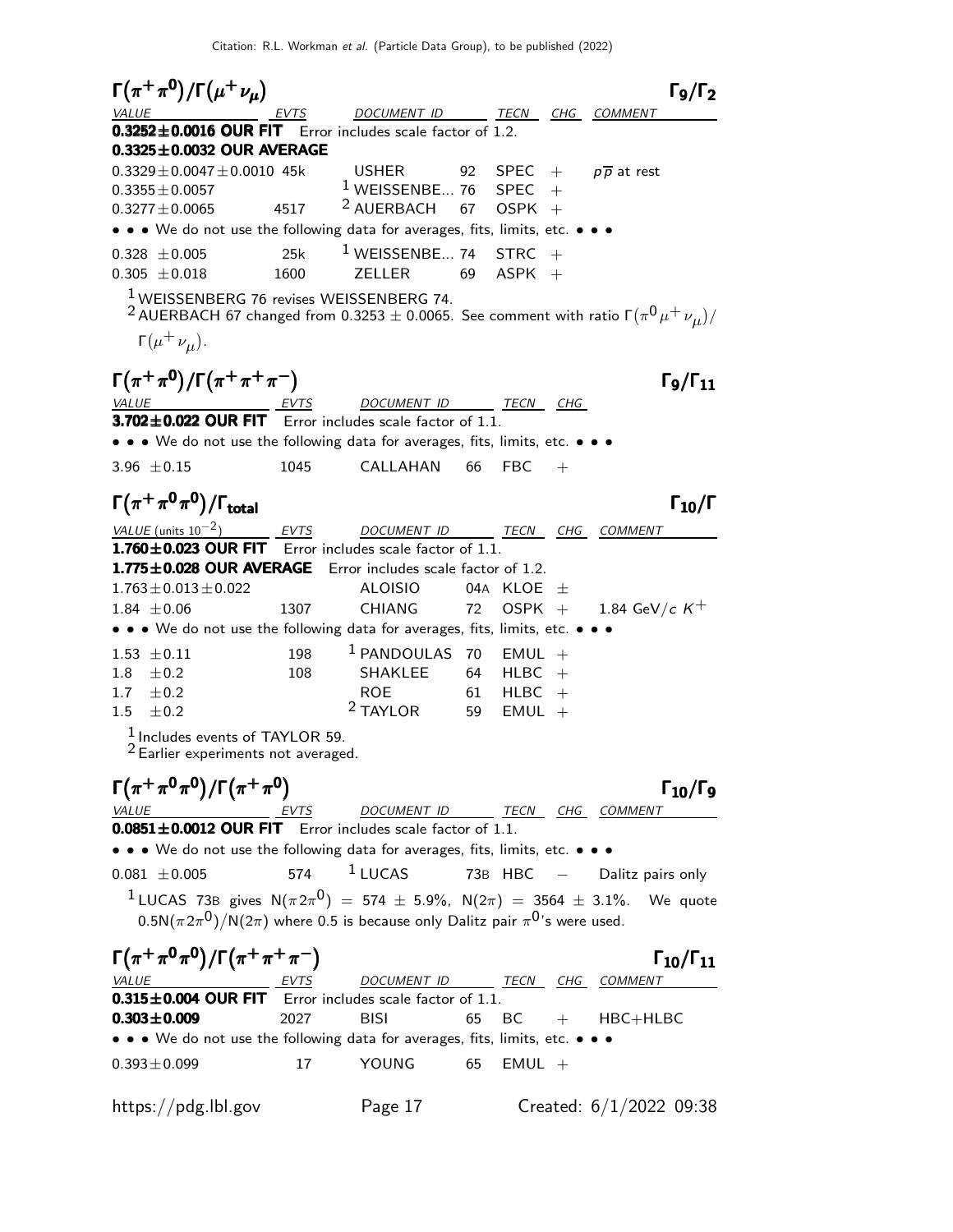| $\Gamma(\pi^+\pi^+\pi^-)/\Gamma_{\text{total}}$                                                                                                                                                                                                                                                                                                                                                                                                                                                                                                                                                    |      |                                              |      |                |     | $\Gamma_{11}/\Gamma$                              |
|----------------------------------------------------------------------------------------------------------------------------------------------------------------------------------------------------------------------------------------------------------------------------------------------------------------------------------------------------------------------------------------------------------------------------------------------------------------------------------------------------------------------------------------------------------------------------------------------------|------|----------------------------------------------|------|----------------|-----|---------------------------------------------------|
| VALUE (units $10^{-2}$ )                                                                                                                                                                                                                                                                                                                                                                                                                                                                                                                                                                           | EVTS | DOCUMENT ID                                  |      | TECN           | CHG | <b>COMMENT</b>                                    |
| 5.583 $\pm$ 0.024 OUR FIT                                                                                                                                                                                                                                                                                                                                                                                                                                                                                                                                                                          |      |                                              |      |                |     |                                                   |
| $5.565 \pm 0.031 \pm 0.025$                                                                                                                                                                                                                                                                                                                                                                                                                                                                                                                                                                        | 68k  | $1$ BABUSCI                                  |      | $14B$ KLOE $+$ |     |                                                   |
| • • • We do not use the following data for averages, fits, limits, etc. • • •                                                                                                                                                                                                                                                                                                                                                                                                                                                                                                                      |      |                                              |      |                |     |                                                   |
| 5.56 $\pm$ 0.20                                                                                                                                                                                                                                                                                                                                                                                                                                                                                                                                                                                    | 2330 | $2$ CHIANG                                   | 72   |                |     | OSPK + 1.84 GeV/c $K^+$                           |
| 5.34 $\pm$ 0.21                                                                                                                                                                                                                                                                                                                                                                                                                                                                                                                                                                                    | 693  | 3 PANDOULAS 70                               |      | $EMUL +$       |     |                                                   |
| 5.71 $\pm$ 0.15                                                                                                                                                                                                                                                                                                                                                                                                                                                                                                                                                                                    |      | DEMARCO                                      | 65   | <b>HBC</b>     |     |                                                   |
| ±0.4<br>6.0                                                                                                                                                                                                                                                                                                                                                                                                                                                                                                                                                                                        | 44   | YOUNG                                        |      | 65 EMUL +      |     |                                                   |
| 5.54 $\pm$ 0.12                                                                                                                                                                                                                                                                                                                                                                                                                                                                                                                                                                                    | 2332 | $CALLAHAN$ 64 $HLBC +$                       |      |                |     |                                                   |
| $\pm 0.2$<br>5.1                                                                                                                                                                                                                                                                                                                                                                                                                                                                                                                                                                                   | 540  | SHAKLEE                                      | 64   | HLBC           | $+$ |                                                   |
| 5.7 $\pm$ 0.3                                                                                                                                                                                                                                                                                                                                                                                                                                                                                                                                                                                      |      | <b>ROE</b>                                   | 61   | <b>HLBC</b>    | $+$ |                                                   |
| $1$ Inclusive of final-state radiation. Result obtained from averaging two branching ratios:<br>one from a sample with $K^ \rightarrow \mu \nu (\gamma)$ tagging and another with $K^ \rightarrow \pi^- \pi^0 (\gamma)$<br>tagging.<br><sup>2</sup> Value is not independent of CHIANG 72 $\Gamma(\mu^+ \nu_\mu)/\Gamma_{\text{total}}$ , $\Gamma(\pi^+ \pi^0)/\Gamma_{\text{total}}$ ,<br>$\Gamma(\pi^+\pi^0\pi^0)/\Gamma_{\text{total}}$ , $\Gamma(\pi^0\mu^+\nu_\mu)/\Gamma_{\text{total}}$ , and $\Gamma(\pi^0e^+\nu_e)/\Gamma_{\text{total}}$ .<br><sup>3</sup> Includes events of TAYLOR 59. |      |                                              |      |                |     |                                                   |
|                                                                                                                                                                                                                                                                                                                                                                                                                                                                                                                                                                                                    |      | Leptonic and semileptonic modes with photons |      |                |     |                                                   |
| $\Gamma(\mu^+\nu_{\mu}\gamma)/\Gamma_{\rm total}$                                                                                                                                                                                                                                                                                                                                                                                                                                                                                                                                                  |      |                                              |      |                |     | $\mathsf{\Gamma}_{\mathbf{12}} / \mathsf{\Gamma}$ |
| VALUE (units $10^{-3}$ ) EVTS                                                                                                                                                                                                                                                                                                                                                                                                                                                                                                                                                                      |      | DOCUMENT ID                                  | TECN | CHG            |     | <b>COMMENT</b>                                    |
| $62+0.8$ OUR AVERAGE                                                                                                                                                                                                                                                                                                                                                                                                                                                                                                                                                                               |      |                                              |      |                |     |                                                   |

| VALUL TUIIILS 10                                                              | ل ل ک ا | <i>D</i> UCUMLIVI ID                                                                                                                           |    | $1$ L CIV<br><b>UID</b> | CUMMLIVI                     |
|-------------------------------------------------------------------------------|---------|------------------------------------------------------------------------------------------------------------------------------------------------|----|-------------------------|------------------------------|
| $6.2 \pm 0.8$ OUR AVERAGE                                                     |         |                                                                                                                                                |    |                         |                              |
| $6.6 \pm 1.5$                                                                 |         | $1,2$ DEMIDOV                                                                                                                                  | 90 | XEBC                    | $P(\mu)$ < 231.5 MeV/c       |
| $6.0 \pm 0.9$                                                                 |         | <b>BARMIN</b>                                                                                                                                  | 88 |                         | HLBC + $P(\mu)$ <231.5 MeV/c |
| • • • We do not use the following data for averages, fits, limits, etc. • • • |         |                                                                                                                                                |    |                         |                              |
| $3.5 \pm 0.8$                                                                 |         | $2,3$ DEMIDOV                                                                                                                                  | 90 | XEBC                    | $E(\gamma) > 20$ MeV         |
| $3.2 \pm 0.5$                                                                 | 57      | <sup>4</sup> BARMIN                                                                                                                            | 88 | $H L B C +$             | $E(\gamma) > 20$ MeV         |
| $5.4 \pm 0.3$                                                                 |         | $5$ AKIBA                                                                                                                                      |    | 85 SPEC                 | $P(\mu)$ < 231.5 MeV/c       |
| $1 - \lambda$                                                                 |         | $\mathbf{r}$ $\mathbf{r}$ $\mathbf{r}$ $\mathbf{r}$ $\mathbf{r}$ $\mathbf{r}$ $\mathbf{r}$ $\mathbf{r}$ $\mathbf{r}$ $\mathbf{r}$ $\mathbf{r}$ |    |                         |                              |

 $1P(\mu)$  cut given in DEMIDOV 90 paper, 235.1 MeV/c, is a misprint according to authors (private communication).

2 DEMIDOV 90 quotes only inner bremsstrahlung (IB) part.

3 Not independent of above DEMIDOV 90 value. Cuts differ.

4 Not independent of above BARMIN 88 value. Cuts differ.

5 Assumes  $\mu$ -e universality and uses constraints from  $K \to e \nu \gamma$ .

### $\Gamma(\mu^+ \nu_{\mu} \gamma(\text{SD}^+)) / \Gamma_{\text{total}}$  Γ<sub>13</sub>/Γ

Structure-dependent part with  $+\gamma$  helicity (SD<sup>+</sup> term). See the "Note on  $\pi^{\pm} \rightarrow$  $l^{\pm} \nu \gamma$  and  $K^{\pm} \rightarrow l^{\pm} \nu \gamma$  Form Factors" in the  $\pi^{\pm}$  section of the Particle Data Listings above.

| VALUE (units $10^{-5}$ )                                                      | $CL\%$ | EVTS | <b>DOCUMENT ID</b> | <i>TECN</i> |  |
|-------------------------------------------------------------------------------|--------|------|--------------------|-------------|--|
| $1.33 \pm 0.12 \pm 0.18$                                                      |        | 2588 | $1$ ADLER          | 00B B787    |  |
| • • • We do not use the following data for averages, fits, limits, etc. • • • |        |      |                    |             |  |
| <3.0                                                                          | 90.    |      | AKIBA              | 85 SPFC     |  |

 $<sup>1</sup>$  ADLER 00B obtains the branching ratio by extrapolating the measurement in the kine-</sup> matic region  $E_{\mu} > 137$  MeV,  $E_{\gamma} > 90$  MeV to the full  $SD^{+}$  phase-space. Also reports  $|{\sf F}_V + {\sf F}_A| =$  0.165  $\pm$  0.007  $\pm$  0.011 and  $-$  0.04  $\lt$   ${\sf F}_V$  −  ${\sf F}_A$   $<$  0.24 at 90% CL.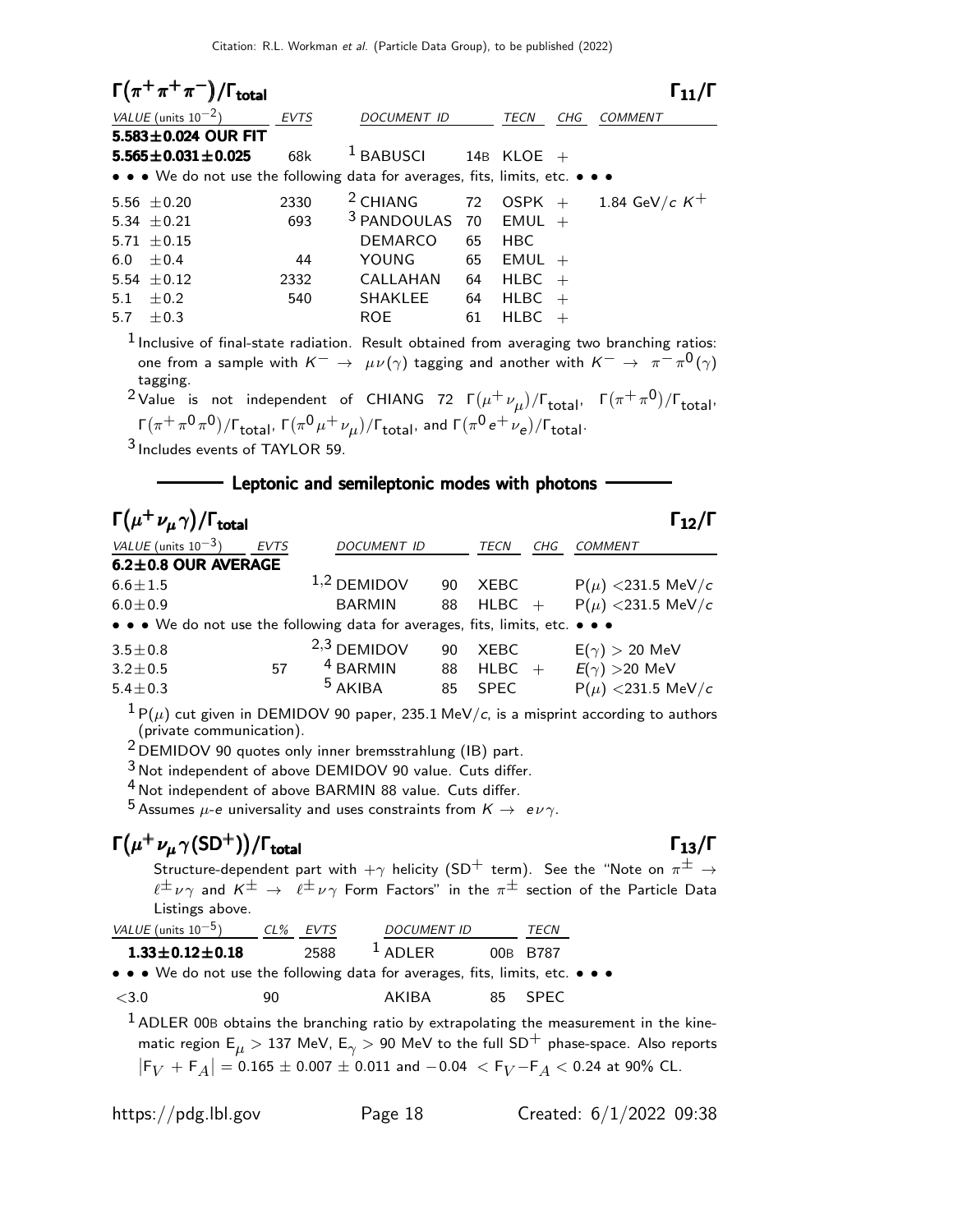### $\Gamma(\mu^+ \nu_{\mu} \gamma(\text{SD}^+\text{INT})) / \Gamma_{\text{total}}$  Γ<sub>14</sub>/Γ

Interference term between internal Bremsstrahlung and  $SD<sup>+</sup>$  term. See the "Note on  $\pi^{\pm}\to \ell^{\pm}\nu\gamma$  and  $K^{\pm}\to \ell^{\pm}\nu\gamma$  Form Factors" in the  $\pi^{\pm}$  section of the Particle Data Listings above.

| VALUE (units $10^{-5}$ ) | CL% | <b>DOCUMENT ID</b> | <i>TFCN</i> |             |
|--------------------------|-----|--------------------|-------------|-------------|
| $\langle 2.7$            |     | AKIRA              |             | <b>SPEC</b> |

### $\Gamma(\mu^+ \nu_\mu \gamma (\text{SD}^- + \text{SD}^- \text{INT})) / \Gamma_{\text{total}}$  Γ<sub>15</sub>/Γ

Sum of structure-dependent part with  $-\gamma$  helicity (SD<sup>-</sup> term) and interference term between internal Bremsstrahlung and SD<sup>-</sup> term. See the "Note on  $\pi^{\pm} \to \ell^{\pm} \nu \gamma$  and  $K^{\pm} \rightarrow \ell^{\pm} \nu \gamma$  Form Factors" in the  $\pi^{\pm}$  section of the Particle Data Listings above.<br>
(units 10<sup>-4</sup>) (1% DOCUMENT ID TECN VALUE (units  $10^{-4}$ )

| VALUL TUIIILO 10 | UL 70 | <i>D</i> UCUMLIVI ID  | 1.5.18 |  |
|------------------|-------|-----------------------|--------|--|
| ∠2 б             |       | $\Delta$ KIR $\Delta$ |        |  |
|                  |       |                       |        |  |

 $1$  Assumes  $\mu$ -e universality and uses constraints from  $K \rightarrow e \nu \gamma$ .

### $\Gamma(e^+ \nu_e \gamma) / \Gamma(\mu^+ \nu_\mu)$   $\Gamma_{16}/\Gamma_2$

 $\Gamma_{16}/\Gamma_2$ 

| <i>VALUE</i> (units $10^{-5}$ )                                                                 | EVTS | DOCUMENT ID |  | TECN CHG COMMENT            |
|-------------------------------------------------------------------------------------------------|------|-------------|--|-----------------------------|
| <b>1.483±0.066±0.013</b> 1.4k <sup>1</sup> AMBROSINO 09E KLOE $\pm$ $E_{\gamma}$ in 10–250 MeV, |      |             |  | $p_e > 200 \; \text{MeV/c}$ |

 $^{\displaystyle 1}$  AMBROSINO 09E measured the differential width dR $_{\gamma}/$ d $E_{\gamma}$   $=$   $(1/\Gamma(K$   $\rightarrow$   $\mu\nu))$ (dГ( $\kappa\to~e\nu\gamma)$ /d $E_\gamma$ ). Result obtained by integrating the differential width over  $E_\gamma$ from 10 to 250 MeV.

|                | $\Gamma(\pi^0 e^+ \nu_e \gamma)/\Gamma(\pi^0 e^+ \nu_e)$ |      |                                                                               |    |             | $\Gamma_{17}/\Gamma_3$                                                                                                   |
|----------------|----------------------------------------------------------|------|-------------------------------------------------------------------------------|----|-------------|--------------------------------------------------------------------------------------------------------------------------|
|                | VALUE (units $10^{-3}$ ) EVTS                            |      | <b>DOCUMENT ID</b>                                                            |    | TECN        | CHG COMMENT                                                                                                              |
|                | $5.25 \pm 0.17$ OUR AVERAGE                              |      |                                                                               |    |             | Error includes scale factor of 1.3. See the ideogram below.                                                              |
|                | $5.32 \pm 0.10 \pm 0.12$                                 | 7248 | <sup>1</sup> POLYARUSH 21 OKA                                                 |    |             | $+$ $E_{\gamma}$ $> 10$ MeV, 0.6 $<$                                                                                     |
|                | 4.7 $\pm$ 0.2 $\pm$ 0.3                                  | 1456 | <sup>2</sup> AKIMENKO                                                         | 07 | <b>ISTR</b> | $\cos(\theta_{\bm{e}\,\gamma}) < 0.9$<br>$ \,$ $E_{\gamma}$ $>$ 10 MeV, 0.6 $<$                                          |
|                | 4.6 $\pm 0.8$                                            | 82   | <sup>3</sup> BARMIN                                                           | 91 |             | $\cos(\theta_{\bm{e}\gamma}) < 0.9$<br>$\text{XEBC}$ $E_{\gamma}$ > 10 MeV, 0.6 <<br>$\cos(\theta_{\bm{e}\gamma}) < 0.9$ |
|                | 5.6 $\pm$ 0.4                                            | 192  | <sup>4</sup> BOLOTOV                                                          |    |             | 86B CALO $ E_{\gamma}$ $> 10$ MeV                                                                                        |
|                |                                                          |      | • • • We do not use the following data for averages, fits, limits, etc. • • • |    |             |                                                                                                                          |
|                | 18.1 $\pm$ 0.3 $\pm$ 0.7                                 | 4476 | <sup>2</sup> AKIMENKO                                                         | 07 |             | ISTR $ E_{\gamma}$ >10 MeV, $\theta_{e\gamma}$ >10 <sup>o</sup>                                                          |
|                | 6.3 $\pm$ 0.2 $\pm$ 0.3                                  |      | <sup>2</sup> AKIMENKO                                                         | 07 |             | ISTR $ E_{\gamma}$ >30 MeV, $\theta_{e\gamma}$ >20 <sup>o</sup>                                                          |
| $15.1 \pm 2.5$ |                                                          | 82   | <sup>3</sup> BARMIN                                                           | 91 | XEBC        | $E_\gamma > 10$ MeV, $\cos(\theta_{e\gamma})$                                                                            |
|                | 4.8 $\pm 2.0$                                            | 16   | <sup>5</sup> LJUNG                                                            | 73 | <b>HLBC</b> | < 0.98<br>$+$ $E_{\gamma}$ $>$ 30 MeV                                                                                    |
|                | 2.2 $+1.5$<br>-1.0                                       |      | <sup>5</sup> LJUNG                                                            | 73 | HLBC        | $+$ $E_\gamma$ $>$ 30 MeV                                                                                                |
|                | 7.6 $\pm 2.8$                                            | 13   | <sup>6</sup> ROMANO                                                           | 71 | <b>HLBC</b> | $E_{\gamma}$ $>$ 10 MeV                                                                                                  |
|                | 5.3 $\pm 2.2$                                            |      | <sup>6</sup> ROMANO                                                           | 71 | <b>HLBC</b> | $+$ $E_{\gamma}$ $>$ 30 MeV                                                                                              |
| 12             | $\pm 8$                                                  |      | <b>BELLOTTI</b>                                                               | 67 | <b>HLBC</b> | $E_\gamma~>$ 30 MeV                                                                                                      |
|                |                                                          |      | $\frac{1}{2}$                                                                 |    |             |                                                                                                                          |

 $<sup>1</sup>$  POLYARUSH 21 provides values for three kinematic regions. For averaging, we use value</sup> with  $\mathsf{E}_{\gamma}>10$  MeV and  $0.6 < \cos(\theta_{\bm{e}\gamma}) < 0.9.$ 

### total and  $14/1$

 $\Gamma_{15}/\Gamma$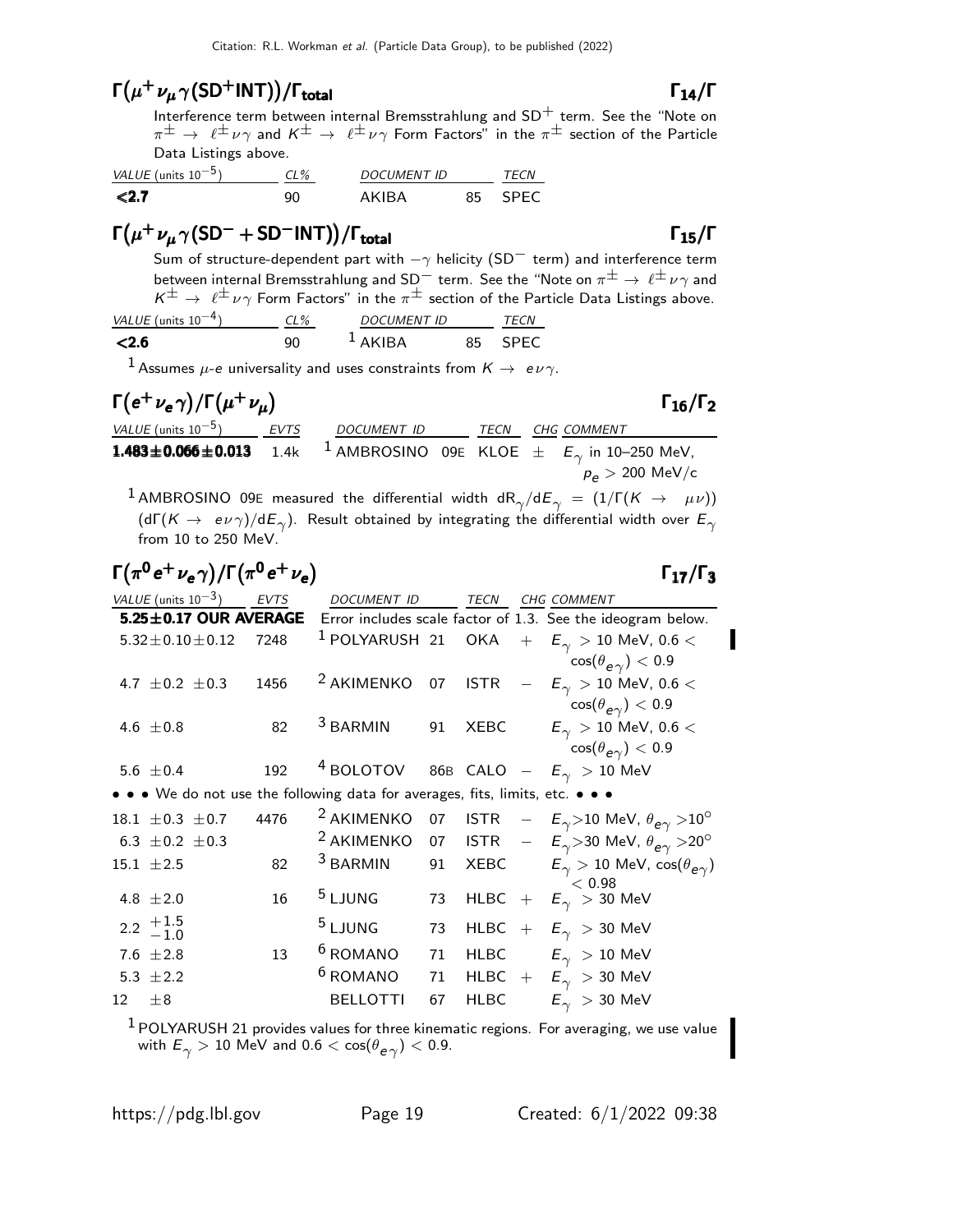- $2$  AKIMENKO 07 provides values for three kinematic regions. For averaging, we use value with  $E_\gamma > 10$  MeV and  $0.6 < \cos(\theta_{\bm{e}\gamma}) < 0.9.$
- <sup>3</sup> BARMIN 91 quotes branching ratio  $\Gamma(K \to e\pi^0 \nu \gamma)/\Gamma_{\text{all}}$ . The measured normalization is  $[\Gamma(K\to~e\pi^0\,\nu] + \Gamma(K\to~\pi^+\,\pi^+\,\pi^-)]$ . For comparison with other experiments we used  $\Gamma(K\to~e\pi^0\nu)/\Gamma_\text{all}=$  0.0482 to calculate the values quoted here.
- $^4$  cos $(\theta_{\bm{e}\gamma})$  between 0.6 and 0.9.
- $^5$ First LJUNG 73 value is for cos $(\theta_{\bm{e}\gamma})<$ 0.9, second value is for cos $(\theta_{\bm{e}\gamma})$  between 0.6 and 0.9 for comparison with ROMANO 71.
- $^6$ Both ROMANO 71 values are for cos $(\theta_{\bm{e}\gamma})$  between 0.6 and 0.9. Second value is for comparison with second LJUNG 73 value. We use lowest  $\mathsf{E}_\gamma$  cut for Summary Table value. See ROMANO 71 for  $\mathsf{E}_\gamma$  dependence.

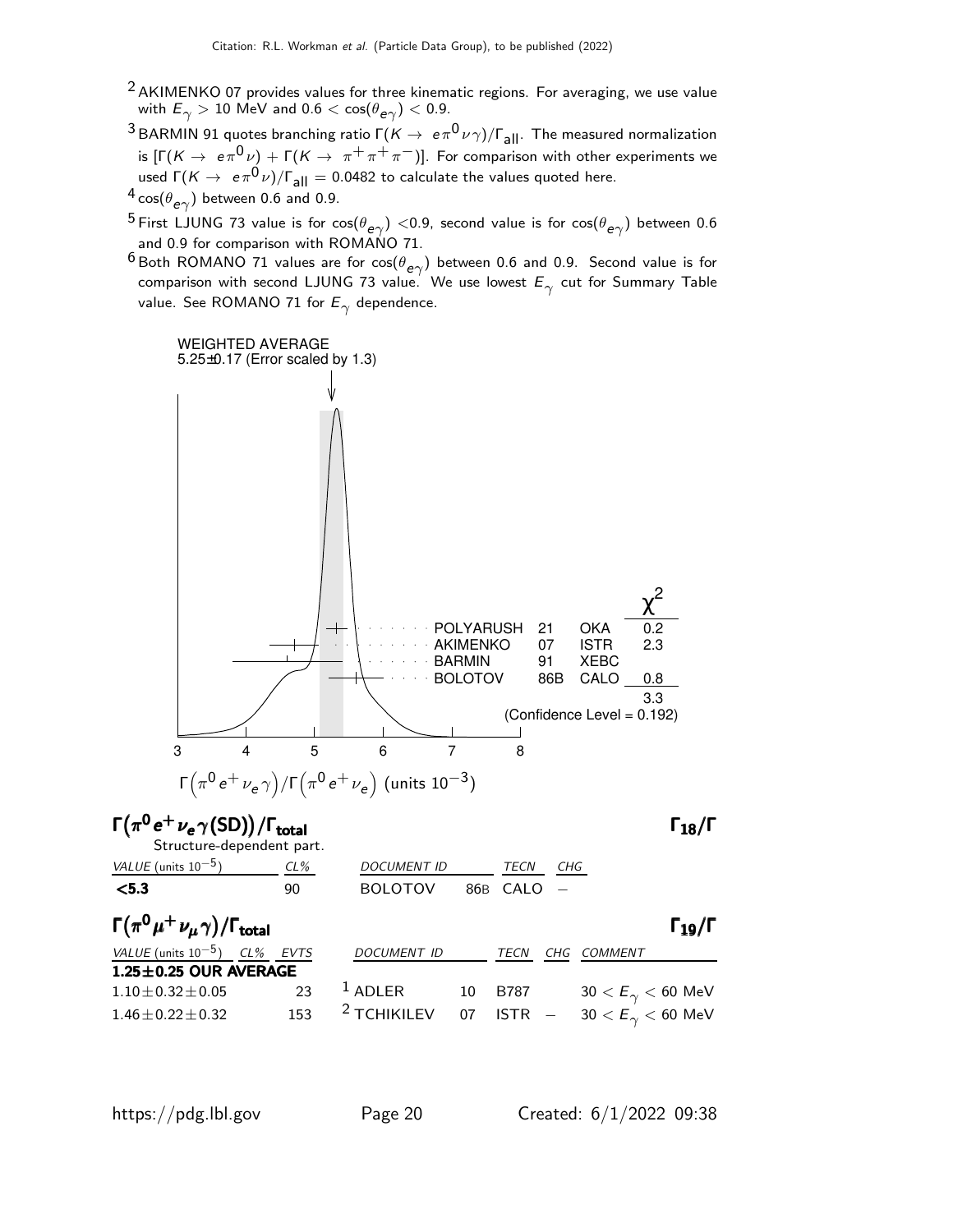- • We do not use the following data for averages, fits, limits, etc. • •
- 2.4  $\pm$ 0.5  $\pm$ 0.6 125 SHIMIZU 06 K470 +  $E_{\gamma} > 30$  MeV;  $Θ$ <sub>*μ* $\gamma$ </sub> >20<sup>°</sup>  $<$ 6.1 90 0 LJUNG 73 HLBC +  $E(\gamma) >$ 30 MeV  $^{\text{1}}$  Value obtained from B $(\kappa^+ \rightarrow \ \pi^0 \mu^+ \nu_\mu \gamma) = (2.51 \pm 0.74 \pm 0.12) \times 10^{-5}$  obtained in the kinematic region  $E_\gamma >$  20 MeV, and then theoretical  $\mathsf{K}_{\mu3\gamma}$  spectrum has been used. Also B $({\sf K}^+ \to~\pi^0\mu^+\nu_\mu\gamma)=(1.58\pm 0.46\pm 0.08)\times 10^{-5}$ , for  ${\sf E}_\gamma>$  30 MeV and  $\theta_{\mu\gamma} > 20^{\circ}$ , was determined.

 $^2$ Obtained from measuring B( $\kappa_{\mu3\gamma})$  / B( $\kappa_{\mu3})$  and using PDG 02 value B( $\kappa_{\mu3})$   $=$  3.27%.  ${\sf B}({\sf K}_{\mu3\gamma})=(8.82\pm0.94\pm0.86)\times10^{-5}$  is obtained for 5 MeV  $< E_{\gamma}~<$  30 MeV.

| $\Gamma(\pi^0\pi^0\,e^+\,\nu_e\,\gamma)/\Gamma_{\rm total}$<br>$\Gamma_{20}/\Gamma$ |     |     |                    |  |  |  |                                             |  |
|-------------------------------------------------------------------------------------|-----|-----|--------------------|--|--|--|---------------------------------------------|--|
| VALUE (units $10^{-6}$ ) CL% EVTS                                                   |     |     | <i>DOCUMENT ID</i> |  |  |  | TECN CHG COMMENT                            |  |
| - <5                                                                                | 90. | - 0 | BARMIN             |  |  |  | 92 $\,$ XEBC + $\,$ $E_{\gamma}$ $>$ 10 MeV |  |
|                                                                                     |     |     |                    |  |  |  |                                             |  |

#### Hadronic modes with photons

### $\Gamma(\pi^+\pi^0\gamma($ INT) $)/\Gamma_{\rm total}$  Γ<sub>21</sub>/Γ

The  $K^+$   $\;\rightarrow$   $\;\pi^+\pi^0\gamma$  differential decay rate can be described in terms of  ${\sf T}_{\pi^+}$ , the charged pion kinetic energy, and W<sup>2</sup> = ( P<sub>K</sub> · P<sub> $\gamma$ </sub> ) ( P<sub> $\pi$ +</sub> · P<sub> $\gamma$ </sub> ) / ( $m_K m_{\pi^+}$ )<sup>2</sup>; then we can write  $d^2\Gamma(K^+ \to\ \pi^+\pi^0\gamma)\ / \ (d\mathsf{T}_{\pi^+}\ d\mathsf{W}^2) = d^2\Gamma(K^+ \to\ \pi^+\pi^0\gamma)_{IB}$  $\frac{1}{2}$  (dT $_{\pi^+}$  dW<sup>2</sup>) [1 + 2 cos( $\pm \phi$  +  $\delta^1_1$  $\frac{1}{1} - \delta_0^2$  $_{0}^{2}$ )  $m_{\pi}^{2}$   $m_{K}^{2}$  W<sup>2</sup>  $X_{E}$  +  $m_{\pi}^{4}$   $m_{K}^{4}$  (  $X_{E}^{2}$  +  $(\mathsf{x}_{M}^{2})$  W<sup>4</sup>]. The IB differential and total branching ratios are expressed in terms of the non-radiative experimental width  $\varGamma(\mathsf{K}^{+}\to~\pi^{+}\pi^{0})$  by Low's theorem. Using PDG 10 B( $K^+$   $\rightarrow \pi^+ \pi^0$ ) = 0.2066  $\pm$  0.0008, one obtains respectively B( $K^+$   $\rightarrow$  $(\pi^+\pi^0\gamma)_{IB}$  (55  $<$  T $_{\pi^+}$   $\,<$  90 MeV)= 2.55  $\times$  10 $^{-4}$  and B( $\kappa^+$   $\,\rightarrow$   $\,\pi^+\pi^0\gamma)_{IB}$  (0)  $1 < T_{\pi^+} < 80$  MeV)=  $1.80 \times 10^{-4}$ . Fitting respectively the piece proportional to W<sup>2</sup> and the piece proportional to  $W^4$ , the interference contribution (INT), proportional to  $\mathsf{X}_E$ , and the direct contribution (DE) proportional to  $\mathsf{X}_E^2 + \mathsf{X}_M^2$  are extracted.

| <i>VALUE</i> (units $10^{-6}$ )   | <b>EVTS</b> | <b>DOCUMENT ID</b>    | <b>TFCN</b>  | CHG COMMENT                |
|-----------------------------------|-------------|-----------------------|--------------|----------------------------|
| $-4.24 \!\pm\! 0.63 \!\pm\! 0.70$ | 600k        | $\frac{1}{2}$ RATI FY | 10A NA48 $+$ | ${\sf T}_{\pi^+}$ 0–80 MeV |

<sup>1</sup> The cut on the photon energy implies  $W^2 > 0.2$ . BATLEY 10A obtains the INT and DE fractional branchings with respect to IB from a simultaneous kinematical fit of INT and DE and then we use the PDG 10 value for  $B(K^+ \rightarrow \pi^+ \pi^0) = 20.66 \pm 0.08$  to determine the IB. The INT and DE correlation coefficients −0.83. Assuming a constant electric amplitude,  $X_{E}$ , this INT value implies  $X_{E} = -24 \pm 6$  GeV $^{-4}$ .

### $\Gamma(\pi^+\pi^0\gamma\mathrm{(DE)})/\Gamma_\mathrm{total}$  Γ<sub>22</sub>/Γ

Direct emission (DE) part of  $\Gamma(\pi^+\pi^0\gamma)/\Gamma_{\rm total}$ , assuming that interference (INT) component is zero.

| <i>VALUE</i> (units $10^{-6}$ ) | <i>FVTS</i> | <b>DOCUMENT ID</b>    | <b>TFCN</b>  | CHG COMMENT                |
|---------------------------------|-------------|-----------------------|--------------|----------------------------|
| $5.99 \pm 0.27 \pm 0.25$        | 600k        | $\frac{1}{2}$ RATI FY | 10A NA48 $+$ | ${\sf T}_{\pi^+}$ 0–80 MeV |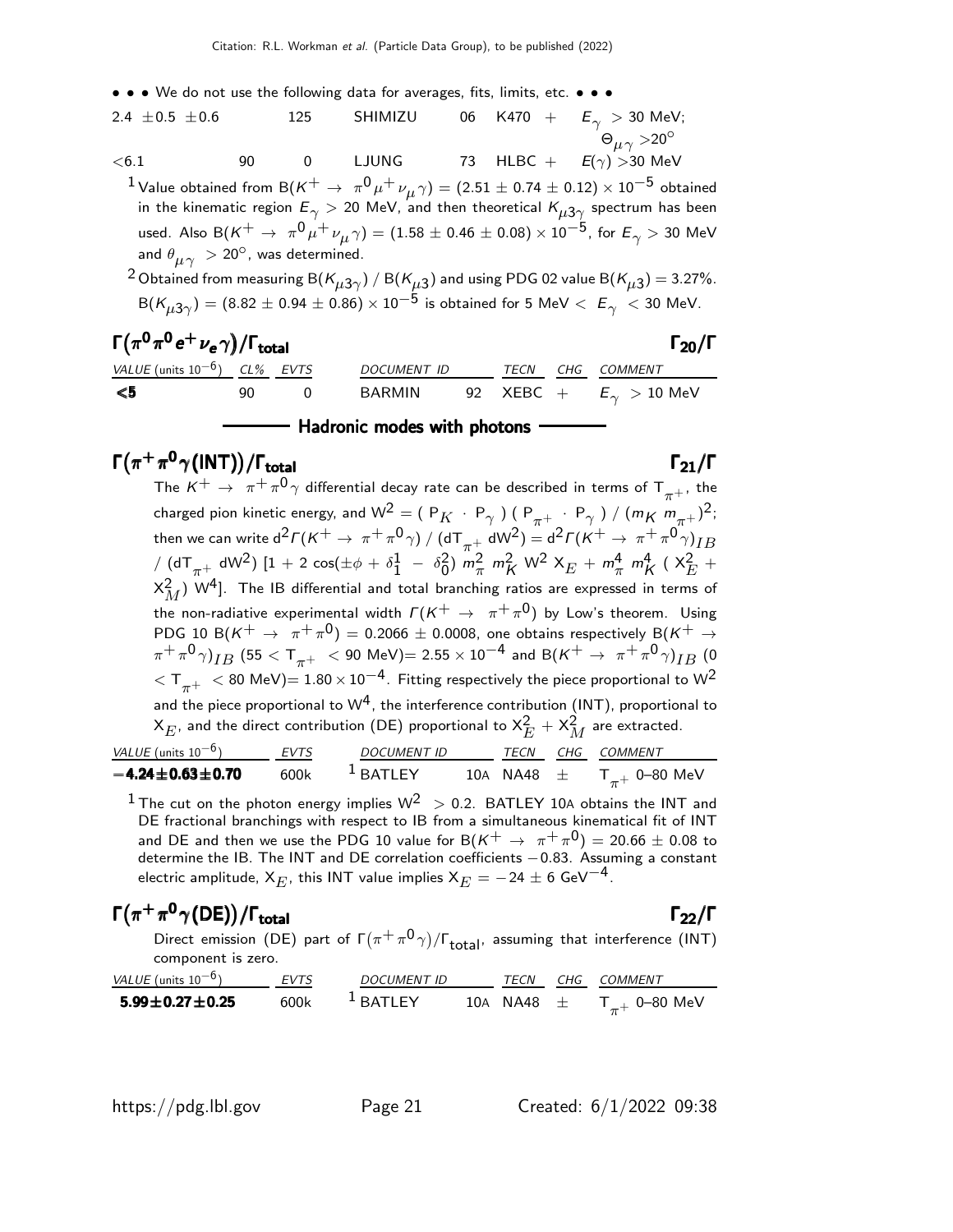• • • We do not use the following data for averages, fits, limits, etc. • • •

| 3.8 $\pm$ 0.8 $\pm$ 0.7  |                               | 10k | ALIEV          |  | 06 K470 + $T_{\pi^+}$ 55-90 MeV                          |
|--------------------------|-------------------------------|-----|----------------|--|----------------------------------------------------------|
| 3.7 $\pm 3.9 \pm 1.0$    |                               | 930 | <b>UVAROV</b>  |  | 06 ISTR $-$ T <sub><math>\pi</math></sub> 55–90 MeV      |
| 3.2 $\pm 1.3 \pm 1.0$    |                               |     | 4k ALIEV       |  | 03 K470 + $T_{\pi+}$ 55-90 MeV                           |
| 6.1 $\pm 2.5$ $\pm 1.9$  |                               | 4k  | ALIEV          |  | 03 K470 + $T_{\pi^+}$ full range                         |
| 4.7 $\pm$ 0.8 $\pm$ 0.3  |                               |     | 20 $k$ 2 ADLER |  | 00c B787 + $T_{\pi^+}$ 55-90 MeV                         |
|                          | 20.5 ±4.6 $\frac{+3.9}{-2.3}$ |     | <b>BOLOTOV</b> |  | 87 WIRE $-$ T <sub><math>\pi</math></sub> 55–90 MeV      |
| 15.6 $\pm 3.5$ $\pm 5.0$ |                               |     | ABRAMS         |  | 72 ASPK $\pm$ T <sub><math>\pi\pm</math></sub> 55–90 MeV |
|                          |                               |     |                |  |                                                          |

<sup>1</sup> The cut on the photon energy implies  $W^2 > 0.2$ . BATLEY 10A obtains the INT and DE fractional branchings with respect to IB from a simultaneous kinematical fit of INT and DE and then we use the PDG 10 value for  $B(K^+ \rightarrow \pi^+ \pi^0) = 20.66 \pm 0.08$  to determine the IB. The INT and DE correlation coefficients −0.93. Assuming constant electric and magnetic amplitudes,  $\mathsf{x}_{E}$  and  $\mathsf{x}_{M},$  these INTand DE values imply  $\mathsf{x}_{E}$   $=$  $-24 \pm 6$  GeV $^{-4}$  and  $X_M = -254 \pm 9$  GeV $^{-4}$ .

<sup>2</sup> ADLER 00C measures the INT component to be  $(-0.4 \pm 1.6)\%$  of the inner bremsstrahlung (IB) component.

#### $\Gamma(\pi^+\pi^0e^+e^-)/\Gamma_{\rm total}$  Γ<sub>23</sub>/Γ /Γ $_{\rm total}$ Γ $_{23}/$ Γ

| VALUE (units $10^{-6}$ ) | EVTS | DOCUMENT ID           |     | TFCN |
|--------------------------|------|-----------------------|-----|------|
| 4.24 $\pm$ 0.14          | 4 9k | $\frac{1}{2}$ RATI FY | 19. | NA48 |

 $^1$ BATLEY 19 result is obtained from an exposure of 1.7  $\times$   $10^{11}$  charged kaon decays recorded in 2003–2004. The study of the kinematic space shows evidence for a structure dependent contribution consistent with predictions from chiral perturbation theory.

| $\Gamma(\pi^+\pi^0\pi^0\gamma)/\Gamma(\pi^+\pi^0\pi^0)$ |    |                |                                                                               |                 |                       |                          | $\Gamma_{24}/\Gamma_{10}$                     |
|---------------------------------------------------------|----|----------------|-------------------------------------------------------------------------------|-----------------|-----------------------|--------------------------|-----------------------------------------------|
| VALUE (units $10^{-4}$ )                                |    |                | DOCUMENT ID                                                                   |                 | TECN                  | CHG                      | <b>COMMENT</b>                                |
| $4.3 + 3.2 - 1.7$                                       |    |                | <b>BOLOTOV</b>                                                                | 85              | <b>SPEC</b>           | $\overline{\phantom{a}}$ | $E(\gamma) > 10$ MeV                          |
| $\Gamma(\pi^+\pi^+\pi^-\gamma)/\Gamma_{\rm total}$      |    |                |                                                                               |                 |                       |                          | $\Gamma_{25}/\Gamma$                          |
| VALUE (units $10^{-4}$ )                                |    | <b>EVTS</b>    | <b>DOCUMENT ID</b>                                                            |                 | <b>TECN</b>           | CHG                      | <b>COMMENT</b>                                |
| $0.071 \pm 0.005$ OUR AVERAGE                           |    |                |                                                                               |                 |                       |                          |                                               |
| $0.071 \pm 0.005$                                       |    | 450            | <b>SHAPKIN</b>                                                                | 19              | OKA                   | $+$                      | $E(\gamma) > 30$ MeV                          |
| $1.10 \pm 0.48$                                         |    | $\overline{7}$ | <b>BARMIN</b>                                                                 | 89              | XEBC                  |                          | $E(\gamma) > 5$ MeV                           |
| ±0.4<br>1.0                                             |    |                | <b>STAMER</b>                                                                 | 65              |                       |                          | EMUL + $E(\gamma) > 11$ MeV                   |
| $\Gamma(\pi^+\gamma\gamma)/\Gamma_{\rm total}$          |    |                |                                                                               |                 |                       |                          | $\Gamma_{26}/\Gamma$                          |
| VALUE (units $10^{-7}$ ) CL% EVTS                       |    |                | DOCUMENT ID                                                                   |                 | <b>TECN</b>           |                          | CHG COMMENT                                   |
| 10.1 $\pm$ 0.6 OUR AVERAGE                              |    |                |                                                                               |                 |                       |                          |                                               |
| $10.03 \pm 0.51 \pm 0.24$                               |    | 215            | <sup>1</sup> LAZZERONI                                                        | 14              | <b>NA62</b><br>$^{+}$ |                          |                                               |
| $+3$<br>$+1$<br>11                                      |    | 31             | <sup>2</sup> KITCHING                                                         | 97              | <b>B787</b><br>$+$    |                          |                                               |
|                                                         |    |                | • • • We do not use the following data for averages, fits, limits, etc. • • • |                 |                       |                          |                                               |
| $9.10 \pm 0.72 \pm 0.22$                                |    | 149            | <sup>3</sup> BATLEY                                                           | 14              | <b>NA48</b><br>$^{+}$ |                          |                                               |
| < 0.083                                                 | 90 |                | <sup>4</sup> ARTAMONOV 05                                                     |                 | B949                  |                          | $+$ P <sub><math>\pi</math></sub> > 213 MeV/c |
| < 10                                                    | 90 | $\Omega$       | <b>ATIYA</b>                                                                  | 90 <sub>B</sub> | B787                  | $+$                      | $T_{\pi}$ 117–127 MeV                         |
| < 84                                                    | 90 | $\Omega$       | <b>ASANO</b>                                                                  | 82              | CNTR                  | $+$                      | $T_{\pi}$ 117–127 MeV                         |

−420 ± 520 0 ABRAMS 77 SPEC + Tπ < 92 MeV

https://pdg.lbl.gov Page 22 Created: 6/1/2022 09:38

6-102, 114-127 MeV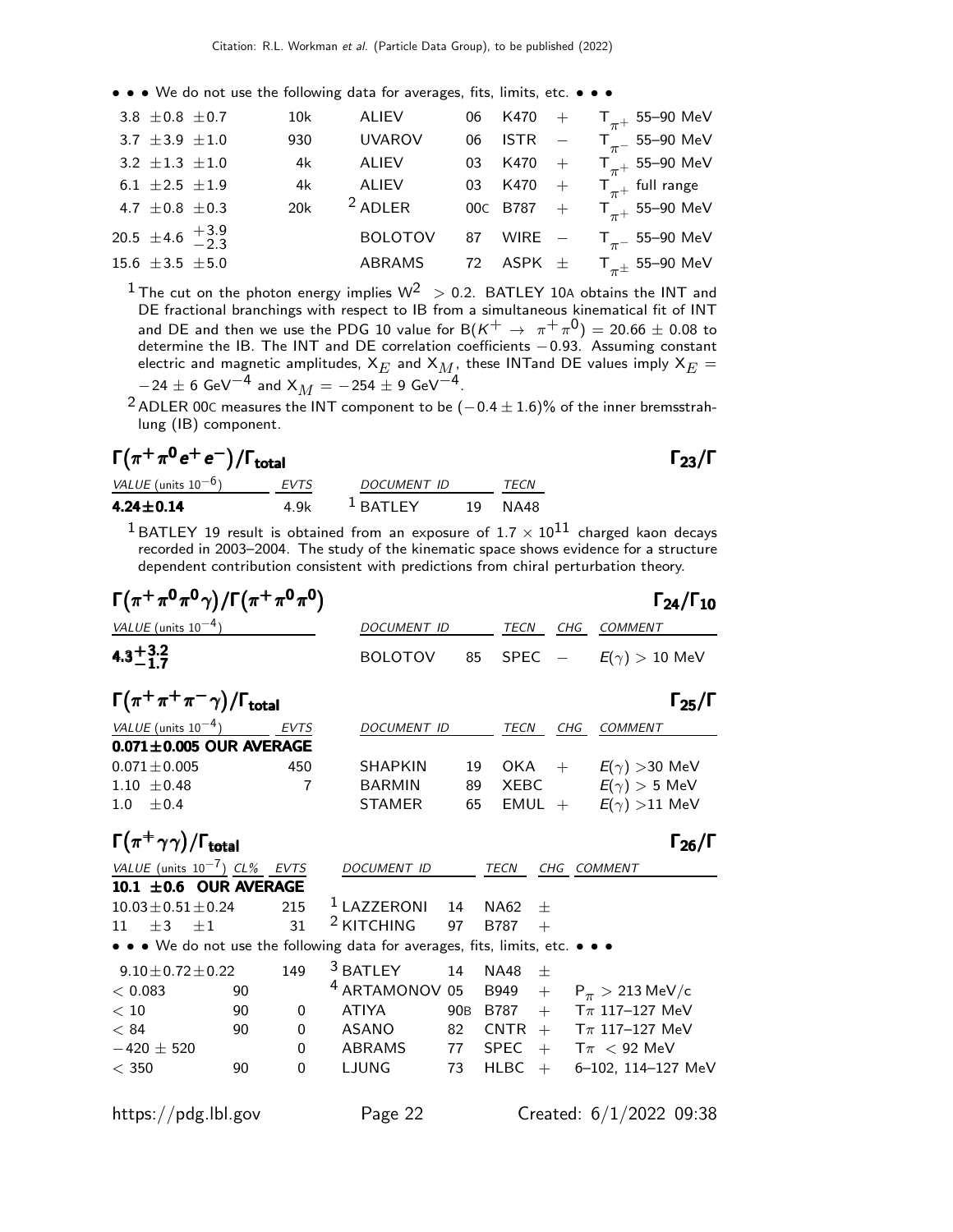| < 500            | 90. | 0 KLEMS |  | 71 OSPK + $T\pi$ < 117 MeV                   |
|------------------|-----|---------|--|----------------------------------------------|
| $-100\,\pm\,600$ |     | CHEN    |  | 68 $\,$ OSPK $+$ $\,$ T $\pi$ 60–90 MeV $\,$ |

 $<sup>1</sup>$  LAZZERONI 14 combines NA62 and NA48/2 results. The result for the full kinematic</sup> range is extrapolated from the model-independent branching fraction (9.65  $\pm$  0.61  $\pm$  $(0.14)\!\times\!10^{-7}$  for  $(m_{\gamma\gamma}/m_K)^2\ >$  0.2. The measured ChPT parameter  $\hat{c}=1.86\pm0.25.$ <sup>2</sup> KITCHING 97 is extrapolated from their model-independent branching fraction (6.0  $\pm$ 

 $1.5\pm0.7)\times10^{-7}$  for  $100$  MeV/ $c$ <P $_{\pi^+}$  < 180 MeV/ $c$  using Chiral Perturbation Theory.  $3$  BATLEY 14 uses data collected in 2003 and 2004. Branching ratio is obtained by determining the parameter  $\hat{c} = 1.41 \pm 0.38 \pm 0.11$  and integrating the  $\mathcal{O}(\rho^6)$  chiral spectrum. A model independent value for the branching ratio is also obtained (8.77  $\pm$  $(0.87\pm0.17)\times10^{-7}$  for kinematic range  $(m_{\gamma\gamma}/m_K)^2~>0.2.5$ 

 $4$  ARTAMONOV 05 limit assumes ChPT with  $\stackrel{\cdot}{c=} 1.8$  with unitarity corrections. With  $\hat{c}=$ 1.6 and no unitarity corrections they obtain  $\langle 2.3 \times 10^{-8}$  at 90% CL. This partial branching ratio is predicted to be  $6.10 \times 10^{-9}$  and  $0.49 \times 10^{-9}$  for the cases with and without unitarity correction.

#### $\Gamma(\pi^+3\gamma)/\Gamma_{\rm total}$  Γ<sub>27</sub>/Γ  $\Gamma$ <sub>total</sub> Γ<sub>27</sub>/Γ

|                                                                                      | Values given here assume a phase space pion energy spectrum. |                                   |    |           |     |                            |  |  |
|--------------------------------------------------------------------------------------|--------------------------------------------------------------|-----------------------------------|----|-----------|-----|----------------------------|--|--|
| VALUE (units $10^{-4}$ )                                                             | CL%                                                          | <i>DOCUMENT ID</i>                |    | TECN      | CHG | <i>COMMENT</i>             |  |  |
| < 1.0                                                                                | 90                                                           | ASANO                             |    |           |     | 82 CNTR + $T(\pi)$ 117-127 |  |  |
| MeV<br>• • • We do not use the following data for averages, fits, limits, etc. • • • |                                                              |                                   |    |           |     |                            |  |  |
| $\sim$ $\sim$                                                                        | $\sim$                                                       | $1/1$ $\Gamma$ $\Lambda$ $\Gamma$ | 71 | $\bigcap$ |     | T(1.117111)                |  |  |

| <3.0                                           | 90          | <b>KLEMS</b>        |      | 71 OSPK + $T(\pi) > 117$ MeV     |
|------------------------------------------------|-------------|---------------------|------|----------------------------------|
| $\Gamma(\pi^+e^+e^-\gamma)/\Gamma_{\rm total}$ |             |                     |      | $\Gamma_{28}/\Gamma$             |
| VALUE (units $10^{-8}$ )                       | <b>EVTS</b> | <b>DOCUMENT ID</b>  | TECN | COMMENT                          |
| $1.19 \pm 0.12 \pm 0.04$                       | 113         | <sup>L</sup> BATLEY |      | 08 NA48 $m_{ee\gamma} >$ 260 MeV |

<sup>1</sup> BATLEY 08 also reports the Chiral Perturbation Theory parameter  $\hat{c} = 0.9 \pm 0.45$ obtained using the shape of the  $e^+e^-\gamma$  invariant mass spectrum. By extrapolating the theoretical amplitude to  $m_{ee\gamma}$  < 260 MeV, it obtains the inclusive B(K<sup>+</sup>  $\rightarrow$  $\pi^+ \, e^+ \, e^- \, \gamma) = (1.29 \, \pm \, 0.13 \, \pm \, 0.03) \times 10^{-8}$ , where the first error is the combined statistical and systematic errors and the second error is from the uncertainty in ĉ.

#### - Leptonic modes with  $\ell \overline{\ell}$  pairs  $\Gamma(e^+ \nu_e \nu \overline{\nu}) / \Gamma(e^+ \nu_e)$  Γ<sub>29</sub>/Γ<sub>1</sub>  $\Gamma_{29}/\Gamma$ VALUE CL<sup>%</sup> EVTS DOCUMENT ID TECN  $\leq$ 3.8 90 0 HEINTZE 79 SPEC +  $\Gamma(\mu^+ \nu_\mu \nu \overline{\nu})/\Gamma_{\rm total}$  Γ<sub>30</sub>/Γ VALUE CL% DOCUMENT ID TECN CHG  ${<}1.0\times10^{-6}$ 90 <sup>1</sup> CORTINA-GIL 21 NA62 • • • We do not use the following data for averages, fits, limits, etc.<br> $\langle 2.4 \times 10^{-6}$  90  $2$  ARTAMONOV 16 B949 +  $\begin{array}{ccc} 90 & \begin{array}{ccc} 2 \ 2 \ 2 \end{array} & 2 \end{array}$  ARTAMONOV 16 B949 +<br> $\begin{array}{ccc} 3 \ 90 & \begin{array}{ccc} 3 \ 2 \end{array} & 3 \end{array}$  $<$ 6.0  $\times$  10 $^{-6}$ <sup>1</sup> CORTINA-GIL 21 assumes Standard Model  $\mu$  spectrum. The search is performed in the reconstructed missing mass interval  $m_{miss} > 316$  MeV/c<sup>2</sup>. <sup>2</sup> ARTAMONOV 16 assumes Standard model  $\mu$  spectrum. The search is performed in the muon momentum region between 130 and 175 MeV/c.  $3$  PANG 73 assumes  $\mu$  spectrum from  $\nu$ - $\nu$  interaction of BARDIN 70.

https://pdg.lbl.gov Page 23 Created: 6/1/2022 09:38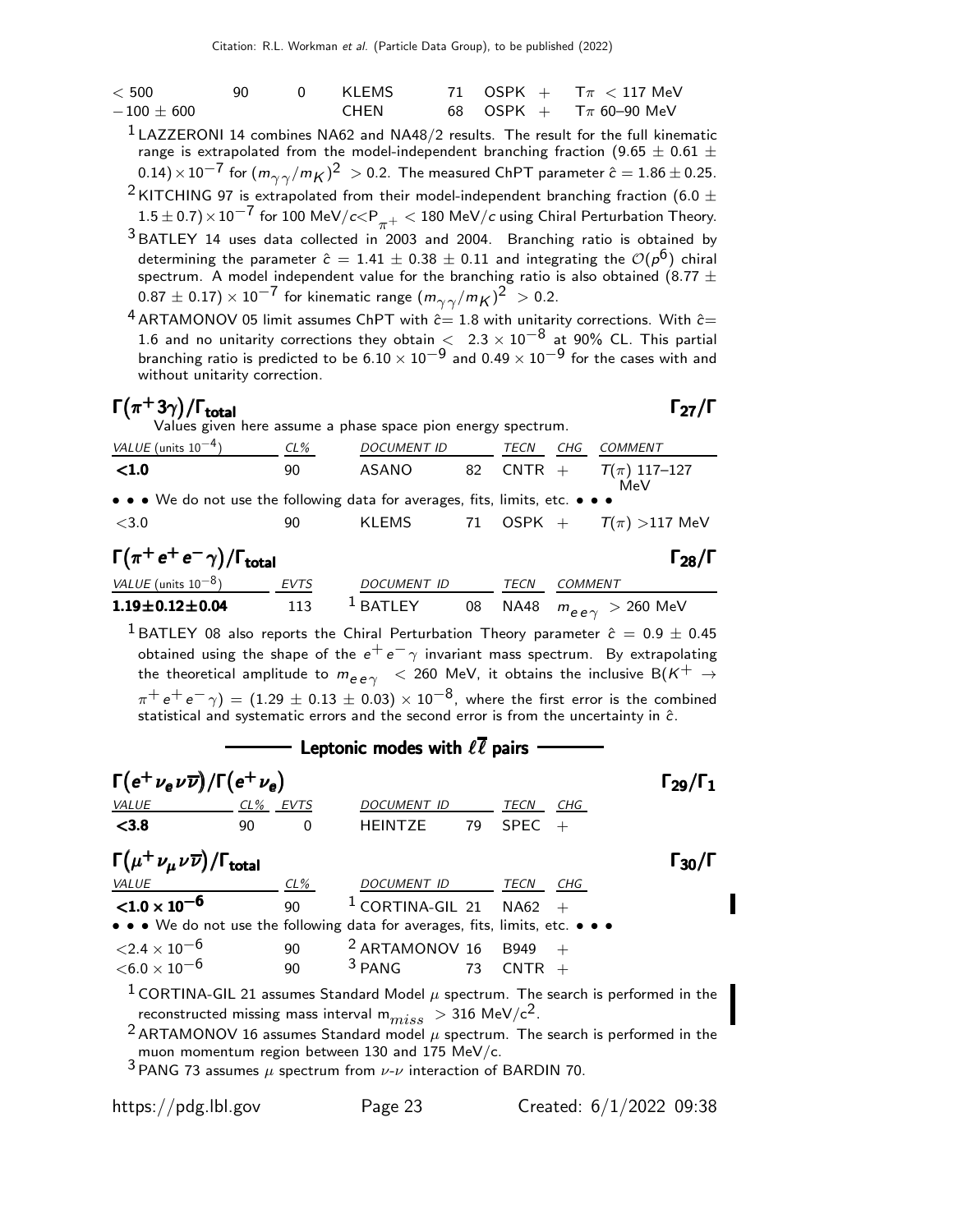Citation: R.L. Workman et al. (Particle Data Group), to be published (2022)

 $\Gamma(e^+ \nu_e e^+ e^-)/\Gamma_{\rm total}$  Γ<sub>31</sub>/Γ VALUE (units  $10^{-8}$ ) EVTS DOCUMENT ID TECN CHG COMMENT **2.48± 0.14±0.14** 410 POBLAGUEV 02 B865 +  $m_{\rho,\rho} > 150$  MeV • • • We do not use the following data for averages, fits, limits, etc. • • • 20  $\pm$ 20 4 DIAMANT-... 76 SPEC +  $m_{e^+e^-} >$ 140 MeV  $\Gamma(\mu^+ \nu_\mu \, e^+ \, e^-)/\Gamma_{\rm total}$  Γ<sub>32</sub>/Γ VALUE  $(\text{units } 10^{-8})$  EVTS DOCUMENT ID TECN CHG COMMENT **7.06** $\pm$  **0.16** $\pm$ **0.26** 2.7k POBLAGUEV 02 B865 +  $m_{e}$  >145 MeV • • • We do not use the following data for averages, fits, limits, etc. • • • 100  $\pm 30$  14 DIAMANT-... 76 SPEC +  $m_{e^+e^-} > 140$  MeV  $\Gamma(e^+ \nu_e \mu^+ \mu^-)/\Gamma_{\rm total}$  Γ<sub>33</sub>/Γ VALUE (units  $10^{-8}$ ) CL% DOCUMENT ID TECN 1.72 $\pm$ 0.45 MA 06 B865 • • • We do not use the following data for averages, fits, limits, etc. • • • <50 90 ADLER 98 B787  $\Gamma(\mu^+ \nu_{\mu} \mu^+ \mu^-)/\Gamma_{\rm total}$  Γ<sub>34</sub>/Γ <u>VALUE (units 10<sup>-7</sup>)</u> CL%<br> **<4.1** 90 ) CL% DOCUMENT ID TECN CHG  $\leq$ 4.1 90 ATIYA 89 B787 +  $\rule{1em}{0.15mm}$  Lepton Family number (LF), Lepton number (L), ∆S = ∆Q (SQ)  $\lnot$  $\longrightarrow$  violating modes, or  $\Delta S=1$  weak neutral current (S1) modes  $\Gamma(\pi^+\pi^+e^-\overline{\nu}_e)/\Gamma_{\rm total}$  Γ<sub>35</sub>/Γ Test of  $\Delta S = \Delta Q$  rule.  $VALUE$  (units  $10^{-7}$ ) CL% EVTS DOCUMENT ID TECN CHG • • • We do not use the following data for averages, fits, limits, etc. • • •  $< 9.0$  95 0 SCHWEINB... 71 HLBC +  $< 6.9$  95 0 ELY 69 HLBC  $+$  $\langle 20.$  95 BIRGE 65 FBC  $+$  $\Gamma(\pi^+ \pi^+ e^- \overline{\nu}_e)/\Gamma(\pi^+ \pi^- e^+ \nu_e)$  Γ<sub>35</sub>/Γ<sub>6</sub>  $\frac{\partial^+ \pi^+ e^- \overline{\nu}_e}{\partial S} = \Delta Q$  rule.<br>Test of  $\Delta S = \Delta Q$  rule.  $VALUE$  (units 10<sup>-4</sup>) CL% EVTS DOCUMENT ID TECN  $\lt$  3  $^{\text{1}}$  BLOCH 76 SPEC • • • We do not use the following data for averages, fits, limits, etc. • • • <130. 95 0 BOURQUIN 71 ASPK <sup>1</sup> BLOCH 76 quotes  $3.6 \times 10^{-4}$  at CL = 95%, we convert.  $\Gamma(\pi^+ \pi^+ \mu^- \overline{\nu}_\mu)/\Gamma_{\rm total}$  Γ<sub>36</sub>/Γ Test of  $\Delta S = \Delta Q$  rule. VALUE (units  $10^{-6}$ ) CL% EVTS DOCUMENT ID TECN CHG  $\leq$ 3.0 95 0 BIRGE 65 FBC +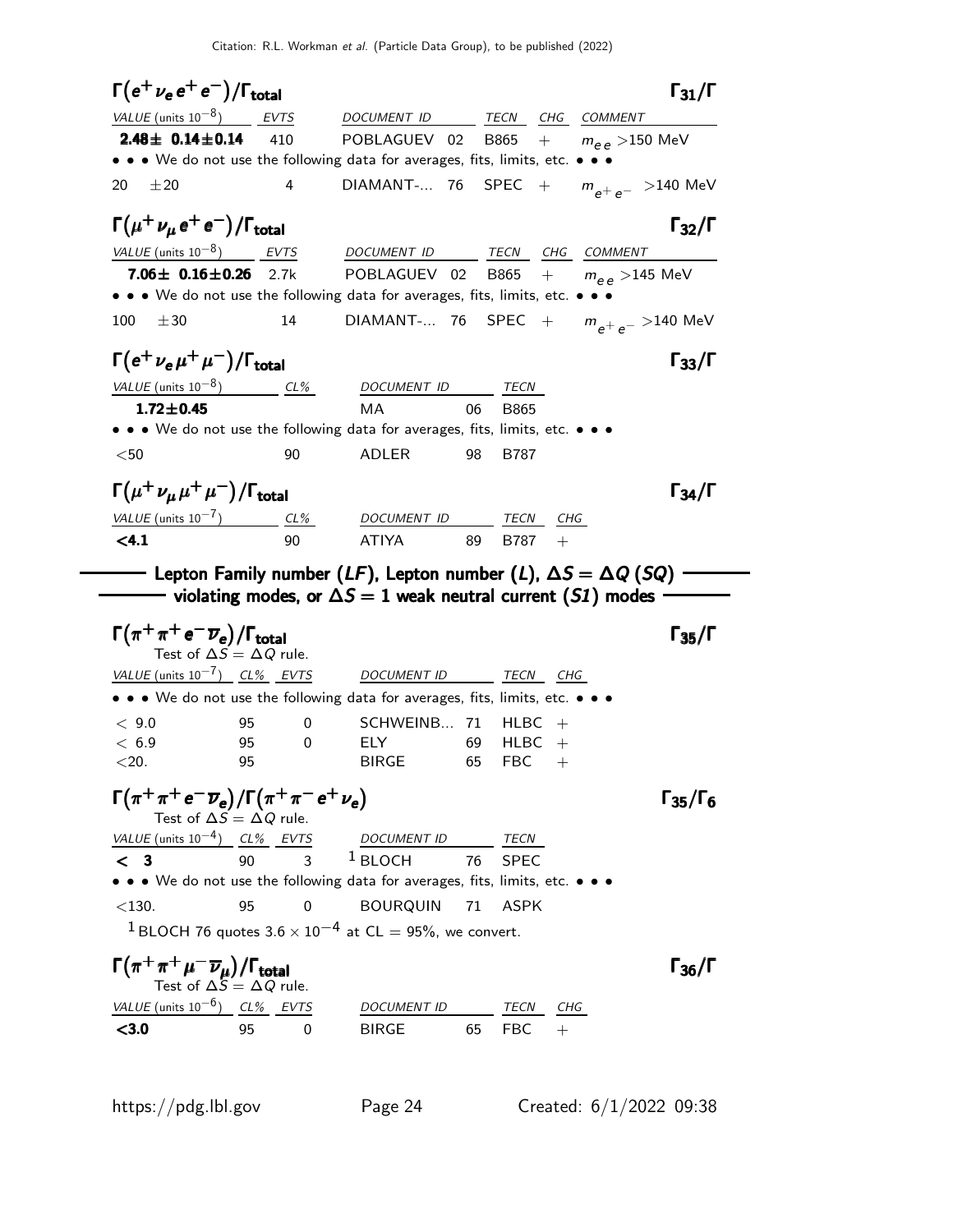### $\Gamma(\pi^+ e^+ e^-)/\Gamma_{\text{total}}$   $\Gamma_{37}/\Gamma$

Test for  $\Delta S = 1$  weak neutral current. Allowed by combined first-order weak and electromagnetic interactions.

| VALUE (units $10^{-7}$ )    | EVTS  | <b>DOCUMENT ID</b>    |     | TECN        | CHG |
|-----------------------------|-------|-----------------------|-----|-------------|-----|
| $3.00 \pm 0.09$ OUR AVERAGE |       |                       |     |             |     |
| $3.11 \pm 0.04 \pm 0.12$    | 7253  | $1$ BATLEY            | ng  | NA48        | $+$ |
| $2.94 \pm 0.05 \pm 0.14$    | 10300 | $2$ APPFI             | qq  | SPEC        | $+$ |
| $2.75 \pm 0.23 \pm 0.13$    | 500   | <sup>3</sup> ALLIEGRO | 92. | SPEC        |     |
| $2.7 + 0.5$                 |       | $4$ BI OCH            | 75. | <b>SPFC</b> |     |

<sup>1</sup> Value extrapolated from a measurement in the region  $z = (m_{ee}/m_K)^2 > 0.08$ . BAT-LEY 09 also evaluated the shape of the form factor using four different theoretical models.

<sup>2</sup> APPEL 99 establishes vector nature of this decay and determines form factor  $f(Z)= f_0$ 

 $(1 + \delta Z)$ ,  $Z = M_{ee}^2/m_K^2$ ,  $\delta = 2.14 \pm 0.13 \pm 0.15$ . Also reports constraints on scalar and tensor interactions:  $\left|f_{\mathcal{S}}\right|~<~6.6\times10^{-5}$ ,  $\left|f_{\mathcal{T}}\right|<~3.7\times10^{-4}$  at 90% C.L.

 $3$  ALLIEGRO 92 assumes a vector interaction with a form factor given by  $\lambda = 0.105 \pm 100$  $0.035 \pm 0.015$  and a correlation coefficient of  $-0.82$ .

4 BLOCH 75 assumes a vector interaction.

### $\Gamma(\pi^+\mu^+\mu^-)/\Gamma_{\rm total}$  Γ<sub>38</sub>/Γ

/Γ<sub>total</sub> Γ<sub>38</sub>/Γ Test for  $\Delta S=1$  weak neutral current. Allowed by higher-order electroweak interactions.

| VALUE (units $10^{-8}$ )                                                       | CL% EVTS | <b>DOCUMENT ID</b> |    | TECN     | CHG | COMMENT      |
|--------------------------------------------------------------------------------|----------|--------------------|----|----------|-----|--------------|
| 9.4 $\pm$ 0.6 OUR AVERAGE Error includes scale factor of 2.6. See the ideogram |          |                    |    |          |     |              |
| below.                                                                         |          |                    |    |          |     |              |
| $9.62 \pm 0.21 \pm 0.13$                                                       | 3120     | $1$ BATLEY         |    | 11A NA48 | $+$ | 2003-04 data |
| $9.8 + 1.0 + 0.5$                                                              | 110      | $2$ PARK           | n2 | $HYCP +$ |     |              |
| $9.22 \pm 0.60 \pm 0.49$                                                       | 402      | 3 <sub>MA</sub>    | 00 | B865     | $+$ |              |
| $5.0 + 0.4 + 0.9$                                                              | 207      | $4$ ADI FR         |    | 97C R787 |     |              |

• • • We do not use the following data for averages, fits, limits, etc. • • •

| 9.7 $\pm$ 1.2 $\pm$ 0.4 |    | 65    | PARK  | $02$ HYCP $+$ |  |
|-------------------------|----|-------|-------|---------------|--|
| $10.0 \pm 1.9 \pm 0.7$  |    | -35 - | PARK  | $02$ HYCP $-$ |  |
| ${<}23$                 | 90 |       | ATIYA | $89$ B787 +   |  |

<sup>1</sup> BATLEY 11A also studies the form factor  $f(z)$  dependence of the decay, described via single photon exchange: i) assuming a linear form factor,  $f(z) = f_0$   $(1+\delta z)$ ,  $z =$  $({M_{\mu}}_\mu/{m_K})^2$ , finding  $f_0=$  0.470  $\pm$  0.040 and  $\delta=$  3.11  $\pm$  0.57 and ii) assuming a linear form factor including  $\pi$ - $\pi$  rescattering,  $W_{\pi\pi}$ , as in DAMBROSIO 98A, finding  $f(z)$  =  $G_F m_K^2$  (a<sub>+</sub> + b<sub>+</sub> z) +  $W_{\pi\pi}$ (z), a<sub>+</sub> = -0.575 ± 0.039, b<sub>+</sub> = -0.813 ± 0.145.

<sup>2</sup> PARK 02 " $\pm$ " result comes from combining  $K^+ \to \pi^+ \mu^+ \mu^-$  and  $K^- \to \pi^- \mu^+ \mu^-$ , assuming CP is conserved.

<sup>3</sup> MA 00 establishes vector nature of this decay and determines form factor  $f(z) = f_0$  (1  $+\delta z$ ),  $z = (M_{\mu\mu}/m_K)^2$ ,  $\delta = 2.45^{+1.30}_{-0.95}$ .

<sup>&</sup>lt;sup>4</sup> ADLER 97C gives systematic error 0.7  $\times$  10<sup>-8</sup> and theoretical uncertainty 0.6  $\times$  10<sup>-8</sup>, which we combine in quadrature to obtain our second error.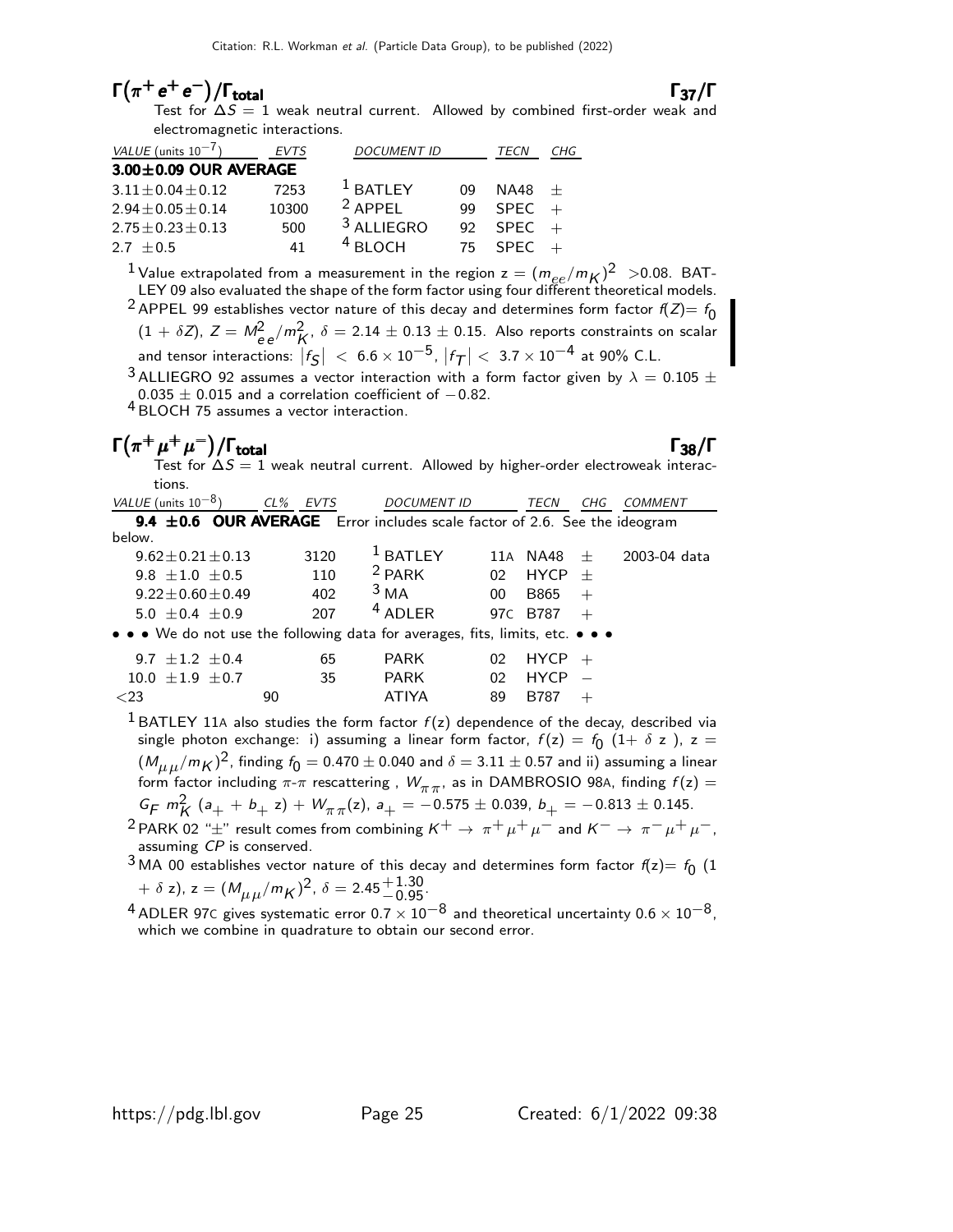

### $\Gamma(\pi^+ \nu \overline{\nu})/\Gamma_{\rm total}$  Γ<sub>39</sub>/Γ

I

total and the set of the set of the set of the set of the set of the set of the set of the set of the set of t Test for  $\Delta S = 1$  weak neutral current. Allowed by higher-order electroweak interactions. Branching ratio values are extrapolated from the momentum or energy regions shown in the comments assuming Standard Model phase space except for those labeled "Scalar" or "Tensor" to indicate the assumed non-Standard-Model interaction.

VALUE (units  $10^{-10}$ ) CL% EVTS DOCUMENT ID TECN CHG COMMENT

## $1.14^{+0.40}_{-0.33}$  OUR AVERAGE

| $1.06 + 0.41$<br>$-0.35$ | 20 $1$ CORTINA-GIL 21B NA62 + |
|--------------------------|-------------------------------|
| $1.73 + 1.15$<br>$-1.05$ |                               |

• • • We do not use the following data for averages, fits, limits, etc. • • •

|              | $0.48 + 0.72$<br>$-0.48$ |    |              | $3$ CORTINA-GIL 20C NA62 +                 |                     |                                                                                  |
|--------------|--------------------------|----|--------------|--------------------------------------------|---------------------|----------------------------------------------------------------------------------|
| $<$ 11       |                          | 90 | $\mathbf{1}$ | $4$ CORTINA-GIL 19B NA62 + decay-in-flight |                     |                                                                                  |
|              | $7.89 + 9.26$<br>-5.10   |    | 3            |                                            |                     | <sup>5</sup> ARTAMONOV 08 B949 + 140 <p<sub><math>\pi</math> &lt;199 MeV</p<sub> |
| < 22         |                          | 90 | $\mathbf{1}$ |                                            |                     | <sup>6</sup> ADLER 04 B787 + 211 < $P_{\pi}$ < 229 MeV                           |
| $\langle$ 27 |                          | 90 |              | $ADLER$ 04 B787 + Scalar                   |                     |                                                                                  |
| $<$ 18       |                          | 90 |              | $ADLER$ 04 B787 + Tensor                   |                     |                                                                                  |
|              | $1.47^{+1.30}_{-0.89}$   |    |              |                                            |                     | 3 7 ANISIMOVSK04 B949 + $211 < P_{\pi}$ < 229 MeV                                |
|              | $1.57 + 1.75$<br>-0.82   |    | 2            | ADLER                                      |                     | 02 B787 + $P_{\pi} > 211 \text{ MeV}/c$                                          |
| $\lt$ 42     |                          | 90 |              | 1 ADLER                                    |                     | 02c B787 + $140 < P_{\pi}$ < 195 MeV                                             |
| < 47         |                          | 90 |              | $8$ ADLER                                  | 02C B787 $+$ Scalar |                                                                                  |
|              |                          |    |              |                                            |                     |                                                                                  |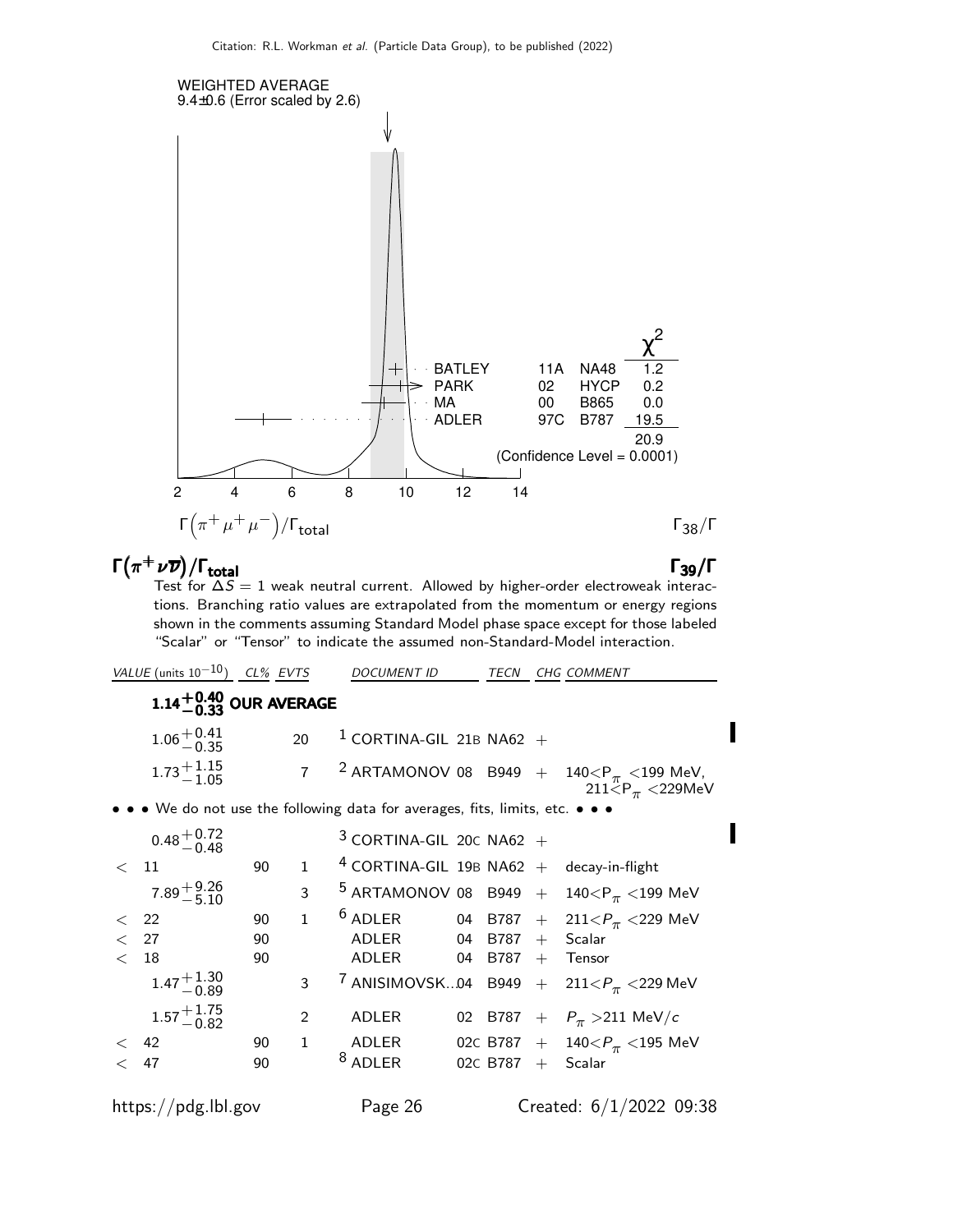|              | 25                                              | 90 |   | $8$ ADLER    |    | 02C B787     | $+$ | <b>Tensor</b>        |
|--------------|-------------------------------------------------|----|---|--------------|----|--------------|-----|----------------------|
|              | $1.5 \begin{array}{c} +3.4 \\ -1.2 \end{array}$ |    |   | <b>ADLER</b> | 00 | <b>B787</b>  |     | In ADLER 02          |
|              | 4.2 $+9.7$<br>-3.5                              |    |   | ADLER        | 97 | <b>B787</b>  |     |                      |
| $\langle$ 24 |                                                 | 90 |   | ADLER        | 96 | <b>B787</b>  |     |                      |
| $\lt$        | -75                                             | 90 |   | <b>ATIYA</b> | 93 | B787         | $+$ | $T(\pi)$ 115–127 MeV |
| < 52         |                                                 | 90 |   | $9$ ATIYA    | 93 | B787         | $+$ |                      |
| < 170        |                                                 | 90 | 0 | <b>ATIYA</b> |    | 93B B787     | $+$ | $T(\pi)$ 60–100 MeV  |
| $<$ 340      |                                                 | 90 |   | <b>ATIYA</b> | 90 | B787         | $+$ |                      |
| $<$ 1400     |                                                 | 90 |   | <b>ASANO</b> |    | 81B CNTR $+$ |     | $T(\pi)$ 116–127 MeV |

 $1$  CORTINA-GIL 21B analysis of the NA62 data taken in 2016–2018 observed 20 candidate events with an expected background of 7 events. The achieved single event sensitivity is  $(0.839 \pm 0.054) \times 10^{-11}$ . The quoted branching ratio includes result from CORTINA-GIL 20C which observed two candidate events. This provides evidence for the very rare  $K^+ \to \pi^+ \nu \overline{\nu}$  decay, observed with a significance of 3.4  $\sigma$  . Search for a feebly interacting scalar or pseudo-scalar particle X in the decay  $K^+ \rightarrow \pi^+ X$  was performed and an upper limit from  $< 3 \times 10^{-11}$  to  $< 6 \times 10^{-11}$  at the 90% C.L. was set for an invisible particle with a mass of 0–110 MeV/c<sup>2</sup> and  $< 1 \times 10^{-11}$  for mass of 160–260 MeV/c<sup>2</sup>.

<sup>2</sup> Value obtained combining ANISIMOVSKY 04, ADLER 04, and the present ARTA-MONOV 08 results.

3 CORTINA-GIL 20<sup>C</sup> analysis of the NA62 data taken in 2017 observed two candidate events with an expected background of 1.5 events. The achieved single event sensitivity is (0.389  $\pm$  0.024) × 10<sup>-10</sup>. The quoted branching ratio includes result from CORTINA-GIL 19B which observed one candidate event. The corresponding upper limit  $B(K^+ \rightarrow$  $\pi^+ \nu \overline{\nu}) <~1.78 \times 10^{-10}$  at 90% C.L. Superseded by CORTINA-GIL 21B.

<sup>4</sup> Based on a sample of  $1.21 \times 10^{11}$  K<sup>+</sup> decays collected in 2016. One signal candidate is observed while the expected background is 0.152 events. The single-event-sensitivity is estimated to be  $3.15 \times 10^{-10}$ .

<sup>5</sup> Observed 3 events with an estimated background of 0.93  $\pm$  0.17 $^{+0.32}_{-0.24}$ . Signal-tobackground ratio for each of these 3 events is 0.20, 0.42, and 0.47.

 $6$  Value obtained combining the previous result ADLER 02C with 1 event and the present result with 0 events to obtain an expected background  $1.22 \pm 0.24$  events and 1 event observed.

7 Value obtained combining the previous E787 result ADLER 02 with 2 events and the present E949 with 1 event. The additional event has a signal-to-background ratio 0.9. Superseded by ARTAMONOV 08.

8 Superseded by ADLER 04.

9 Combining ATIYA 93 and ATIYA 93B results. Superseded by ADLER 96.

### $\Gamma(\pi^+\pi^0\nu\overline{\nu})/\Gamma_{\rm total}$

/Γ<sub>total</sub>Γ<sub>40</sub>/Γ Test for  $\Delta S=1$  weak neutral current. Allowed by higher-order electroweak interactions.

| VALUE (units $10^{-5}$ ) | $CL\%$ | <b>DOCUMENT ID</b> | <i>TFCN</i> |
|--------------------------|--------|--------------------|-------------|
| $<$ 4.3                  |        | $1$ ADI FR         | <b>SPFC</b> |

 $^1$ Search region defined by 90 MeV/c $<\!\!P_{\pi^+}<$ 188 MeV/c and 135 MeV $<\!\!E_{\pi^0}<$ 180 MeV.

### $\Gamma(\mu^-\nu e^+e^+)/\Gamma(\pi^+\pi^-e^+\nu_e)$  Γ<sub>41</sub>/Γ<sub>6</sub>

Test of lepton family number conservation.

| VALUE (units $10^{-3}$ ) CL% EVTS |     | DOCUMENT ID            | TECN CHG |  |
|-----------------------------------|-----|------------------------|----------|--|
| < 0.5                             | 90. | $1$ DIAMANT- 76 SPEC + |          |  |

<sup>1</sup> DIAMANT-BERGER 76 quotes this result times our 1975  $\pi^+ \pi^- e \nu$  BR ratio.

https://pdg.lbl.gov Page 27 Created: 6/1/2022 09:38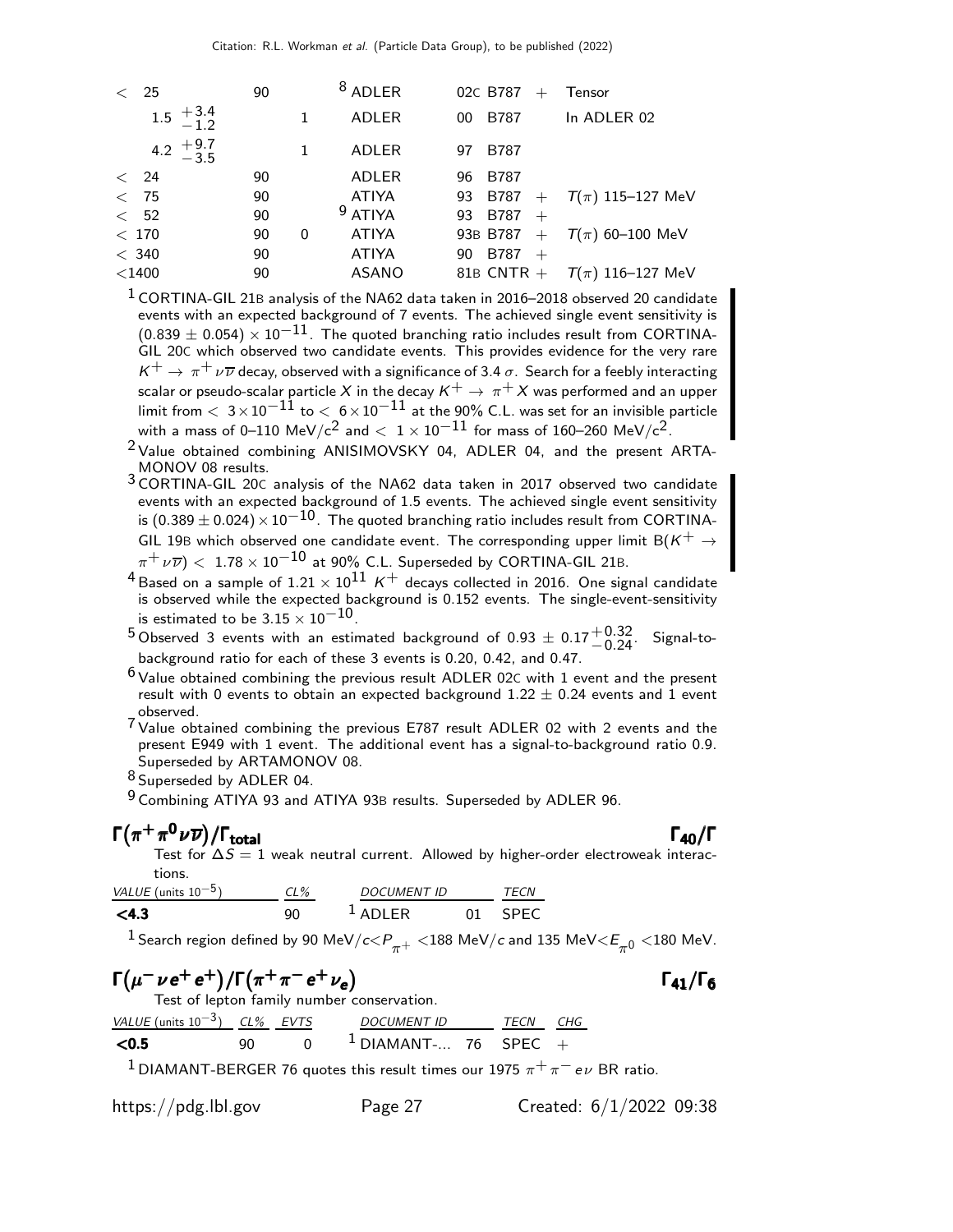### $\Gamma(\mu^+ \nu_e)/\Gamma_{\rm total}$  Γ<sub>42</sub>/Γ

Forbidden by lepton family number conservation.

|              |          |          | Forbidden by lepton family number conservation.                                                                       |      |                                                           |  |
|--------------|----------|----------|-----------------------------------------------------------------------------------------------------------------------|------|-----------------------------------------------------------|--|
| <b>VALUE</b> | CL% EVTS |          | <i>DOCUMENT ID</i>                                                                                                    | TECN | COMMENT                                                   |  |
| < 0.004      | 90.      | $\Omega$ |                                                                                                                       |      | $1$ LYONS 81 HLBC 200 GeV $K^+$ narrow<br>band $\nu$ beam |  |
|              |          |          | $\bullet \bullet \bullet$ We do not use the following data for averages, fits, limits, etc. $\bullet \bullet \bullet$ |      |                                                           |  |
| $<$ 0.012    | 90       |          |                                                                                                                       |      | $1$ COOPER 82 HLBC Wideband $\nu$ beam                    |  |

<sup>1</sup> COOPER 82 and LYONS 81 limits on  $\nu_e$  observation are here interpreted as limits on lepton family number violation in the absence of mixing.

### $\Gamma(\pi^+\mu^+e^-)/\Gamma_{\rm total}$  Γ<sub>43</sub>/Γ

|                           |        | Test of lepton family number conservation. |             |     |
|---------------------------|--------|--------------------------------------------|-------------|-----|
| VALUE (units $10^{-10}$ ) | $CL\%$ | <b>DOCUMENT ID</b>                         | <b>TFCN</b> | CHG |

| < 0.13                                                                                                                | 90 | $1$ SHER    | 05 | $RVUE +$    |
|-----------------------------------------------------------------------------------------------------------------------|----|-------------|----|-------------|
| $\bullet \bullet \bullet$ We do not use the following data for averages, fits, limits, etc. $\bullet \bullet \bullet$ |    |             |    |             |
| ${<}0.21$                                                                                                             | 90 | <b>SHER</b> | 05 | B865<br>$+$ |
| < 0.39                                                                                                                | 90 | APPFI       | 00 | B865        |
| $\leq 2.1$                                                                                                            | 90 | I FF.       | 90 | $SPEC +$    |

 $1$ This result combines SHER 05 1998 data, APPEL 00 1996 data, and data from BERGMAN 97 and PISLAK 97 theses, all from BNL-E865, with LEE 90 BNL-E777 data.

### $\Gamma(\pi^+\mu^-e^+) / \Gamma_{\rm total}$   $\Gamma_{\rm 44}/\Gamma$

Π

I

|                                                                               | Test of lepton family number conservation. |                                 |  |              |     |  |  |  |  |
|-------------------------------------------------------------------------------|--------------------------------------------|---------------------------------|--|--------------|-----|--|--|--|--|
| <i>VALUE</i>                                                                  | $CL\%$                                     | <b>DOCUMENT ID</b>              |  | TECN         | CHG |  |  |  |  |
| $< 6.6 \times 10^{-11}$                                                       | 90                                         | ALIBERTI 21                     |  | $NA62 +$     |     |  |  |  |  |
| • • • We do not use the following data for averages, fits, limits, etc. • • • |                                            |                                 |  |              |     |  |  |  |  |
| $<\,5.2\times10^{-10}$<br>$\langle 70 \times 10^{-10} \rangle$                | 90<br>90                                   | APPEL<br>$1$ DIAMANT- 76 SPEC + |  | 00B B865 $+$ |     |  |  |  |  |

<sup>1</sup> Measurement actually applies to the sum of the  $\pi^+ \mu^- e^+$  and  $\pi^- \mu^+ e^+$  modes.

### $\Gamma(\pi^-\mu^+e^+) / \Gamma_{\text{total}}$   $\Gamma_{\text{45}} / \Gamma$

| Test of total lepton number conservation.                                     |          |                                 |              |     |
|-------------------------------------------------------------------------------|----------|---------------------------------|--------------|-----|
| <i>VALUE</i>                                                                  | $CL\%$   | <b>DOCUMENT ID</b>              | TECN         | CHG |
| $< 4.2 \times 10^{-11}$                                                       | 90       | ALIBERTI 21                     | $NA62 +$     |     |
| • • • We do not use the following data for averages, fits, limits, etc. • • • |          |                                 |              |     |
| $<\,5.0\times 10^{-10}$<br>$\langle 70 \times 10^{-10} \rangle$               | 90<br>90 | APPEL<br>$1$ DIAMANT- 76 SPEC + | 00B B865 $+$ |     |

 $^1$  Measurement actually applies to the sum of the  $\pi^+ \mu^- \, e^+$  and  $\pi^- \mu^+ \, e^+$  modes.

### $\Gamma(\pi^- e^+ e^+) / \Gamma_{\text{total}}$

| Test of total lepton number conservation.                                     |     |                                            |              |     |                |
|-------------------------------------------------------------------------------|-----|--------------------------------------------|--------------|-----|----------------|
| <i>VALUE</i>                                                                  | CL% | DOCUMENT ID TECN                           |              | CHG | <i>COMMENT</i> |
| $\langle 2.2 \times 10^{-10} \rangle$                                         | 90  | $1$ CORTINA-GIL 19A NA62 + decay-in-flight |              |     |                |
| • • • We do not use the following data for averages, fits, limits, etc. • • • |     |                                            |              |     |                |
| ${<}6.4\times10^{-10}$                                                        | 90  | APPEL                                      | 00B B865 $+$ |     |                |
| ${<}9.2\times10^{-9}$                                                         | 90  | DIAMANT- $\ldots$ 76 SPEC +                |              |     |                |
| ${<}1.5\times10^{-5}$                                                         |     | CHANG                                      | $68$ HBC $-$ |     |                |
|                                                                               |     |                                            |              |     |                |

1 CORTINA-GIL 19<sup>A</sup> results are obtained with 2017 data.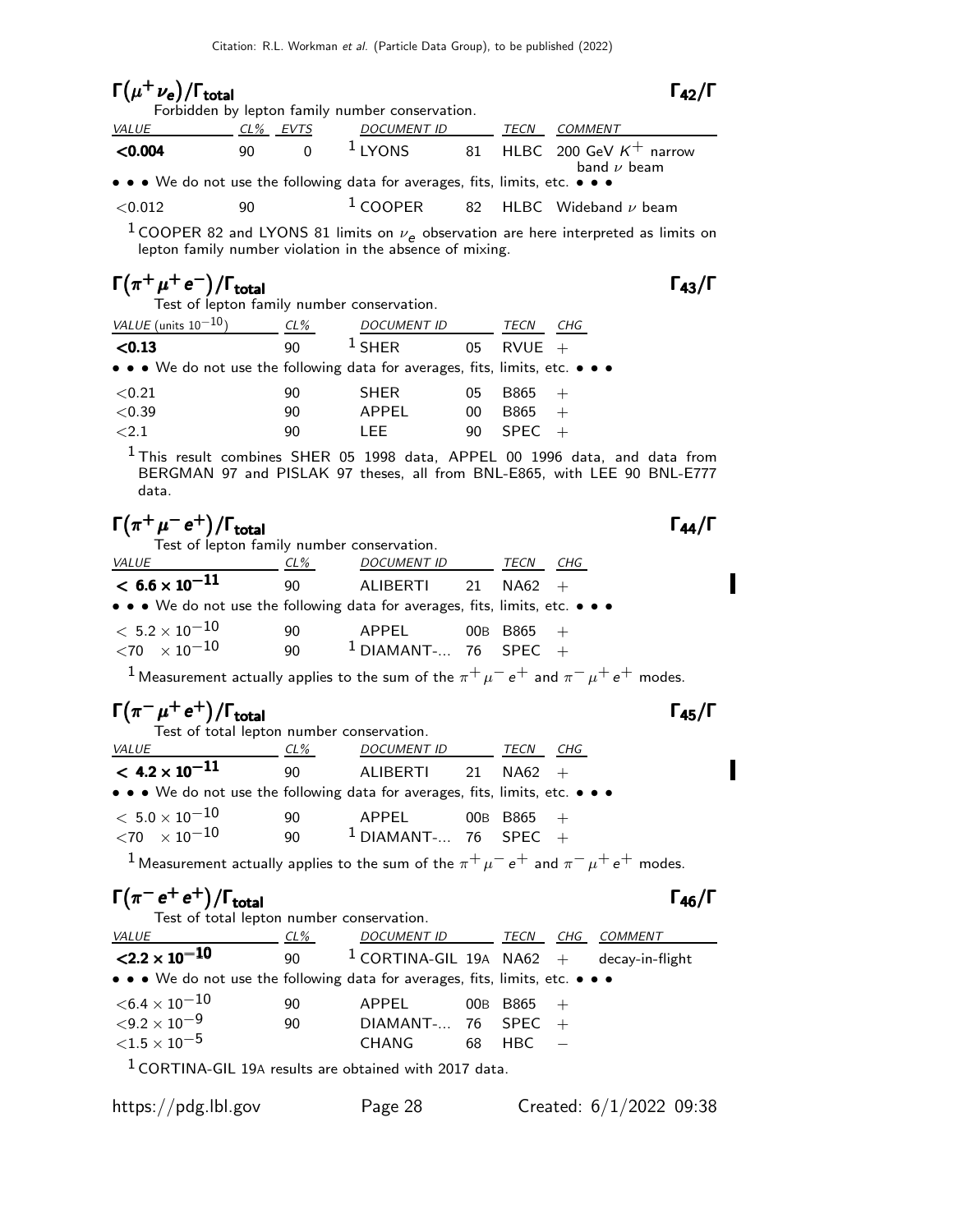### $\Gamma(\pi^-\mu^+\mu^+)/\Gamma_{\rm total}$   $\Gamma_{\rm 47}/\Gamma$

Forbidden by total lepton number conservation.

| <b>VALUE</b>                                                                  | CL%                                             | DOCUMENT ID TECN                           |    |                | CHG | COMMENT |
|-------------------------------------------------------------------------------|-------------------------------------------------|--------------------------------------------|----|----------------|-----|---------|
| $\langle 4.2 \times 10^{-11} \rangle$                                         | 90                                              | $1$ CORTINA-GIL 19A NA62 + decay-in-flight |    |                |     |         |
| • • • We do not use the following data for averages, fits, limits, etc. • • • |                                                 |                                            |    |                |     |         |
| ${<}8.6\times10^{-11}$                                                        | 90                                              | <sup>2</sup> BATLEY                        | 17 | $NA48 +$       |     |         |
| ${<}1.1 \times 10^{-9}$                                                       | 90                                              | BATLEY                                     |    | 11a NA48 $\pm$ |     |         |
| ${<}3.0\times10^{-9}$                                                         | 90                                              | APPFI                                      |    | 00B B865       |     |         |
| ${<}1.5\times10^{-4}$                                                         | 90                                              | <sup>3</sup> LITTENBERG 92 HBC             |    |                |     |         |
| $1.000 \pm 0.000$ $-0.000$                                                    | the contract of the contract of the contract of |                                            |    |                |     |         |

 $\frac{1}{6}$  CORTINA-GIL 19A results are obtained with 2017 data.

<sup>2</sup> BATLEY 17 result is based on data taken in 2003 to 2004. Limits for two-body resonance X in  $K^{\pm} \rightarrow \pi \mu \mu$  decays are also reported.

3 LITTENBERG 92 is from retroactive data analysis of CHANG 68 bubble chamber data.

### $\Gamma(\mu^+\overline{\nu}_e)/\Gamma_{\rm total}$  Γ<sub>48</sub>/Γ

total and the set of the set of the set of the set of the set of the set of the set of the set of the set of t Forbidden by total lepton number conservation.

| VALUE (units $10^{-3}$ ) | CL% | <i>DOCUMENT ID</i> | TFCN | <i>COMMENT</i>                        |
|--------------------------|-----|--------------------|------|---------------------------------------|
| $<$ 3.3                  | 90  | $1$ COOPER         |      | 82 $\,$ HLBC $\,$ Wideband $\nu$ beam |

<sup>1</sup> COOPER 82 limit on  $\overline{\nu}_e$  observation is here interpreted as a limit on lepton number violation in the absence of mixing.

### $\Gamma(\pi^0 e^+ \overline{\nu}_e)/\Gamma_{\rm total}$  Γ<sub>49</sub>/Γ

|              |        | Forbidden by total lepton number conservation. |      |                                       |
|--------------|--------|------------------------------------------------|------|---------------------------------------|
| <i>VALUE</i> | $CL\%$ | <i>DOCUMENT ID</i>                             | TECN | COMMENT                               |
| < 0.003      | 90     | $\frac{1}{2}$ COOPER                           |      | 82 $\,$ HLBC $\,$ Wideband $\nu$ beam |

<sup>1</sup> COOPER 82 limit on  $\overline{\nu}_e$  observation is here interpreted as a limit on lepton number violation in the absence of mixing.

### $\Gamma(\pi^+ \gamma)/\Gamma_{\text{total}}$  Γ<sub>50</sub>/Γ

Violates angular momentum conservation and gauge invariance. Current interest in this decay is as a search for non-commutative space-time effects as discussed in AR-TAMONOV 05 and for exotic physics such as a vacuum expectation value of a new vector field, non-local Superstring effects, or departures from Lorentz invariance, as discussed in ADLER 02B.

| VALUE (units $10^{-9}$ )                                                      | $CL\%$ | <b>DOCUMENT ID</b> |    | TECN        | CHG |
|-------------------------------------------------------------------------------|--------|--------------------|----|-------------|-----|
| 2.3<br>✓                                                                      | 90     | ARTAMONOV 05       |    | <b>B949</b> |     |
| • • • We do not use the following data for averages, fits, limits, etc. • • • |        |                    |    |             |     |
| < 360                                                                         | 90     | ADLER              |    | 02B B787    | $+$ |
| $<$ 1400                                                                      | 90     | ASANO              | 82 | $CNTR +$    |     |
| $<$ 4000                                                                      | 90     | $1$ KLEMS          | 71 | $OSPK +$    |     |
| $\sim$                                                                        |        |                    |    |             |     |

 $1$  Test of model of Selleri, Nuovo Cimento 60A 291 (1969).

#### CPT VIOLATION TESTS IN  $K^{\pm}$  DECAYS

 $\Delta = (\Gamma(K^+) - \Gamma(K^-)) / (\Gamma(K^+) + \Gamma(K^-))$ 

| $\Delta(K^{\pm} \to \mu^{\pm} \nu_{\mu})$ RATE DIFFERENCE/SUM |             |  |         |  |  |  |
|---------------------------------------------------------------|-------------|--|---------|--|--|--|
| VALUE (%)                                                     | DOCUMENT ID |  | TECN    |  |  |  |
| $-0.27 \pm 0.21$                                              | FORD.       |  | 67 CNTR |  |  |  |
|                                                               |             |  |         |  |  |  |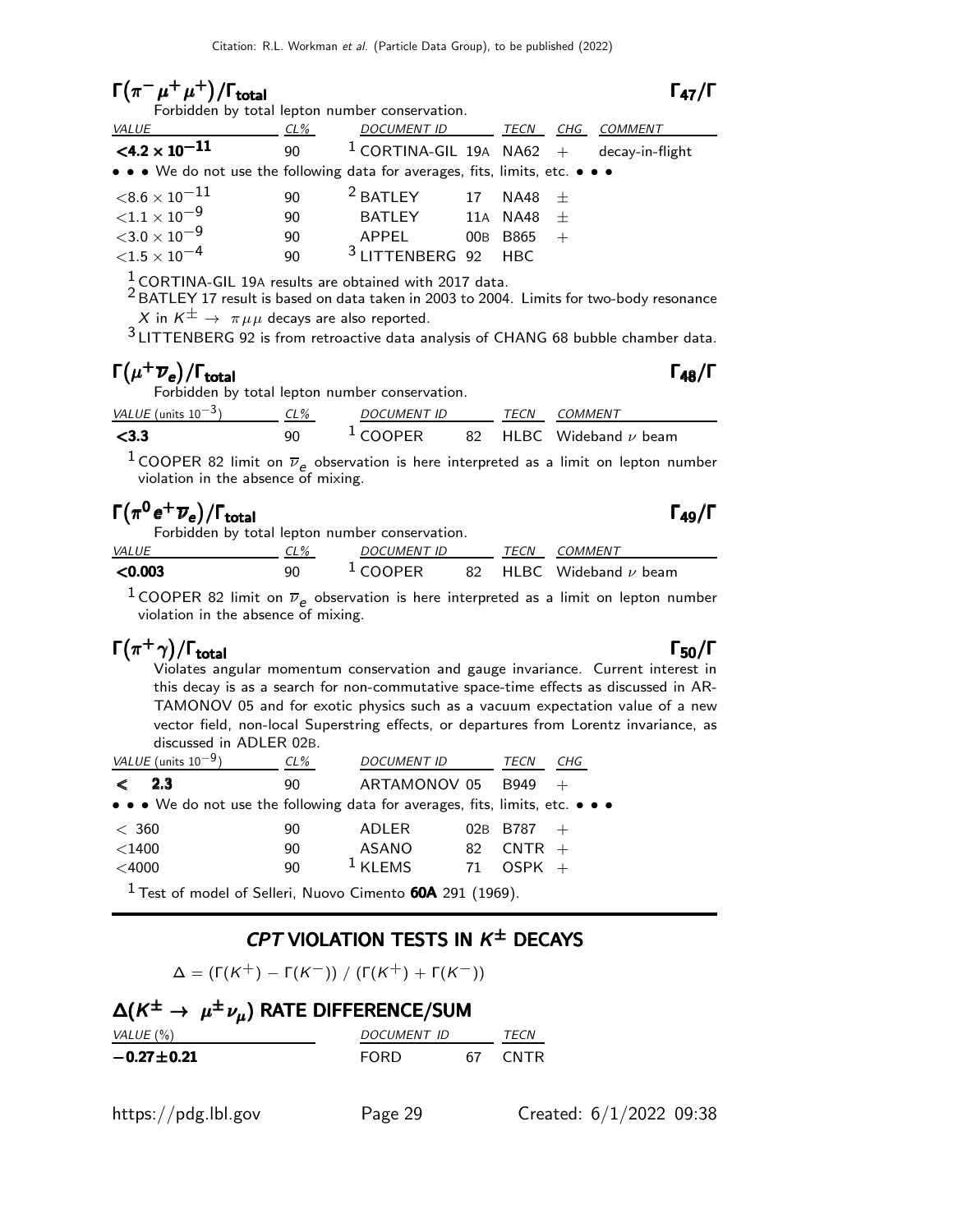|               | $\Delta(K^{\pm} \to \pi^{\pm} \pi^{0})$ RATE DIFFERENCE/SUM |                    |  |             |  |  |  |
|---------------|-------------------------------------------------------------|--------------------|--|-------------|--|--|--|
| VALUE (%)     |                                                             | <i>DOCUMENT ID</i> |  | <i>TECN</i> |  |  |  |
| $0.4 \pm 0.6$ |                                                             | HFR70              |  | 69 OSPK     |  |  |  |

#### CP VIOLATION TESTS IN  $K^{\pm}$  DECAYS

 $Δ = (Γ(K<sup>+</sup>) – Γ(K<sup>-</sup>)) / (Γ(K<sup>+</sup>) + Γ(K<sup>-</sup>))$ 

#### $\Delta(\mathsf{K}^{\pm}\rightarrow\ \pi^{\pm}\,e^+\,e^-)$  RATE DIFFERENCE/SUM

| VALUE (units $10^{-2}$ )                                                    | DOCUMENT ID        | <b>TFCN</b> |  |
|-----------------------------------------------------------------------------|--------------------|-------------|--|
| $-2.2 \pm 1.5 \pm 0.6$                                                      | $1$ BATLEY 09 NA48 |             |  |
| <sup>1</sup> This implies an upper limit of $2.1 \times 10^{-2}$ at 90% CL. |                    |             |  |

### $\Delta(\mathsf{K}^{\pm}\rightarrow~\pi^{\pm}\mu^+\mu^-)$  rate difference/sum

| <i>VALUE</i>                  | DOCUMENT ID |     | TECN        |
|-------------------------------|-------------|-----|-------------|
| $0.010 \pm 0.023$ OUR AVERAGE |             |     |             |
| $0.011 + 0.023$               | $1$ BATI FY |     | 11A NA48    |
| $-0.02 + 0.11 + 0.04$         | PARK        | በ2. | <b>HYCP</b> |

 $^1$ This corresponds to the asymmetry upper limit of  $<~2.9\times10^{-2}$  at  $90\%$  CL.

### $\Delta(\mathsf{K}^{\pm}\rightarrow\ \pi^{\pm}\pi^{0}\gamma)$  rate difference/sum

| VALUE (units $10^{-3}$ ) | EVTS | <b>DOCUMENT ID</b>        |            | TECN | CHG      | <i>COMMENT</i>                  |
|--------------------------|------|---------------------------|------------|------|----------|---------------------------------|
|                          |      |                           |            |      |          |                                 |
| $0.0 \pm 1.0 \pm 0.6$    | 1M   |                           |            |      |          |                                 |
| $4 + 29$                 | 2461 | <b>SMITH</b>              |            |      |          | $E_{\pi}$ 55–90 MeV             |
| $5 + 20$                 | 4000 | ABRAMS                    |            |      |          | $E_{\pi}$ 51–100 MeV            |
|                          |      | $0.0 \pm 1.2$ OUR AVERAGE | $1$ BATLEY |      | 10A NA48 | 76 WIRE $\pm$<br>73B ASPK $\pm$ |

 $^1$ This value implies the upper bound for this asymmetry  $1.5\times 10^{-3}$  at 90% CL.

### $\Delta(\mathsf{K}^{\pm}\rightarrow~\pi^{\pm}\pi^+\pi^-)$  rate difference/sum

| VALUE $(\%)$                                                                  | <b>EVTS</b> | <b>DOCUMENT ID</b> |    | TECN        | CHG |
|-------------------------------------------------------------------------------|-------------|--------------------|----|-------------|-----|
| $0.04 \pm 0.06$                                                               |             | $1$ FORD           | 70 | <b>ASPK</b> |     |
| • • • We do not use the following data for averages, fits, limits, etc. • • • |             |                    |    |             |     |
| $-0.01 \pm 0.08$                                                              |             | $2$ SMITH          | 73 | $ASPK +$    |     |
| $0.05 \pm 0.07$                                                               | 3.2M        | $1$ FORD           | 70 | <b>ASPK</b> |     |
| $-0.25 \pm 0.45$                                                              |             | <b>FLETCHER</b>    | 67 | <b>OSPK</b> |     |
| $-0.02 \pm 0.11$                                                              |             | <b>FORD</b>        |    | <b>CNTR</b> |     |
|                                                                               |             |                    |    |             |     |

 $\frac{1}{6}$  First FORD 70 value is second FORD 70 combined with FORD 67. <sup>2</sup> SMITH 73 value of  $K^{\pm} \rightarrow \pi^{\pm} \pi^+ \pi^-$  rate difference is derived from SMITH 73 value of  $K^{\pm} \rightarrow \pi^{\pm} 2\pi^{0}$  rate difference.

#### $\Delta(\mathcal{K}^\pm \rightarrow \pi^\pm \pi^0 \pi^0)$  RATE DIFFERENCE/SUM

| VALUE (%)                    | <i>EVTS</i> | <i>DOCUMENT ID</i> |     | <i>TFCN</i> | CHG |
|------------------------------|-------------|--------------------|-----|-------------|-----|
| $-0.02 \pm 0.28$ OUR AVERAGE |             |                    |     |             |     |
| $0.04 + 0.29$                |             | SMITH              | 73. | $ASPK +$    |     |
| $-0.6 + 0.9$                 | 1802        | HFR70              | 69  | OSPK        |     |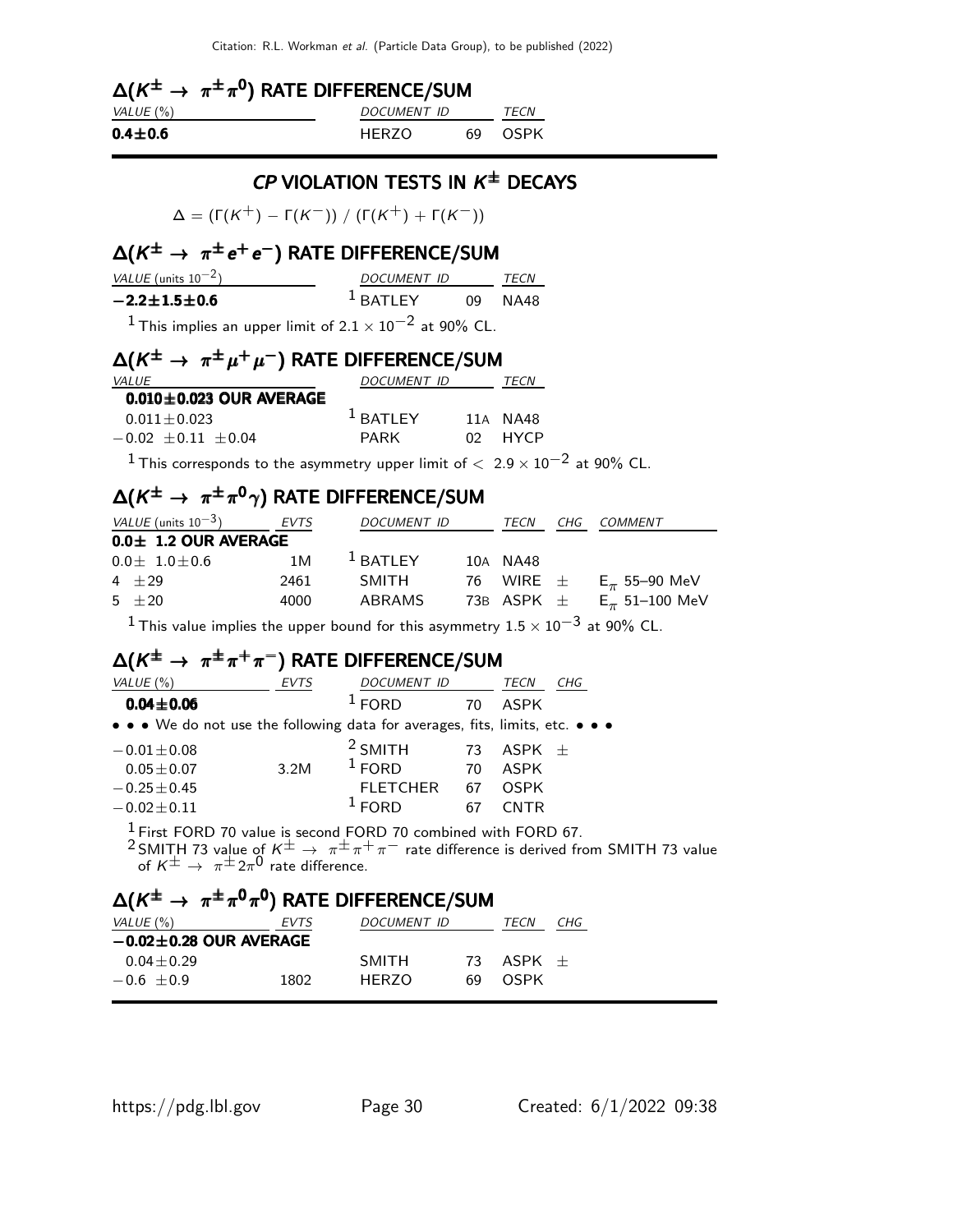#### T VIOLATION TESTS IN  $K^+$  and  $K^-$  decays

| $P_T$ in $K^+ \rightarrow \pi^0 \mu^+ \nu_\mu$<br>T-violating muon polarization. Sensitive to new sources of CP violation beyond the<br>Standard Model.                       |             |                              |    |          |          |      |  |  |
|-------------------------------------------------------------------------------------------------------------------------------------------------------------------------------|-------------|------------------------------|----|----------|----------|------|--|--|
| VALUE (units $10^{-3}$ ) EVTS                                                                                                                                                 |             | DOCUMENT ID TECN CHG         |    |          |          |      |  |  |
| $-1.7 \pm 2.3 \pm 1.1$<br>• • • We do not use the following data for averages, fits, limits, etc. • • •                                                                       |             | $1$ ABE 04F K246 +           |    |          |          |      |  |  |
| $-4.2 + 4.9 + 0.9$                                                                                                                                                            | 3.9M        | ABE                          |    | 995 K246 | $+$      |      |  |  |
| $1$ Includes three sets of data: $96-97$ (ABE 99S), 98, and 99-00 totaling about three times<br>the ABE 99S data sample. Corresponds to P $_T~<~5.0\times 10^{-3}$ at 90% CL. |             |                              |    |          |          |      |  |  |
| $P_T$ in $K^+ \rightarrow \mu^+ \nu_\mu \gamma$<br>T-violating muon polarization. Sensitive to new sources of CP violation beyond the<br>Standard Model.                      |             |                              |    |          |          |      |  |  |
| $VALU E (units 10-2)$ EVTS DOCUMENT ID TECN CHG                                                                                                                               |             |                              |    |          |          |      |  |  |
| $-0.64 \pm 1.85 \pm 0.10$ 114k 1 ANISIMOVSK03 K246 +                                                                                                                          |             |                              |    |          |          |      |  |  |
| $1$ Muons stopped and polarization measured from decay to positrons.                                                                                                          |             |                              |    |          |          |      |  |  |
| $\mathsf{Im}(\xi)$ in $K^+ \to \pi^0 \mu^+ \nu_\mu$ DECAY (from transverse $\mu$ pol.)<br>Test of <i>T</i> reversal invariance.                                               |             |                              |    |          |          |      |  |  |
| <i>VALUE</i>                                                                                                                                                                  | <i>EVTS</i> | DOCUMENT ID TECN CHG COMMENT |    |          |          |      |  |  |
| $-0.006$ $\pm 0.008$ OUR AVERAGE                                                                                                                                              |             |                              |    |          |          |      |  |  |
| $-0.0053 \pm 0.0071 \pm 0.0036$ $1$ ABE 04F K246                                                                                                                              |             |                              |    |          |          |      |  |  |
| $-0.016 \pm 0.025$ 20M CAMPBELL<br>• • • We do not use the following data for averages, fits, limits, etc. • • •                                                              |             |                              | 81 |          | $CNTR +$ | Pol. |  |  |
| $-0.013 \pm 0.016 \pm 0.003$ 3.9M ABE 99S CNTR + $p_T K^+$ at rest                                                                                                            |             |                              |    |          |          |      |  |  |
| $1$ Includes three sets of data: 96-97 (ABE 99S), 98, and 99-00 totaling about three times<br>the ABE 99S data sample. Corresponds to $Im(\xi) < 0.016$ at 90% CL.            |             |                              |    |          |          |      |  |  |

### DALITZ PLOT PARAMETERS FOR  $K \to 3\pi$  DECAYS

Revised 1999 by T.G. Trippe (LBNL).

The Dalitz plot distribution for  $K^{\pm} \to \pi^{\pm} \pi^{\pm} \pi^{\mp}$ ,  $K^{\pm} \to$  $\pi^0 \pi^0 \pi^{\pm}$ , and  $K^0_L \to \pi^+ \pi^- \pi^0$  can be parameterized by a series expansion such as that introduced by Weinberg [1]. We use the form

$$
\left|M\right|^2 \propto 1 + g \frac{(s_3 - s_0)}{m_{\pi^+}^2} + h \left[\frac{s_3 - s_0}{m_{\pi^+}^2}\right]^2
$$
  
+
$$
j \frac{(s_2 - s_1)}{m_{\pi^+}^2} + k \left[\frac{s_2 - s_1}{m_{\pi^+}^2}\right]^2
$$
  
+
$$
f \frac{(s_2 - s_1)}{m_{\pi^+}^2} \frac{(s_3 - s_0)}{m_{\pi^+}^2} + \cdots , \qquad (1)
$$

https://pdg.lbl.gov Page 31 Created: 6/1/2022 09:38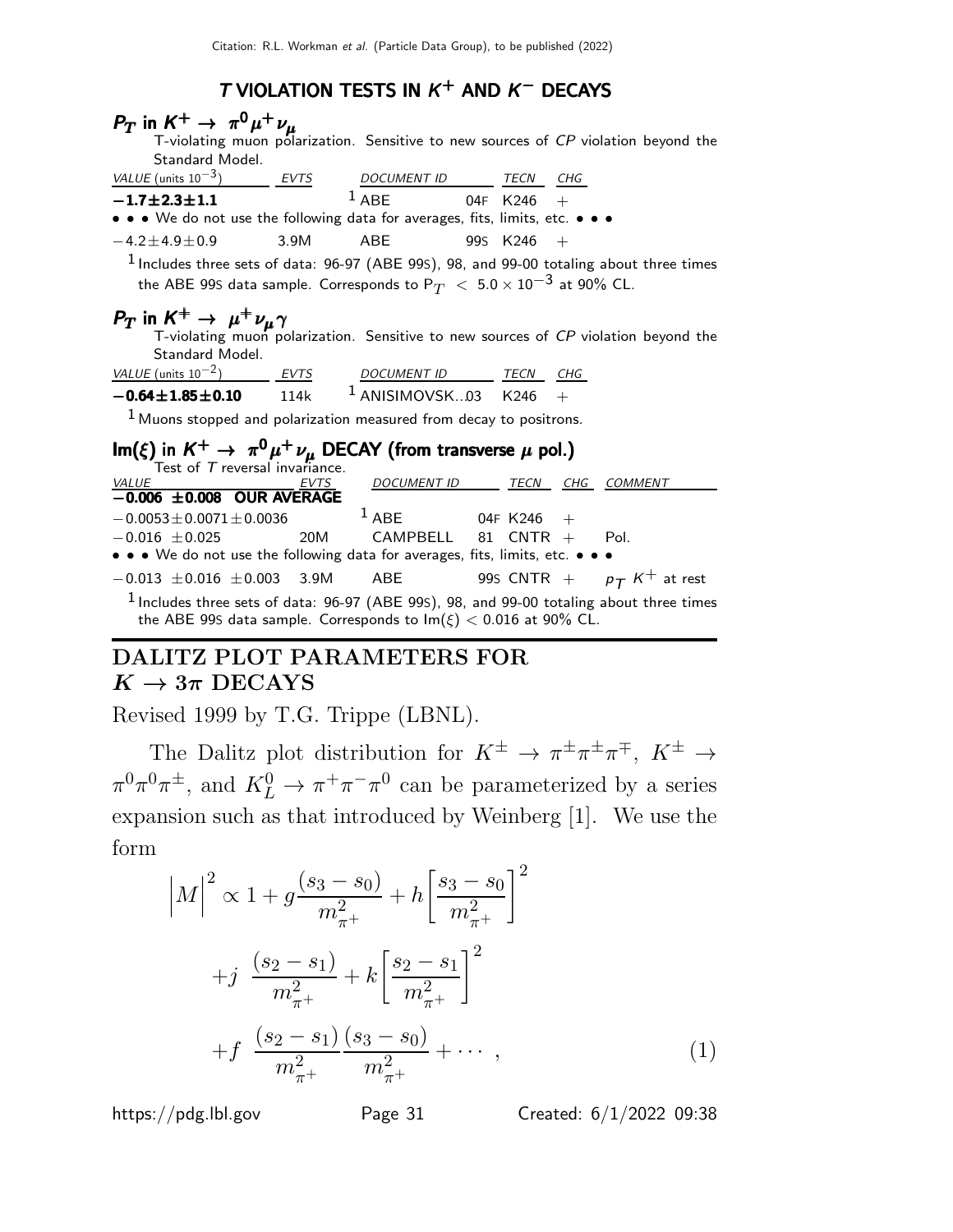where  $m_{\pi^+}^2$  has been introduced to make the coefficients g, h,  $j$ , and  $k$  dimensionless, and

$$
s_i = (P_K - P_i)^2 = (m_K - m_i)^2 - 2m_K T_i , i = 1, 2, 3,
$$
  

$$
s_0 = \frac{1}{3} \sum_i s_i = \frac{1}{3} (m_K^2 + m_1^2 + m_2^2 + m_3^2) .
$$

Here the  $P_i$  are four-vectors,  $m_i$  and  $T_i$  are the mass and kinetic energy of the  $i^{th}$  pion, and the index 3 is used for the odd pion.

The coefficient q is a measure of the slope in the variable  $s_3$ (or  $T_3$ ) of the Dalitz plot, while h and k measure the quadratic dependence on  $s_3$  and  $(s_2 - s_1)$ , respectively. The coefficient j is related to the asymmetry of the plot and must be zero if CP invariance holds. Note also that if  $CP$  is good, g, h, and k must be the same for  $K^+ \to \pi^+ \pi^+ \pi^-$  as for  $K^- \to \pi^- \pi^- \pi^+$ .

Since different experiments use different forms for  $|M|$  $\frac{1}{4}$  $\overline{\phantom{a}}$ 2 , in order to compare the experiments we have converted to  $g, h$ ,  $j$ , and k whatever coefficients have been measured. Where such conversions have been done, the measured coefficient  $a_y$ ,  $a_t$ ,  $a_u$ , or  $a_v$  is given in the comment at the right. For definitions of these coefficients, details of this conversion, and discussion of the data, see the April 1982 version of this note [2].

#### References

- 1. S. Weinberg, Phys. Rev. Lett. 4, 87 (1960).
- 2. Particle Data Group, Phys. Lett. 111B, 69 (1982).

#### ENERGY DEPENDENCE OF  $K^{\pm}$  DALITZ PLOT

 $|\text{matrix element}|^2 = 1 + gu + hu^2 + kv^2$ where  $u = (s_3 - s_0) / m_{\pi}^2$  and  $v = (s_2 - s_1) / m_{\pi}^2$ 

### LINEAR COEFFICIENT  $g$  FOR  $K^{\pm} \rightarrow \pi^{\pm} \pi^+ \pi^-$

Some experiments use Dalitz variables x and y. In the comments we give  $a<sub>V</sub> =$ coefficient of y term. See note above on "Dalitz Plot Parameters for  $K \rightarrow 3\pi$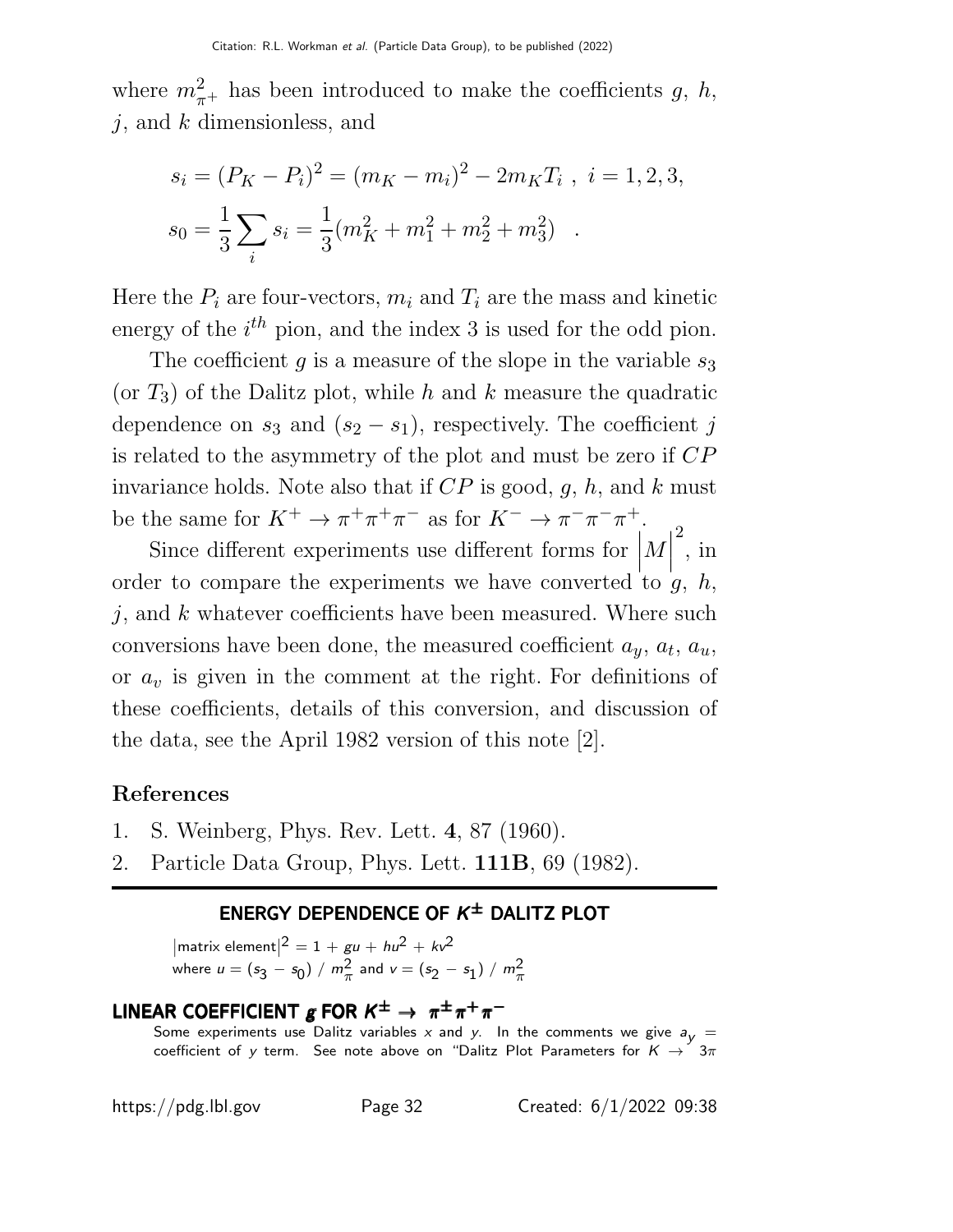|           |                        |       | Same note in the <i>Neview</i> published in Filipsics Letters <b>IIID</b> TO (1902). |                 |             |                                   |                           |
|-----------|------------------------|-------|--------------------------------------------------------------------------------------|-----------------|-------------|-----------------------------------|---------------------------|
| VALUE     |                        | EVTS  | <b>DOCUMENT ID</b>                                                                   |                 | <b>TECN</b> | CHG                               | <b>COMMENT</b>            |
|           | $-0.21134 \pm 0.00017$ | 471M  | <sup>1</sup> BATLEY                                                                  | 07 <sub>B</sub> | <b>NA48</b> | $^{+}$                            |                           |
|           |                        |       | • • • We do not use the following data for averages, fits, limits, etc. • • •        |                 |             |                                   |                           |
|           | $-0.2221 \pm 0.0065$   | 225k  | <b>DEVAUX</b>                                                                        | 77              | <b>SPEC</b> | $+$                               | $a_V = 0.2814 \pm 0.0082$ |
| $-0.199$  | $\pm 0.008$            | 81k   | $2$ LUCAS                                                                            | 73              | HBC         | $\hspace{0.1cm}$ $\hspace{0.1cm}$ | $a_V = 0.252 \pm 0.011$   |
| $-0.2157$ | ± 0.0028               | 750k  | <b>FORD</b>                                                                          | 72              | $ASPK +$    |                                   | $a_V = 0.2734 \pm 0.0035$ |
|           | $-0.2186 \pm 0.0028$   | 750k  | <b>FORD</b>                                                                          | 72              | $ASPK -$    |                                   | $a_V = 2770 \pm 0.0035$   |
| $-0.200$  | $\pm 0.009$            | 39819 | <sup>3</sup> HOFFMASTER72                                                            |                 | <b>HLBC</b> |                                   |                           |
| $-0.196$  | $\pm 0.012$            | 17898 | <sup>4</sup> GRAUMAN                                                                 | 70              | <b>HLBC</b> | $+$                               | $a_y=0.228\pm0.030$       |
| $-0.193$  | $\pm 0.010$            | 50919 | MAST                                                                                 | 69              | <b>HBC</b>  | $\overline{\phantom{0}}$          | $a_V = 0.244 \pm 0.013$   |
| $-0.218$  | $\pm 0.016$            | 9994  | <sup>5</sup> BUTLER                                                                  | 68              | <b>HBC</b>  | $^{+}$                            | $a_V = 0.277 \pm 0.020$   |
| $-0.190$  | $\pm 0.023$            | 5778  | 5,6 MOSCOSO                                                                          | 68              | <b>HBC</b>  | $\overline{\phantom{0}}$          | $a_V = 0.242 \pm 0.029$   |
| $-0.22$   | ± 0.024                | 5428  | 5,6 ZINCHENKO                                                                        | 67              | <b>HBC</b>  | $+$                               | $a_y=0.28 \pm 0.03$       |
| $-0.220$  | $\pm 0.035$            | 1347  | <sup>7</sup> FERRO-LUZZI 61                                                          |                 | <b>HBC</b>  |                                   | $a_V = 0.28 \pm 0.045$    |
|           |                        |       |                                                                                      |                 |             |                                   |                           |

Decays." For discussion of the conversion of  $a_{\mathsf{y}}$  to  $\mathsf{g},$  see the earlier version of the same note in the *Review* published in Physics Letters  $\textbf{111B}$  70 (1982).

1 Final state strong interaction and radiative corrections not included in the fit.

<sup>2</sup> Quadratic dependence is required by  $\kappa_{L}^{0}$  experiments.

 $3$  HOFFMASTER 72 includes GRAUMAN 70 data.

 $4$  Emulsion data added  $-$  all events included by HOFFMASTER 72.

 $^5$  Experiments with large errors not included in average.

 $6$  Also includes DBC events.

7 No radiative corrections included.

### QUADRATIC COEFFICIENT  $h$  for  $K^{\pm} \rightarrow \pi^{\pm} \pi^+ \pi^-$

|        | VALUE (units $10^{-2}$ )                                                      | <b>EVTS</b> | DOCUMENT ID   |     | TECN     | CHG |
|--------|-------------------------------------------------------------------------------|-------------|---------------|-----|----------|-----|
|        | $1.848 \pm 0.040$                                                             | 471M        | <b>BATLEY</b> | 07B | NA48     | $+$ |
|        | • • • We do not use the following data for averages, fits, limits, etc. • • • |             |               |     |          |     |
|        | $-0.06 \pm 1.43$                                                              | 225k        | <b>DEVAUX</b> | 77  | SPEC     | $+$ |
|        | $1.87 + 0.62$                                                                 | 750k        | <b>FORD</b>   | 72  | $ASPK +$ |     |
|        | $1.25 + 0.62$                                                                 | 750k        | <b>FORD</b>   | 72  | $ASPK -$ |     |
| $-0.9$ | $+1.4$                                                                        | 39819       | HOFFMASTER72  |     | HLBC     |     |
| $-0.1$ | $+12$                                                                         | 50919       | MAST          | 69  | HBC.     |     |

 $<sup>1</sup>$  Final state strong interaction and radiative corrections not included in the fit.</sup>

#### QUADRATIC COEFFICIENT  $k$  for  $K^{\pm} \rightarrow \pi^{\pm} \pi^+ \pi^-$

|                 | VALUE (units $10^{-3}$ )                                                      | <b>EVTS</b> | DOCUMENT ID       |     | TECN     | CHG |
|-----------------|-------------------------------------------------------------------------------|-------------|-------------------|-----|----------|-----|
|                 | $-4.63 \pm 0.14$                                                              | 471M        | $1$ BATLEY        | 07B | NA48     | $+$ |
|                 | • • • We do not use the following data for averages, fits, limits, etc. • • • |             |                   |     |          |     |
| $-20.5 \pm 3.9$ |                                                                               | 225k        | <b>DEVAUX</b>     | 77  | $SPEC +$ |     |
| $-7.5 \pm 1.9$  |                                                                               | 750k        | <b>FORD</b>       | 72  | $ASPK +$ |     |
| $-8.3 \pm 1.9$  |                                                                               | 750k        | <b>FORD</b>       | 72  | $ASPK -$ |     |
|                 | $-10.5 \pm 4.5$                                                               | 39819       | HOFFMASTER72 HLBC |     |          |     |
| $-14 + 12$      |                                                                               | 50919       | MAST              | 69  | HBC.     |     |

 $^1$  Final state strong interaction and radiative corrections not included in the fit.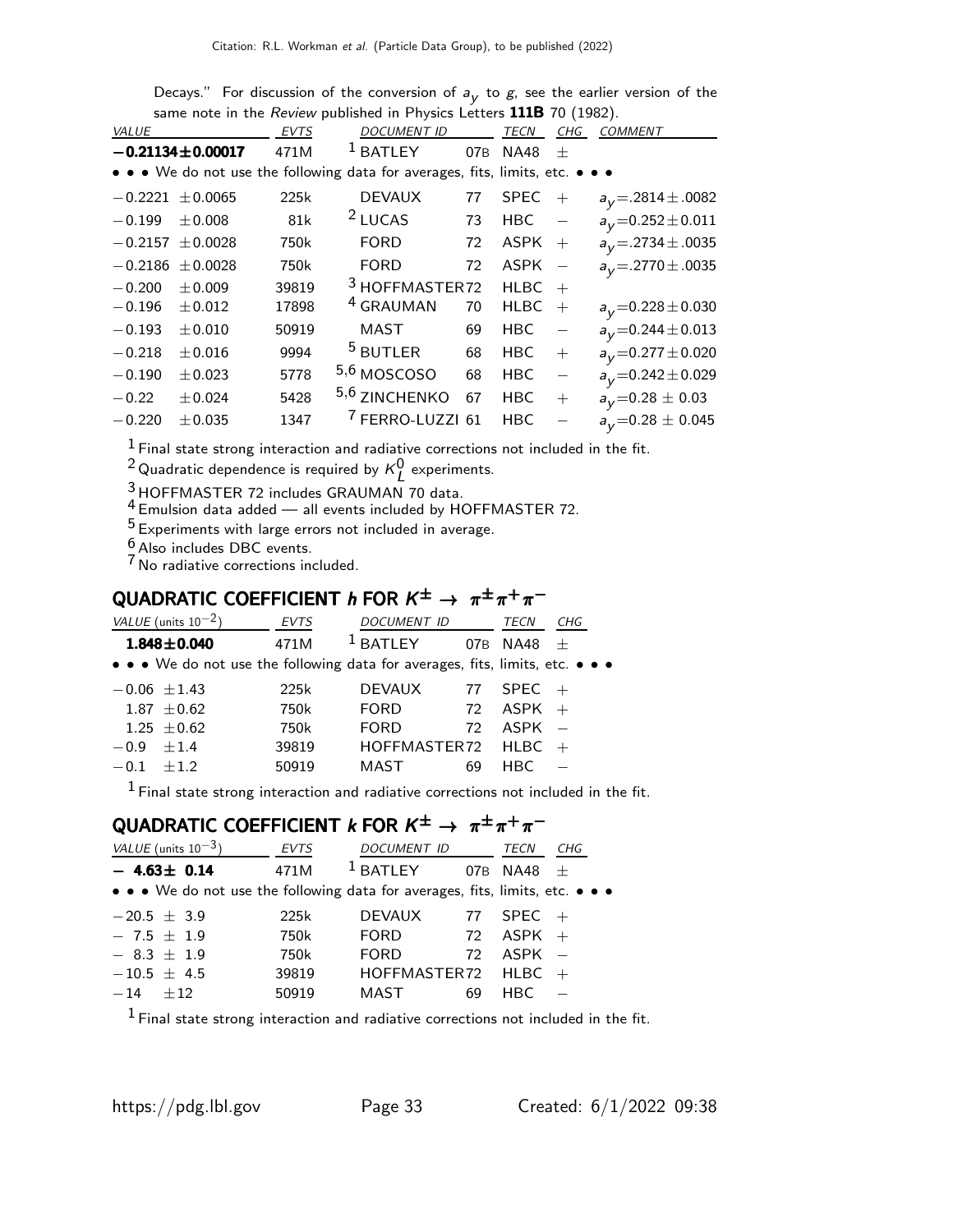### $(g_{+} - g_{-}) / (g_{+} + g_{-})$  FOR  $K^{\pm} \rightarrow \pi^{\pm} \pi^+ \pi^-$

This is a CP violating asymmetry between linear coefficients  $g_+$  for  $K^+ \to \pi^+ \pi^+ \pi^-$ 

decay and  $g_{-}$  for  $K^{-} \rightarrow \pi^{-} \pi^{+} \pi^{-}$  decay.

| VALUE (units $10^{-4}$ )                                                      | EVTS | <b>DOCUMENT ID</b>  | TECN    |  |
|-------------------------------------------------------------------------------|------|---------------------|---------|--|
| $-1.5\pm 1.5\pm 1.6$                                                          | 3.1G | $1$ BATLEY 07E NA48 |         |  |
| • • • We do not use the following data for averages, fits, limits, etc. • • • |      |                     |         |  |
| $1.7 \pm 2.1 \pm 2.0$                                                         | 1.7G | $^2$ BATLEY         | 06 NA48 |  |
| $-70.0 \pm 53$                                                                | 3.2M | FORD.               | ASPK    |  |

 $1$  BATLEY 07E includes data from BATLEY 06. Uses quadratic parametrization and value  $g_{+}+g_{-}=2g$  from BATLEY 07B. This measurement neglects any possible charge asymmetries in higher order slope parameters h or k.

<sup>2</sup> This measurement neglects any possible charge asymmetries in higher order slope parameters  $h$  or  $k$ .

### LINEAR COEFFICIENT  $g$  FOR  $K^{\pm} \rightarrow \pi^{\pm} \pi^0 \pi^0$

Unless otherwise stated, all experiments include terms quadratic in (s $_3$   $-$  s<sub>0</sub>) /  $m_{\pi^+}^2$ . See note above on "Dalitz Plot Parameters for  $K \to 3\pi$  Decays."

See BATUSOV 98 for a discussion of the discrepancy between their result and others, especially BOLOTOV 86. At this time we have no way to resolve the discrepancy so we depend on the large scale factor as a warning.

| <i>VALUE</i>                                                                                                          | <b>EVTS</b> | <b>DOCUMENT ID</b> |     | TECN        | CHG    | COMMENT       |
|-----------------------------------------------------------------------------------------------------------------------|-------------|--------------------|-----|-------------|--------|---------------|
| $0.626 \pm 0.007$ OUR AVERAGE                                                                                         |             |                    |     |             |        |               |
| $0.6259 \pm 0.0043 \pm 0.0093$                                                                                        | 493k        | AKOPDZHAN05B TNF   |     |             | $^{+}$ |               |
| $0.627 \pm 0.004 \pm 0.010$ 252k                                                                                      |             | $1,2$ AJINENKO     |     | 03B ISTR    |        |               |
| $\bullet \bullet \bullet$ We do not use the following data for averages, fits, limits, etc. $\bullet \bullet \bullet$ |             |                    |     |             |        |               |
| $0.736 \pm 0.014 \pm 0.012$                                                                                           | 33k         | <b>BATUSOV</b>     | 98  | <b>SPEC</b> | $+$    |               |
| $0.582 \pm 0.021$                                                                                                     | 43k         | <b>BOLOTOV</b>     | 86  | CALO        |        |               |
| $0.670 + 0.054$                                                                                                       | 3263        | <b>BRAUN</b>       | 76B | $H L B C +$ |        |               |
| $0.630 + 0.038$                                                                                                       | 5635        | <b>SHEAFF</b>      | 75  | <b>HLBC</b> | $+$    |               |
| $0.510 \pm 0.060$                                                                                                     | 27k         | <b>SMITH</b>       | 75  | <b>WIRE</b> | $+$    |               |
| $\pm 0.06$<br>0.67                                                                                                    | 1365        | AUBERT             | 72  | HLBC        | $+$    |               |
| $0.544 \pm 0.048$                                                                                                     | 4048        | <b>DAVISON</b>     | 69  | <b>HLBC</b> |        | Also emulsion |
|                                                                                                                       |             |                    |     |             |        |               |

 $1$  Measured using in-flight decays of the 25 GeV negative secondary beam.

<sup>2</sup> They form new world averages  $g_{-} = (0.617 \pm 0.018)$  and  $g_{+} = (0.684 \pm 0.033)$  which give  $\Delta g_{\tau'}^{}=0.051\pm0.028.$ 

### QUADRATIC COEFFICIENT  $h$  FOR  $K^{\pm} \rightarrow \pi^{\pm} \pi^0 \pi^0$

| <i>VALUE</i>                                                                                                          | <b>EVTS</b> | DOCUMENT ID           |    | TECN         | CHG    | <b>COMMENT</b> |
|-----------------------------------------------------------------------------------------------------------------------|-------------|-----------------------|----|--------------|--------|----------------|
| $0.052 \pm 0.008$ OUR AVERAGE                                                                                         |             |                       |    |              |        |                |
| $0.0551 + 0.0044 + 0.0086$                                                                                            | 493k        | AKOPDZHAN05B TNF      |    |              | $^{+}$ |                |
| $0.046 + 0.004 + 0.012$                                                                                               | 252k        | <sup>1</sup> AJINENKO |    | 03B ISTR     |        |                |
| $\bullet \bullet \bullet$ We do not use the following data for averages, fits, limits, etc. $\bullet \bullet \bullet$ |             |                       |    |              |        |                |
| $0.128 \pm 0.015 \pm 0.024$                                                                                           | 33k         | <b>BATUSOV</b>        |    | 98 SPEC $+$  |        |                |
| $0.037 \pm 0.024$                                                                                                     | 43k         | <b>BOLOTOV</b>        | 86 | $CALO =$     |        |                |
| $0.152 \pm 0.082$                                                                                                     | 3263        | BRAUN                 |    | 76B HLBC $+$ |        |                |
| $0.041 \pm 0.030$                                                                                                     | 5635        | SHEAFF                | 75 | $H L B C +$  |        |                |
| $0.009 + 0.040$                                                                                                       | 27k         | SMITH                 | 75 | WIRE $+$     |        |                |
| $-0.01 \pm 0.08$                                                                                                      | 1365        | AUBERT                |    | 72 HLBC      | $+$    |                |
| $0.026 \pm 0.050$                                                                                                     | 4048        | <b>DAVISON</b>        | 69 | <b>HLBC</b>  | $+$    | Also emulsion  |
|                                                                                                                       |             |                       |    |              |        |                |

1 Measured using in-flight decays of the 25 GeV negative secondary beam.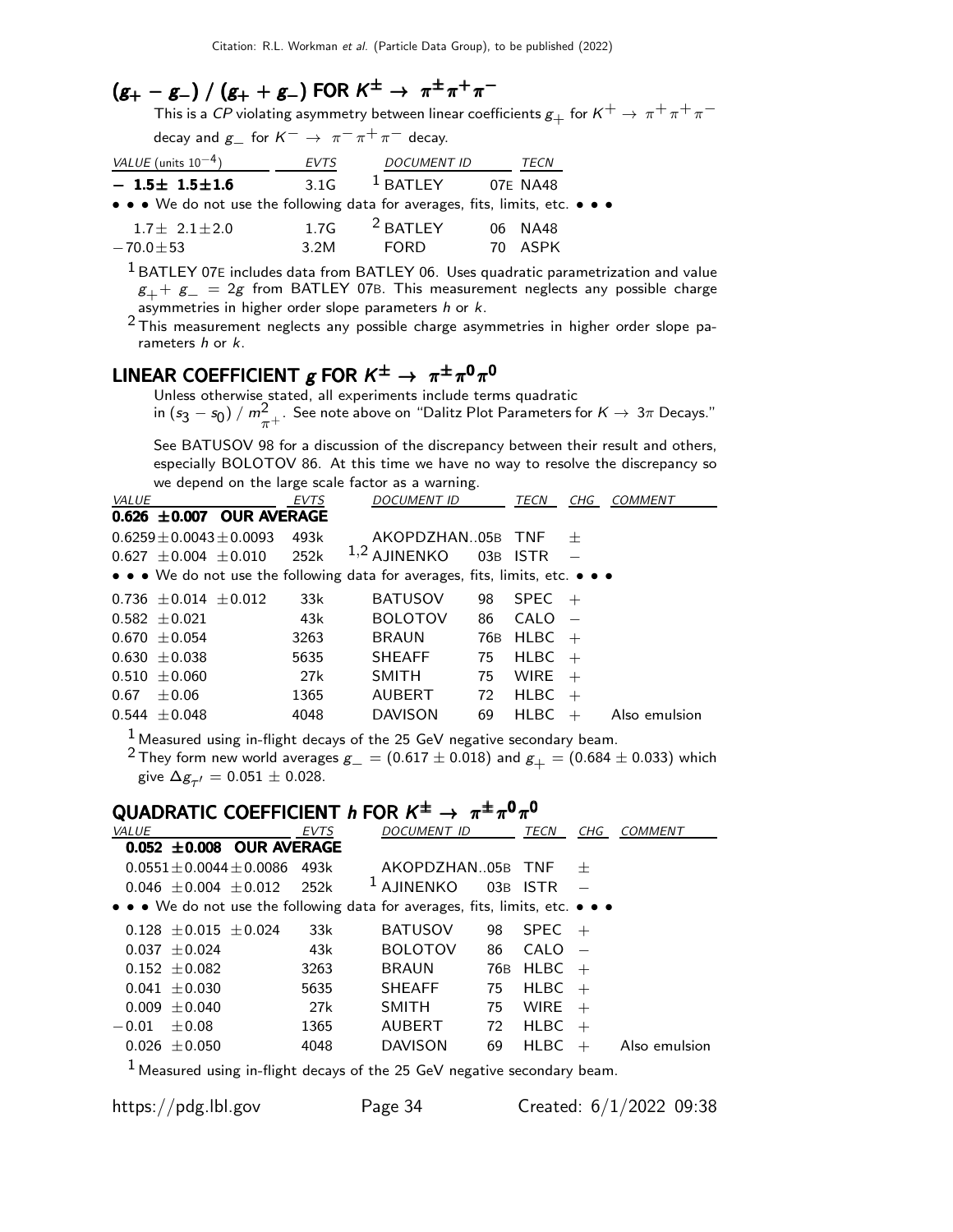| QUADRATIC COEFFICIENT k FOR $K^{\pm} \rightarrow \pi^{\pm} \pi^{0} \pi^{0}$   |      |                       |  |             |     |  |  |  |
|-------------------------------------------------------------------------------|------|-----------------------|--|-------------|-----|--|--|--|
| <i>VALUE</i>                                                                  | EVTS | DOCUMENT ID TECN      |  |             | CHG |  |  |  |
| 0.0054±0.0035 OUR AVERAGE Error includes scale factor of 2.5.                 |      |                       |  |             |     |  |  |  |
| $0.0082 \pm 0.0011 \pm 0.0014$                                                |      | 493k AKOPDZHAN05B TNF |  |             | $+$ |  |  |  |
| $0.001 \pm 0.001 \pm 0.002$                                                   | 252k | $1$ AJINENKO 03B ISTR |  |             |     |  |  |  |
| • • • We do not use the following data for averages, fits, limits, etc. • • • |      |                       |  |             |     |  |  |  |
| $0.0197 \pm 0.0045 \pm 0.0029$                                                | 33k  | BATUSOV               |  | 98 SPEC $+$ |     |  |  |  |

 $1$  Measured using in-flight decays of the 25 GeV negative secondary beam.

# $(g_{+} - g_{-}) / (g_{+} + g_{-})$  FOR  $K^{\pm} \rightarrow \pi^{\pm} \pi^{0} \pi^{0}$ <br>A nonzero value for this quantity indicates *CP* violation.

| VALUE (units $10^{-4}$ )                                                      | <b>EVTS</b> | <b>DOCUMENT ID</b>           | TECN     |
|-------------------------------------------------------------------------------|-------------|------------------------------|----------|
| $1.8 \pm 1.8$ OUR AVERAGE                                                     |             |                              |          |
| $1.8 \pm 1.7 \pm 0.6$                                                         | 91.3M       | <sup>1</sup> BATLEY 07E NA48 |          |
| $2 + 18 + 5$                                                                  | 619k        | <sup>2</sup> AKOPDZHAN05 TNF |          |
| • • • We do not use the following data for averages, fits, limits, etc. • • • |             |                              |          |
| $1.8 \pm 2.2 \pm 1.3$                                                         | 47M         | $3$ BATLEY                   | 06A NA48 |

<sup>1</sup> BATLEY 07E includes data from BATLEY 06A. Uses quadratic parametrization and PDG 06 value  $g = 0.626 \pm 0.007$  to obtain  $g_{+} - g_{-} = (2.2 \pm 2.1 \pm 0.7) \times 10^{-4}$ . Neglects any possible charge asymmetries in higher order slope parameters  $h$  or  $k$ .

2 Asymmetry obtained assuming that  $g_+ + g_- = 2 \times 0.652$  (PDG 02) and that asymmetries

 $^3$ Linear and  $k$  are zero.<br> $^3$ Linear and quadratic slopes from PDG 04 are used. Any possible charge asymmetries in higher order slope parameters  $h$  or  $k$  are neglected.

### ALTERNATIVE PARAMETRIZATIONS OF  $\mathsf{K}^{\pm}\rightarrow\pi^{\pm}\pi^{0}\pi^{0}$  dalitz plot

The following functional form for the matrix element suggested by  $\pi\pi$ rescattering in  $K^+$   $\rightarrow \pi^+ \pi^+ \pi^ \rightarrow \pi^+ \pi^0 \pi^0$  is used for this fit (CABIBBO 04A, CABIBBO 05): Matrix element  $=M_0 + M_1$  where  $M_0$  $= 1 + (1/2)g_0 u + (1/2) h' u^2 + (1/2)k_0 v^2$  with  $u = (s_3 - s_0)/(m_{\pi^+})^2$ ,  $v = (s_2 - s_1)/(m_{\pi^+})^2$  and where  $M_1$  takes into account the non-analytic piece due to pi pi rescattering amplitudes  $a_0$  and  $a_2$ ; The parameters  ${\rm g}_0$ and  $h^\prime$  are related to the parameters  $g$  and  $h$  of the matrix element squared given in the previous section by the approximations  $g_0$   $\sim$   $g^{PDG}$  and  $h' \sim h^{PDG} - (\mathrm{g}/2)^2$  and  $k_0 \sim k^{PDG}$ .

In addition, we also consider the effective field theory framework of COLANGELO 06A and BISSEGGER 09 to extract  $\mathcal{g}_{BB}$  and  $\mathcal{h}_{BB}'$ .

### LINEAR COEFFICIENT  $g_0$  FOR  $K^{\pm} \rightarrow \pi^{\pm} \pi^0 \pi^0$

| <i>VALUE</i>                                                                  | <b>EVTS</b> | <b>DOCUMENT ID</b>  | TECN           | CHG |
|-------------------------------------------------------------------------------|-------------|---------------------|----------------|-----|
| $0.6525 \pm 0.0009 \pm 0.0033$                                                | 60M         | $1$ BATLEY          | 09A NA48 $\pm$ |     |
| • • • We do not use the following data for averages, fits, limits, etc. • • • |             |                     |                |     |
| $0.645 \pm 0.004 \pm 0.009$                                                   | 23M         | <sup>2</sup> BATLEY | 06B NA48 $\pm$ |     |

 $^1$ This fit is obtained with the CABIBBO 05 matrix element in the  $2\pi^0$  invariant mass squared range  $0.074094 < m_{2\pi^0}^2 < 0.104244 \,\,{\rm GeV}^2$ . Electromagnetic corrections and CHPT constraints for  $\pi\pi$  phase shifts ( $a_0$  and  $a_2$ ) have been used. Also measured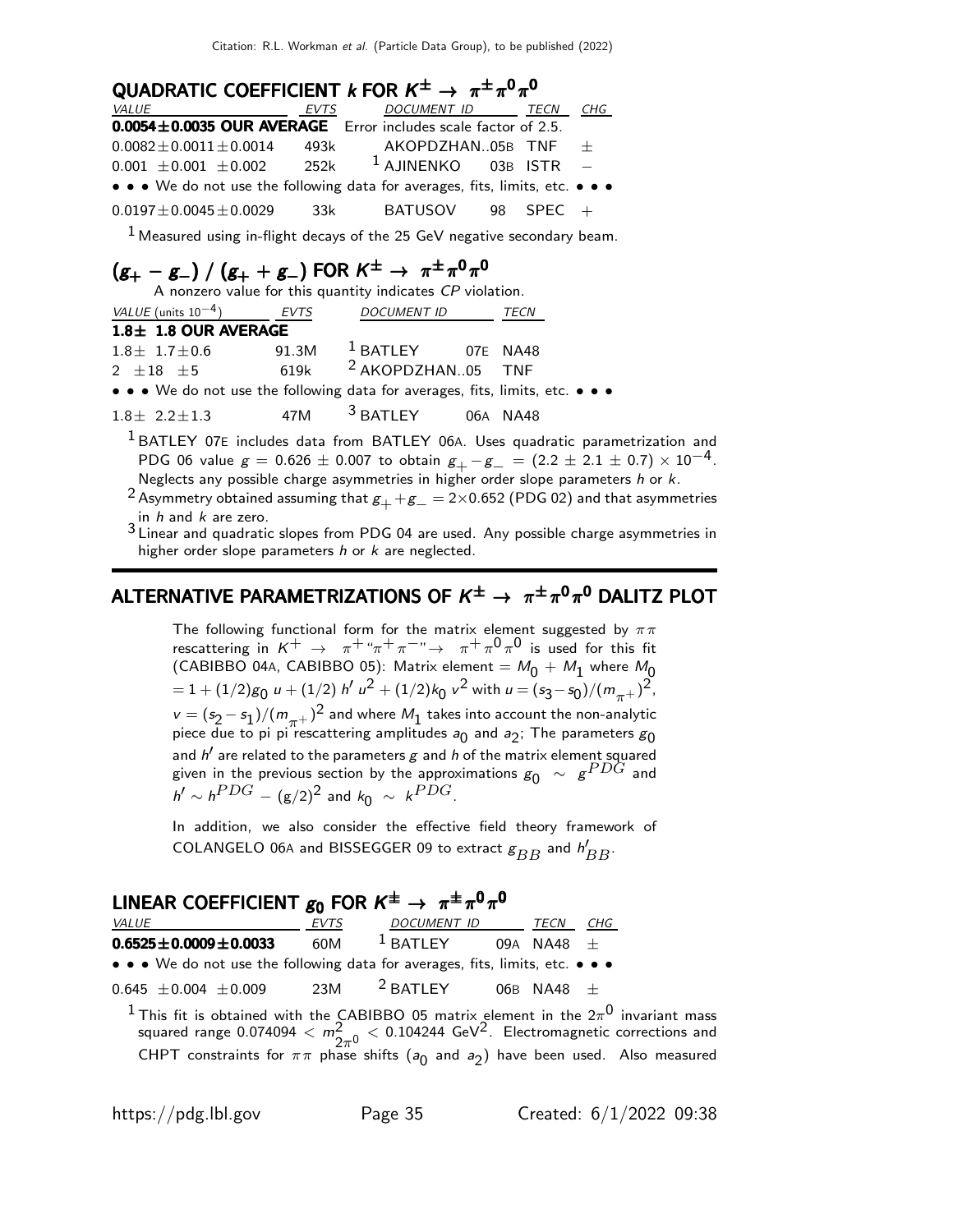$(a_0 - a_2)$   $m_{\pi^+} = 0.2646 \pm 0.0021 \pm 0.0023$ , where  $k_0$  was kept fixed in the fit at

−0.0099. 2 Superseded by BATLEY 09A. This fit is obtained with the CABIBBO 05 matrix element in the 2 $\pi^0$  invariant mass squared range 0.074 GeV $^2~< m_{2\pi^0}^2~<$  0.097 GeV $^2$ , assuming  $k = 0$  (no term proportional to  $(s_2 - s_1)^2$ ) and excluding the kinematic region around the cusp  $(m_{2\pi^0}^2 = (2m_{\pi^+})^2 \pm 0.000525 \text{ GeV}^2)$ . Also  $\pi$ - $\pi$  phase shifts  $a_0$  and  $a_2$  are measured:  $(a_0 - a_2)m_{\pi^+} = 0.268 \pm 0.010 \pm 0.004 \pm 0.013$  (external) and  $a_2 m_{\pi^+} =$  $-0.041 \pm 0.022 \pm 0.014.$ 

### QUADRATIC COEFFICIENT  ${\sf h}^{'}$  FOR  ${\sf K}^{\pm} \rightarrow~\pi^{\pm}\pi^0\pi^0$

| <i>VALUE</i>                                                                  | <b>EVTS</b> | <b>DOCUMENT ID</b>  | TECN           | CHG |
|-------------------------------------------------------------------------------|-------------|---------------------|----------------|-----|
| $-0.0433 \pm 0.0008 \pm 0.0026$                                               | 60M         | $1$ BATLEY          | 09A NA48 $\pm$ |     |
| • • • We do not use the following data for averages, fits, limits, etc. • • • |             |                     |                |     |
| $-0.047 \pm 0.012 \pm 0.011$                                                  | 23M         | <sup>2</sup> BATLEY | 06B NA48 $+$   |     |

 $^1$ This fit is obtained with the CABIBBO 05 matrix element in the  $2\pi^0$  invariant mass squared range  $0.074094 < m_{2\pi^0}^2 < 0.104244 \,\,{\rm GeV}^2$ . Electromagnetic corrections and CHPT constraints for  $\pi \pi$  phase shifts (a<sub>0</sub> and a<sub>2</sub>) have been used. Also measured  $(a_0 - a_2)$   $m_{\pi^+} = 0.2646 \pm 0.0021 \pm 0.0023$ , where  $k_0$  was kept fixed in the fit at

−0.0099.<br><sup>2</sup> Superseded by BATLEY 09A. This fit is obtained with the CABIBBO 05 matrix element in the 2 $\pi^0$  invariant mass squared range 0.074 GeV $^2~< m_{2\pi^0}^2~<$  0.097 GeV $^2$ , assuming  $k = 0$  (no term proportional to  $(s_2 - s_1)^2$ ) and excluding the kinematic region around the cusp  $(m_{2\pi^0}^2 = (2m_{\pi^+})^2 \pm 0.000525 \text{ GeV}^2)$ . Also  $\pi$ - $\pi$  phase shifts  $a_0$  and  $a_2$  are measured:  $(a_0 - a_2)m_{\pi^+} = 0.268 \pm 0.010 \pm 0.004 \pm 0.013$  (external) and  $a_2 m_{\pi^+} =$  $-0.041 \pm 0.022 \pm 0.014.$ 

### QUADRATIC COEFFICIENT  $k_0$  FOR  $K^{\pm} \rightarrow \pi^{\pm} \pi^0 \pi^0$

| <i>VALUE</i>                                    | <i>EVTS</i> | <i>DOCUMENT ID</i> | TECN           | CHG |
|-------------------------------------------------|-------------|--------------------|----------------|-----|
| $0.0095 \pm 0.00017 \pm 0.00048$ 60M            |             | $1$ BATI FY        | 09A NA48 $\pm$ |     |
| $\frac{1}{2}$ A counsel s sec 0.0044 in the fit |             |                    |                |     |

Assumed  $a_2 m_{\pi^+} = -0.0044$  in the fit.

### LINEAR COEFFICIENT  $g_{BB}$  FOR  $K^{\pm} \rightarrow \pi^{\pm} \pi^{0} \pi^{0}$

| <i>VALUE</i>                   | -----<br><b>FVTS</b> | DOCUMENT ID           | <b>TFCN</b>    | CHG. |
|--------------------------------|----------------------|-----------------------|----------------|------|
| $0.6219 \pm 0.0009 \pm 0.0033$ | 60M                  | $\frac{1}{2}$ RATI FY | $09A$ NA48 $+$ |      |

 $<sup>1</sup>$  This fit is obtained using parametrizations of COLANGELO 06A and BISSEGGER 09 in</sup> the 2 $\pi^0$  invariant mass squared range 0.074094  $< m_{2\pi^0}^2 < 0.104244 \text{ GeV}^2$ . Electromagnetic corrections and CHPT constraints for  $\pi \pi$  phase shifts (a<sub>0</sub> and a<sub>2</sub>) have been used. Also measured  $(a_0 - a_2)$   $m_{\pi^+} = 0.2633 \pm 0.0024 \pm 0.0024$ , where  $k_0$  was kept fixed in the fit at 0.0085.

### QUADRATIC COEFFICIENT  $h_{BB}'$  FOR  $K^\pm \rightarrow~\pi^\pm \pi^0 \pi^0$

|                                 |             | ----                  |                |     |
|---------------------------------|-------------|-----------------------|----------------|-----|
| <i>VALUE</i>                    | <b>FVTS</b> | DOCUMENT ID           | <b>TFCN</b>    | CHG |
| $-0.0520 \pm 0.0009 \pm 0.0026$ | 60M         | $\frac{1}{2}$ RATI FY | $09A$ NA48 $+$ |     |

<sup>1</sup> This fit is obtained using parametrizations of COLANGELO 06A and BISSEGGER 09 in the 2 $\pi^0$  invariant mass squared range 0.074094  $< m_{2\pi^0}^2 < 0.104244 \text{ GeV}^2$ . Electromagnetic corrections and CHPT constraints for  $\pi \pi$  phase shifts (a<sub>0</sub> and a<sub>2</sub>) have been used. Also measured  $(a_0 - a_2)$   $m_{\pi^+} = 0.2633 \pm 0.0024 \pm 0.0024$ , where  $k_0$  was kept fixed in the fit at 0.0085.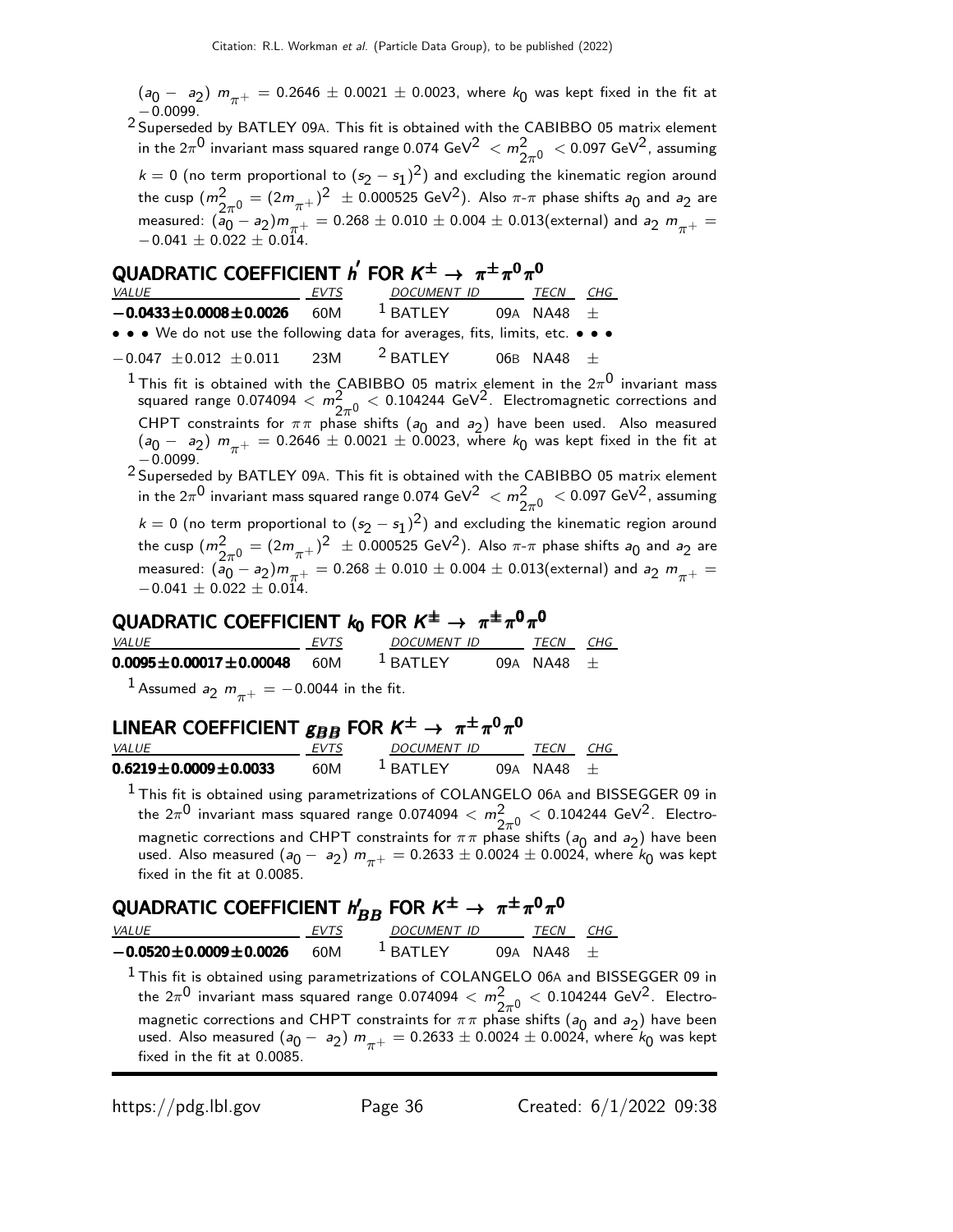### $K_{\ell 3}^{\pm}$  form factors

In the form factor comments, the following symbols are used.

 $f_{\perp}$  and  $f_{\perp}$  are form factors for the vector matrix element.

 $f_{\mathcal{S}}$  and  $f_{\mathcal{T}}$  refer to the scalar and tensor term.

$$
f_0 = f_+ + f_- t/(m_{K^+}^2 - m_{\pi^0}^2).
$$

 $t =$  momentum transfer to the  $\pi$ .

 $\lambda_{+}$  and  $\lambda_{0}$  are the linear expansion coefficients of  $f_{+}$  and  $f_{0}$ :

$$
f_{+}(t) = f_{+}(0) \left(1 + \lambda_{+} t / m_{\pi^{+}}^{2}\right)
$$

For quadratic expansion

 $f_+(t) = f_+(0) \left(1 + \lambda'_{+} t / m_{\pi^+}^2 + \frac{\lambda''_{+}}{2} t^2 / m_{\pi^+}^4 \right)$ 

as used by KTeV. If there is a non-vanishing quadratic term, then  $\lambda_+$ represents an average slope, which is then different from  $\lambda'+\lambda'$ 

NA48/2 and OKA quadratic expansion coefficients are converted with  $\lambda' + ^{PDG} = \lambda' + ^{NA48/2}$  and  $\lambda'' + ^{PDG} =$  2  $\lambda'' + ^{NA48/2}$  $\lambda' + PDG = (\frac{m_{\pi^+}}{m_{-0}})$  $(\frac{m_{\pi^+}}{m_{\pi^0}})^2$   $\lambda'_{+}^{OKA}$  and  $\lambda'' + ^{PDG} = 2 \left( \frac{\overline{m}_{\pi}^{2}}{m_{\pi}^{2}} \right)$  $\frac{m_{\pi^+}}{m_{\pi^0}}$ <sup>4</sup>  $\lambda''$ <sub>+</sub>OKA

OKA linear expansion coefficients are converted with  $\lambda_+{}^{PDG} = (\frac{m_{\pi^+}}{m_{-0}})$  $\frac{m_{\pi^+}}{m_{\pi^0}}$ )<sup>2</sup>  $\lambda_+^{OKA}$  and  $\lambda_0^{PDG} = (\frac{m_{\pi^+}}{m_{\pi^0}})$  $\frac{m_{\pi^+}}{m_{\pi^0}}$ <sup>2</sup>  $\lambda_0^{OKA}$ 

The pole parametrization is

$$
f_{+}(t) = f_{+}(0) \left( \frac{M_{V}^{2}}{M_{V}^{2} - t} \right)
$$

$$
f_{0}(t) = f_{0}(0) \left( \frac{M_{S}^{2}}{M_{S}^{2} - t} \right)
$$

where  $M_V$  and  $M_S$  are the vector and scalar pole masses.

The following abbreviations are used:

 $DP = Dalitz plot analysis.$ 

 $PI = \pi$  spectrum analysis.

 $MU = \mu$  spectrum analysis.

POL=  $\mu$  polarization analysis.

 $BR = K \frac{1}{\mu 3} / K \frac{1}{e3}$  branching ratio analysis.

 $E =$  positron or electron spectrum analysis.

 $RC =$  radiative corrections.

For previous  $\lambda'$  and  $\lambda''$  parametrizations used by NA48 (e.g. LAI 07A) and ISTRA (e.g. YUSHCHENKO 04B) see PDG 18.

# $\lambda_+$  (LINEAR ENERGY DEPENDENCE OF  $f_+$  IN  $K_{e3}^{\pm}$  DECAY)<br>These results are for a linear expansion only. See the next section for fits including a

quadratic term. For radiative correction of the  $K^{\pm}_{3}$  Dalitz plot, see GINSBERG 67, BECHERRAWY 70, CIRIGLIANO 02, CIRIGLIANO 04, and ANDRE 07. Results labeled OUR FIT are discussed in the review " $\kappa^{\pm}_{\ell 3}$  and  $\kappa^0_{\ell 3}$  Form Factors" above. For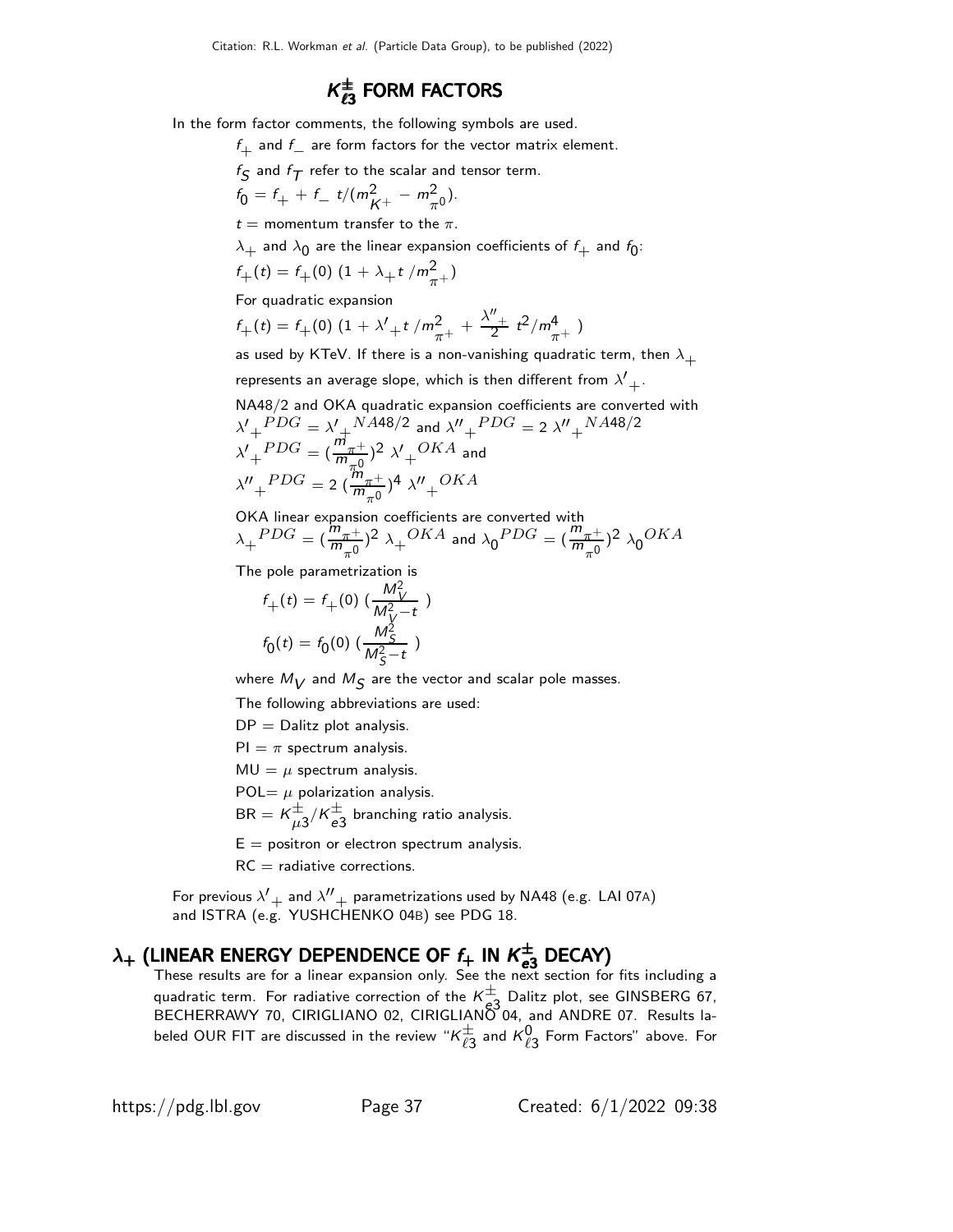earlier, lower statistics results, see the 2004 edition of this review, Physics Letters B592 1 (2004).

| VALUE (units $10^{-2}$ )                                                      | <b>EVTS</b> | <b>DOCUMENT ID</b>                      |                 | TECN        | CHG           | <i>COMMENT</i> |
|-------------------------------------------------------------------------------|-------------|-----------------------------------------|-----------------|-------------|---------------|----------------|
| $2.959 \pm 0.025$ OUR FIT                                                     |             | Assuming $\mu$ -e universality          |                 |             |               |                |
| 2.956±0.025 OUR AVERAGE                                                       |             |                                         |                 |             |               |                |
| $2.95 + 0.022 + 0.018$                                                        | 5.25M       | YUSHCHENKO 18                           |                 | OKA         | $^{+}$        |                |
| $3.044 + 0.083 + 0.074$                                                       | 1.1M        | AKOPDZANOV09                            |                 | <b>TNF</b>  | $^{+}$        |                |
| $2.966 + 0.050 + 0.034$                                                       | 919k        | <sup>1</sup> YUSHCHENKO 04B             |                 | <b>ISTR</b> | $\frac{1}{2}$ | D <sub>P</sub> |
| $2.78 + 0.26 + 0.30$                                                          | 41k         | SHIMIZU                                 | $00\,$          | <b>SPEC</b> | $+$           | DP.            |
| $2.84 + 0.27 + 0.20$                                                          | 32k         | <sup>2</sup> AKIMENKO                   | 91              | <b>SPEC</b> |               | PI, no RC      |
| $+0.4$<br>2.9                                                                 | 62k         | <sup>3</sup> BOLOTOV                    | 88              | <b>SPEC</b> |               | PI, no RC      |
| • • • We do not use the following data for averages, fits, limits, etc. • • • |             |                                         |                 |             |               |                |
| 3.06 $\pm$ 0.09 $\pm$ 0.06                                                    | 550k        | $1,4$ AJINENKO<br><sup>4</sup> AJINENKO |                 | 03C ISTR    |               | DP             |
| $2.93 + 0.15 + 0.2$                                                           | 130k        |                                         | 02 <sub>o</sub> | <b>SPEC</b> |               | DP             |

 $\frac{1}{1}$  Rescaled to agree with our conventions as noted above.

<sup>2</sup> AKIMENKO 91 state that radiative corrections would raise  $\lambda_+$  by 0.0013.

 $3$  BOLOTOV 88 state radiative corrections of GINSBERG 67 would raise  $\lambda_+$  by 0.002.

4 Superseded by YUSHCHENKO 04B.

### $\lambda_+$  (LINEAR ENERGY DEPENDENCE OF  $f_+$  in  $\mathcal{K}^\pm_{\mu3}$  DECAY)

Results labeled OUR FIT are discussed in the review " $\kappa_{3}^{\pm}$  and  $\kappa_{\ell3}^{0}$  Form Factors" above. For earlier, lower statistics results, see the 2004 edition of this review, Physics Letters **B592** 1 (2004).

| VALUE (units $10^{-2}$ )                                                                                              | EVTS | <i>DOCUMENT ID</i>                       | TECN | CHG COMMENT |
|-----------------------------------------------------------------------------------------------------------------------|------|------------------------------------------|------|-------------|
| 2.959 $\pm$ 0.025 OUR FIT Assuming $\mu$ -e universality                                                              |      |                                          |      |             |
| <b>3.09 <math>\pm</math>0.25 OUR FIT</b> Error includes scale factor of 1.5. Not assuming $\mu$ -e universality       |      |                                          |      |             |
| $2.96 \pm 0.14 \pm 0.10$                                                                                              |      | 540k <sup>1</sup> YUSHCHENKO04 ISTR - DP |      |             |
| $\bullet \bullet \bullet$ We do not use the following data for averages, fits, limits, etc. $\bullet \bullet \bullet$ |      |                                          |      |             |
| 3.21 $\pm$ 0.45                                                                                                       |      | 112k $^2$ AJINENKO 03 ISTR - DP          |      |             |
| <b>I</b> Describility same with you conventions as useful share                                                       |      |                                          |      |             |

Rescaled to agree with our conventions as noted above.

2 Superseded by YUSHCHENKO 04.

### $\lambda_{\mathbf{0}}$  (LINEAR ENERGY DEPENDENCE OF  $\mathit{f}_{\mathbf{0}}$  in  $\mathcal{K}_{\mu\mathbf{3}}^{\pm}$  DECAY)

Results labeled OUR FIT are discussed in the review " $\kappa_{3}^{\pm}$  and  $\kappa_{2}^{0}$  Form Factors" above. For earlier, lower statistics results, see the 2004 edition of this review, Physics Letters **B592** 1 (2004).

|     | <i>VALUE</i> (units $10^{-2}$ ) |                             |         | $d\lambda_0/d\lambda_+$ EVTS | DOCUMENT ID                                                                                      |                | TECN            | CHG | <b>COMMENT</b> |
|-----|---------------------------------|-----------------------------|---------|------------------------------|--------------------------------------------------------------------------------------------------|----------------|-----------------|-----|----------------|
|     |                                 |                             |         |                              | <b>1.76 ±0.25 OUR FIT</b> Error includes scale factor of 2.7. Assuming $\mu$ -e universality     |                |                 |     |                |
|     |                                 |                             |         |                              | <b>1.73 ±0.27 OUR FIT</b> Error includes scale factor of 2.6. Not assuming $\mu$ -e universality |                |                 |     |                |
|     |                                 | $1.420 \pm 0.114 \pm 0.107$ |         | 2.3M                         | $^1$ BATLEY                                                                                      |                | $18$ NA48 $\pm$ |     |                |
|     |                                 |                             |         |                              | 1.96 $\pm$ 0.12 $\pm$ 0.06 - 0.348 540k <sup>2</sup> YUSHCHENKO04 ISTR -                         |                |                 |     | <b>DP</b>      |
|     |                                 |                             |         |                              | • • • We do not use the following data for averages, fits, limits, etc. • • •                    |                |                 |     |                |
|     | $2.09 \pm 0.45$                 |                             | $-0.46$ | 112k                         | <sup>3</sup> AJINENKO                                                                            | 0 <sup>3</sup> | <b>ISTR</b>     |     | DP             |
| 1.9 | $+0.64$                         |                             |         | 24k                          | $4$ HORIE 01                                                                                     |                | SPEC            | $+$ | <b>BR</b>      |
| 1.9 | $+1.0$                          |                             | $+0.03$ | 55k                          | $5$ HEINTZE 77                                                                                   |                | <b>SPEC</b>     |     | <b>BR</b>      |

 $1$  Data collected in 2004 by NA48/2. Obtained from a fit with a quadratic vector form factor. Correlation coefficient with linear slope is 0.511, with quadratic slope is −0.513.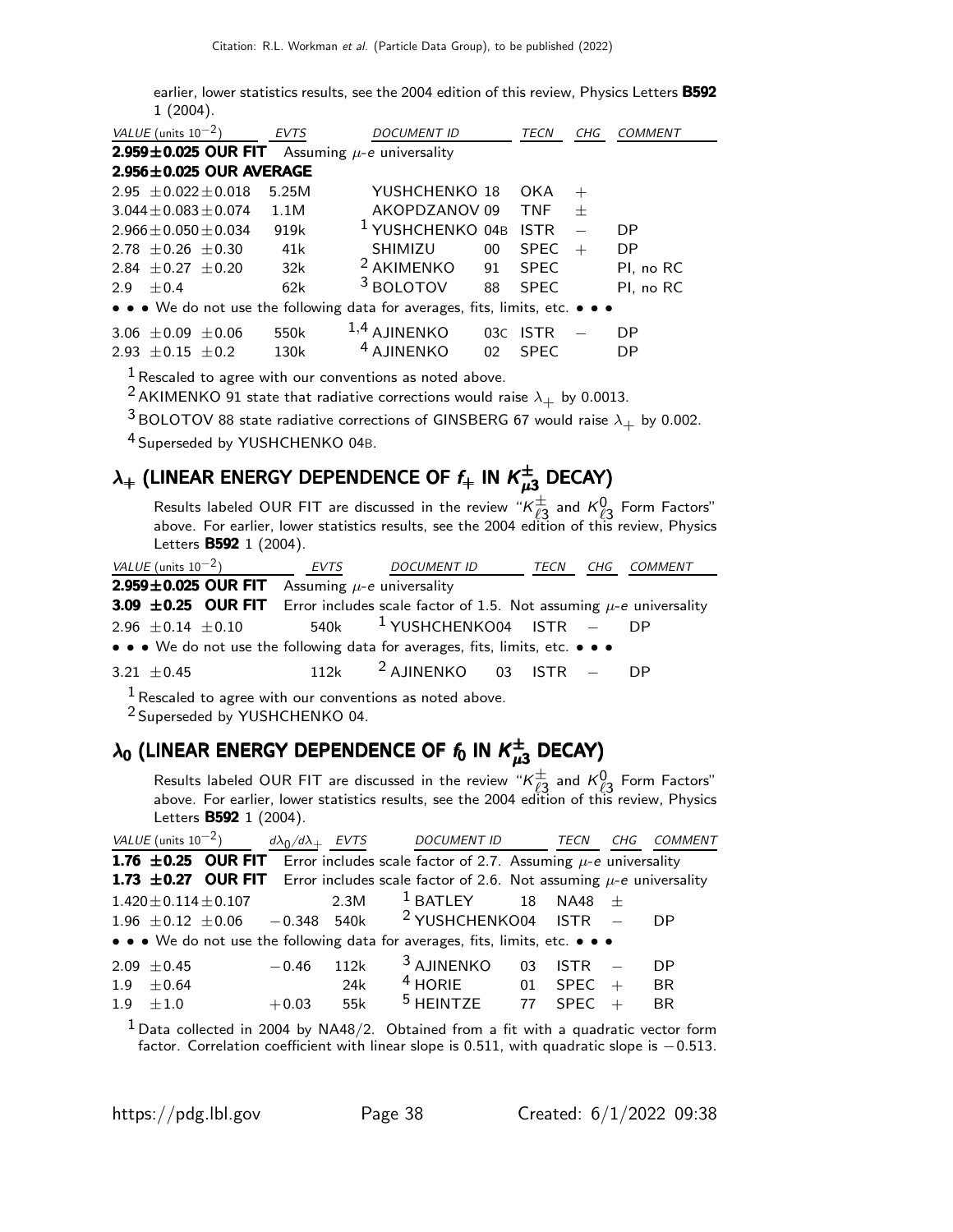$\chi^2/\mathsf{NDF}=$  409.9/381. <code>BATLEY</code> 18 also performed a combined  $\mathsf{K}^\pm_{\mathsf{e}3}$  and  $\mathsf{K}^\pm_{\mu3}$  fit assuming  $\mu - e$  universality and obtained (14.47  $\pm$  0.63  $\pm$  1.17)  $\times$  10<sup>-3</sup>.

<sup>2</sup> Rescaled to agree with our conventions as noted above.

3 Superseded by YUSHCHENKO 04.

<sup>4</sup> HORIE 01 assumes  $\mu$ -e universality in  $\kappa_{\varrho_{3}}^{+}$  $_{\ell 3}^+$  decay and uses SHIMIZU 00 value  $\lambda$ =0.0278 $\pm$ 

0.0040 from  $K_{e3}^{\pm}$  decay.

<sup>5</sup> HEINTZE 77 uses  $\lambda_+ = 0.029 \pm 0.003$ .  $d\lambda_0/d\lambda_+$  estimated by us.

### $\lambda'+$  (LINEAR  $\kappa_{e3}^\pm$  FORM FACTOR FROM QUADRATIC FIT)

| VALUE (units $10^{-2}$ )                                 | <b>EVTS</b> | DOCUMENT ID                                                                                                                                                                                                                                                                                           | TECN        | CHG | COMMENT |
|----------------------------------------------------------|-------------|-------------------------------------------------------------------------------------------------------------------------------------------------------------------------------------------------------------------------------------------------------------------------------------------------------|-------------|-----|---------|
| 2.59 $\pm$ 0.04 OUR AVERAGE                              |             |                                                                                                                                                                                                                                                                                                       |             |     |         |
| $2.426 \pm 0.078 \pm 0.130$                              | 4.4M        | $^1$ BATLEY<br>18                                                                                                                                                                                                                                                                                     | <b>NA48</b> | 士   |         |
| $2.611 \pm 0.035 \pm 0.028$                              | 5.25M       | YUSHCHENKO18                                                                                                                                                                                                                                                                                          | <b>OKA</b>  | $+$ |         |
| $2.485 \pm 0.163 \pm 0.034$                              | 919k        | <sup>2,3</sup> YUSHCHENKO04B ISTR                                                                                                                                                                                                                                                                     |             |     | DP.     |
|                                                          |             | • • • We do not use the following data for averages, fits, limits, etc. • • •                                                                                                                                                                                                                         |             |     |         |
| 3.07 $\pm$ 0.21                                          | 550k        | $2,4$ AJINENKO                                                                                                                                                                                                                                                                                        | 03C ISTR    |     | DP      |
|                                                          |             | $1$ Data collected in 2004 by NA48/2. Correlation coefficient with quadratic slope is $-0.929$ .<br>$\chi^2/NDF = 569.1/687$ . BATLEY 18 also performed a combined $K_{e3}^{\pm}$ and $K_{u3}^{\pm}$ fit                                                                                              |             |     |         |
| $=-0.95$ .<br><sup>4</sup> Superseded by YUSHCHENKO 04B. |             | assuming $\mu - e$ universality and obtained $(24.24 \pm 0.75 \pm 1.3) \times 10^{-3}$ .<br>$2$ Rescaled to agree with our conventions as noted above.<br><sup>3</sup> YUSHCHENKO 04B $\lambda'_{+}$ and $\lambda''_{+}$ are strongly correlated with coefficient $\rho(\lambda'_{+}, \lambda''_{+})$ |             |     |         |
| $\lambda'' +$ (QUADRATIC $K_{e3}^{\pm}$ FORM FACTOR)     |             |                                                                                                                                                                                                                                                                                                       |             |     |         |
| VALUE (units $10^{-2}$ )                                 | EVTS        | DOCUMENT ID                                                                                                                                                                                                                                                                                           | TECN CHG    |     | COMMENT |
| $0.186 \pm 0.021$ OUR AVERAGE                            |             |                                                                                                                                                                                                                                                                                                       |             |     |         |
| $0.164 \pm 0.030 \pm 0.039$ 4.4M                         |             | $1$ BATLEY 18                                                                                                                                                                                                                                                                                         | <b>NA48</b> | 士   |         |
| $0.191 \pm 0.019 \pm 0.014$ 5.25M                        |             | YUSHCHENKO18                                                                                                                                                                                                                                                                                          | <b>OKA</b>  | $+$ |         |
|                                                          |             | $0.192 \pm 0.062 \pm 0.071$ 919k $2,3$ YUSHCHENKO04B ISTR                                                                                                                                                                                                                                             |             |     | DP      |
|                                                          |             | • • • We do not use the following data for averages, fits, limits, etc. • • •                                                                                                                                                                                                                         |             |     |         |
| $\pm 0.7$ $\pm 1.5$<br>$-0.5$                            | 550k        | $2,4$ AJINENKO                                                                                                                                                                                                                                                                                        | 03C ISTR    |     | DP      |
|                                                          |             | $^1$ Data collected in 2004 by NA48/2. Correlation coefficient with quadratic slope is $-$ 0.929.<br>$\chi^2/NDF = 569.1/687$ . BATLEY 18 also performed a combined $K_{e3}^{\pm}$ and $K_{\mu3}^{\pm}$ fit                                                                                           |             |     |         |
|                                                          |             | assuming $\mu - e$ universality and obtained $(1.67 \pm 0.29 \pm 0.41) \times 10^{-3}$ .<br>$2$ Rescaled to agree with our conventions as noted above.<br><sup>3</sup> YUSHCHENKO 04B $\lambda'_{+}$ and $\lambda''_{+}$ are strongly correlated with coefficient $\rho(\lambda'_{+},\lambda''_{+})$  |             |     |         |

 $4 = -0.95$ .<br><sup>4</sup> Superseded by YUSHCHENKO 04B.

### $\lambda'+$  (LINEAR  $\kappa^{\pm}_{\mu3}$  FORM FACTOR FROM QUADRATIC FIT)

| VALUE (units $10^{-3}$ )  | <b>FVTS</b> | <i>DOCUMENT ID</i>    |    | <b>TFCN</b> | CHG |
|---------------------------|-------------|-----------------------|----|-------------|-----|
| $24.27 \pm 2.88 \pm 2.89$ | 2.3M        | $\frac{1}{2}$ RATI FY | 18 | $NA48 +$    |     |

 $^1$  Data collected in 2004 by NA48/2. Correlation coefficient with quadratic slope is  $-0.974$ , with scalar slope is 0.511.  $\chi^2/NDF = 409.9/381$ . BATLEY 18 also performed a combined  $\kappa_{e3}^{\pm}$  and  $\kappa_{\mu3}^{\pm}$  fit assuming  $\mu$  —  $e$  universality and obtained  $(24.24 \pm 0.75 \pm 1.3) \times 10^{-3}$ .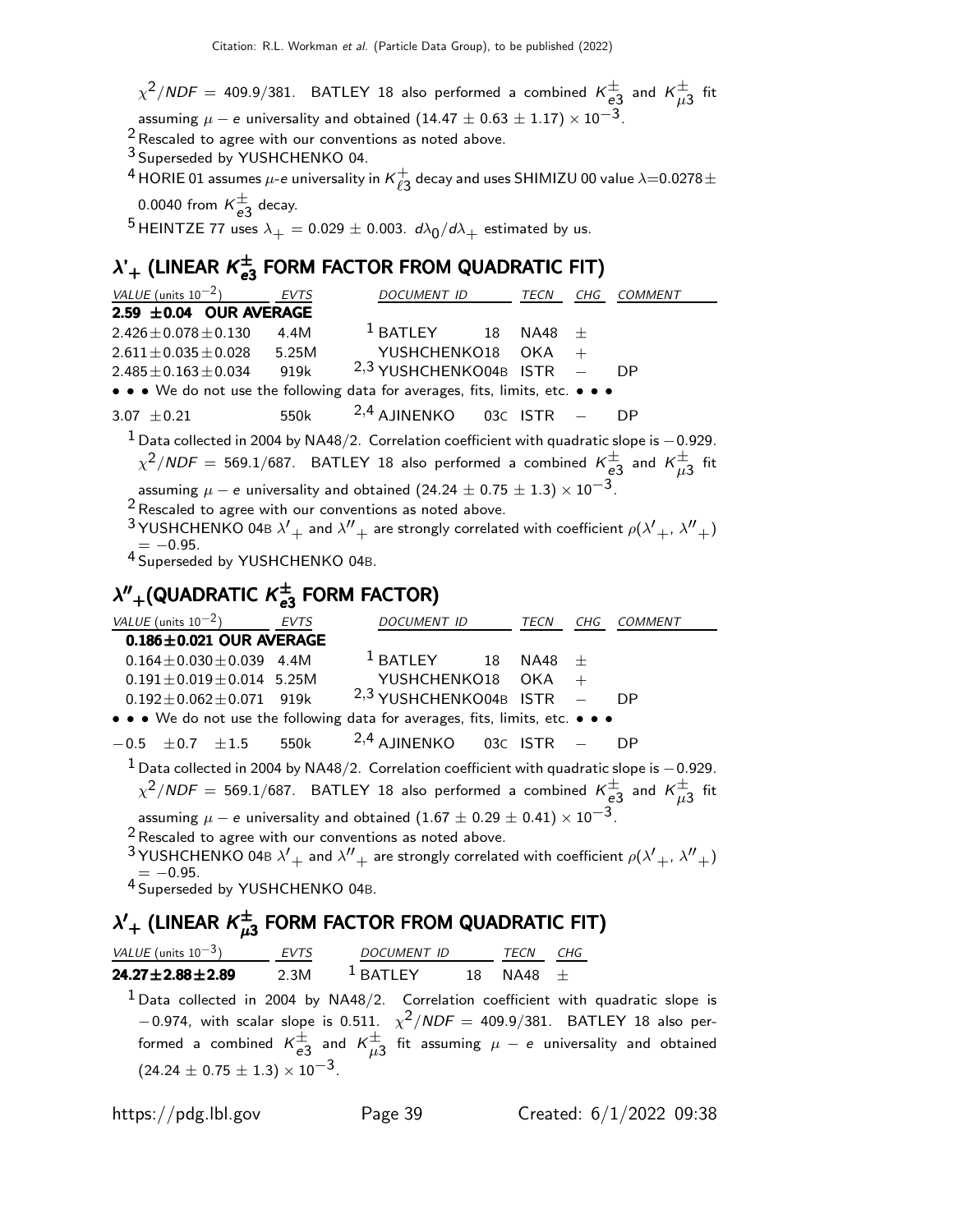## $\lambda''_{+}$  (QUADRATIC  $\kappa_{\mu 3}^{\pm}$  FORM FACTOR)

| VALUE (units $10^{-3}$ ) | <b>FVTS</b> | DOCUMENT ID           |     | <b>TFCN</b> | CHG |
|--------------------------|-------------|-----------------------|-----|-------------|-----|
| $1.83 \pm 1.05 \pm 1.09$ | 2.3M        | $\frac{1}{2}$ RATI FY | 18. | $NA48 +$    |     |

 $1$  Data collected in 2004 by NA48/2. Correlation coefficient with linear slope is  $-0.974$ , with scalar slope is 0.513.  $\chi^2/\mathit{NDF} =$  409.9/381. <code>BATLEY</code> 18 also performed a combined  $\kappa_{e3}^{\pm}$  and  $\kappa_{\mu3}^{\pm}$  fit assuming  $\mu-e$  universality and obtained  $(1.67\pm0.29\pm0.41)\times$  $10^{-3}$ 

### $M_V$  (VECTOR POLE MASS FOR  $K_{e3}^{\pm}$  DECAY)

| See the review on $K_{13}^{\pm}$ and $K_{13}^{0}$ Form Factors for details. |       |                                 |  |     |  |  |  |  |  |
|-----------------------------------------------------------------------------|-------|---------------------------------|--|-----|--|--|--|--|--|
| <i>VALUE</i> (MeV)                                                          | EVTS  | DOCUMENT ID TECN                |  | CHG |  |  |  |  |  |
| $890.3 \pm 2.8$ OUR AVERAGE                                                 |       |                                 |  |     |  |  |  |  |  |
| $885.2 \pm 3.3 \pm 7.2$                                                     | 4.4M  | $1$ BATLEY 18 NA48 $\pm$        |  |     |  |  |  |  |  |
| $891 + 3$                                                                   | 5.25M | <sup>2</sup> YUSHCHENKO18 OKA + |  |     |  |  |  |  |  |
|                                                                             |       |                                 |  |     |  |  |  |  |  |

 $^{\text{1}}$  Data collected in 2004 by NA48/2.  $\chi^{\text{2}}$ /NDF = 568.9/688. BATLEY 18 also performed a combined  $\kappa_{e3}^\pm$  and  $\kappa_{\mu3}^\pm$  fit assuming  $\mu-$  e universality and obtained 884.4  $\pm$  3.1  $\pm$  6.7

MeV.<br><sup>2</sup> Assumed no scalar or tensor contributions to the form factor.

### $M_{\boldsymbol{V}}$  (VECTOR POLE MASS FOR  $\kappa_{\mu 3}^{\pm}$  DECAY)

| <i>VALUE</i> (MeV)      | <b>FVTS</b> | DOCUMENT ID           |     | TFCN     | CHG |
|-------------------------|-------------|-----------------------|-----|----------|-----|
| $878.4 \pm 8.8 \pm 8.3$ | 2.3M        | $\frac{1}{2}$ RATI FY | 18. | $NA48 +$ |     |

 $^{\text{1}}$ Data collected in 2004 by NA48/2.  $\chi^{\text{2}}$ /NDF = 409.9/382. BATLEY 18 also performed a combined  $\mathcal{K}_{e3}^\pm$  and  $\mathcal{K}_{\mu3}^\pm$  fit assuming  $\mu-e$  universality and obtained 884.4  $\pm$  3.1  $\pm$  6.7 MeV.

### $\mathit{M}_\mathcal{S}$  (SCALAR POLE MASS FOR  $\mathcal{K}^\pm_{\mu3}$  DECAY)

| <i>VALUE</i> (MeV)<br><b>FVTS</b> |      | DOCUMENT ID           | <b>TFCN</b>   | CHG |
|-----------------------------------|------|-----------------------|---------------|-----|
| $1214.8 \pm 23.5 \pm 49.2$        | 2.3M | $\frac{1}{2}$ RATI FY | $18$ NA48 $+$ |     |

 $^{\text{1}}$  Data collected in 2004 by NA48/2.  $\chi^{\text{2}}$ /NDF = 409.9/382. BATLEY 18 also performed a combined  $\mathcal{K}_{e3}^\pm$  and  $\mathcal{K}_{\mu3}^\pm$  fit assuming  $\mu-$ e universality and obtained 1208.3  $\pm$  21.2  $\pm$  47.5 MeV.

# **Λ<sub>+</sub> (DISPERSIVE VECTOR FORM FACTOR IN**  $K_{e3}^{\pm}$  **DECAY)**<br>See the review on  $K_{12}^{\pm}$  and  $K_{12}^{0}$  Form Factors for details.

| DOCUMENT ID TECN<br>CHG                                                                                                                                                                    |  |
|--------------------------------------------------------------------------------------------------------------------------------------------------------------------------------------------|--|
|                                                                                                                                                                                            |  |
| $2.460 \pm 0.017$ OUR AVERAGE                                                                                                                                                              |  |
| $1$ BATLEY 18 NA48 $\pm$<br>$2.494 \pm 0.021 \pm 0.064$ 4.4M                                                                                                                               |  |
| 5.25M $2$ YUSHCHENKO18 OKA +<br>$2.458 \pm 0.018$                                                                                                                                          |  |
| <sup>1</sup> Data collected in 2004 by NA48/2. $\chi^2/NDF = 569.0/688$ . BATLEY 18 also<br>$\pm$ continued $\nu^{\pm}$ and $\nu^{\pm}$ fit committee and internal internal channel (24.6) |  |

o performed a combined  $\kappa_{e3}^{\pm}$  and  $\kappa_{\mu3}^{\pm}$  fit assuming  $\mu-e$  universality and obtained (24.99  $\pm$  0.20  $\pm$  $(0.62) \times 10^{-3}$ .

 $2$  Assumed no scalar or tensor contributions to the form factor.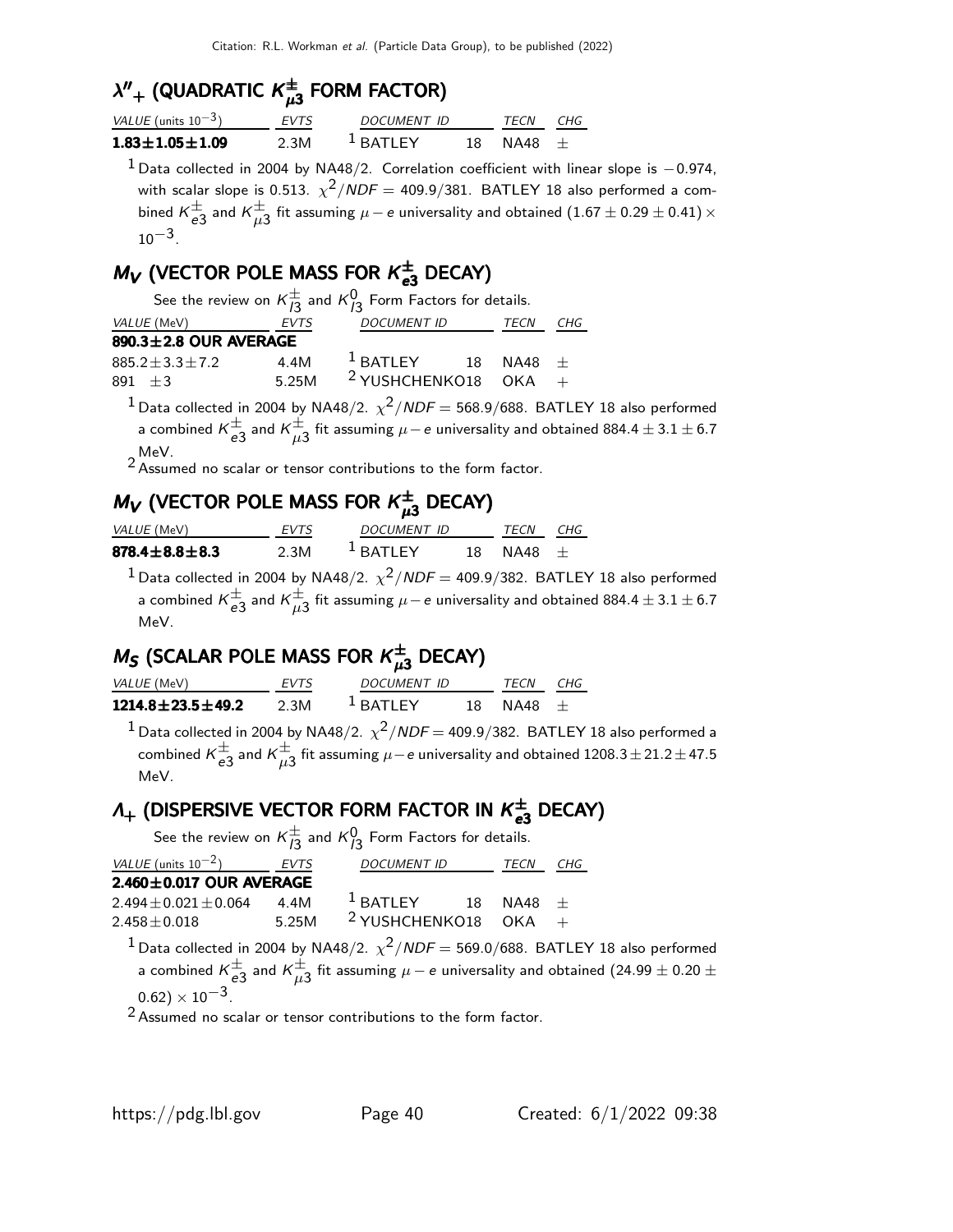### $\Lambda_{+}$  (DISPERSIVE VECTOR FORM FACTOR IN  $\kappa_{\mu 3}^{\pm}$  DECAY)

| VALUE (units $10^{-3}$ )  | <b>FVTS</b><br>DOCUMENT ID |             | <b>TFCN</b> | CHG |
|---------------------------|----------------------------|-------------|-------------|-----|
| $25.36 \pm 0.58 \pm 0.72$ | 2.3M                       | $1$ BATI FY | 18 NA48 +   |     |

 $^{\text{1}}$  Data collected in 2004 by NA48/2.  $\chi^{\text{2}}$ /NDF = 410.3/382. BATLEY 18 also performed a combined  $\kappa_{e3}^{\pm}$  and  $\kappa_{\mu3}^{\pm}$  fit assuming  $\mu-e$  universality and obtained (24.99  $\pm$  0.20  $\pm$  $(0.62)\times 10^{-3}$ .

### $\mathsf{In}(C)$  (DISPERSIVE SCALAR FORM FACTOR in  $\mathcal{K}^\pm_{\mu3}$  decays )

| $m(x)$ (bisi ENSIVE SCALAR FONW FACTON III $N_{\mu}$ 3 decays J                                   |             |       |                                                                          |                 |             |        |                                                                                                             |
|---------------------------------------------------------------------------------------------------|-------------|-------|--------------------------------------------------------------------------|-----------------|-------------|--------|-------------------------------------------------------------------------------------------------------------|
| VALUE (units $10^{-3}$ )                                                                          | <b>EVTS</b> |       | DOCUMENT ID                                                              |                 | TECN        | CHG    |                                                                                                             |
| $182.17 \pm 6.31 \pm 14.45$                                                                       |             | 2.3M  | $1$ BATLEY                                                               | 18              | <b>NA48</b> | $+$    |                                                                                                             |
|                                                                                                   |             |       |                                                                          |                 |             |        | $1$ Data collected in 2004 by NA48/2. Combined fit with dispersive vector form factor                       |
|                                                                                                   |             |       |                                                                          |                 |             |        | $\Lambda_{+}$ = 25.36 $\pm$ 0.58 $\pm$ 0.72. Correlation coefficient is 0.104. $\chi^{2}/NDF = 410.3/382$ . |
|                                                                                                   |             |       |                                                                          |                 |             |        | BATLEY 18 also performed a combined $K_{e3}^{\pm}$ and $K_{\mu3}^{\pm}$ fit assuming $\mu - e$ universality |
|                                                                                                   |             |       | and obtained (183.65 $\pm$ 5.92 $\pm$ 14.25) $\times$ 10 <sup>-3</sup> . |                 |             |        |                                                                                                             |
|                                                                                                   |             |       |                                                                          |                 |             |        |                                                                                                             |
| $ f_{\mathsf{S}}/f_{+} $ FOR $\mathsf{K}_{e3}^{\pm}$ DECAY<br>Ratio of scalar to $f_+$ couplings. |             |       |                                                                          |                 |             |        |                                                                                                             |
| VALUE (units $10^{-2}$ ) CL% EVTS                                                                 |             |       | DOCUMENT ID                                                              |                 | TECN        |        | CHG COMMENT                                                                                                 |
| $-0.08^{+0.34}_{-0.40}$ OUR AVERAGE                                                               |             |       |                                                                          |                 |             |        |                                                                                                             |
| $0.01 + 0.38$<br>0.01 - 0.46                                                                      |             | 5.25M | YUSHCHENKO18                                                             |                 |             |        | OKA + $\lambda'_{+}$ , $\lambda''_{+}$ , $f_S$ fit                                                          |
| $-0.37 + 0.66 + 0.41$                                                                             |             | 919k  | YUSHCHENKO04B                                                            |                 | <b>ISTR</b> |        | $ \lambda'_{+}$ , $\lambda''_{+}$ , $f_S$ fit                                                               |
| $0.2 \pm 2.6 \pm 1.4$                                                                             |             | 41k   | SHIMIZU                                                                  | 00              | <b>SPEC</b> |        | + $\lambda_+$ , $f_S$ , $f_T$ fit                                                                           |
| • • • We do not use the following data for averages, fits, limits, etc. •                         |             |       |                                                                          |                 |             |        |                                                                                                             |
| $0.2 \begin{array}{l} +2.0 \\ -2.2 \end{array} \pm 0.3$                                           |             | 550k  | <sup>1</sup> AJINENKO                                                    | 03C             | <b>ISTR</b> |        | $ \lambda_+$ , $f_S$ , $f_T$ fit                                                                            |
| $-1.9$ $+2.5$<br>$-1.6$                                                                           |             | 130k  | <sup>1</sup> AJINENKO                                                    | 02              | <b>SPEC</b> |        | $\lambda_+$ , $f_{\mathcal{S}}$ fit                                                                         |
| 7.0 $\pm 1.6$ $\pm 1.6$                                                                           |             | 32k   | AKIMENKO                                                                 | 91              | <b>SPEC</b> |        | $\lambda_+$ , $f_S$ , $f_T$ , $\phi$ fit                                                                    |
| $0 \pm 10$                                                                                        |             | 2827  | <sup>2</sup> BRAUN                                                       | 75              | <b>HLBC</b> | $^{+}$ |                                                                                                             |
| < 13                                                                                              | 90          | 4017  | CHIANG                                                                   | 72              | <b>OSPK</b> | $^{+}$ |                                                                                                             |
| $14^{+3}_{-4}$                                                                                    |             | 2707  | <sup>2</sup> STEINER                                                     | 71              | <b>HLBC</b> | $+$    | $\lambda_+$ , $f_S$ , $f_T$ , $\phi$ fit                                                                    |
| $<$ 23                                                                                            | 90          |       | <b>BOTTERILL</b>                                                         | 68C             | <b>ASPK</b> |        |                                                                                                             |
| < 18                                                                                              | 90          |       | <b>BELLOTTI</b>                                                          | 67 <sub>B</sub> | <b>HLBC</b> |        |                                                                                                             |
| $<$ 30                                                                                            | 95          |       | KALMUS                                                                   | 67              | HLBC        | $^{+}$ |                                                                                                             |
| <sup>1</sup> Superseded by YUSHCHENKO 04B.<br><sup>2</sup> Statistical errors only.               |             |       |                                                                          |                 |             |        |                                                                                                             |
| $ f_T/f_+ $ FOR $K_{e3}^{\pm}$ DECAY<br>Ratio of tensor to $f_+$ couplings.                       |             |       |                                                                          |                 |             |        |                                                                                                             |

| VALUE (units $10^{-2}$ ) EVTS |       | <b>DOCUMENT ID</b>                                                           | TECN<br>CHG | COMMENT                 |
|-------------------------------|-------|------------------------------------------------------------------------------|-------------|-------------------------|
| $-$ 1.2 $+$ $1.3$ OUR AVERAGE |       |                                                                              |             |                         |
| $-1.24 \frac{+}{-} 1.6$       | 5.25M | YUSHCHENKO18 OKA + $\lambda'_{+}$ , $\lambda''_{+}$ , $f_{\mathcal{T}}$ fit  |             |                         |
| $-1.2 \pm 2.1 \pm 1.1$        | 919k  | YUSHCHENKO04B ISTR $-\lambda'_{+}$ , $\lambda''_{+}$ , $f_{\mathcal{T}}$ fit |             |                         |
| $1 \pm 14 \pm 9$              | 41k   | SHIMIZU 00 SPEC + $\lambda_+$ , $f_S$ , $f_T$ fit                            |             |                         |
| https://pdg.lbl.gov           |       | Page 41                                                                      |             | Created: 6/1/2022 09:38 |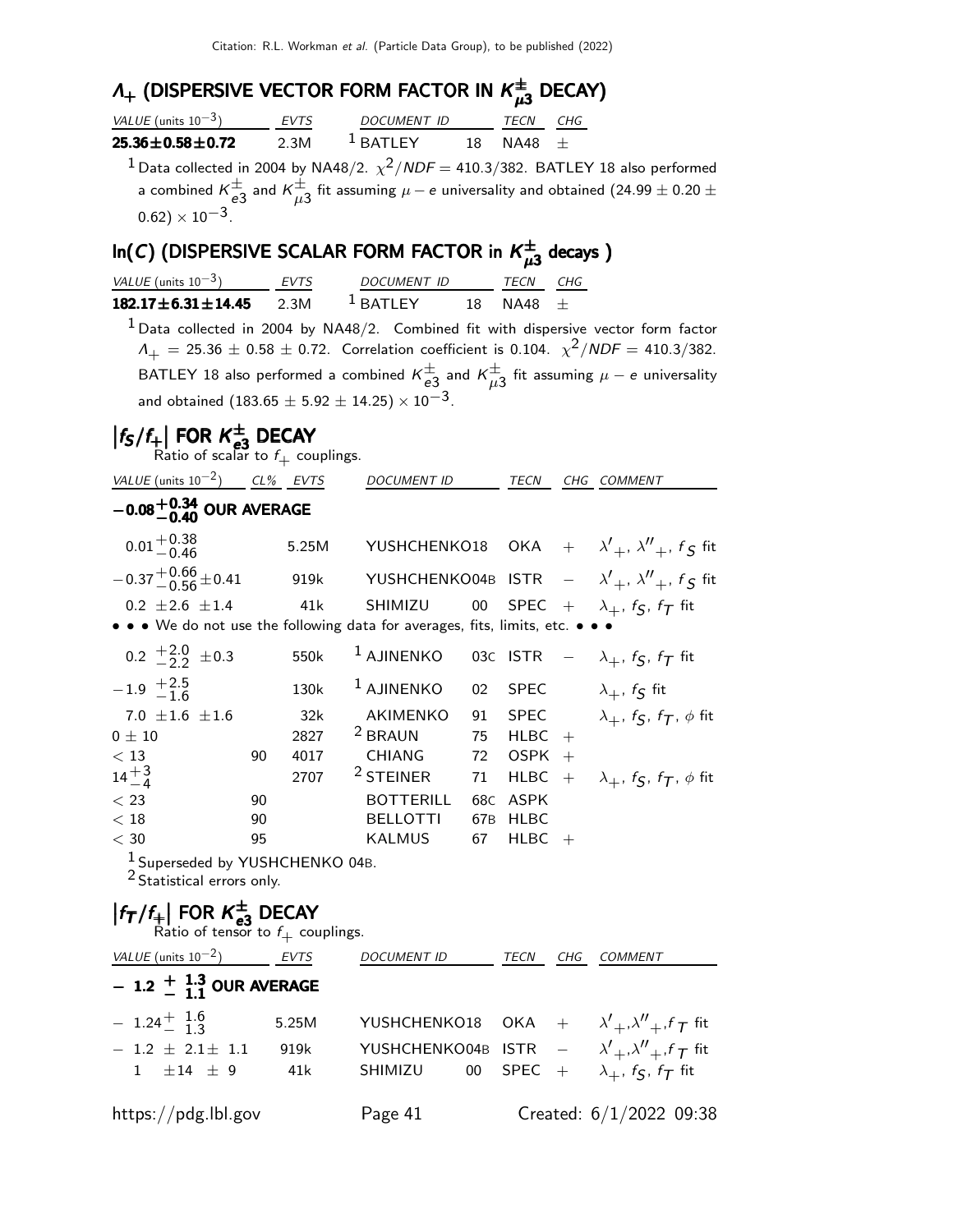• • • We do not use the following data for averages, fits, limits, etc. • • •

|                                                                                                          |  |  | 2.1 $\frac{6.4}{7.5}$ + 2.6 550k 1 AJINENKO 03C ISTR $-\lambda_+$ , f <sub>S</sub> , f <sub>T</sub> fit |
|----------------------------------------------------------------------------------------------------------|--|--|---------------------------------------------------------------------------------------------------------|
| $-4.5\text{ }^{+\text{ }6.0}_{-\text{ }5.7}$ 130k 1 AJINENKO 02 SPEC $\lambda_+$ , $f_{\mathcal{T}}$ fit |  |  |                                                                                                         |
| 53 $\frac{+}{-10}$ $\pm 10$ 32k AKIMENKO 91 SPEC                                                         |  |  | $\lambda_+$ , $f_S$ , $f_T$ , $\phi$ fit                                                                |

1 Superseded by YUSHCHENKO 04B.

### $f_{\mathsf{S}}/f_{+}$  for  $\kappa_{\mu 3}^{\pm}$  decay

Ratio of scalar to  $f_+$  couplings.

| VALUE (units $10^{-2}$ )                                                                                              | <b>EVTS</b> | DOCUMENT ID                              | TECN | CHG COMMENT |
|-----------------------------------------------------------------------------------------------------------------------|-------------|------------------------------------------|------|-------------|
| $0.17\pm0.14\pm0.54$                                                                                                  |             | 540k <sup>1</sup> YUSHCHENKO04 ISTR - DP |      |             |
| $\bullet \bullet \bullet$ We do not use the following data for averages, fits, limits, etc. $\bullet \bullet \bullet$ |             |                                          |      |             |
| $0.4 + 0.5 + 0.5$                                                                                                     |             | 112k $^2$ AJINENKO 03 ISTR - DP          |      |             |

 $<sup>1</sup>$  The second error is the theoretical error from the uncertainty in the chiral perturbation</sup> theory prediction for  $\lambda_0$ ,  $\pm$  0.0053, combined in quadrature with the systematic error

 $\pm$ 0.0009.<br> $^2$ The second error is the theoretical error from the uncertainty in the chiral perturbation theory prediction for  $\lambda_{\mathbf{0}}$ . Superseded by YUSHCHENKO 04.

### $f_{\mathcal{T}}/f_+$  for  $\mathsf{K}^\pm_{\mu3}$  decay

Ratio of tensor to  $f_+$  couplings.

| VALUE (units $10^{-2}$ )                                                      | EVTS | DOCUMENT ID                        | TECN      | CHG COMMENT |
|-------------------------------------------------------------------------------|------|------------------------------------|-----------|-------------|
| $-0.07 \pm 0.71 \pm 0.20$                                                     | 540k | YUSHCHENKO04 ISTR - DP             |           |             |
| • • • We do not use the following data for averages, fits, limits, etc. • • • |      |                                    |           |             |
| $-2.1 + 2.8 + 1.4$                                                            |      | $112$ k $^{-1}$ AJINENKO 03 ISTR – |           | - DP        |
| $2 + 12$                                                                      | 1585 | BRAUN                              | - 75 HIBC |             |
|                                                                               |      |                                    |           |             |

 $<sup>1</sup>$  The second error is the theoretical error from the uncertainty in the chiral perturbation</sup> theory prediction for  $\lambda_{\mathbf{0}}$ . Superseded by YUSHCHENKO 04.

### $K_{\ell 4}^{\pm}$  FORM FACTORS

Based on the parametrizations of AMOROS 99, the  $\kappa_{\ell4}^{\pm}$  form factors can be expressed as

$$
F_s = f_s + f'_s q^2 + f''_s q^4 + f'_e S_e / 4m_{\pi}^2
$$
  
\n
$$
F_p = f_p
$$
  
\n
$$
G_p = g_p + g'_p q^2
$$
  
\n
$$
H_p = h_p
$$
  
\nwhere  $q^2 = (S_{\pi} / 4m_{\pi}^2) - 1$ ,  $S_{\pi}$  is the invariant mass squared of the  
\ndipion, and  $S_e$  is the invariant mass squared of the dilepton.

| $f_s$ FOR $K^{\pm} \rightarrow \pi^{+} \pi^{-} e^{\pm} \nu$ DECAY |      |             |  |               |  |  |  |  |  |  |  |
|-------------------------------------------------------------------|------|-------------|--|---------------|--|--|--|--|--|--|--|
| <i>VALUE</i>                                                      | EVTS | DOCUMENT ID |  | TECN CHG      |  |  |  |  |  |  |  |
| $5.712 \pm 0.032$ OUR AVERAGE                                     |      |             |  |               |  |  |  |  |  |  |  |
| $5.705 + 0.003 + 0.035$ 1.1M                                      |      | $^1$ BATLEY |  | $12$ NA48 $+$ |  |  |  |  |  |  |  |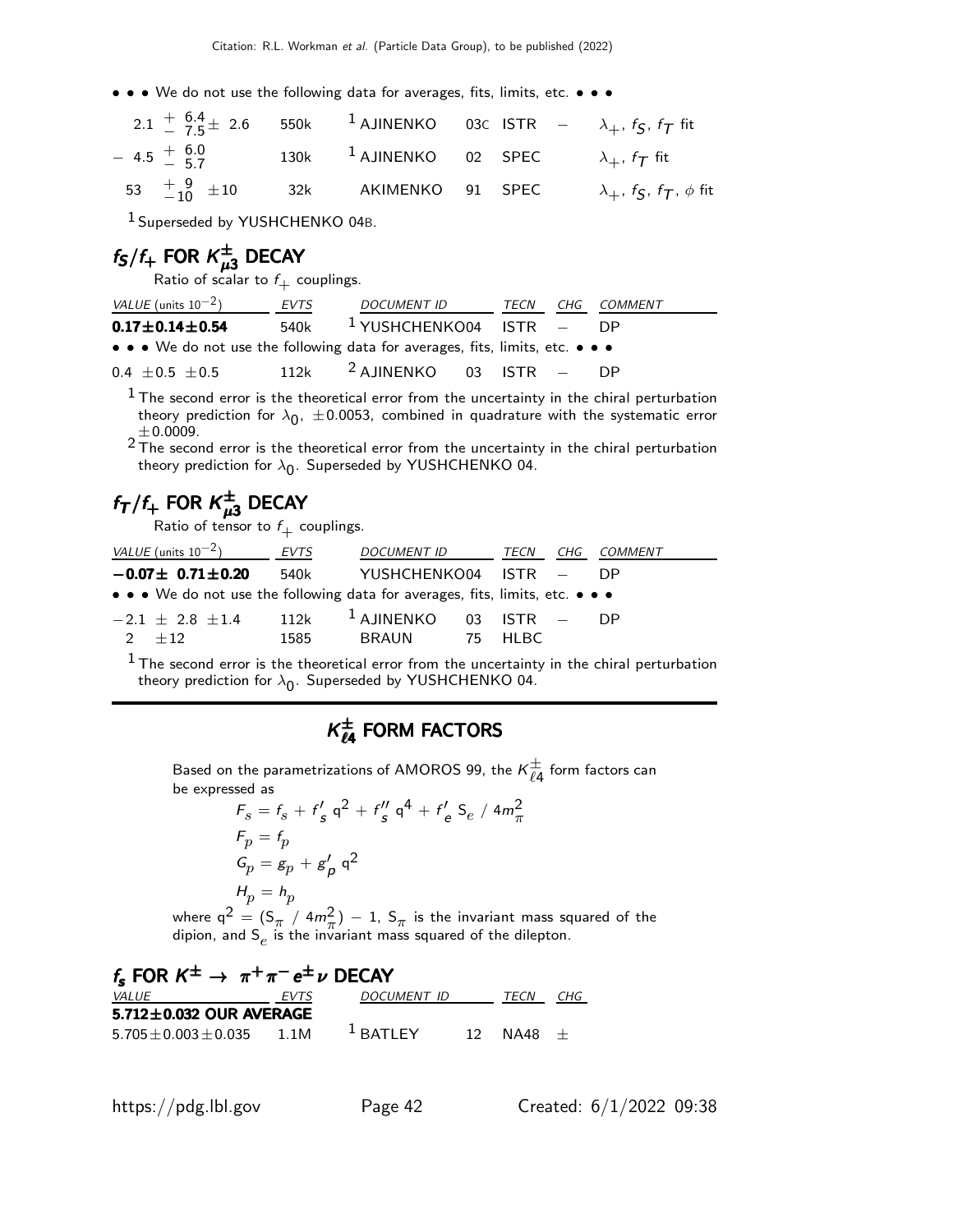- 5.75  $\pm$ 0.02  $\pm$ 0.08 + 400k  $^2$  PISLAK + 03 + B865
	- $1$  BATLEY 12 uses data collected in 2003–2004. The result is obtained from a measurement of Γ $(\pi^+\pi^-e\nu)/$ Γ $(\pi^+\pi^-\pi^+)$  and assumed PDG 12 value of Γ $(\pi^+\pi^-\pi^+)/$ Γ $=$  $(5.59 \pm 0.04) \times 10^{-2}$ .
	- $2$  Radiative corrections included. Using Roy equations and not including isospin breaking, PISLAK 03 obtains the following  $\pi\pi$  scattering lengths  $a^{\mathsf{O}}_0$  $0 = 0.228 \pm 0.012 \pm 0.022$  $0.004 + 0.012$  (theor.) and  $a_0^2$  $\frac{2}{0}$  = -0.0365  $\pm$  0.0023  $\pm$  0.0008 $\frac{+0.0031}{-0.0026}$ (theor.).

### $f'_{s}/f_{s}$  FOR  $K^{\pm}$  →  $π^{+}π^{-}e^{\pm}$ ν DECAY

| VALUE (units $10^{-2}$ ) EVTS DOCUMENT ID TECN CHG                                  |                                                                          |  |                                                                                                       |
|-------------------------------------------------------------------------------------|--------------------------------------------------------------------------|--|-------------------------------------------------------------------------------------------------------|
| $15.2 \pm 0.7 \pm 0.5$                                                              | $1.13\text{M}$ $^{\text{1}}$ BATLEY $^{\text{10C}}$ NA48 $^{\text{\pm}}$ |  |                                                                                                       |
| • • • We do not use the following data for averages, fits, limits, etc. • • •       |                                                                          |  |                                                                                                       |
| $17.2 \pm 0.9 \pm 0.6$ 670k <sup>2</sup> BATLEY 08A NA48 $\pm$                      |                                                                          |  |                                                                                                       |
|                                                                                     |                                                                          |  | <sup>1</sup> Radiative corrections included. Using Roy equations and including isospin breaking,      |
|                                                                                     |                                                                          |  | BATLEY 10C obtains the following scattering lengths $a_0^0 = 0.2220 \pm 0.0128 \pm 0.0050 \pm 0.0050$ |
|                                                                                     |                                                                          |  | 0.0037 (theor.), $a_0^2 = -0.0432 \pm 0.0086 \pm 0.0034 \pm 0.0028$ (theor.). The correlation         |
| with $f''_s/f_s = -0.954$ and with $f'_{\rho}/f_s = 0.080$ . Supersedes BATLEY 08A. |                                                                          |  |                                                                                                       |

 $2$  Radiative corrections included. Using Roy equations and not including isospin breaking, BATLEY 08A obtains the following  $\pi\pi$  scattering length  $a_0^0$  $\frac{0}{0} = 0.233 \pm 0.016 \pm 0.007$  $a<sub>0</sub>^2$  $\frac{2}{0}$  = -0.0471  $\pm$  0.011  $\pm$  0.004.

### $f''_{s}/f_{s}$  FOR  $K^{\pm} \rightarrow \pi^{+}\pi^{-}e^{\pm}\nu$  DECAY

| VALUE (units $10^{-2}$ )                                                      | EVTS                                                                                    | <i>DOCUMENT ID</i>                                          | <i>TECN</i> | CHG |  |
|-------------------------------------------------------------------------------|-----------------------------------------------------------------------------------------|-------------------------------------------------------------|-------------|-----|--|
| $-7.3 \pm 0.7 \pm 0.6$                                                        |                                                                                         | $1.13$ M $^{\text{1}}$ BATLEY $^{\text{10C}}$ NA48 $^{\pm}$ |             |     |  |
| • • • We do not use the following data for averages, fits, limits, etc. • • • |                                                                                         |                                                             |             |     |  |
| $-9.0 \pm 0.9 \pm 0.7$ 670k $^2$ BATLEY 08A NA48 $\pm$                        |                                                                                         |                                                             |             |     |  |
|                                                                               | $1$ Radiative corrections included. Using Roy equations and including isospin breaking, |                                                             |             |     |  |

BATLEY 10C obtains the following scattering lengths  $a_0^0$  $\frac{0}{0}$  = 0.2220  $\pm$  0.0128  $\pm$  0.0050  $\pm$ 0.0037 (theor.),  $a_0^2$  $\frac{2}{0}$  =  $-0.0432 \pm 0.0086 \pm 0.0034 \pm 0.0028$  (theor.). The correlation with  $f'_{\mathcal{S}}/f_{\mathcal{S}} = -0.954$  and with  $f'_{\mathcal{C}}/f_{\mathcal{S}} = 0.019$ . Supersedes BATLEY 08A.

 $2$  Radiative corrections included. Using Roy equations and not including isospin breaking, BATLEY 08A obtains the following  $\pi\pi$  scattering length  $a_0^0$  $\frac{0}{0} = 0.233 \pm 0.016 \pm 0.007$  $a<sub>0</sub>^2$  $\frac{2}{0}$  = -0.0471  $\pm$  0.011  $\pm$  0.004.

### $f'_e/f_s$  FOR  $K^{\pm} \rightarrow \pi^+\pi^-e^{\pm}\nu$  DECAY

| VALUE (units $10^{-2}$ ) EVTS DOCUMENT ID TECN CHG                                                                                                                                                                                                                                                                                                                             |  |  |  |  |
|--------------------------------------------------------------------------------------------------------------------------------------------------------------------------------------------------------------------------------------------------------------------------------------------------------------------------------------------------------------------------------|--|--|--|--|
| 6.8 $\pm$ 0.6 $\pm$ 0.7 1.13M $^1$ batley 10C na48 $\pm$                                                                                                                                                                                                                                                                                                                       |  |  |  |  |
| • • • We do not use the following data for averages, fits, limits, etc. • • •                                                                                                                                                                                                                                                                                                  |  |  |  |  |
| $8.1 \pm 0.8 \pm 0.9$ 670k $^2$ BATLEY 08A NA48 $\pm$                                                                                                                                                                                                                                                                                                                          |  |  |  |  |
| $1$ Radiative corrections included. Using Roy equations and including isospin breaking,<br>BATLEY 10C obtains the following scattering lengths $a_0^0 = 0.2220 \pm 0.0128 \pm 0.0050 \pm 0.0050$<br>0.0037 (theor.), $a_0^2 = -0.0432 \pm 0.0086 \pm 0.0034 \pm 0.0028$ (theor.). The correlation                                                                              |  |  |  |  |
| with $f'_{\mathbf{s}}/f_{\mathbf{s}} = 0.080$ and with $f''_{\mathbf{s}}/f_{\mathbf{s}} = 0.019$ . Supersedes BATLEY 08A.<br><sup>2</sup> Radiative corrections included. Using Roy equations and not including isospin breaking,<br>BATLEY 08A obtains the following $\pi\pi$ scattering length $a_0^0 = 0.233 \pm 0.016 \pm 0.007$<br>$a_0^2 = -0.0471 \pm 0.011 \pm 0.004.$ |  |  |  |  |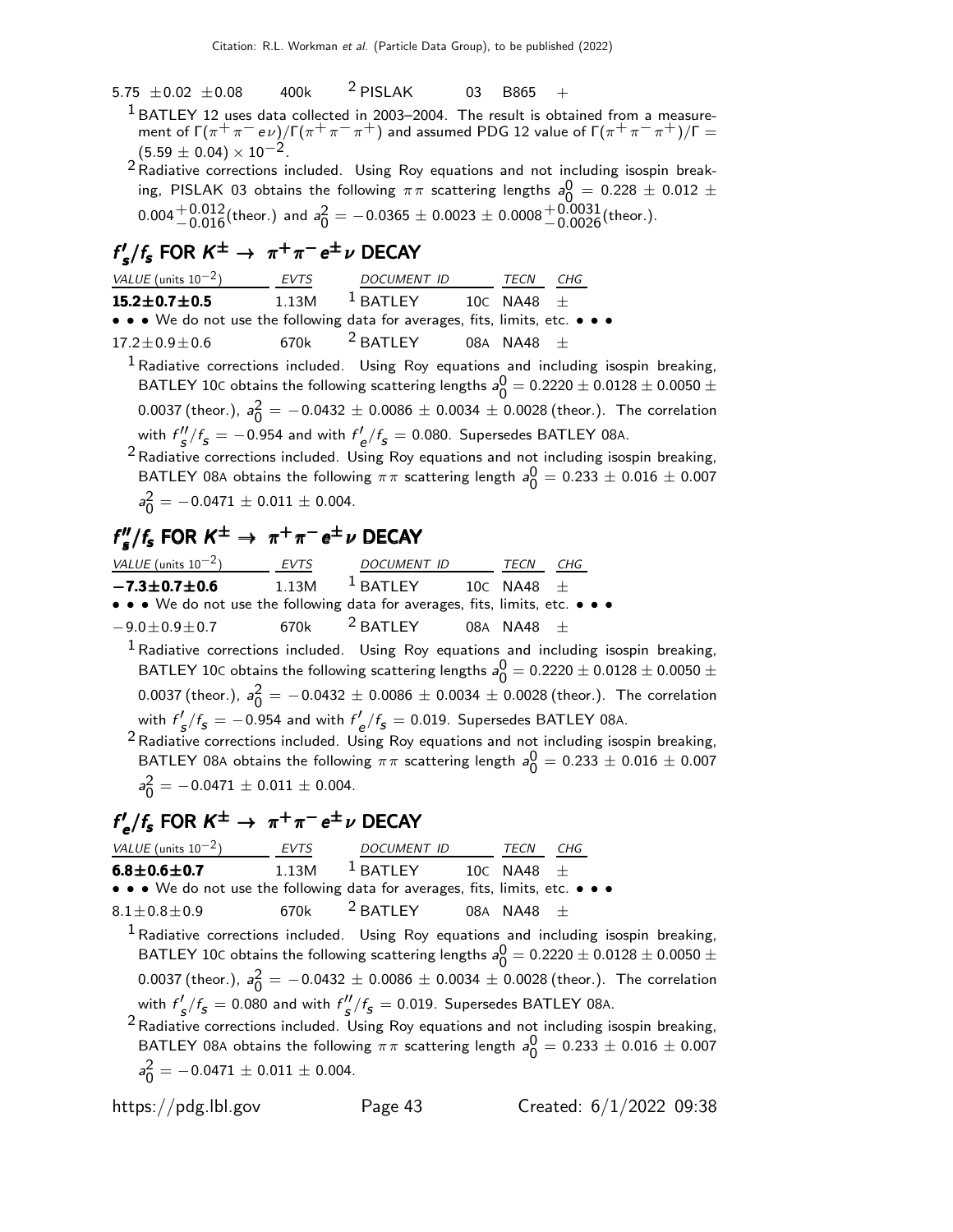### $f_p/f_s$  FOR  $K^{\pm} \rightarrow \pi^+\pi^-e^{\pm}\nu$  DECAY

| VALUE (units $10^{-2}$ )                                                      | <b>EVTS</b> | DOCUMENT ID |                | TECN           | CHG |  |
|-------------------------------------------------------------------------------|-------------|-------------|----------------|----------------|-----|--|
| $-4.8 \pm 0.3 \pm 0.4$                                                        | 1.13M       | $1$ BATLEY  | 10c NA48 $\pm$ |                |     |  |
| • • • We do not use the following data for averages, fits, limits, etc. • • • |             |             |                |                |     |  |
| $-4.8 \pm 0.4 \pm 0.4$                                                        | 670k        | $2$ BATLEY  |                | 08A NA48 $\pm$ |     |  |

 $1$  Radiative corrections included. Using Roy equations and including isospin breaking, BATLEY 10C obtains the following scattering lengths  $a_0^0$  $\frac{0}{0}$  = 0.2220  $\pm$  0.0128  $\pm$  0.0050  $\pm$ 0.0037 (theor.),  $a_0^2$  $\frac{2}{0}$   $=$   $-0.0432 \pm 0.0086 \pm 0.0034 \pm 0.0028$  (theor.). Supersedes BAT-LEY 08A.

2 Radiative corrections included. Using Roy equations and not including isospin breaking, BATLEY 08A obtains the following  $\pi\pi$  scattering length  $a_0^0$  $\frac{0}{0} = 0.233 \pm 0.016 \pm 0.007$  $a<sub>0</sub>^2$  $\frac{2}{0}$  = -0.0471  $\pm$  0.011  $\pm$  0.004.

### $\rm g_p/\rm f_s$  FOR  $\rm \rm K^{\pm} \rightarrow~\rm \pi^{+} \rm \pi^{-} e^{\pm} \rm \nu$  DECAY

| VALUE (units $10^{-2}$ )                                                      | <b>EVTS</b> | <b>DOCUMENT ID</b>  |     | TECN           | CHG |  |
|-------------------------------------------------------------------------------|-------------|---------------------|-----|----------------|-----|--|
| $86.8 \pm 1.0 \pm 1.0$                                                        | 1.13M       | $^1$ BATLEY         |     | 10c NA48 $\pm$ |     |  |
| • • • We do not use the following data for averages, fits, limits, etc. • • • |             |                     |     |                |     |  |
| $87.3 \pm 1.3 \pm 1.2$                                                        | 670k        | <sup>2</sup> BATLEY |     | 08A NA48 $\pm$ |     |  |
| $80.9 \pm 0.9 \pm 1.2$                                                        | 400k        | $3$ PISI AK         | 03. | <b>B865</b>    | $+$ |  |

 $1$  Radiative corrections included. Using Roy equations and including isospin breaking, BATLEY 10C obtains the following scattering lengths  $a_0^0$  $\frac{0}{0}$  = 0.2220  $\pm$  0.0128  $\pm$  0.0050  $\pm$ 0.0037 (theor.),  $a_0^2$  $\frac{2}{0}$   $=$   $-0.0432 \pm 0.0086 \pm 0.0034 \pm 0.0028$  (theor.). Supersedes BAT-LEY 08A. The correlation with  $g'_p/f_{\mathsf{s}}=-0.914$ . Supersedes BATLEY 08A.

 $2$ Radiative corrections included. Using Roy equations and not including isospin breaking, BATLEY 08A obtains the following  $\pi\pi$  scattering length  $a_0^0$  $\frac{0}{0} = 0.233 \pm 0.016 \pm 0.007$  $a<sub>0</sub>^2$  $\frac{2}{0}$  = -0.0471  $\pm$  0.011  $\pm$  0.004.

 $3$  Radiative corrections included. Using Roy equations PISLAK 03 obtains the following scattering lengths  $a^0_0$  $0\overline{0} = 0.203 \pm 0.033 \pm 0.004$ , a $\overline{0}$  $\frac{2}{0}$  = -0.055  $\pm$  0.023  $\pm$  0.003.

### $\mathsf{g}'_{\bm\rho}/\mathsf{f}_\mathsf{S}$  FOR  $\mathsf{K}^\pm \to~\pi^+\pi^-$ e $^{\pm}$ ν DECAY

| VALUE (units $10^{-2}$ )                                                      | <b>EVTS</b> | <b>DOCUMENT ID</b>  |    | TECN           | CHG |  |
|-------------------------------------------------------------------------------|-------------|---------------------|----|----------------|-----|--|
| $8.9 \pm 1.7 \pm 1.3$                                                         | 1.13M       | $1$ BATLEY          |    | 10C NA48 $\pm$ |     |  |
| • • • We do not use the following data for averages, fits, limits, etc. • • • |             |                     |    |                |     |  |
| $8.1 + 2.2 + 1.5$                                                             | 670k        | <sup>2</sup> BATLEY |    | 08A NA48 $+$   |     |  |
| $12.0 + 1.9 + 0.7$                                                            | 400k        | $3$ PISI AK         | 03 | <b>B865</b>    | $+$ |  |

 $<sup>1</sup>$  Radiative corrections included. Using Roy equations and including isospin breaking,</sup> BATLEY 10C obtains the following scattering lengths  $a_0^0$  $\frac{0}{0}$  = 0.2220  $\pm$  0.0128  $\pm$  0.0050  $\pm$ 0.0037 (theor.),  $a_0^2$  $\frac{2}{0} = -0.0432 \pm 0.0086 \pm 0.0034 \pm 0.0028$  (theor.). The correlation with  $g_{\boldsymbol{p}}/f_{\boldsymbol{s}}=-$  0.914. Supersedes BATLEY 08A.

 $2$  Radiative corrections included. Using Roy equations and not including isospin breaking, BATLEY 08A obtains the following  $\pi\pi$  scattering length  $a_0^0$  $\frac{0}{0} = 0.233 \pm 0.016 \pm 0.007$  $a<sub>0</sub>^2$  $\frac{2}{0}$  = -0.0471  $\pm$  0.011  $\pm$  0.004.

3Radiative corrections included. Using Roy equations PISLAK 03 obtains the following scattering lengths  $a^{\rm O}_{\rm O}$  $0\overline{0} = 0.203 \pm 0.033 \pm 0.004$ , a $\overline{0}$  $\frac{2}{0}$  = -0.055  $\pm$  0.023  $\pm$  0.003.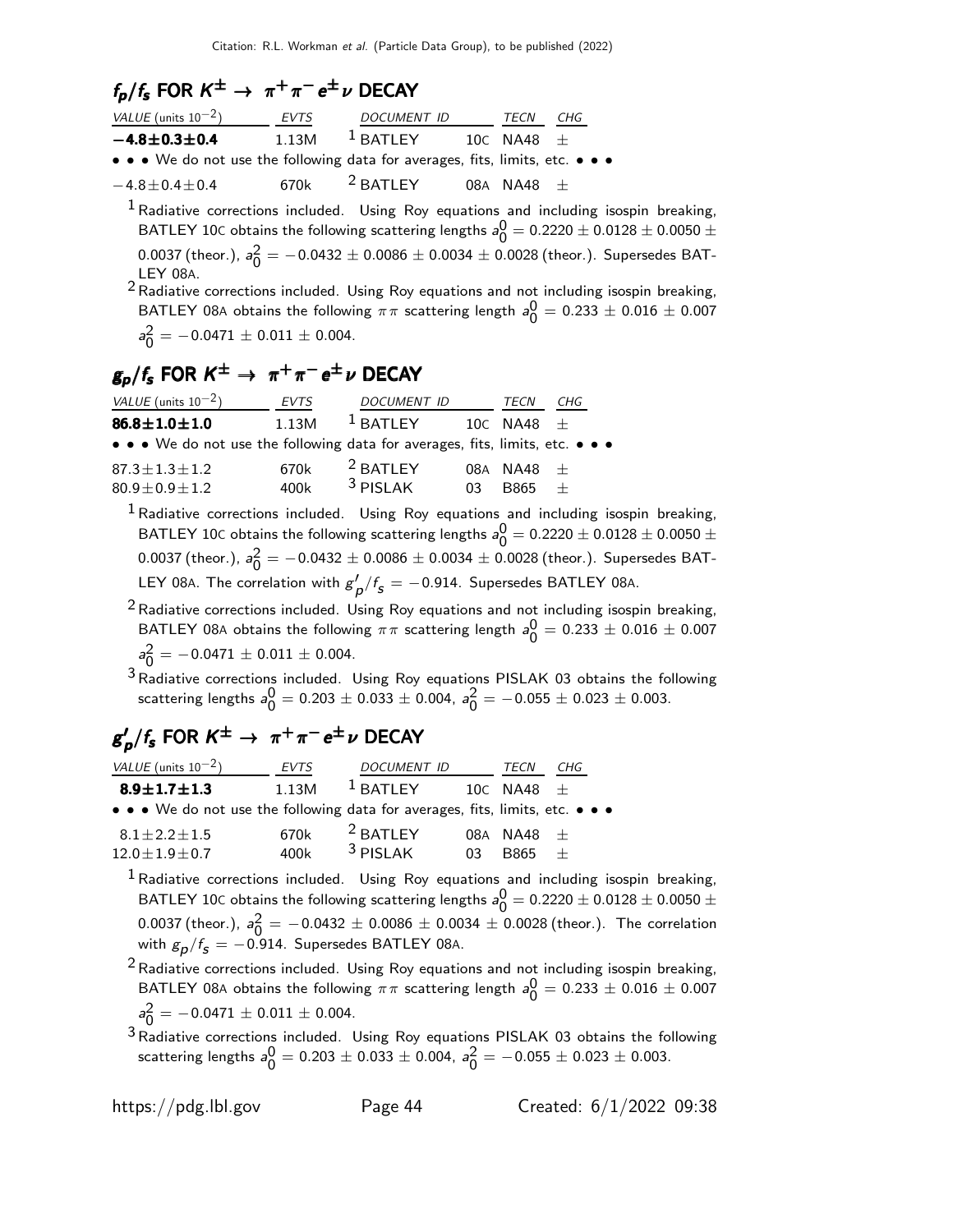### $h_p/f_s$  FOR  $K^{\pm} \rightarrow \pi^{+}\pi^{-}e^{\pm}\nu$  DECAY

| VALUE (units $10^{-2}$ )                                                      | <b>EVTS</b> | <b>DOCUMENT ID</b>  |    | TECN         | CHG |  |
|-------------------------------------------------------------------------------|-------------|---------------------|----|--------------|-----|--|
| $-39.8 \pm 1.5 \pm 0.8$                                                       | 1.13M       | $1$ BATLEY          |    | 10C NA48 $+$ |     |  |
| • • • We do not use the following data for averages, fits, limits, etc. • • • |             |                     |    |              |     |  |
| $-41.1 \pm 1.9 \pm 0.8$                                                       | 670k        | <sup>2</sup> BATLEY |    | 08A NA48 $+$ |     |  |
| $-51.3 \pm 3.3 \pm 3.5$                                                       | 400k        | $3$ PISI AK         | 03 | <b>B865</b>  | $+$ |  |

<sup>1</sup> Radiative corrections included. Using Roy equations and including isospin breaking, BATLEY 10C obtains the following scattering lengths  $a_0^0$  $\frac{0}{0} = 0.2220 \pm 0.0128 \pm 0.0050 \pm$ 0.0037 (theor.),  $a_0^2$  $\frac{2}{0}$   $=$   $-0.0432 \pm 0.0086 \pm 0.0034 \pm 0.0028$  (theor.). Supersedes BAT-LEY 08A.

 $2$ Radiative corrections included. Using Roy equations and not including isospin breaking, BATLEY 08A obtains the following  $\pi\pi$  scattering length  $a_0^0$  $\frac{0}{0} = 0.233 \pm 0.016 \pm 0.007$  $a<sub>0</sub>^2$ 

 $\frac{2}{0}$  = -0.0471  $\pm$  0.011  $\pm$  0.004.

 $3$  Radiative corrections included. Using Roy equations PISLAK 03 obtains the following scattering lengths  $a^0_0$  $\frac{0}{0} = 0.203 \pm 0.033 \pm 0.004$ , a $\frac{2}{0}$  $\frac{2}{0}$  = -0.055  $\pm$  0.023  $\pm$  0.003.

### DECAY FORM FACTOR FOR  $K^{\pm} \rightarrow \pi^0 \pi^0 e^{\pm} \nu$

Given in BOLOTOV 86B, BARMIN 88B, and SHIMIZU 04.

### $K^{\pm} \rightarrow \ell^{\pm} \nu \gamma$  form factors

For definitions of the axial-vector  $F_A$  and vector  $F_V$  form factor, see the "Note on  $\pi^{\pm} \to \ell^{\pm} \nu \gamma$  and  $K^{\pm} \to \ell^{\pm} \nu \gamma$  Form Factors" in the  $\pi^{\pm}$ section. In the kaon literature, often different definitions  $a_K = F_A/m_K$ and  $v_K = F_V/m_K$  are used.

#### $F_{\mathsf{A}} + F_{\mathsf{V}}$ , SUM OF AXIAL-VECTOR AND VECTOR FORM FACTOR FOR<br> $K \to e \nu_e \gamma$  $K \rightarrow e \nu_e \gamma$

| <i>VALUE</i>                                                                                 | <i>EVTS</i> | DOCUMENT ID TECN             |  | <i>COMMENT</i>                                                                      |
|----------------------------------------------------------------------------------------------|-------------|------------------------------|--|-------------------------------------------------------------------------------------|
|                                                                                              |             |                              |  | 0.133±0.008 OUR AVERAGE Error includes scale factor of 1.3. See the ideogram below. |
| $0.125 \pm 0.007 \pm 0.001$ 1.4k <sup>1</sup> AMBROSINO 09E KLOE $E_{\gamma}$ in 10-250 MeV, |             |                              |  |                                                                                     |
|                                                                                              |             |                              |  | $p_e > 200$ MeV/c                                                                   |
| $0.147 \pm 0.011$                                                                            | 51          | <sup>2</sup> HEINTZE 79 SPEC |  |                                                                                     |
| $0.150 + 0.018$<br>$-0.023$                                                                  | 56          | $3$ HEARD $3$ 75 SPEC        |  |                                                                                     |
|                                                                                              |             |                              |  |                                                                                     |

1 AMBROSINO 09E measures the absolute value  $\left| \mathsf{F}_A + \mathsf{F}_V \right|$  which is parametrized as  $|F_A + F_V| = F_V (1 + \lambda(1-x)) + F_A$ ,  $x = 2E_V/m_K$ .  $(F_A + F_V)$  and  $\lambda$  are fit parameters. The fitted value of  $\lambda = 0.38 \pm 0.20 \pm 0.02$  with a correlation of  $-0.93$ between  $(\mathsf{F}_A+\mathsf{F}_V)$  and  $\lambda.$ 

<sup>2</sup> HEINTZE 79 quotes absolute value of  $|F_A + F_V| \sin\theta_c$ . We use  $\sin\theta_c = V_{US} = 0.2205$ . <sup>3</sup>HEARD 75 quotes absolute value of  $|F_A + F_V| \sin\theta_c$ . We use  $\sin\theta_c = V_{US} = 0.2205$ .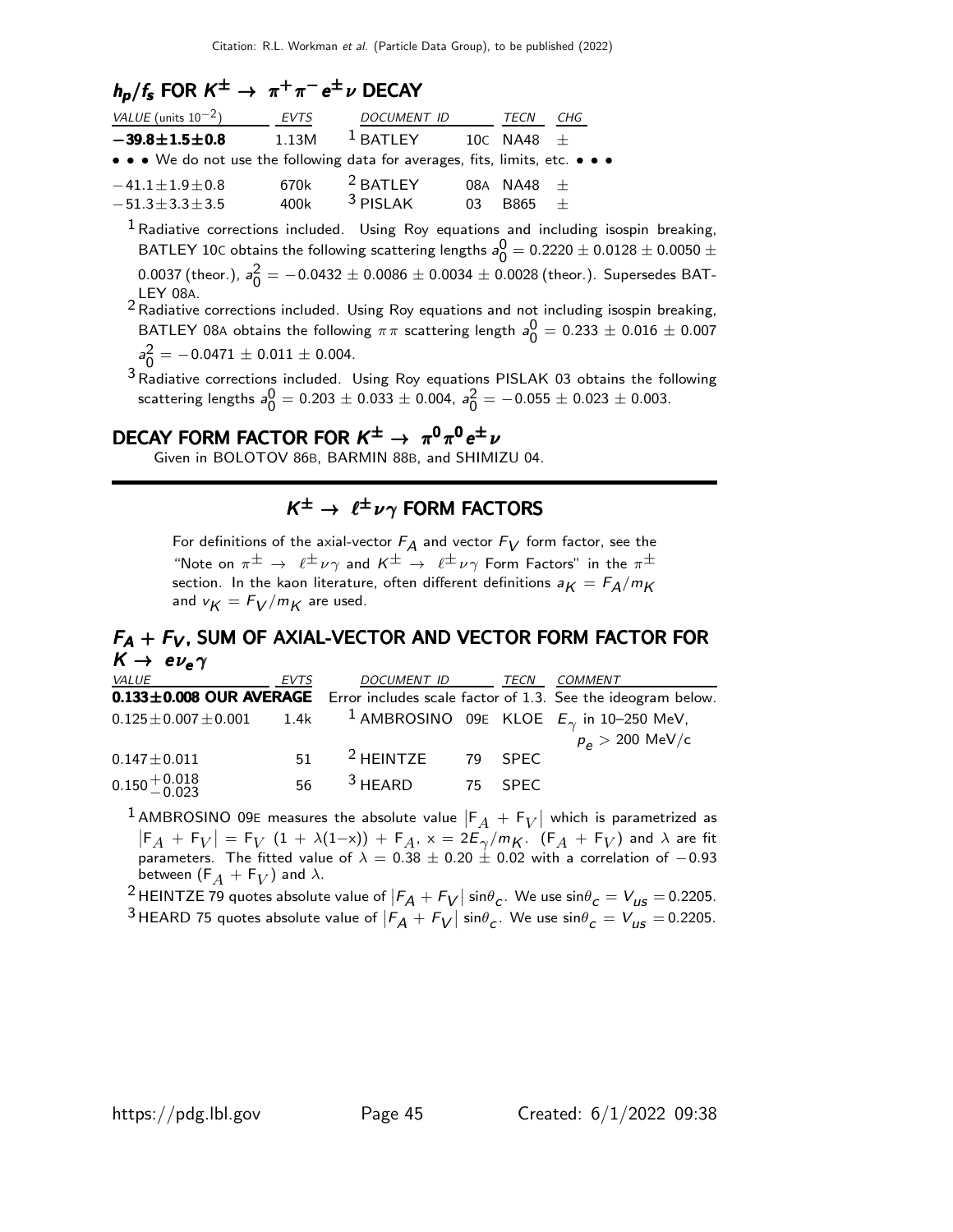

 $F_A + F_V$ , SUM OF AXIAL-VECTOR AND VECTOR FORM FACTOR FOR  $\mathsf{K}\to\;$  e $\nu_{\bm{e}}\gamma$ 

#### $F_{\mathcal{A}} + F_{\mathcal{V}}$ , SUM OF AXIAL-VECTOR AND VECTOR FORM FACTOR FOR<br> $K \rightarrow \mu \nu_{\mu} \gamma$  $K \to \mu \nu_\mu \gamma$

| <i>VALUE</i>                                                                  | $CL\%$<br>EVTS                                          | DOCUMENT ID    |     | TECN         | CHG |
|-------------------------------------------------------------------------------|---------------------------------------------------------|----------------|-----|--------------|-----|
| $0.165 \pm 0.007 \pm 0.011$                                                   | 2588                                                    | $1$ ADLER      |     | 00B B787 $+$ |     |
| • • • We do not use the following data for averages, fits, limits, etc. • • • |                                                         |                |     |              |     |
| $-1.2$ to 1.1                                                                 | 90                                                      | <b>DEMIDOV</b> | 90. | XEBC         |     |
| < 0.23                                                                        | 90                                                      | $1$ AKIBA      |     | 85 SPEC      |     |
| 1.                                                                            | $\sim$ $\sim$ $\sim$ $\sim$ $\sim$ $\sim$ $\sim$ $\sim$ |                |     |              |     |

<sup>1</sup> Quotes absolute value. Sign not determined.

#### $F_A - F_V$ , DIFFERENCE OF AXIAL-VECTOR AND VECTOR FORM FAC- $\frac{\textsf{r}_\mathsf{A}-\textsf{r}_\mathsf{V}}{\textsf{TOR K}} \to \frac{\textsf{e}_\mathsf{V}}{\textsf{e}_\mathsf{V}}$ <u>VALUE CL% DOCUMENT ID TECN</u>

 $\leq$ 0.49 90 <sup>1</sup> HEINTZE 79 SPEC  $^1$ HEINTZE 79 quotes  $\left|F_A-F_V\right|<\sqrt{11}\left|F_A+F_V\right|.$ 

### $F_A - F_V$ , DIFFERENCE OF AXIAL-VECTOR AND VECTOR FORM FAC-<br>TOR FOR  $K \to \mu \nu_\mu \gamma$ TOR FOR  $K \to \mu \nu_{\mu} \gamma$

| <i>VALUE</i>                                                       | CL% EVTS | DOCUMENT ID | TECN          | CHG |
|--------------------------------------------------------------------|----------|-------------|---------------|-----|
| $-0.153 \pm 0.033$ OUR AVERAGE Error includes scale factor of 1.1. |          |             |               |     |
| $-0.134 + 0.021 + 0.027$                                           | 95k      | KRAVTSOV    | 19 OKA        |     |
| $-0.21 + 0.06$                                                     | 22k      | DUK.        | $11$ ISTR $-$ |     |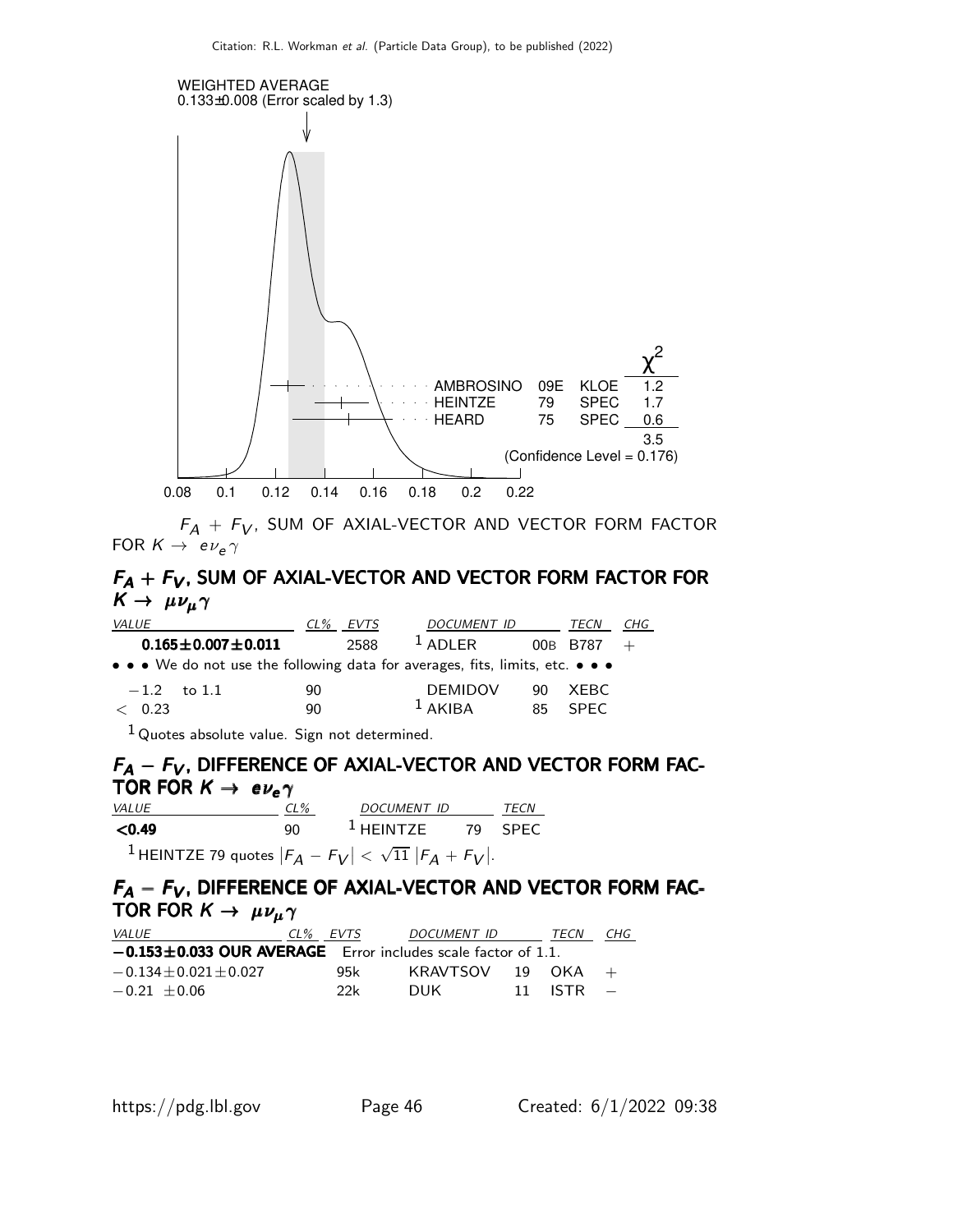• • • We do not use the following data for averages, fits, limits, etc. • • •

|               | $-0.24$ to $0.04$ | 90. | - 2588 | ADLER          | 00B B787 $+$ |  |
|---------------|-------------------|-----|--------|----------------|--------------|--|
| $-2.2$ to 0.6 |                   | 90. |        | <b>DEMIDOV</b> | 90 XEBC      |  |
| $-2.5$ to 0.3 |                   | 90. |        | AKIBA          | 85 SPEC      |  |

#### K ± CHARGE RADIUS

| VALUE (fm)                                                                    | DOCUMENT ID                       | COMMENT                                 |
|-------------------------------------------------------------------------------|-----------------------------------|-----------------------------------------|
| $0.560 \pm 0.031$ OUR AVERAGE                                                 |                                   |                                         |
| $0.580 \pm 0.040$                                                             | AMENDOLIA 86B $Ke \rightarrow Ke$ |                                         |
| $0.530 \pm 0.050$                                                             | DALLY                             | 80 $Ke \rightarrow Ke$                  |
| • • • We do not use the following data for averages, fits, limits, etc. • • • |                                   |                                         |
| $0.620 \pm 0.037$                                                             |                                   | $BLATNIK$ 79 VMD + dispersion relations |

#### $K^+$  LONGITUDINAL POLARIZATION OF EMITTED  $\mu^+$

| <b>VALUE</b>                                                                  | $CL\%$ | DOCUMENT ID                                                                                 |    | TECN        | CHG | <b>COMMENT</b>                                                                                           |
|-------------------------------------------------------------------------------|--------|---------------------------------------------------------------------------------------------|----|-------------|-----|----------------------------------------------------------------------------------------------------------|
| $\leftarrow$ 0.990                                                            | 90     | $1$ AOKI                                                                                    | 94 | <b>SPEC</b> |     |                                                                                                          |
| • • • We do not use the following data for averages, fits, limits, etc. • • • |        |                                                                                             |    |             |     |                                                                                                          |
| $<-0.990$                                                                     | 90     | IMAZATO                                                                                     |    | 92 SPEC $+$ |     | Repl. by AOKI 94                                                                                         |
| $-0.970 \pm 0.047$                                                            |        | $2$ YAMANAKA 86                                                                             |    | $SPEC +$    |     |                                                                                                          |
| $-1.0 \pm 0.1$                                                                |        | $2$ CUTTS 69 SPRK +                                                                         |    |             |     |                                                                                                          |
| $-0.96 \pm 0.12$                                                              |        | $2$ COOMBES 57 CNTR +                                                                       |    |             |     |                                                                                                          |
|                                                                               |        |                                                                                             |    |             |     | $^1$ AOKI 94 measures $\xi P_\mu =$ $-$ 0.9996 $\pm$ 0.0030 $\pm$ 0.0048. The above limit is obtained by |
|                                                                               |        |                                                                                             |    |             |     | summing the statistical and systematic errors in quadrature, normalizing to the physically               |
|                                                                               |        | significant region ( $ \xi P_{\mu}  < 1$ ) and assuming that $\xi = 1$ , its maximum value. |    |             |     |                                                                                                          |

<sup>2</sup> Assumes  $\xi = 1$ .

#### FORWARD-BACKWARD ASYMMETRY IN  $K^{\pm}$  DECAYS

| $\mathsf{A}_{FB}(\mathsf{K}_{\pi\,\mu\,\mu}^{\pm})=\frac{\Gamma(cos(\theta_{\mathsf{K}\,\mu})>0)-\Gamma(cos(\theta_{\mathsf{K}\,\mu})<0)}{\Gamma(cos(\theta_{\mathsf{K}\,\mu})>0)+\Gamma(cos(\theta_{\mathsf{K}\,\mu})<0)}$ |     |                    |             |
|-----------------------------------------------------------------------------------------------------------------------------------------------------------------------------------------------------------------------------|-----|--------------------|-------------|
| <i>VALUE</i>                                                                                                                                                                                                                | CL% | <i>DOCUMENT ID</i> | <i>TECN</i> |
| $\langle 2.3 \times 10^{-2} \rangle$                                                                                                                                                                                        | 90  | $1$ BATLEY         | 11A NA48    |

<sup>1</sup> BATLEY 11A gives a corresponding value of the asymmetry  $A_{FB} = (-2.4 \pm 1.8) \times 10^{-2}$ .

#### $K^{\pm}$  References

| ALIBERTI       | 21   | PRL 127 131802 | R. Aliberti et al.     |                    | (NA62 Collab.) |
|----------------|------|----------------|------------------------|--------------------|----------------|
| CORTINA-GIL 21 |      | PL B816 136259 | E. Cortina Gil et al.  |                    | (NA62 Collab.) |
| CORTINA-GIL    | 21B  | JHEP 2106 093  | E. Cortina Gil et al.  |                    | (NA62 Collab.) |
| POLYARUSH      | - 21 | EPJ C81 161    | A.Yu. Polyarush et al. |                    | (OKA Collab.)  |
| CORTINA-GIL    | 20C  | JHEP 2011 042  | E. Cortina Gil et al.  |                    | (NA62 Collab.) |
| BATLEY         | 19   | PL B788 552    | J.R. Batley et al.     | (NA48/2 Collab.)   |                |
| CORTINA-GIL    | 19A  | PL B797 134794 | E. Cortina Gil et al.  |                    | (NA62 Collab.) |
| CORTINA-GIL    | 19B  | PL B791 156    | E. Cortina Gil et al.  |                    | (NA62 Collab.) |
| KRAVTSOV       | 19   | EPJ C79 635    | V.I. Kravtsov et al.   |                    | (OKA Collab.)  |
| <b>SHAPKIN</b> | 19   | EPJ C79 296    | M.M. Shapkin et al.    |                    | (OKA Collab.)  |
| BATLEY         | 18   | JHEP 1810 150  | J.R. Batley et al.     | $(NA48/2$ Collab.) |                |
| PDG.           | 18   | PR D98 030001  | M. Tanabashi et al.    |                    | (PDG Collab.)  |
| YUSHCHENKO 18  |      | JETPL 107 139  | O.P. Yushchenko et al. |                    | (OKA Collab.)  |
| <b>BATLEY</b>  | 17   | PL B769 67     | J.R. Batley et al.     | $(NA48/2$ Collab.) |                |
| ARTAMONOV      | 16   | PR D94 032012  | A.V. Artamonov et al.  | BNL E949 Collab.)  |                |
|                |      |                |                        |                    |                |

https://pdg.lbl.gov Page 47 Created: 6/1/2022 09:38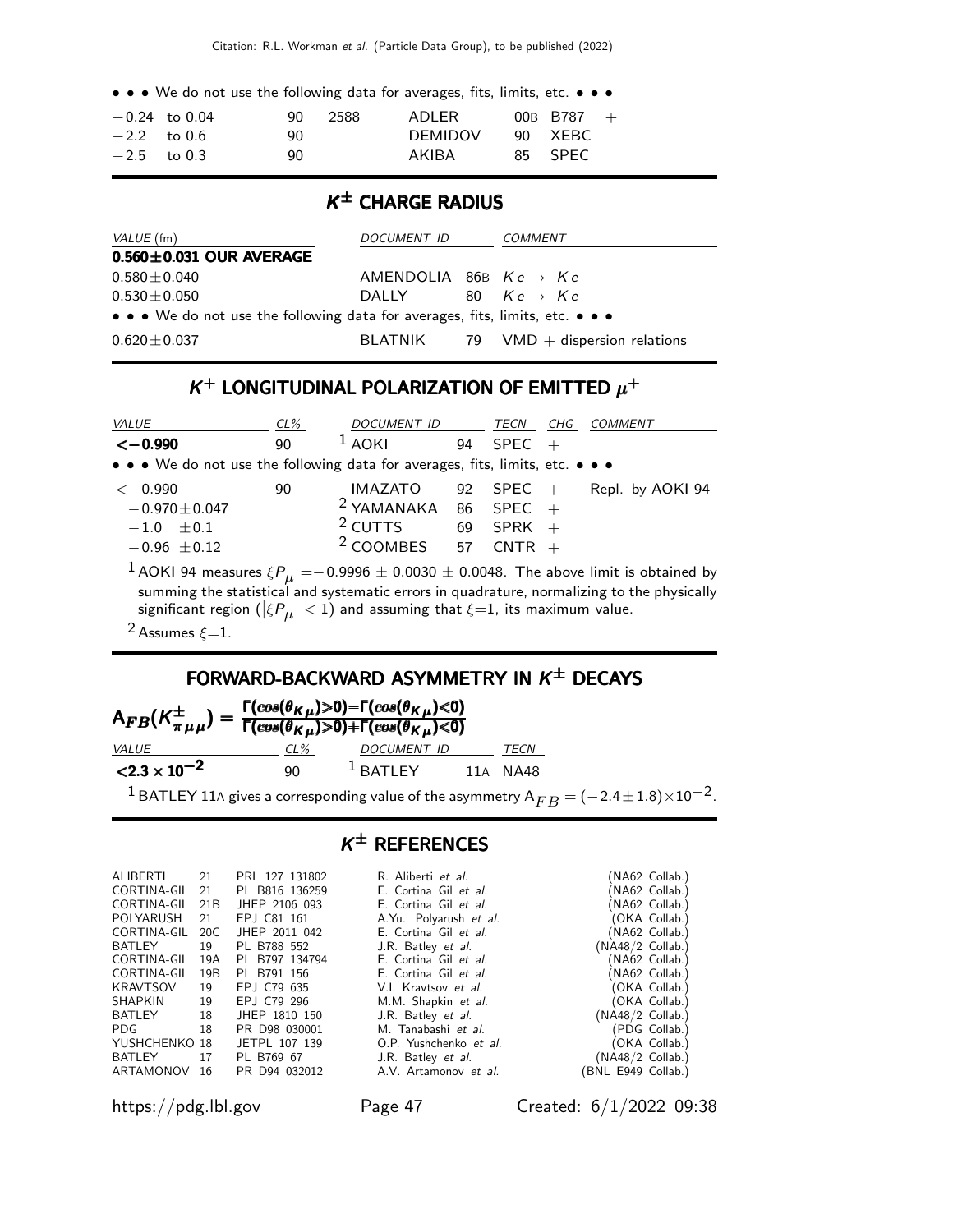| <b>BABUSCI</b>     | 14B | PL B738 128                   | D. Babusci et al.                   | (KLOE and KLOE-2 Collab.) |
|--------------------|-----|-------------------------------|-------------------------------------|---------------------------|
| BATLEY             | 14  | PL B730 141                   | J.R. Batley et al.                  | (CERN NA48/2 Collab.)     |
| BATLEY             | 14A | JHEP 1408 159                 | J.R. Batley et al.                  | (CERN NA48/2 Collab.)     |
| LAZZERONI          | 14  | PL B732 65                    | C. Lazzeroni et al.                 |                           |
| <b>UVAROV</b>      | 14  | PAN 77 725                    |                                     | (CERN NA62 Collab.)       |
|                    |     | Translated from YAF 77 765.   | V.A. Uvarov et al.                  | $(ISTRA + Collab.)$       |
| LAZZERONI          | 13  | PL B719 326                   | C. Lazzeroni et al.                 | (CERN NA62 Collab.)       |
| BATLEY             | 12  | PL B715 105                   | J.R. Batley et al.                  | (CERN NA48/2 Collab.)     |
| PDG.               | 12  | PR D86 010001                 | J. Beringer et al.                  | (PDG Collab.)             |
| BATLEY             | 11A | PL B697 107                   |                                     |                           |
|                    |     |                               | J.R. Batley et al.                  | (CERN NA48/2 Collab.)     |
| <b>DUK</b>         | 11  | PL B695 59                    | V.A. Duk et al.                     | $(ISTRA + Collab.)$       |
| LAZZERONI          | 11  | PL B698 105                   | C. Lazzeroni et al.                 | (CERN NA62 Collab.)       |
| ADLER              | 10  | PR D81 092001                 | S. Adler et al.                     | (BNL E787 Collab.)        |
| <b>BATLEY</b>      | 10A | EPJ C68 75                    | J.R. Batley <i>et al.</i>           | (CERN NA48/2 Collab.)     |
| BATLEY             | 10C | EPJ C70 635                   | J.R. Batley <i>et al.</i>           | (CERN NA48/2 Collab.)     |
| <b>PDG</b>         | 10  | JP G37 075021                 | K. Nakamura et al.                  | (PDG Collab.)             |
| <b>PISLAK</b>      | 10A | PRL 105 019901E               | S. Pislak <i>et al.</i>             | (BNL E865 Collab.)        |
| AKOPDZANOV 09      |     | PAN 71 2074                   | G.A. Akopdzanov et al.              | (IHEP)                    |
|                    |     | Translated from YAF 71 2108.  |                                     |                           |
| AMBROSINO          | 09E | EPJ C64 627                   | F. Ambrosino et al.                 | (KLOE Collab.)            |
| Also               |     | EPJ C65 703 (errat.)          | F. Ambrosino et al.                 | (KLOE Collab.)            |
| BATLEY             | 09  | PL B677 246                   | J.R. Batley <i>et al.</i>           | (CERN NA48/2 Collab.)     |
| BATLEY             | 09A | EPJ C64 589                   | J.R. Batley et al.                  | (CERN NA48/2 Collab.)     |
| <b>BISSEGGER</b>   | 09  | NP B806 178                   | M. Bissegger et al.                 |                           |
| AMBROSINO          | 08  | JHEP 0801 073                 | F. Ambrosino et al.                 | (KLOE Collab.)            |
| AMBROSINO          | 08A | JHEP 0802 098                 | F. Ambrosino et al.                 | (KLOE Collab.)            |
| AMBROSINO          | 08E | PL B666 305                   | F. Ambrosino et al.                 | (KLOE Collab.)            |
| ARTAMONOV          | 08  | PRL 101 191802                | A.V. Artamonov et al.               | (BNL E949 Collab.)        |
| Also               |     | PR D79 092004                 | A.V. Artamonov et al.               | (BNL E949 Collab.)        |
| BATLEY             | 08  | PL B659 493                   |                                     |                           |
|                    |     | EPJ C54 411                   | J.R. Batley et al.                  | (CERN NA48/2 Collab.)     |
| BATLEY<br>AKIMENKO | 08A | PAN 70 702                    | J.R. Batley <i>et al.</i>           | (CERN NA48/2 Collab.)     |
|                    | 07  | Translated from YAF 70 734.   | S.A. Akimenko et al.                | $(ISTRA + Collab.)$       |
| ANDRE              | 07  | ANP 322 2518                  | T. Andre                            | (EFI)                     |
| BATLEY             | 07A | EPJ C50 329                   | J.R. Batley <i>et al.</i>           | (CERN NA48/2 Collab.)     |
| Also               |     |                               |                                     |                           |
|                    |     | EPJ C52 1021 (errat.)         | J.R. Batley <i>et al.</i>           | (CERN NA48/2 Collab.)     |
| BATLEY             | 07B | PL B649 349                   | J.R. Batley <i>et al.</i>           | (CERN NA48/2 Collab.)     |
| BATLEY             | 07E | EPJ C52 875                   | J.R. Batley et al.                  | (CERN NA48/2 Collab.)     |
| LAI                | 07A | PL B647 341                   | A. Lai et al.                       | (CERN NA48 Collab.)       |
| <b>TCHIKILEV</b>   | 07  | PAN 70 29                     | O.G. Tchikilev et al.               | $(ISTRA + Collab.)$       |
| ALIEV              | 06  | EPJ C46 61                    | M.A. Aliev et al.                   | (KEK E470 Collab.)        |
| AMBROSINO          | 06A | PL B632 76                    | F. Ambrosino et al.                 | (KLOE Collab.)            |
| BATLEY             | 06  | PL B634 474                   | J.R. Batley <i>et al.</i>           | (CERN NA48/2 Collab.)     |
| BATLEY             | 06A | PL B638 22                    | J.R. Batley <i>et al.</i>           | (CERN NA48/2 Collab.)     |
| Also               |     | PL B640 297 (errat.)          | J.R. Batley <i>et al.</i>           | (CERN NA48/2 Collab.)     |
| BATLEY             | 06B | PL B633 173                   | J.R. Batley <i>et al.</i>           | (CERN NA48/2 Collab.)     |
| COLANGELO          | 06A | PL B638 187                   | G. Colangelo et al.                 |                           |
| MA.                | 06  | PR D73 037101                 | H. Ma et al.                        | (BNL E865 Collab.)        |
| PDG.               | 06  | JP G33 1                      | W.-M. Yao et al.                    | (PDG Collab.)             |
| SHIMIZU            | 06  | PL B633 190                   | S. Shimizu et al.                   | (KEK E470 Collab.)        |
| <b>UVAROV</b>      | 06  | PAN 69 26                     | V.A. Uvarov et al.                  | $(ISTRA + Collab.)$       |
| AKOPDZHAN05        |     | EPJ C40 343                   | G.A. Akopdzhanov et al.             | (IHEP)                    |
| Also               |     | PAN 68 948                    | G.A. Akopdzhanov et al.             | (IHEP)                    |
|                    |     | Translated from YAF 68 986.   |                                     |                           |
| AKOPDZHAN 05B      |     | JETPL 82 675                  | G.A. Akopdzhanov et al.             | (IHEP)                    |
|                    |     | Translated from ZETFP 82 771. |                                     |                           |
| ARTAMONOV          | 05  | PL B623 192                   | A.V. Artamonov et al.               | (BNL E949 Collab.)        |
| <b>CABIBBO</b>     | 05  | JHEP 0503 021                 | N. Cabibbo, G. Isidori              | (CERN, ROMAI, FRAS)       |
| SHER               | 05  | PR D72 012005                 | A. Sher et al.                      | (BNL E865 Collab.)        |
| ABE                | 04F | PRL 93 131601                 | M. Abe <i>et al.</i>                | (KEK E246 Collab.)        |
| Also               |     | PR D73 072005                 | M. Abe <i>et al.</i>                | (KEK E246 Collab.)        |
| ADLER              | 04  | PR D70 037102                 | S. Adler <i>et al.</i>              | (BNL E787 Collab.)        |
| ALOISIO            | 04A | PL B597 139                   | A. Aloisio et al.                   | (KLOE Collab.)            |
| ANISIMOVSK 04      |     | PRL 93 031801                 | V.V. Anisimovsky et al.             | (BNL E949 Collab.)        |
| Also               |     | PR D77 052003                 | S. Adler et al.                     | (BNL E949 Collab.)        |
| CABIBBO            | 04A | PRL 93 121801                 | N. Cabibbo                          | (CERN, ROMAI)             |
| CIRIGLIANO         | 04  | EPJ C35 53                    | V. Cirigliano, H. Neufeld, H. Pichl | $(CIT, VALE+)$            |
| <b>PDG</b>         | 04  | PL B592 1                     | S. Eidelman <i>et al.</i>           | (PDG Collab.)             |
| SHIMIZU            | 04  | PR D70 037101                 | S. Shimizu et al.                   | (KEK E470 Collab.)        |
| YUSHCHENKO 04      |     | PL B581 31                    | O.P. Yushchenko et al.              | (INRM, INRM)              |
| YUSHCHENKO 04B     |     | PL B589 111                   | O.P. Yushchenko et al.              | (INRM)                    |
| AJINENKO           | 03  | PAN 66 105                    | I.V. Ajinenko et al.                | (IHEP, INRM)              |
|                    |     | Translated from YAF 66 107.   |                                     |                           |
|                    |     |                               |                                     |                           |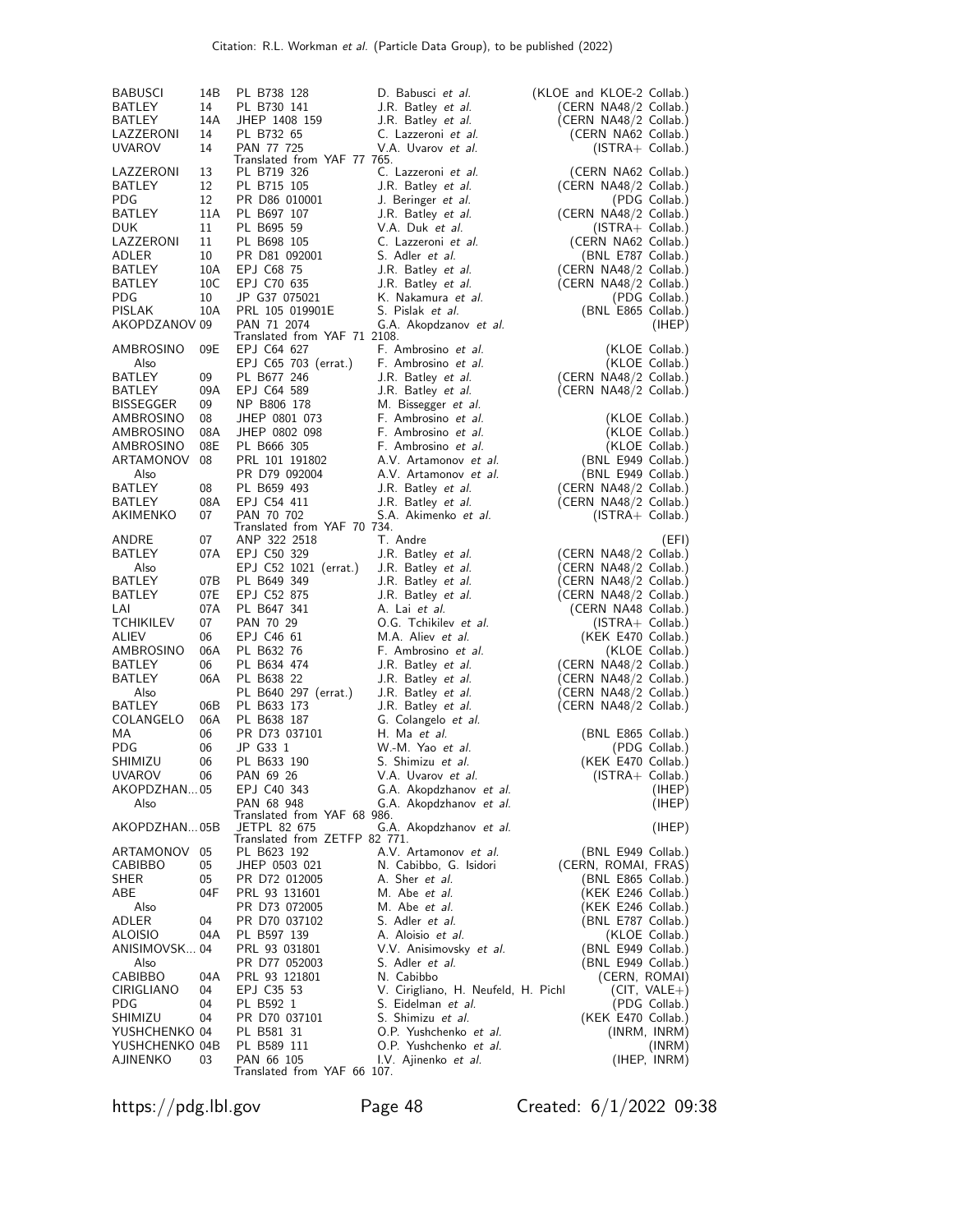| AJINENKO<br>AJINENKO<br>ALIEV<br>ANISIMOVSK 03<br>PISLAK<br>Also | 03B<br>03C<br>03<br>03           | PL B567 159<br>PL B574 14<br>PL B554 7<br>PL B562 166<br>PR D67 072004<br>PR D81 119903E                      | I.V. Ajinenko et al.<br>I.V. Ajinenko et al.<br>M.A. Aliev et al.<br>V.V. Anisimovsky et al.<br>S. Pislak et al.<br>S. Pislak et al. | (IHEP, INRM)<br>(IHEP, INRM)<br>(KEK E470 Collab.)<br>(BNL E865 Collab.)<br>(BNL E865 Collab.)       |
|------------------------------------------------------------------|----------------------------------|---------------------------------------------------------------------------------------------------------------|--------------------------------------------------------------------------------------------------------------------------------------|------------------------------------------------------------------------------------------------------|
| <b>SHER</b><br>ADLER<br>ADLER<br>ADLER<br>AJINENKO               | 03<br>$02\,$<br>02B<br>02C<br>02 | PRL 91 261802<br>PRL 88 041803<br>PR D65 052009<br>PL B537 211<br>PAN 65 2064<br>Translated from YAF 65 2125. | A. Sher et al.<br>S. Adler et al.<br>S. Adler et al.<br>S. Adler <i>et al.</i><br>I.V. Ajinenko et al.                               | (BNL E865 Collab.)<br>(BNL E787 Collab.)<br>(BNL E787 Collab.)<br>(BNL E787 Collab.)<br>(IHEP, INRM) |
| CIRIGLIANO<br>PARK<br>PDG.                                       | 02<br>02<br>02                   | EPJ C23 121<br>PRL 88 111801<br>PR D66 010001                                                                 | V. Cirigliano et al.<br>H.K. Park et al.<br>K. Hagiwara et al.                                                                       | (VIEN, VALE, MARS)<br>(FNAL HyperCP Collab.)<br>(PDG Collab.)                                        |
| POBLAGUEV<br>ADLER<br>HORIE                                      | 02<br>01<br>01                   | PRL 89 061803<br>PR D63 032004<br>PL B513 311                                                                 | A.A. Poblaguev et al.<br>S. Adler <i>et al.</i><br>K. Horie <i>et al.</i>                                                            | (BNL 865 Collab.)<br>(BNL E787 Collab.)<br>(KEK E426 Collab.)                                        |
| <b>PISLAK</b><br>Also<br>Also<br>ADLER                           | 01<br>00                         | PRL 87 221801<br>PR D67 072004<br>PRL 105 019901E<br>PRL 84 3768                                              | S. Pislak et al.<br>S. Pislak et al.<br>S. Pislak et al.<br>S. Adler et al.                                                          | (BNL E865 Collab.)<br>(BNL E865 Collab.)<br>(BNL E865 Collab.)<br>(BNL E787 Collab.)                 |
| ADLER<br>ADLER<br>APPEL                                          | 00B<br>00C<br>$00\,$             | PRL 85 2256<br>PRL 85 4856<br>PRL 85 2450                                                                     | S. Adler et al.<br>S. Adler et al.<br>R. Appel <i>et al.</i>                                                                         | (BNL E787 Collab.)<br>(BNL E787 Collab.)<br>(BNL 865 Collab.)                                        |
| Also<br>Also<br>APPEL<br>MA.                                     | 00B<br>00                        | Thesis, Yale Univ.<br>Thesis, Univ. Zurich<br>PRL 85 2877<br>PRL 84 2580                                      | D.R. Bergman<br>S. Pislak<br>R. Appel <i>et al.</i><br>H. Ma et al.                                                                  | (BNL 865 Collab.)<br>(BNL 865 Collab.)                                                               |
| <b>PDG</b><br>SHIMIZU<br>ABE                                     | 00<br>00<br>99S<br>99            | EPJ C15 1<br>PL B495 33<br>PRL 83 4253                                                                        | D.E. Groom et al.<br>S. Shimizu et al.<br>M. Abe <i>et al.</i><br>G. Amoros, J. Bijnens                                              | (PDG Collab.)<br>(KEK E246 Collab.)<br>(KEK E246 Collab.)                                            |
| AMOROS<br>APPEL<br>ADLER<br><b>BATUSOV</b>                       | 99<br>98<br>98                   | JP G25 1607<br>PRL 83 4482<br>PR D58 012003<br>NP B516 3                                                      | R. Appel <i>et al.</i><br>S. Adler <i>et al.</i><br>V.Y. Batusov et al.                                                              | (LUND, HELS)<br>(BNL 865 Collab.)<br>(BNL E787 Collab.)                                              |
| <b>DAMBROSIO</b><br>ADLER<br>ADLER<br><b>BERGMAN</b>             | 98A<br>97<br>97 C<br>97          | JHEP 9808 004<br>PRL 79 2204<br>PRL 79 4756<br>Thesis, Yale Univ.                                             | G. D'Ambrosio et al.<br>S. Adler et al.<br>S. Adler et al.<br>D.R. Bergman                                                           | (BNL E787 Collab.)<br>(BNL E787 Collab.)                                                             |
| KITCHING<br>PISLAK<br>ADLER                                      | 97<br>97<br>96                   | PRL 79 4079<br>Thesis, Univ. Zurich<br>PRL 76 1421                                                            | P. Kitching et al.<br>S. Pislak<br>S. Adler et al.                                                                                   | (BNL E787 Collab.)<br>(BNL E787 Collab.)                                                             |
| KOPTEV<br>AOKI                                                   | 95<br>94                         | JETPL 61 877<br>Translated from ZETFP 61 865.<br>PR D50 69                                                    | V.P. Koptev et al.<br>M. Aoki <i>et al.</i>                                                                                          | (PNPI)<br>(INUS, KEK, TOKMS)                                                                         |
| ATIYA<br>Also<br>ATIYA                                           | 93<br>93B                        | PRL 70 2521<br>PRL 71 305 (erratum)<br>PR D48 1                                                               | M.S. Atiya et al.<br>M.S. Atiya <i>et al.</i><br>M.S. Atiya <i>et al.</i>                                                            | (BNL E787 Collab.)<br>(BNL E787 Collab.)<br>(BNL E787 Collab.)                                       |
| ALLIEGRO<br><b>BARMIN</b><br><b>IMAZATO</b>                      | 92<br>92<br>92                   | PRL 68 278<br>SJNP 55 547<br>Translated from YAF 55 976.<br>PRL 69 877                                        | C. Alliegro et al.<br>V.V. Barmin et al.<br>J. Imazato <i>et al.</i>                                                                 | $(BNL, FNAL, PSI+)$<br>(ITER)<br>$(KEK, INUS, TOKY+)$                                                |
| <b>IVANOV</b><br>LITTENBERG<br><b>USHER</b>                      | 92<br>92<br>92                   | <b>THESIS</b><br>PRL 68 443<br>PR D45 3961                                                                    | Yu.M. Ivanov<br>L.S. Littenberg, R.E. Shrock<br>T. Usher <i>et al.</i>                                                               | (PNPI)<br>(BNL, STON)<br>(UCI)                                                                       |
| AKIMENKO<br><b>BARMIN</b>                                        | 91<br>91                         | PL B259 225<br>SJNP 53 606<br>Translated from YAF 53 981.                                                     | S.A. Akimenko <i>et al.</i><br>V.V. Barmin et al.                                                                                    | $(SERP, JINR, TBIL+)$<br>(ITER)                                                                      |
| DENISOV<br>Also                                                  | 91                               | JETPL 54 558<br>Translated from ZETFP 54 557.<br><b>THESIS</b>                                                | A.S. Denisov et al.<br>Yu.M. Ivanov                                                                                                  | (PNPI)<br>(PNPI)                                                                                     |
| ATIYA<br>ATIYA<br>DEMIDOV                                        | 90<br>90B<br>90                  | PRL 64 21<br>PRL 65 1188<br>SJNP 52 1006<br>Translated from YAF 52 1595.                                      | M.S. Atiya et al.<br>M.S. Atiya et al.<br>V.S. Demidov et al.                                                                        | (BNL E787 Collab.)<br>(BNL E787 Collab.)<br>(ITEP)                                                   |
| LEE.<br>ATIYA<br><b>BARMIN</b>                                   | 90<br>89<br>89                   | PRL 64 165<br>PRL 63 2177<br>SJNP 50 421                                                                      | A.M. Lee et al.<br>M.S. Atiya <i>et al.</i><br>V.V. Barmin et al.                                                                    | $(BNL, FNAL, VILL, WASH+)$<br>(BNL E787 Collab.)<br>(ITER)                                           |
| BARMIN                                                           | 88                               | Translated from YAF 50 679.<br>SJNP 47 643<br>Translated from YAF 47 1011.                                    | V.V. Barmin et al.                                                                                                                   | (ITEP)                                                                                               |

https://pdg.lbl.gov Page 49 Created: 6/1/2022 09:38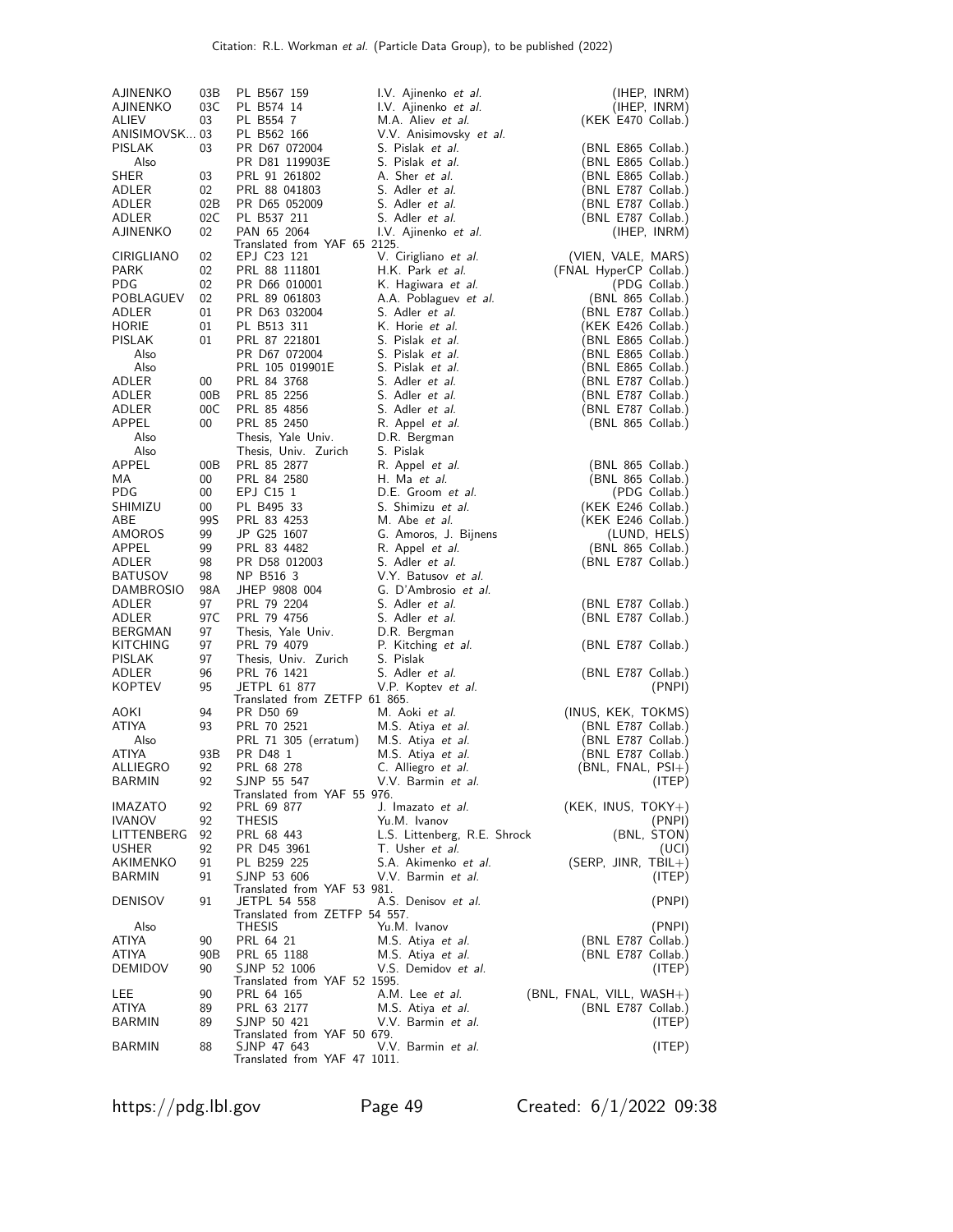| <b>BARMIN</b>                    | 88B        | SJNP 48 1032                                                               | V.V. Barmin et al.                                                       | (ITER)                                                       |
|----------------------------------|------------|----------------------------------------------------------------------------|--------------------------------------------------------------------------|--------------------------------------------------------------|
| <b>BOLOTOV</b>                   | 88         | Translated from YAF 48 1719.<br>JETPL 47 7<br>Translated from ZETFP 47 8.  | V.N. Bolotov et al.                                                      | (ASCI)                                                       |
| GALL<br><b>BARMIN</b>            | 88<br>87   | PRL 60 186<br>SJNP 45 62                                                   | K.P. Gall et al.<br>V.V. Barmin et al.                                   | $(BOST, MIT, WILL, CIT+)$<br>(ITEP)                          |
| <b>BOLOTOV</b>                   | 87         | Translated from YAF 45 97.<br>SJNP 45 1023<br>Translated from YAF 45 1652. | V.N. Bolotov et al.                                                      | (INRM)                                                       |
| AMENDOLIA<br><b>BOLOTOV</b>      | 86B<br>86  | PL B178 435<br>SJNP 44 73                                                  | S.R. Amendolia et al.<br>V.N. Bolotov et al.                             | (CERN NA7 Collab.)<br>(INRM)                                 |
| <b>BOLOTOV</b>                   | 86B        | Translated from YAF 44 117.<br>SJNP 44 68<br>Translated from YAF 44 108.   | V.N. Bolotov et al.                                                      | (INRM)                                                       |
| YAMANAKA<br>Also                 | 86         | PR D34 85<br>PRL 52 329                                                    | T. Yamanaka et al.<br>R.S. Hayano et al.                                 | (KEK, TOKY)<br>(TOKY, KEK)                                   |
| AKIBA<br><b>BOLOTOV</b>          | 85<br>85   | PR D32 2911<br>JETPL 42 481<br>Translated from ZETFP 42 390.               | Y. Akiba et al.<br>V.N. Bolotov et al.                                   | (TOKY, TINT, TSUK, KEK)<br>(INRM)                            |
| ASANO<br><b>COOPER</b>           | 82<br>82   | PL 113B 195<br>PL 112B 97                                                  | Y. Asano et al.<br>A.M. Cooper et al.                                    | (KEK, TOKY, INUS, OSAK)<br>(RL)                              |
| PDG.<br>ASANO                    | 82B<br>81B | PL 111B 70<br>PL 107B 159                                                  | M. Roos et al.<br>Y. Asano et al.                                        | (HELS, CIT, CERN)<br>(KEK, TOKY, INUS, OSAK)                 |
| CAMPBELL                         | 81         | PRL 47 1032                                                                | M.K. Campbell et al.                                                     | (YALE, BNL)                                                  |
| Also                             |            | PR D27 1056                                                                | S.R. Blatt et al.                                                        | (YALE, BNL)                                                  |
| LUM<br>LYONS                     | 81<br>81   | PR D23 2522<br>ZPHY C10 215                                                | G.K. Lum et al.<br>L. Lyons, C. Albajar, G. Myatt                        | $(EBL, NBS+)$<br>(OXF)                                       |
| DALLY                            | 80         | PRL 45 232                                                                 | E.B. Dally et al.                                                        | $(UCLA+)$                                                    |
| <b>BARKOV</b>                    | 79         | NP B148 53                                                                 | L.M. Barkov et al.                                                       | (NOVO, KIAE)                                                 |
| <b>BLATNIK</b><br><b>HEINTZE</b> | 79<br>79   | LNC 24 39<br>NP B149 365                                                   | S. Blatnik, J. Stahov, C.B. Lang<br>J. Heintze <i>et al.</i>             | (TUZL, GRAZ)<br>(HEIDP, CERN)                                |
| ABRAMS                           | 77         | PR D15 22                                                                  | R.J. Abrams et al.                                                       | (BNL)                                                        |
| <b>DEVAUX</b>                    | 77         | NP B126 11                                                                 | B. Devaux et al.                                                         | (SACL, GEVA)                                                 |
| <b>HEINTZE</b><br>ROSSELET       | 77<br>77   | PL 70B 482<br>PR D15 574                                                   | J. Heintze <i>et al.</i><br>L. Rosselet et al.                           | (HEIDP, CERN)<br>(GEVA, SACL)                                |
| <b>BLOCH</b>                     | 76         | PL 60B 393                                                                 | P. Bloch et al.                                                          | (GEVA, SACL)                                                 |
| <b>BRAUN</b>                     | 76B        | LNC 17 521                                                                 | H.M. Braun et al.                                                        | $(AACH3, BARI, BELG+)$                                       |
| DIAMANT-                         | 76<br>76   | PL 62B 485                                                                 | A.M. Diamant-Berger et al.                                               | (SACL, GEVA)                                                 |
| <b>HEINTZE</b><br>SMITH          | 76         | PL 60B 302<br>NP B109 173                                                  | J. Heintze <i>et al.</i><br>K.M. Smith et al.                            | (HEIDP)<br>$(GLAS, LIVP, OXF+)$                              |
| WEISSENBE 76                     |            | NP B115 55                                                                 | A.O. Weissenberg et al.                                                  | (ITEP, LEBD)                                                 |
| <b>BLOCH</b>                     | 75         | PL 56B 201                                                                 | P. Bloch et al.                                                          | (SACL, GEVA)                                                 |
| <b>BRAUN</b><br><b>CHENG</b>     | 75<br>75   | NP B89 210<br>NP A254 381                                                  | H.M. Braun et al.<br>S.C. Cheng et al.                                   | $(AACH3, BARI, BRUX+)$<br>(COLU, YALE)                       |
| HEARD                            | 75         | PL 55B 324                                                                 | K.S. Heard et al.                                                        | (CERN, HEIDH)                                                |
| HEARD                            | 75B        | PL 55B 327                                                                 | K.S. Heard <i>et al.</i>                                                 | (CERN, HEIDH)                                                |
| <b>SHEAFF</b><br><b>SMITH</b>    | 75<br>75   | PR D12 2570<br>NP B91 45                                                   | M. Sheaff<br>K.M. Smith et al.                                           | (WISC)<br>$(GLAS, LIVP, OXF+)$                               |
| WEISSENBE 74                     |            | PL 48B 474                                                                 | A.O. Weissenberg et al.                                                  | (ITEP, LEBD)                                                 |
| <b>ABRAMS</b>                    | 73B        | PRL 30 500                                                                 | R.J. Abrams et al.                                                       | (BNL)                                                        |
| BACKENSTO 73<br>LJUNG            |            | PL 43B 431<br>PR D8 1307                                                   | G. Backenstoss et al.                                                    | (CERN, KARLK, KARLE+)<br>(WISC)                              |
| Also                             | 73         | PRL 28 523                                                                 | D. Ljung, D. Cline<br>D. Ljung                                           | (WISC)                                                       |
| Also                             |            | PRL 28 1287                                                                | D. Cline, D. Ljung                                                       | (WISC)                                                       |
| Also<br>LUCAS                    | 73         | PRL 23 326<br>PR D8 719                                                    | U. Camerini <i>et al.</i>                                                | (WISC)                                                       |
| LUCAS                            | 73B        | PR D8 727                                                                  | P.W. Lucas, H.D. Taft, W.J. Willis<br>P.W. Lucas, H.D. Taft, W.J. Willis | (YALE)<br>(YALE)                                             |
| PANG                             | 73         | PR D8 1989                                                                 | C.Y. Pang et al.                                                         | (EFI, ARIZ, LBL)                                             |
| Also                             |            | PL 40B 699                                                                 | G.D. Cable et al.                                                        | (EFI, LBL)                                                   |
| SMITH<br>ABRAMS                  | 73<br>72   | NP B60 411<br>PRL 29 1118                                                  | K.M. Smith <i>et al.</i><br>R.J. Abrams et al.                           | $(GLAS, LIVP, OXF+)$<br>(BNL)                                |
| AUBERT                           | 72         | NC 12A 509                                                                 | B. Aubert et al.                                                         | (ORSAY, BRUX, EPOL)                                          |
| CHIANG                           | 72         | PR D6 1254                                                                 | I.H. Chiang et al.                                                       | (ROCH, WISC)                                                 |
| <b>CLARK</b><br><b>FORD</b>      | 72<br>72   | PRL 29 1274<br>PL 38B 335                                                  | A.R. Clark et al.<br>W.T. Ford et al.                                    | (LBL)<br>(PRIN)                                              |
| <b>HOFFMASTER 72</b>             |            | NP B36 1                                                                   | S. Hoffmaster <i>et al.</i>                                              | (STEV, SETO, LEHI)                                           |
| <b>BOURQUIN</b>                  | 71         | PL 36B 615                                                                 | M.H. Bourquin et al.                                                     | (GEVA, SACL)                                                 |
| HAIDT<br>Also                    | 71         | PR D3 10<br>PL 29B 691                                                     | D. Haidt<br>D. Haidt <i>et al.</i>                                       | (AACH, BARI, CERN, EPOL, NIJM+)<br>(AACH, BARI, CERN, EPOL+) |
| <b>KLEMS</b>                     | 71         | PR D4 66                                                                   | J.H. Klems, R.H. Hildebrand, R. Stiening                                 | $(CHIC+)$                                                    |
| Also                             |            | PRL 24 1086                                                                | J.H. Klems, R.H. Hildebrand, R. Stiening                                 | $(LRL+)$                                                     |
| Also                             |            | PRL 25 473                                                                 | J.H. Klems, R.H. Hildebrand, R. Stiening                                 | $(LRL+)$                                                     |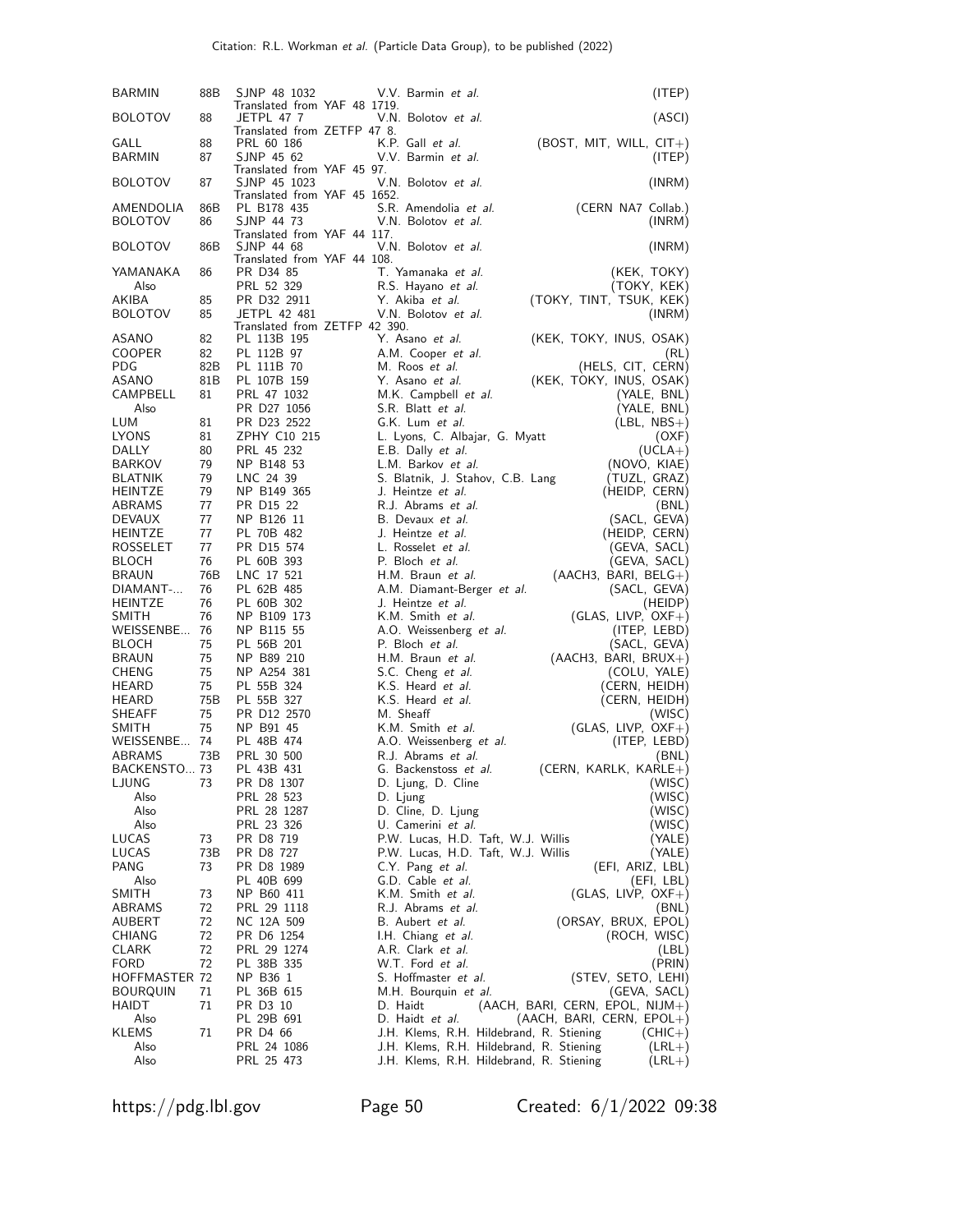| OTT<br>ROMANO<br>SCHWEINB<br><b>STEINER</b><br>BARDIN<br>BECHERRAWY 70<br><b>FORD</b><br>GAILLARD<br>GRAUMAN<br>Also<br>PANDOULAS<br><b>CUTTS</b><br>Also<br><b>DAVISON</b><br>ELY.<br><b>HERZO</b> | 71<br>71<br>71<br>71<br>70<br>70<br>70<br>70<br>70<br>69<br>69<br>69<br>69 | PR D3 52<br>PL 36B 525<br>PL 36B 246<br>PL 36B 521<br>PL 32B 121<br>PR D1 1452<br>PRL 25 1370<br>CERN 70-14<br>PR D1 1277<br>PRL 23 737<br>PR D2 1205<br>PR 184 1380<br>PRL 20 955<br>PR 180 1333<br>PR 180 1319<br>PR 186 1403 | R.J. Ott, T.W. Pritchard<br>F. Romano et al.<br>$(AACH, BELG, CERN, NIJM+)$<br>W. Schweinberger<br>H.J. Steiner<br>$(AACH, BARI, CERN, EPOL, ORSAY+)$<br>D.Y. Bardin, S.N. Bilenky, B.M. Pontecorvo<br>T. Becherrawy<br>W.T. Ford et al.<br>J.M. Gaillard, L.M. Chounet<br>J. Grauman et al.<br>J.U. Grauman et al.<br>D. Pandoulas et al.<br>D. Cutts et al.<br>D. Cutts et al.<br>D.C. Davison et al.<br>R.P.J. Ely et al.<br>D. Herzo et al. | (LOQM)<br>(BARI, CERN, ORSAY)<br>(JINR)<br>(ROCH)<br>(PRIN)<br>(CERN, ORSAY)<br>(STEV, SETO, LEHI)<br>(STEV, SETO, LEHI)<br>(STEV, SETO)<br>(LRL, MIT)<br>(LRL, MIT)<br>(UCR)<br>(LOUC, WISC, LRL)<br>(ILL) |
|-----------------------------------------------------------------------------------------------------------------------------------------------------------------------------------------------------|----------------------------------------------------------------------------|---------------------------------------------------------------------------------------------------------------------------------------------------------------------------------------------------------------------------------|-------------------------------------------------------------------------------------------------------------------------------------------------------------------------------------------------------------------------------------------------------------------------------------------------------------------------------------------------------------------------------------------------------------------------------------------------|-------------------------------------------------------------------------------------------------------------------------------------------------------------------------------------------------------------|
| LOBKOWICZ<br>Also<br>MAST                                                                                                                                                                           | 69<br>69                                                                   | PR 185 1676<br>PRL 17 548<br>PR 183 1200                                                                                                                                                                                        | F. Lobkowicz et al.<br>F. Lobkowicz et al.<br>T.S. Mast et al.                                                                                                                                                                                                                                                                                                                                                                                  | (ROCH, BNL)<br>(ROCH, BNL)<br>(LRL)                                                                                                                                                                         |
| SELLERI                                                                                                                                                                                             | 69                                                                         | NC 60A 291                                                                                                                                                                                                                      | F. Selleri                                                                                                                                                                                                                                                                                                                                                                                                                                      |                                                                                                                                                                                                             |
| ZELLER<br><b>BOTTERILL</b>                                                                                                                                                                          | 69                                                                         | PR 182 1420<br>PRL 21 766                                                                                                                                                                                                       | M.E. Zeller et al.<br>D.R. Botterill et al.                                                                                                                                                                                                                                                                                                                                                                                                     | (UCLA, LRL)                                                                                                                                                                                                 |
| <b>BOTTERILL</b>                                                                                                                                                                                    | 68B<br>68C                                                                 | PR 174 1661                                                                                                                                                                                                                     | D.R. Botterill et al.                                                                                                                                                                                                                                                                                                                                                                                                                           | (OXF)<br>(OXF)                                                                                                                                                                                              |
| <b>BUTLER</b>                                                                                                                                                                                       | 68                                                                         | <b>UCRL 18420</b>                                                                                                                                                                                                               | W.D. Butler et al.                                                                                                                                                                                                                                                                                                                                                                                                                              | (LRL)                                                                                                                                                                                                       |
| CHANG                                                                                                                                                                                               | 68                                                                         | PRL 20 510                                                                                                                                                                                                                      | C.Y. Chang et al.                                                                                                                                                                                                                                                                                                                                                                                                                               | (UMD, RUTG)                                                                                                                                                                                                 |
| <b>CHEN</b>                                                                                                                                                                                         | 68                                                                         | PRL 20 73                                                                                                                                                                                                                       | M. Chen et al.                                                                                                                                                                                                                                                                                                                                                                                                                                  | (LRL, MIT)                                                                                                                                                                                                  |
| <b>EICHTEN</b>                                                                                                                                                                                      | 68                                                                         | PL 27B 586                                                                                                                                                                                                                      | T. Eichten<br>$(AACH, BARI, CERN, EPOL, ORSAY+)$                                                                                                                                                                                                                                                                                                                                                                                                |                                                                                                                                                                                                             |
| ESCHSTRUTH 68                                                                                                                                                                                       |                                                                            | PR 165 1487                                                                                                                                                                                                                     | P.T. Eschstruth et al.                                                                                                                                                                                                                                                                                                                                                                                                                          | (PRIN, PENN)                                                                                                                                                                                                |
| GARLAND                                                                                                                                                                                             | 68                                                                         | PR 167 1225                                                                                                                                                                                                                     | R. Garland et al.                                                                                                                                                                                                                                                                                                                                                                                                                               | (COLU, RUTG, WISC)                                                                                                                                                                                          |
| MOSCOSO                                                                                                                                                                                             | 68                                                                         | Thesis                                                                                                                                                                                                                          | L. Moscoso                                                                                                                                                                                                                                                                                                                                                                                                                                      | (ORSAY)                                                                                                                                                                                                     |
| AUERBACH                                                                                                                                                                                            | 67                                                                         | PR 155 1505                                                                                                                                                                                                                     | L.B. Auerbach et al.                                                                                                                                                                                                                                                                                                                                                                                                                            | (PENN, PRIN)                                                                                                                                                                                                |
| Also<br>Erratum.                                                                                                                                                                                    |                                                                            | PR D9 3216                                                                                                                                                                                                                      | L.B. Auerbach                                                                                                                                                                                                                                                                                                                                                                                                                                   |                                                                                                                                                                                                             |
| <b>BELLOTTI</b>                                                                                                                                                                                     | 67                                                                         | Heidelberg Conf.                                                                                                                                                                                                                | E. Bellotti, A. Pullia                                                                                                                                                                                                                                                                                                                                                                                                                          | (MILA)                                                                                                                                                                                                      |
| <b>BELLOTTI</b>                                                                                                                                                                                     | 67B                                                                        | NC 52A 1287                                                                                                                                                                                                                     | E. Bellotti, E. Fiorini, A. Pullia                                                                                                                                                                                                                                                                                                                                                                                                              | (MILA)                                                                                                                                                                                                      |
| Also                                                                                                                                                                                                |                                                                            | PL 20 690                                                                                                                                                                                                                       | E. Bellotti et al.                                                                                                                                                                                                                                                                                                                                                                                                                              | (MILA)                                                                                                                                                                                                      |
| BISI                                                                                                                                                                                                | 67                                                                         | PL 25B 572                                                                                                                                                                                                                      | V. Bisi et al.                                                                                                                                                                                                                                                                                                                                                                                                                                  | (TORI)                                                                                                                                                                                                      |
| <b>FLETCHER</b>                                                                                                                                                                                     | 67                                                                         | PRL 19 98                                                                                                                                                                                                                       | C.R. Fletcher et al.                                                                                                                                                                                                                                                                                                                                                                                                                            | (ILL)                                                                                                                                                                                                       |
| <b>FORD</b>                                                                                                                                                                                         | 67                                                                         | PRL 18 1214                                                                                                                                                                                                                     | W.T. Ford et al.                                                                                                                                                                                                                                                                                                                                                                                                                                | (PRIN)                                                                                                                                                                                                      |
| GINSBERG                                                                                                                                                                                            | 67                                                                         | PR 162 1570                                                                                                                                                                                                                     | E.S. Ginsberg                                                                                                                                                                                                                                                                                                                                                                                                                                   | (MASB)                                                                                                                                                                                                      |
| KALMUS                                                                                                                                                                                              | 67                                                                         | PR 159 1187                                                                                                                                                                                                                     | G.E. Kalmus, A. Kernan                                                                                                                                                                                                                                                                                                                                                                                                                          | (LRL)                                                                                                                                                                                                       |
| ZINCHENKO                                                                                                                                                                                           | 67                                                                         | Thesis Rutgers                                                                                                                                                                                                                  | A.I. Zinchenko                                                                                                                                                                                                                                                                                                                                                                                                                                  | (RUTG)                                                                                                                                                                                                      |
| CALLAHAN<br>CALLAHAN                                                                                                                                                                                | 66                                                                         | NC 44A 90                                                                                                                                                                                                                       | A.C. Callahan<br>A.C. Callahan et al.                                                                                                                                                                                                                                                                                                                                                                                                           | (WISC)                                                                                                                                                                                                      |
| <b>CESTER</b>                                                                                                                                                                                       | 66B<br>66                                                                  | PR 150 1153<br>PL 21 343                                                                                                                                                                                                        | R. Cester et al.                                                                                                                                                                                                                                                                                                                                                                                                                                | (WISC, LRL, UCR+)<br>(PPA)                                                                                                                                                                                  |
|                                                                                                                                                                                                     |                                                                            | See footnote 1 in AUERBACH 67.                                                                                                                                                                                                  |                                                                                                                                                                                                                                                                                                                                                                                                                                                 |                                                                                                                                                                                                             |
| Also                                                                                                                                                                                                |                                                                            | PR 155 1505                                                                                                                                                                                                                     | L.B. Auerbach et al.                                                                                                                                                                                                                                                                                                                                                                                                                            | (PENN, PRIN)                                                                                                                                                                                                |
| BIRGE                                                                                                                                                                                               | 65                                                                         | PR 139 B1600                                                                                                                                                                                                                    | R.W. Birge et al.                                                                                                                                                                                                                                                                                                                                                                                                                               | (LRL, WISC)                                                                                                                                                                                                 |
| <b>BISI</b>                                                                                                                                                                                         | 65                                                                         | NC 35 768                                                                                                                                                                                                                       | V. Bisi et al.                                                                                                                                                                                                                                                                                                                                                                                                                                  | (TORI)                                                                                                                                                                                                      |
| <b>BISI</b>                                                                                                                                                                                         | 65B                                                                        | PR 139 B1068                                                                                                                                                                                                                    | V. Bisi <i>et al.</i>                                                                                                                                                                                                                                                                                                                                                                                                                           | (TORI)                                                                                                                                                                                                      |
| CALLAHAN                                                                                                                                                                                            | 65                                                                         | PRL 15 129                                                                                                                                                                                                                      | A. Callahan, D. Cline                                                                                                                                                                                                                                                                                                                                                                                                                           | (WISC)                                                                                                                                                                                                      |
| <b>CLINE</b>                                                                                                                                                                                        | 65                                                                         | PL 15 293                                                                                                                                                                                                                       | D. Cline, W.F. Fry                                                                                                                                                                                                                                                                                                                                                                                                                              | (WISC)                                                                                                                                                                                                      |
| <b>DEMARCO</b>                                                                                                                                                                                      | 65                                                                         | PR 140 B1430                                                                                                                                                                                                                    | A. de Marco, C. Grosso, G. Rinaudo                                                                                                                                                                                                                                                                                                                                                                                                              | (TORI, CERN)                                                                                                                                                                                                |
| <b>FITCH</b>                                                                                                                                                                                        | 65B                                                                        | PR 140 B1088                                                                                                                                                                                                                    | V.L. Fitch, C.A. Quarles, H.C. Wilkins                                                                                                                                                                                                                                                                                                                                                                                                          | $(PRIN+)$                                                                                                                                                                                                   |
| STAMER<br>YOUNG                                                                                                                                                                                     | 65<br>65                                                                   | PR 138 B440<br>Thesis UCRL 16362                                                                                                                                                                                                | P. Stamer et al.<br>P.S. Young                                                                                                                                                                                                                                                                                                                                                                                                                  | (STEV)<br>(LRL)                                                                                                                                                                                             |
| Also                                                                                                                                                                                                |                                                                            | PR 156 1464                                                                                                                                                                                                                     | P.S. Young, W.Z. Osborne, W.H. Barkas                                                                                                                                                                                                                                                                                                                                                                                                           | (LRL)                                                                                                                                                                                                       |
| <b>BORREANI</b>                                                                                                                                                                                     | 64                                                                         | PL 12 123                                                                                                                                                                                                                       | G. Borreani, G. Rinaudo, A.E. Werbrouck                                                                                                                                                                                                                                                                                                                                                                                                         | (TORI)                                                                                                                                                                                                      |
| CALLAHAN                                                                                                                                                                                            | 64                                                                         | PR 136 B1463                                                                                                                                                                                                                    | A. Callahan, R. March, R. Stark                                                                                                                                                                                                                                                                                                                                                                                                                 | (WISC)                                                                                                                                                                                                      |
| <b>GREINER</b>                                                                                                                                                                                      | 64                                                                         | PRL 13 284                                                                                                                                                                                                                      | D.E. Greiner, W.Z. Osborne, W.H. Barkas                                                                                                                                                                                                                                                                                                                                                                                                         | (LRL)                                                                                                                                                                                                       |
| SHAKLEE                                                                                                                                                                                             | 64                                                                         | PR 136 B1423                                                                                                                                                                                                                    | F.S. Shaklee et al.                                                                                                                                                                                                                                                                                                                                                                                                                             | (MICH)                                                                                                                                                                                                      |
| <b>BOYARSKI</b>                                                                                                                                                                                     | 62                                                                         | PR 128 2398                                                                                                                                                                                                                     | A.M. Boyarski et al.                                                                                                                                                                                                                                                                                                                                                                                                                            | (MIT)                                                                                                                                                                                                       |
| FERRO-LUZZI                                                                                                                                                                                         | 61                                                                         | NC 22 1087                                                                                                                                                                                                                      | M. Ferro-Luzzi et al.                                                                                                                                                                                                                                                                                                                                                                                                                           | (LRL)                                                                                                                                                                                                       |
| ROE                                                                                                                                                                                                 | 61                                                                         | PRL 7 346                                                                                                                                                                                                                       | B.P. Roe <i>et al.</i>                                                                                                                                                                                                                                                                                                                                                                                                                          | (MICH, LRL)                                                                                                                                                                                                 |